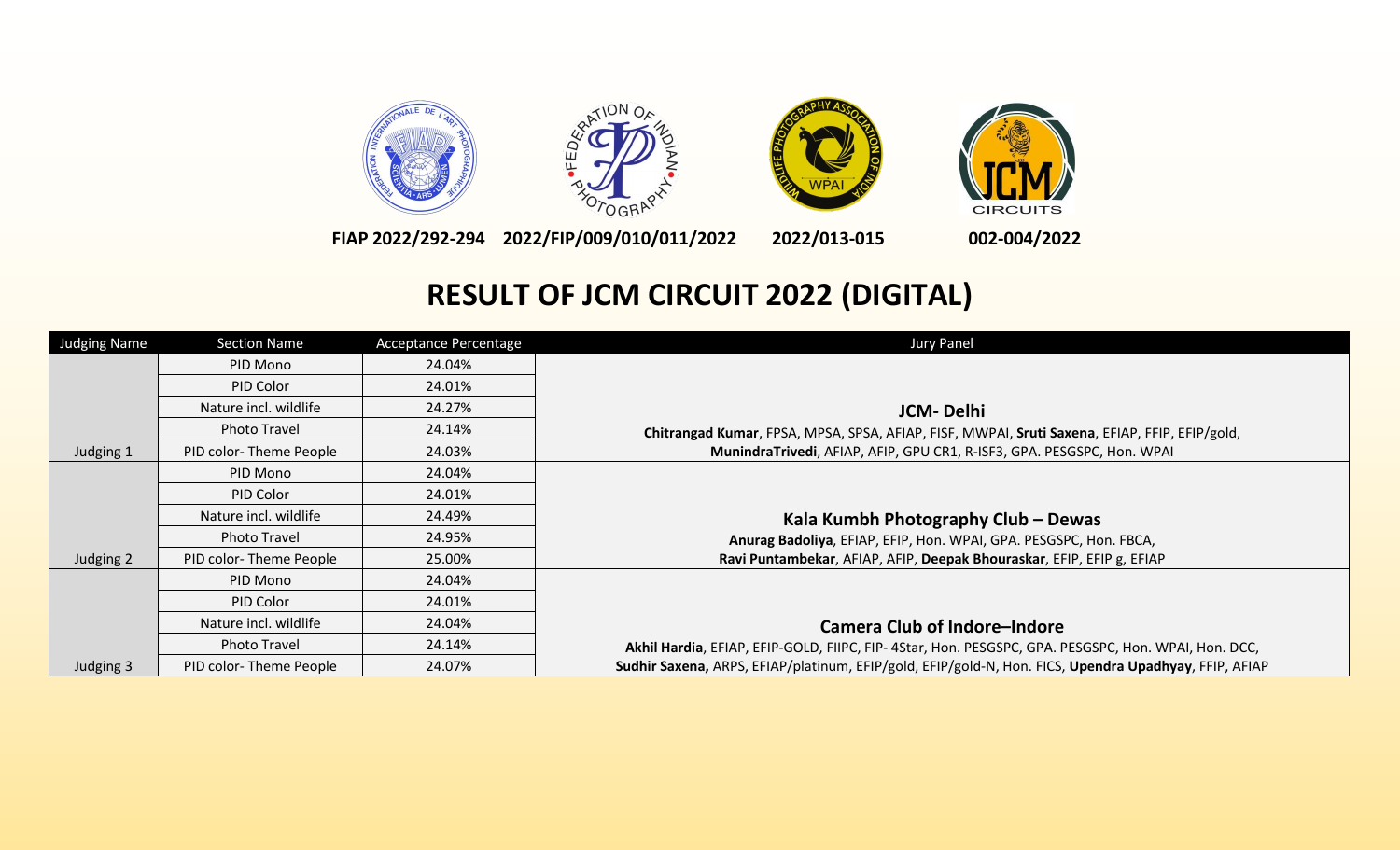|                                                                                                        |                       |                             | <b>AWARD LIST</b>                                   |                                |
|--------------------------------------------------------------------------------------------------------|-----------------------|-----------------------------|-----------------------------------------------------|--------------------------------|
|                                                                                                        |                       |                             | FIAP BLUE PIN JUDGING 1 : Gianni Maitan (Italy)     |                                |
| FIAP BLUE PIN JUDGING 2 : Diana Chan (Hong Kong)<br>FIAP BLUE PIN JUDGING 3 : Hao Nguyen Dang(Vietnam) |                       |                             |                                                     |                                |
|                                                                                                        |                       |                             |                                                     |                                |
|                                                                                                        |                       |                             | <b>BEST CLUB: Shutter Bugs Creative Forum(SBCF)</b> |                                |
|                                                                                                        |                       |                             | Judging 1                                           |                                |
|                                                                                                        |                       |                             | <b>PID Mono</b>                                     |                                |
| <b>Last Name</b>                                                                                       | <b>First Name</b>     | <b>Country</b>              | <b>Image Title</b>                                  | <b>Prize</b>                   |
| Mikhailova                                                                                             | Elena                 | <b>Russian Federation</b>   | friend                                              | <b>FIAP GOLD</b>               |
| <b>Nguyen Dang</b>                                                                                     | Hao                   | Vietnam                     | Tre tho                                             | <b>FIP GOLD</b>                |
| Muthmurdu                                                                                              | Nagendra              | India                       | Mother-Twins-Affection-B1                           | <b>WPAI GOLD</b>               |
| <b>Dutta</b>                                                                                           | <b>Subhasis</b>       | India                       | <b>DARK FANTASY</b>                                 | <b>JCM GOLD</b>                |
| Chan                                                                                                   | <b>Diana</b>          | <b>Hong Kong</b>            | Mantis                                              | <b>JCM SILVER</b>              |
| Setiadi                                                                                                | Ajar                  | Indonesia                   | <b>Blowing the spirit</b>                           | <b>JCM BRONZE</b>              |
| Verma                                                                                                  | <b>Dinesh</b>         | India                       | <b>Walking together</b>                             | <b>FIP HM</b>                  |
| Asif                                                                                                   | <b>Mohammed Arfan</b> | <b>United Arab Emirates</b> | Zee                                                 | <b>FIP HM</b>                  |
| <b>Beejadi</b>                                                                                         | Amrath                | India                       | M3-Kambala-Amrathbeejadi                            | <b>FIP HM</b>                  |
| Yang                                                                                                   | <b>Chung Shih</b>     | <b>Taiwan</b>               | <b>Charcoal site</b>                                | <b>FIP HM</b>                  |
| Kaur                                                                                                   | Sarabjit              | India                       | <b>AFTER Football</b>                               | <b>FIP HM</b>                  |
| <b>Holst</b>                                                                                           | Kjersti               | <b>Norway</b>               | friendship girl and dog                             | <b>FIAP RIBBON</b>             |
| <b>Clement</b>                                                                                         | Romain                | Luxembourg                  | Wheel                                               | <b>FIAP RIBBON</b>             |
| Ehrenreich                                                                                             | Irene                 | Austria                     | Viktoria 4714                                       | <b>E- CERTIFICATE OF MERIT</b> |
| <b>Stake</b>                                                                                           | <b>Jan Thomas</b>     | Sweden                      | Stripes 5656                                        | <b>E- CERTIFICATE OF MERIT</b> |
| Bhattacharya                                                                                           | Dinabandhu            | India                       | <b>Struggle With Fire</b>                           | <b>E- CERTIFICATE OF MERIT</b> |
| <b>Nissen</b>                                                                                          | Ann                   | <b>England</b>              | You Gotta do it now                                 | <b>E- CERTIFICATE OF MERIT</b> |
| De Leonardis                                                                                           | Roberto               | Italy                       | <b>Museum vaticano89</b>                            | <b>E- CERTIFICATE OF MERIT</b> |
| Paul                                                                                                   | Sitanath              | India                       | <b>Brace</b>                                        | <b>E- CERTIFICATE OF MERIT</b> |
| <b>Ghosh Dastidar</b>                                                                                  | Indranil              | India                       | Sadhu with the pet                                  | <b>E- CERTIFICATE OF MERIT</b> |
| <b>Khang</b>                                                                                           | <b>Duong Duy</b>      | Vietnam                     | nghe thu cong                                       | <b>E- CERTIFICATE OF MERIT</b> |
| <b>Bui Viet</b>                                                                                        | <b>Duc</b>            | Vietnam                     | <b>Ceramic drying</b>                               | <b>E- CERTIFICATE OF MERIT</b> |
| <b>Kaygusuz</b>                                                                                        | Ugur                  | Turkey                      | <b>MURADIYE</b>                                     | <b>E- CERTIFICATE OF MERIT</b> |
| Chakraborty                                                                                            | Dibyendu              | India                       | Tabla maker                                         | <b>E- HONORABLE MENTION</b>    |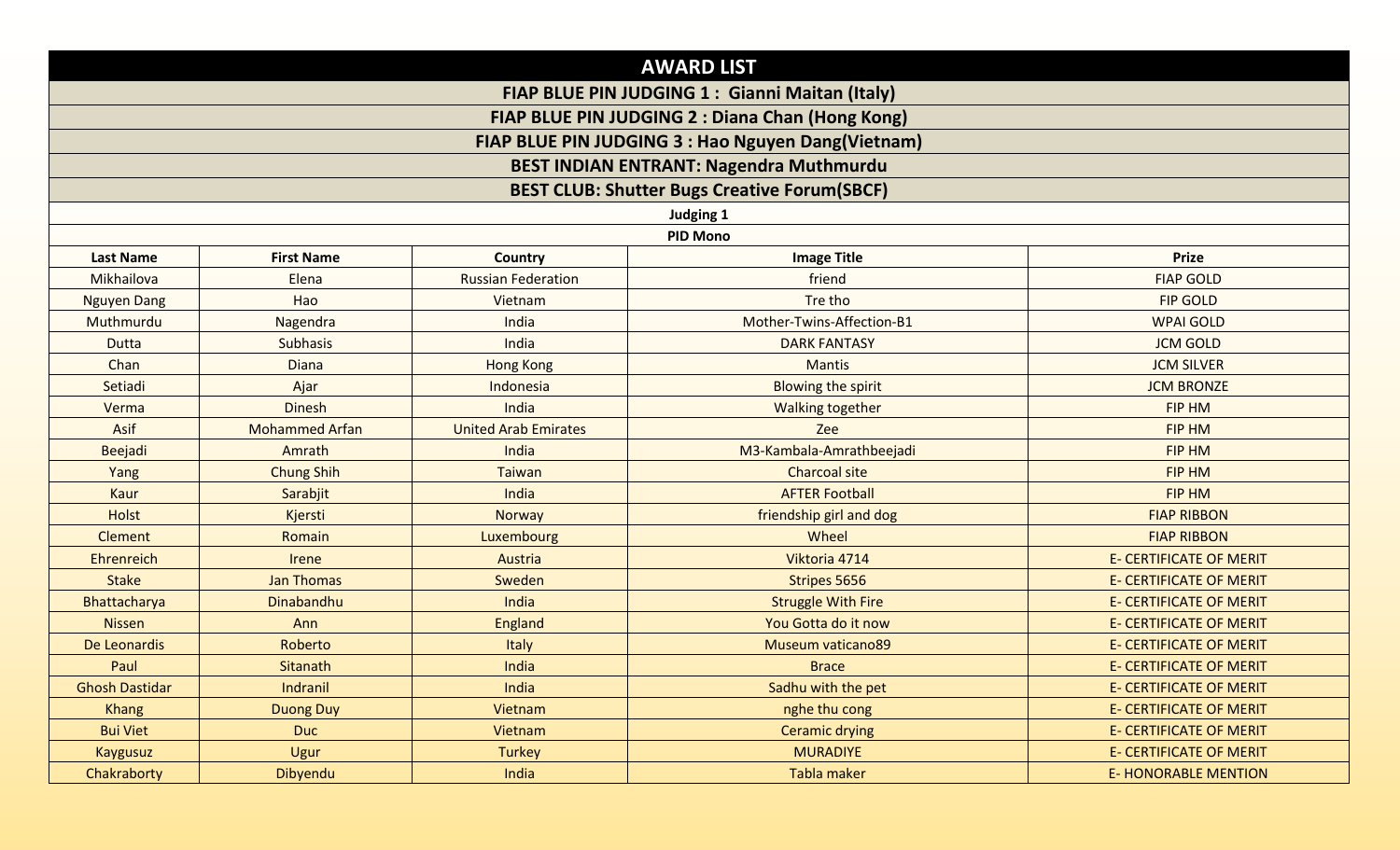| Sardalia           | Khushwant Singh      | India                       | Mother and child              | <b>E- HONORABLE MENTION</b>    |
|--------------------|----------------------|-----------------------------|-------------------------------|--------------------------------|
| Catania            | Gottfried            | Malta                       | Preparing for the Days Work 2 | <b>E- HONORABLE MENTION</b>    |
| Doblander          | Roman                | Austria                     | Nummer 7                      | <b>E- HONORABLE MENTION</b>    |
| Kolte              | Kapil                | India                       | Women at work                 | E-HONORABLE MENTION            |
|                    |                      |                             | <b>PID Color</b>              |                                |
| Khang              | Duong Duy            | Vietnam                     | sac mau tay bac               | <b>FIAP GOLD</b>               |
| Reghurajan         | Manu                 | <b>United Arab Emirates</b> | Spider men at PJ              | FIP GOLD                       |
| Chan               | Diana                | Hong Kong                   | Fanciful image 1              | <b>WPAI GOLD</b>               |
| Stuppnig           | Stefan               | Austria                     | <b>Ghosting Dance 4562</b>    | <b>JCM GOLD</b>                |
| Vu                 | Hai                  | Vietnam                     | Ruong bac Thang De Xu Phinh   | <b>JCM SILVER</b>              |
| Setiadi            | Ajar                 | Indonesia                   | The doble slayers balerina    | <b>JCM BRONZE</b>              |
| <b>Nguyen Dang</b> | Hao                  | Vietnam                     | Nghi le cuoi cung             | <b>FIP HM</b>                  |
| Tai                | Jui Ching            | Taiwan                      | red swan dance                | FIP HM                         |
| Beejadi            | Amrath               | India                       | C1-Kambala                    | FIP HM                         |
| Muthmurdu          | Nagendra             | India                       | Fun in Pond                   | <b>FIP HM</b>                  |
| Das                | Aniruddha            | India                       | Peeking                       | FIP HM                         |
| <b>Bui Viet</b>    | <b>Duc</b>           | Vietnam                     | Harvest green tea             | <b>FIAP RIBBON</b>             |
| Sengupta           | Sugata               | India                       | <b>HIDING HIMSELF</b>         | <b>FIAP RIBBON</b>             |
| <b>Spinks</b>      | <b>David</b>         | Scotland                    | <b>Sunshine and Showers</b>   | <b>E- CERTIFICATE OF MERIT</b> |
| Bhattacharya       | Dinabandhu           | India                       | <b>Alcazar Dance</b>          | <b>E- CERTIFICATE OF MERIT</b> |
| Weng               | <b>Chin Tzu</b>      | <b>Taiwan</b>               | dance so high06034            | <b>E- CERTIFICATE OF MERIT</b> |
| <b>Maitan</b>      | Gianni               | Italy                       | Otter                         | <b>E- CERTIFICATE OF MERIT</b> |
| Simaz              | <b>Dario Mario</b>   | Italy                       | <b>BEAUTIFUL LAND 5</b>       | <b>E- CERTIFICATE OF MERIT</b> |
| Chakraborty        | Dibyendu             | India                       | The saree fild                | <b>E- CERTIFICATE OF MERIT</b> |
| Tan                | Lee Eng              | Singapore                   | Miran 5                       | <b>E- CERTIFICATE OF MERIT</b> |
| <b>Wang</b>        | Yichi                | China                       | Snow country night            | <b>E- CERTIFICATE OF MERIT</b> |
| <b>Dutta</b>       | <b>Subhasis</b>      | India                       | <b>BLENDING OF COLORS</b>     | <b>E- CERTIFICATE OF MERIT</b> |
| <b>Bugli</b>       | Pietro               | Italy                       | Carnival                      | <b>E- CERTIFICATE OF MERIT</b> |
| Novak              | Sandi                | Slovenia                    | Planica 2                     | <b>E- HONORABLE MENTION</b>    |
| <b>Stake</b>       | Jan Thomas           | Sweden                      | My boy No3                    | <b>E-HONORABLE MENTION</b>     |
| Alkhamis           | Abbas                | Saudi Arabia                | <b>Dune Running Camels</b>    | <b>E- HONORABLE MENTION</b>    |
| Mikhailova         | Elena                | <b>Russian Federation</b>   | Grace                         | <b>E- HONORABLE MENTION</b>    |
| RK                 | <b>Barath Karthi</b> | India                       | <b>Bhaktapur Balloon lady</b> | <b>E-HONORABLE MENTION</b>     |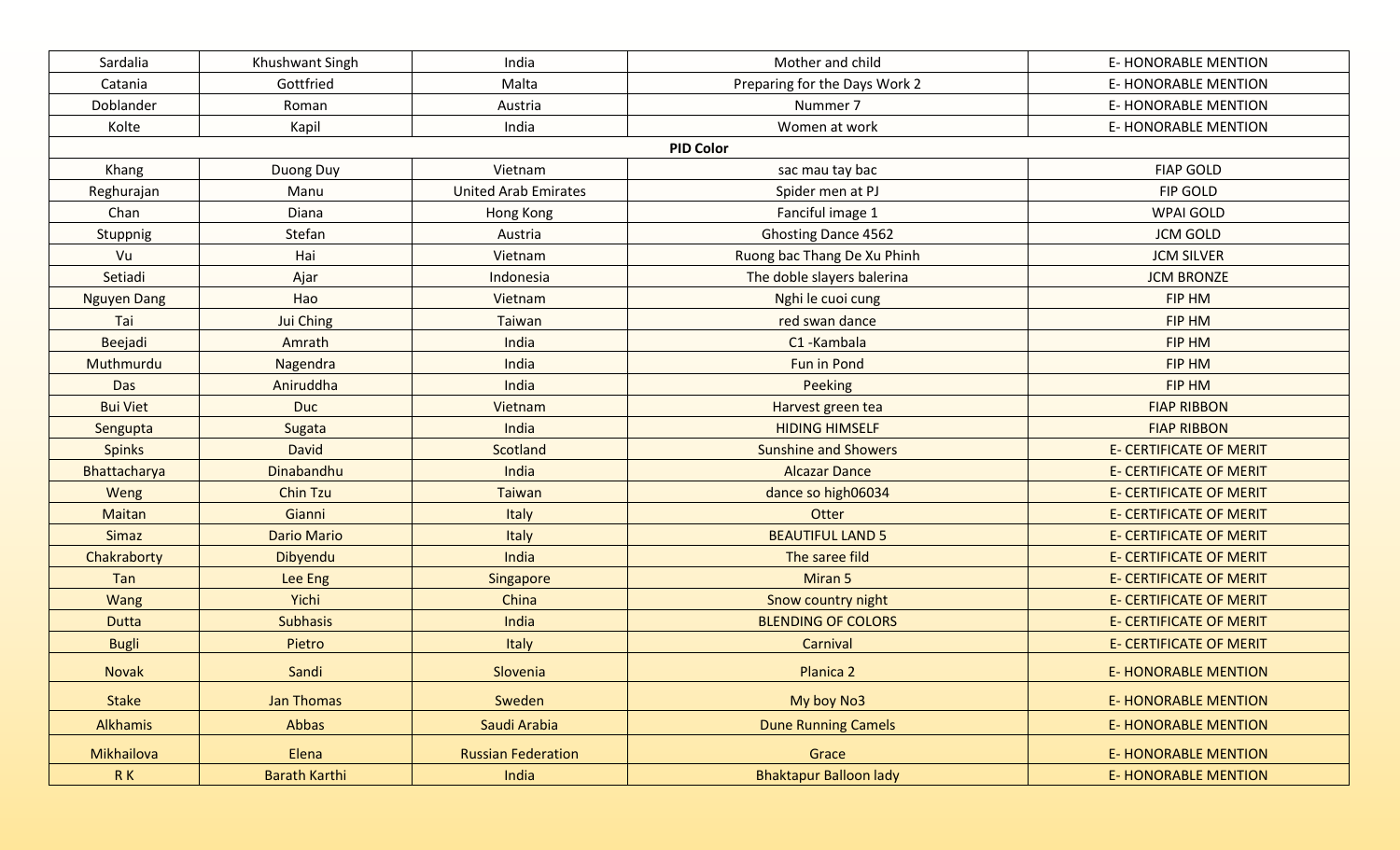|                       |                        |                             | Nature incl. wildlife               |                                |
|-----------------------|------------------------|-----------------------------|-------------------------------------|--------------------------------|
| Toft                  | Maureen                | England                     | In the Grass                        | <b>FIAP GOLD</b>               |
| Maitan                | Gianni                 | Italy                       | Snowy owl -                         | FIP GOLD                       |
| Sawant                | Prashant               | India                       | <b>Blue Bull Mating</b>             | <b>WPAI GOLD</b>               |
| Ponaganti             | Raju                   | India                       | Weave ants with prey                | <b>JCM GOLD</b>                |
| Poggioni              | Angela                 | <b>USA</b>                  | <b>Magnificent Fours</b>            | <b>JCM SILVER</b>              |
| Avsenik               | Lojzi                  | Slovenia                    | Good catch                          | <b>JCM BRONZE</b>              |
| Tran                  | Hung                   | <b>USA</b>                  | <b>HUNGRY MERGANSER</b>             | FIP HM                         |
| Kaur                  | Sarabjit               | India                       | <b>HAVE BIG MOUTH</b>               | FIP HM                         |
| Kolte                 | Kapil                  | India                       | Tug of war                          | FIP HM                         |
| Reghurajan            | Manu                   | <b>United Arab Emirates</b> | Lions of Masaimara                  | FIP HM                         |
| <b>Nguyen Dang</b>    | Hao                    | Vietnam                     | Dong ca                             | FIP HM                         |
| Fabbri                | Giovanni               | Italy                       | Cheetahs with Prey1116-22           | <b>FIAP RIBBON</b>             |
| Jenzer                | Urs                    | Switzerland                 | Okavango 3 123                      | <b>FIAP RIBBON</b>             |
| <b>Ghosh Dastidar</b> | Indranil               | India                       | A mouthful                          | <b>E- CERTIFICATE OF MERIT</b> |
| <b>Devine</b>         | <b>Bob</b>             | England                     | lioness brings hoglet               | <b>E- CERTIFICATE OF MERIT</b> |
| Shukla                | Sanjay Kumar           | India                       | Hyena with a kill                   | <b>E- CERTIFICATE OF MERIT</b> |
| <b>Marinsek</b>       | Sonja                  | Italy                       | Serengeti lionesses sisters and cub | <b>E- CERTIFICATE OF MERIT</b> |
| Tan                   | Lee Eng                | Singapore                   | Lioness and food 2                  | <b>E- CERTIFICATE OF MERIT</b> |
| Chan                  | <b>Diana</b>           | <b>Hong Kong</b>            | <b>Mantis and water-droplets</b>    | <b>E- CERTIFICATE OF MERIT</b> |
| Singh                 | Gagandeep              | India                       | Double roller                       | <b>E- CERTIFICATE OF MERIT</b> |
| Salerno               | <b>Biagio</b>          | Italy                       | <b>Mother love</b>                  | <b>E- CERTIFICATE OF MERIT</b> |
| $\mathsf{R}$          | <b>Nagu</b>            | India                       | <b>BLAKE FISH</b>                   | <b>E- CERTIFICATE OF MERIT</b> |
| Chhabra               | <b>Gurvinder Singh</b> | India                       | <b>Brutal Killer</b>                | <b>E- CERTIFICATE OF MERIT</b> |
| Guy                   | Graeme                 | Malaysia                    | <b>Smacking the lizard</b>          | <b>E- HONORABLE MENTION</b>    |
| Muthmurdu             | Nagendra               | India                       | <b>BBB Landing with feed</b>        | <b>E- HONORABLE MENTION</b>    |
| Guha                  | Jayanta                | India                       | thelastbite                         | <b>E- HONORABLE MENTION</b>    |
| <b>Nath</b>           | Dipanjan               | India                       | Mother                              | <b>E- HONORABLE MENTION</b>    |
| Agarwal               | <b>Navin</b>           | India                       | Submarine coming out of Water       | <b>E-HONORABLE MENTION</b>     |
|                       |                        |                             | <b>Photo Travel</b>                 |                                |
| Yang                  | <b>Chung Shih</b>      | Taiwan                      | Tales small town                    | <b>FIAP GOLD</b>               |
| Tan                   | Lee Eng                | Singapore                   | Lofoten Gulf                        | <b>FIP GOLD</b>                |
| <b>Nguyen Dang</b>    | Hao                    | Vietnam                     | Mua lua                             | <b>WPAI GOLD</b>               |
| <b>Sk</b>             | Balachandder           | India                       | PANGUNI FESTIVAL MYLAPORE 2018      | <b>JCM GOLD</b>                |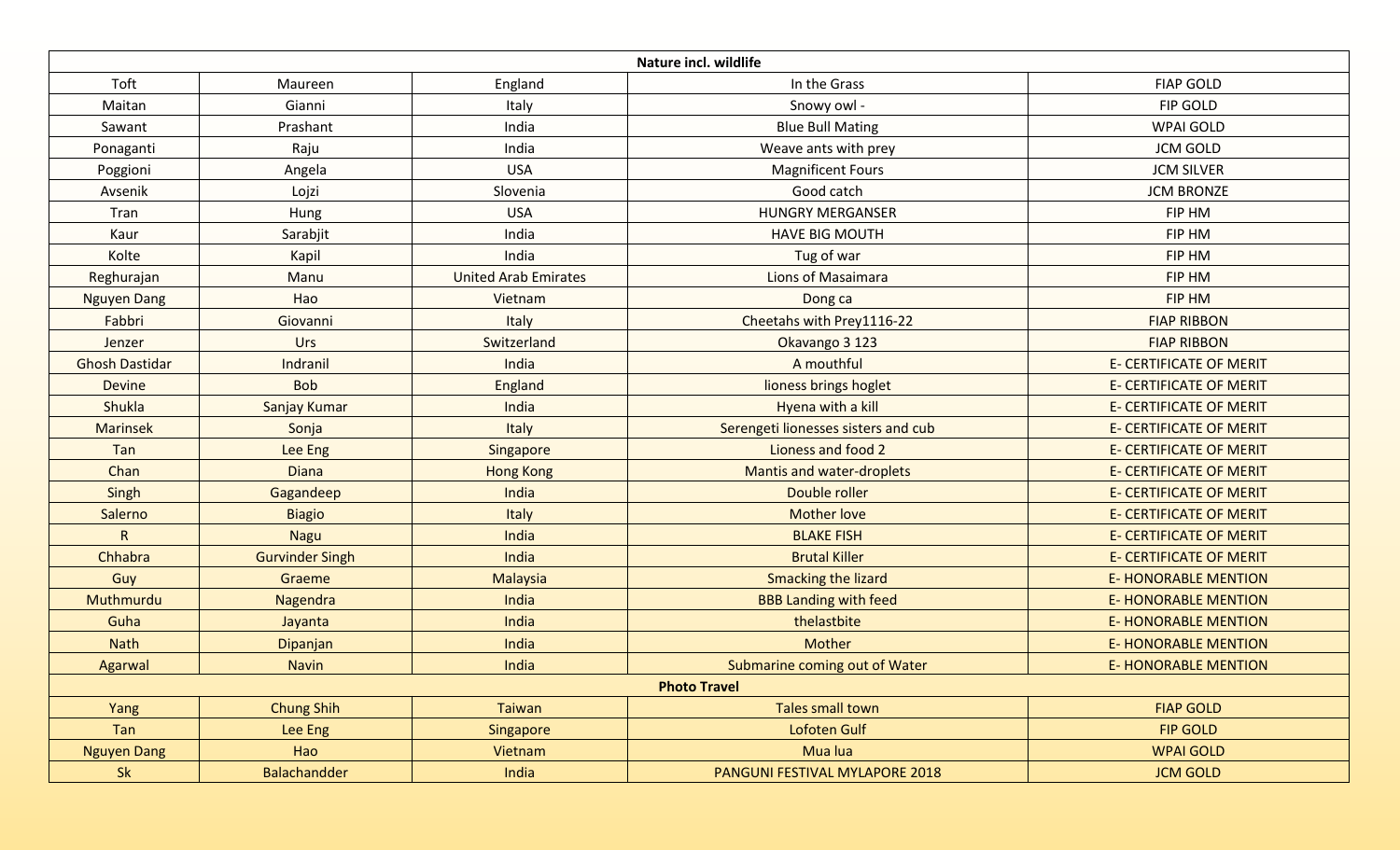| Essig              | Michael              | Germany                     | Bridge of Sheikh Zayed_157230  | <b>JCM SILVER</b>              |
|--------------------|----------------------|-----------------------------|--------------------------------|--------------------------------|
| Correa             | Praveen              | India                       | <b>BULL RACE</b>               | <b>JCM BRONZE</b>              |
| Singh              | Gagandeep            | India                       | Istanbul river cruise          | FIP HM                         |
| Das                | Partha Pratim        | India                       | PART OF BARPETA HOLI 1         | FIP HM                         |
| Beejadi            | Amrath               | India                       | PT1-Theyyam                    | FIP HM                         |
| Khang              | Duong Duy            | Vietnam                     | le hoi Dong ki                 | FIP HM                         |
| Nguyen             | Minh                 | <b>USA</b>                  | Horseshoe Bend                 | FIP HM                         |
| Ghosh Dastidar     | Indranil             | India                       | Aoleang festival-Nagaland      | <b>FIAP RIBBON</b>             |
| Weng               | Chin Tzu             | Taiwan                      | Wu Fu Zhen111                  | <b>FIAP RIBBON</b>             |
| Teo                | Giap Chiu            | Singapore                   | A Group Big Lama Sixty nine    | E- CERTIFICATE OF MERIT        |
| Parate             | Prashant             | India                       | <b>GWALIOR FORT</b>            | E- CERTIFICATE OF MERIT        |
| Ho                 | <b>Wing Yin</b>      | <b>Hong Kong</b>            | Life in the Snow in Alaska     | <b>E- CERTIFICATE OF MERIT</b> |
| Jenzer             | Urs                  | Switzerland                 | <b>GMA Antigua 10</b>          | E- CERTIFICATE OF MERIT        |
| Sumaria            | Sarita               | <b>United Arab Emirates</b> | SZ Mosque                      | <b>E- CERTIFICATE OF MERIT</b> |
| Chan               | <b>Diana</b>         | <b>Hong Kong</b>            | Phuket vegetarian festival     | <b>E- CERTIFICATE OF MERIT</b> |
| <b>Bui Viet</b>    | <b>Duc</b>           | Vietnam                     | Battle in the mud              | <b>E- CERTIFICATE OF MERIT</b> |
| Halder             | Pratyush             | India                       | Red chilli drying              | <b>E- CERTIFICATE OF MERIT</b> |
| Sarkar             | Mahua                | India                       | <b>Snow Capped Huts</b>        | <b>E- CERTIFICATE OF MERIT</b> |
| Ren                | Zhicai               | China                       | Nanpu Bridge 13                | <b>E- CERTIFICATE OF MERIT</b> |
| Salerno            | <b>Biagio</b>        | Italy                       | Siena Classic                  | <b>E- HONORABLE MENTION</b>    |
| Kaur               | Sarabjit             | India                       | 4 TH PACU JAWI 4               | <b>E- HONORABLE MENTION</b>    |
| Korlapati          | Saraswatirao         | India                       | SHIVA PRABHA IN FLOOD          | <b>E- HONORABLE MENTION</b>    |
| Mcfarlane          | Sam                  | Australia                   | <b>Cinque Terre</b>            | <b>E- HONORABLE MENTION</b>    |
| Paul               | Sitanath             | India                       | Chakouri                       | <b>E- HONORABLE MENTION</b>    |
|                    |                      |                             | <b>PID color- Theme People</b> |                                |
| <b>Das</b>         | <b>Partha Pratim</b> | India                       | LET ME BE LITERATE ANYHOW      | <b>FIAP GOLD</b>               |
| <b>Nguyen Dang</b> | Hao                  | Vietnam                     | Tan truong                     | <b>FIP GOLD</b>                |
| Bandyopadhyay      | Sekhar               | India                       | <b>DAY BEGINS</b>              | <b>WPAI GOLD</b>               |
| Vu                 | Hai                  | Vietnam                     | Lam banh seo phat tu thien     | <b>JCM GOLD</b>                |
| Agarwal            | <b>Navin</b>         | India                       | <b>Celebrating Holi</b>        | <b>JCM SILVER</b>              |
| Sengupta           | Sugata               | India                       | <b>FIRE THROWING</b>           | <b>JCM BRONZE</b>              |
| <b>Bui Viet</b>    | Duc                  | Vietnam                     | Seasonal joy                   | FIP HM                         |
| Kaur               | Sarabjit             | India                       | DSC2952_view                   | FIP HM                         |
| Jenzer             | Urs                  | Switzerland                 | <b>GMA Antigua 6</b>           | FIP HM                         |
|                    |                      |                             |                                |                                |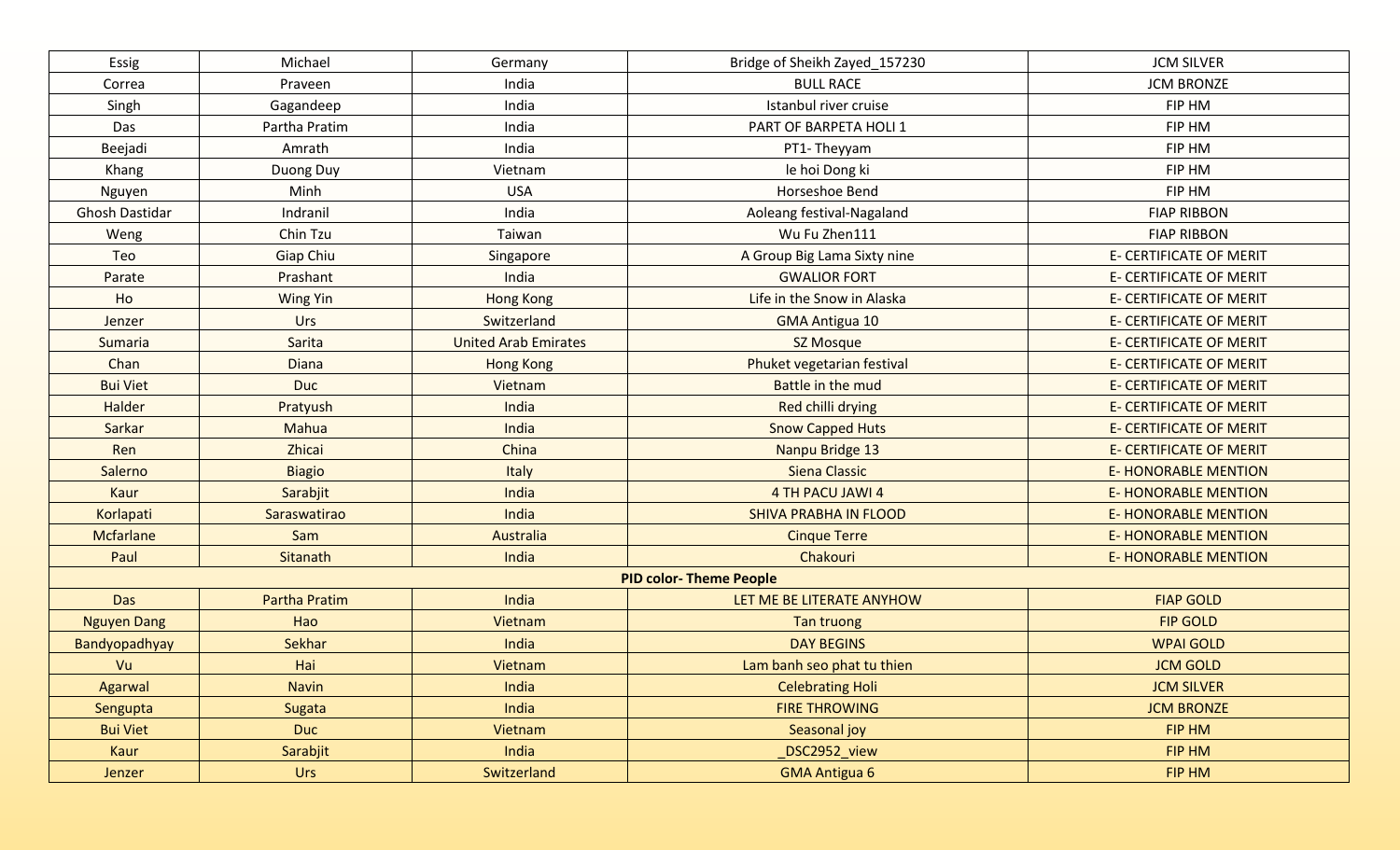| Panagiotou Acherioti      | Julia             | Cyprus           | Life                           | FIP HM                         |
|---------------------------|-------------------|------------------|--------------------------------|--------------------------------|
| Chakraborty               | Soumya            | India            | <b>NO ENTRY</b>                | FIP HM                         |
| Catania                   | Gottfried         | Malta            | Fish Market Venice             | <b>FIAP RIBBON</b>             |
| Sarkar                    | Mahua             | India            | Jaggery Making                 | <b>FIAP RIBBON</b>             |
| <b>Bugli</b>              | Pietro            | Italy            | Rain in Venice                 | E- CERTIFICATE OF MERIT        |
| Wang                      | Yichi             | China            | <b>Belief</b>                  | E- CERTIFICATE OF MERIT        |
| Singh                     | Gagandeep         | India            | the color of despair           | E- CERTIFICATE OF MERIT        |
| Chan                      | Diana             | Hong Kong        | Happy Diao sheep 1             | <b>E- CERTIFICATE OF MERIT</b> |
| Roy                       | Manasi            | India            | 3 LADIES ON FIELD              | E- CERTIFICATE OF MERIT        |
| Saha                      | Suman             | India            | mahashivratri                  | E- CERTIFICATE OF MERIT        |
| Yang                      | <b>Chung Shih</b> | Taiwan           | First in line                  | E- CERTIFICATE OF MERIT        |
| Tai                       | Jui Ching         | Taiwan           | toning                         | <b>E- CERTIFICATE OF MERIT</b> |
| Marinsek                  | Sonja             | Italy            | Turkana people in Kenya        | E- CERTIFICATE OF MERIT        |
| Skotiniotis               | lannis            | Greece           | Search in the cemetery         | E- CERTIFICATE OF MERIT        |
| <b>Biswas</b>             | Deepak K          | India            | NOW IT IS MY TURN              | <b>E- HONORABLE MENTION</b>    |
| Maitan                    | Gianni            | Italy            | The counting of bids n2        | <b>E- HONORABLE MENTION</b>    |
| Teo                       | <b>Giap Chiu</b>  | Singapore        | <b>Group Of Lama sixteen</b>   | <b>E- HONORABLE MENTION</b>    |
| Das Chowdhury             | Chiradip          | India            | <b>Evening Prayer Varanasi</b> | <b>E- HONORABLE MENTION</b>    |
| <b>Banerjee Mukherjee</b> | Lopamudra         | India            | dondin1                        | <b>E- HONORABLE MENTION</b>    |
|                           |                   |                  | <b>Judging 2</b>               |                                |
|                           |                   |                  | <b>PID Mono</b>                |                                |
| Vu                        | Hai               | Vietnam          | Han han                        | <b>FIAP GOLD</b>               |
| Salerno                   | <b>Biagio</b>     | Italy            | <b>Spirals</b>                 | <b>FIP GOLD</b>                |
| Muthmurdu                 | Nagendra          | India            | <b>Ecstatic in Playing</b>     | <b>WPAI GOLD</b>               |
| Korlapati                 | Saraswatirao      | India            | PET AND CHILDREN               | <b>JCM GOLD</b>                |
| Yang                      | <b>Chung Shih</b> | <b>Taiwan</b>    | The farmer and cow             | <b>JCM SILVER</b>              |
| Teo                       | <b>Giap Chiu</b>  | Singapore        | <b>Andy Tan Reading Three</b>  | <b>JCM BRONZE</b>              |
| Verma                     | <b>Dinesh</b>     | India            | <b>Walking together</b>        | <b>FIP HM</b>                  |
| <b>Bui Viet</b>           | <b>Duc</b>        | Vietnam          | <b>Temple yard cleaning</b>    | <b>FIP HM</b>                  |
| <b>Bugli</b>              | Pietro            | Italy            | <b>Shadows and lights</b>      | FIP HM                         |
| <b>Beejadi</b>            | Amrath            | India            | M3-Kambala-Amrathbeejadi       | FIP HM                         |
| Loncke                    | Alexandre         | <b>Belgium</b>   | paysage champetre              | FIP HM                         |
| <b>Nguyen Dang</b>        | Hao               | Vietnam          | Tiec                           | <b>FIAP RIBBON</b>             |
| Chan                      | <b>Diana</b>      | <b>Hong Kong</b> | <b>Diligent worker</b>         | <b>FIAP RIBBON</b>             |
|                           |                   |                  |                                |                                |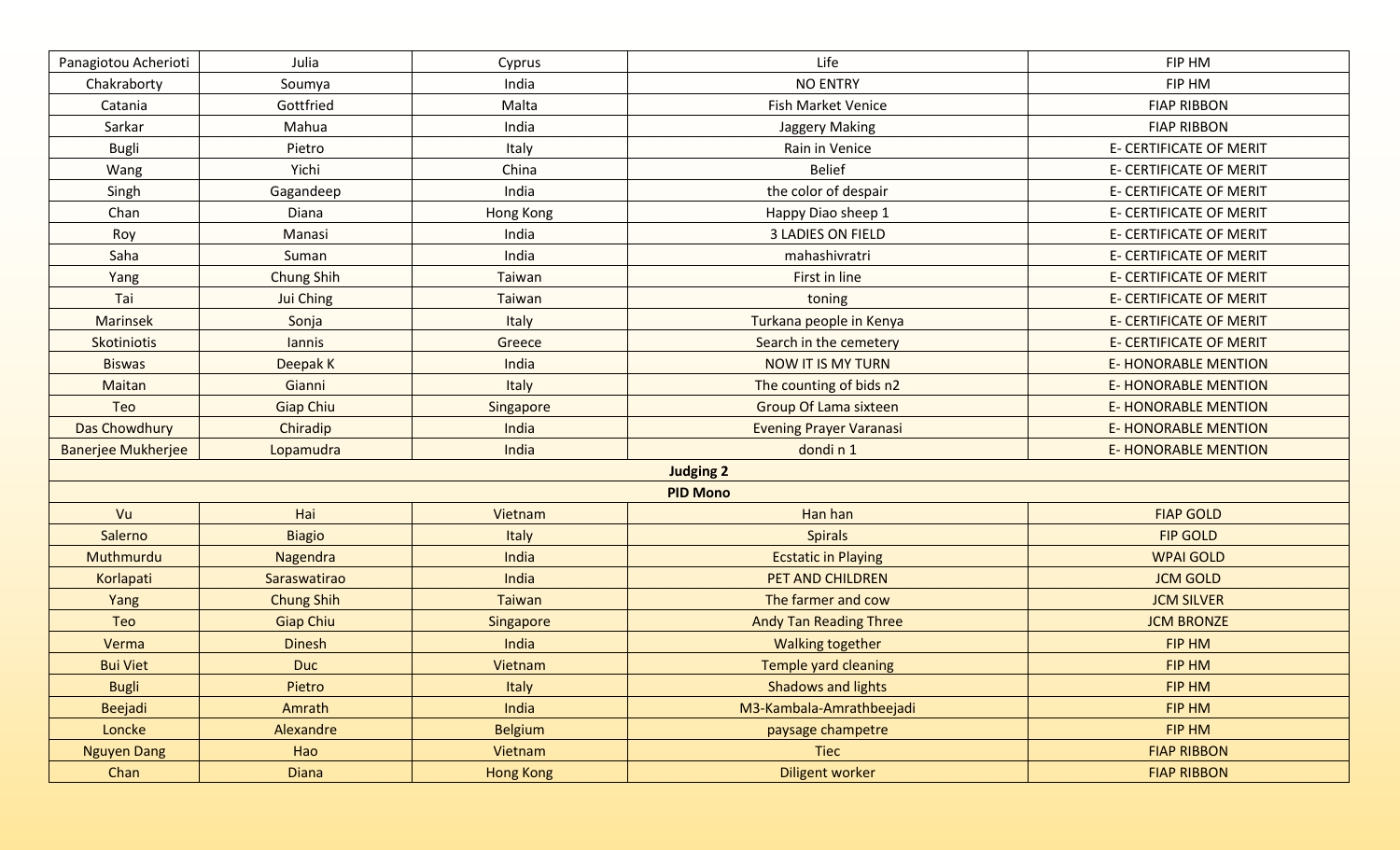| Bais               | Durgesh Nandini   | India                       | an Old lady                | <b>E- CERTIFICATE OF MERIT</b> |
|--------------------|-------------------|-----------------------------|----------------------------|--------------------------------|
| Mitra              | <b>Bikram</b>     | India                       | <b>PROFESSION</b>          | <b>E- CERTIFICATE OF MERIT</b> |
| Heinrigs           | Wolfgang          | Germany                     | The Wanderer               | E- CERTIFICATE OF MERIT        |
| Bhattacharya       | Dinabandhu        | India                       | White House                | E- CERTIFICATE OF MERIT        |
| Mikhailova         | Elena             | <b>Russian Federation</b>   | A loyal friend             | E- CERTIFICATE OF MERIT        |
| Asif               | Mohammed Arfan    | <b>United Arab Emirates</b> | Zee                        | E- CERTIFICATE OF MERIT        |
| Stake              | Jan Thomas        | Sweden                      | Stripes 5656               | E- CERTIFICATE OF MERIT        |
| Schulz             | Ruediger          | Germany                     | Up and Down                | E- CERTIFICATE OF MERIT        |
| Sumaria            | Sarita            | <b>United Arab Emirates</b> | Friends                    | E- CERTIFICATE OF MERIT        |
| Das                | Aniruddha         | India                       | My Sweet Grandmother       | E- CERTIFICATE OF MERIT        |
| <b>Khang</b>       | Duong Duy         | Vietnam                     | cua hang ken               | <b>E-HONORABLE MENTION</b>     |
| Mallik             | Manas             | India                       | <b>BASHFUL LADY</b>        | <b>E-HONORABLE MENTION</b>     |
| Das                | Partha Pratim     | India                       | <b>MATTER OF EARNING</b>   | <b>E-HONORABLE MENTION</b>     |
| Setiadi            | Ajar              | Indonesia                   | Blowing the spirit         | <b>E-HONORABLE MENTION</b>     |
| Chakraborty        | Dibyendu          | India                       | Child with women           | <b>E- HONORABLE MENTION</b>    |
|                    |                   |                             | <b>PID Color</b>           |                                |
| Aprilina           | Dewi Yudhia       | Indonesia                   | Baba milk                  | <b>FIAP GOLD</b>               |
| Conaway            | Ward              | <b>USA</b>                  | <b>Three Listening</b>     | <b>FIP GOLD</b>                |
| Tran               | Hung              | <b>USA</b>                  | <b>ANTELOPE CANYON 2</b>   | <b>WPAI GOLD</b>               |
| Muthmurdu          | Nagendra          | India                       | Rays of Hope               | <b>JCM GOLD</b>                |
| <b>Spinks</b>      | <b>David</b>      | Scotland                    | <b>Global Warming</b>      | <b>JCM SILVER</b>              |
| Alkhamis           | Abbas             | Saudi Arabia                | <b>Dune Running Camels</b> | <b>JCM BRONZE</b>              |
| <b>Baker</b>       | Sharon            | Australia                   | <b>Rocky Sunrise</b>       | FIP HM                         |
| <b>Mitra</b>       | <b>Bikram</b>     | India                       | <b>AGOMONI</b>             | <b>FIP HM</b>                  |
| <b>Khang</b>       | <b>Duong Duy</b>  | Vietnam                     | sac mau tay bac            | <b>FIP HM</b>                  |
| <b>Bugli</b>       | Pietro            | <b>Italy</b>                | Castelluccio di Norcia 1   | FIP HM                         |
| <b>Nissen</b>      | Ann               | <b>England</b>              | The dancer in Red          | <b>FIP HM</b>                  |
| <b>Stake</b>       | <b>Jan Thomas</b> | Sweden                      | My boy No3                 | <b>FIAP RIBBON</b>             |
| Nadudvari          | Zsolt             | <b>Hungary</b>              | land of the deer           | <b>FIAP RIBBON</b>             |
| Das                | Aniruddha         | India                       | <b>Krishna and Friends</b> | <b>E- CERTIFICATE OF MERIT</b> |
| Singh              | Gagandeep         | India                       | ballooning horizon         | <b>E- CERTIFICATE OF MERIT</b> |
| Setiadi            | Ajar              | Indonesia                   | The grass seeker           | <b>E- CERTIFICATE OF MERIT</b> |
| Jathan             | Prasad            | India                       | <b>BLACKSMITH</b>          | <b>E- CERTIFICATE OF MERIT</b> |
| <b>Nguyen Dang</b> | Hao               | Vietnam                     | Mau tu                     | <b>E- CERTIFICATE OF MERIT</b> |
|                    |                   |                             |                            |                                |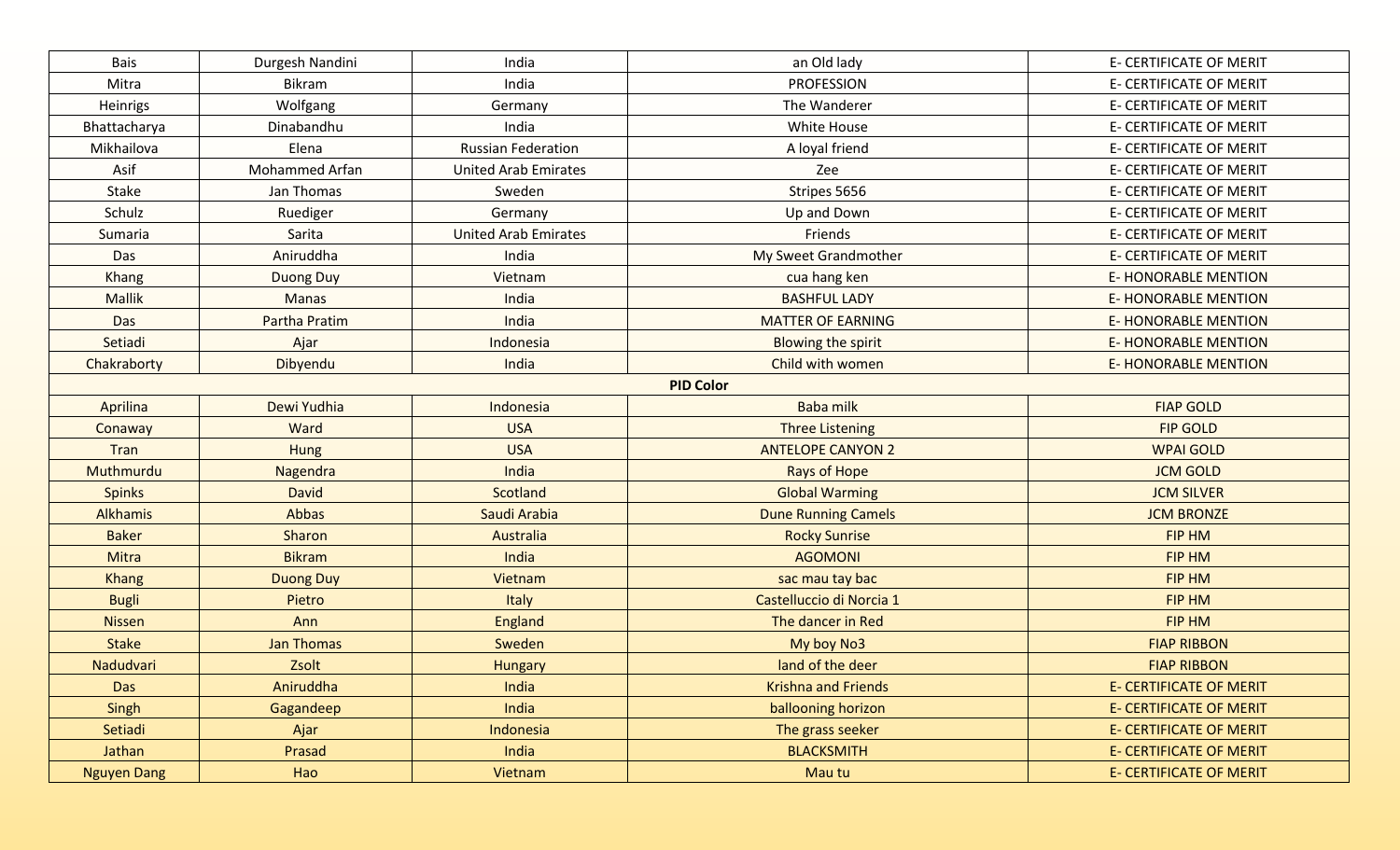| Chan                  | Diana                  | Hong Kong                   | A fish by Kayaks                 | E- CERTIFICATE OF MERIT        |
|-----------------------|------------------------|-----------------------------|----------------------------------|--------------------------------|
| Mekli                 | Zoltan                 | Hungary                     | Calm before the storm            | E- CERTIFICATE OF MERIT        |
| Nguyen                | Minh                   | <b>USA</b>                  | <b>Colorful Morning</b>          | E- CERTIFICATE OF MERIT        |
| Rijk                  | Peter                  | Belgium                     | <b>Bredene</b>                   | E- CERTIFICATE OF MERIT        |
| Vu                    | Hai                    | Vietnam                     | Ruong bac Thang De Xu Phinh      | E- CERTIFICATE OF MERIT        |
| Kurt                  | Zafer                  | Turkey                      | huzmeli adam                     | <b>E- HONORABLE MENTION</b>    |
| Sengupta              | Sugata                 | India                       | <b>HIDING HIMSELF</b>            | <b>E-HONORABLE MENTION</b>     |
| Dickerson             | Terry                  | <b>USA</b>                  | Sunrise-Moonset                  | E-HONORABLE MENTION            |
| Hammer                | Franz                  | Austria                     | MarinaM                          | <b>E- HONORABLE MENTION</b>    |
| Novak                 | Sandi                  | Slovenia                    | Secret 2                         | E-HONORABLE MENTION            |
|                       |                        |                             | <b>Nature incl. wildlife</b>     |                                |
| Reghurajan            | Manu                   | <b>United Arab Emirates</b> | Ready to kill                    | <b>FIAP GOLD</b>               |
| Jenzer                | Urs                    | Switzerland                 | Okavango 3 123                   | <b>FIP GOLD</b>                |
| Conaway               | Ward                   | <b>USA</b>                  | <b>Mittens and Merrick Butte</b> | <b>WPAI GOLD</b>               |
| Nath                  | Dipanjan               | India                       | <b>Fight-Action</b>              | <b>JCM GOLD</b>                |
| Maitan                | Gianni                 | Italy                       | <b>Gnu crossing</b>              | <b>JCM SILVER</b>              |
| Ponaganti             | Raju                   | India                       | <b>Beauty of Light</b>           | <b>JCM BRONZE</b>              |
| Guha                  | Jayanta                | India                       | leopardmating                    | FIP HM                         |
| <b>Botha</b>          | Margie                 | <b>South Africa</b>         | Two playing cheetah cubs         | FIP HM                         |
| Toft                  | Maureen                | <b>England</b>              | Leopard with Kill                | FIP HM                         |
| Alhajeri              | <b>Nuwair</b>          | <b>United Arab Emirates</b> | mothers journey                  | <b>FIP HM</b>                  |
| <b>Ghosh Dastidar</b> | Indranil               | India                       | <b>Fear of Unknown</b>           | FIP HM                         |
| Shukla                | Sanjay Kumar           | India                       | <b>Coalition of Cheetahs</b>     | <b>FIAP RIBBON</b>             |
| Muthmurdu             | Nagendra               | India                       | <b>BBB With Feed</b>             | <b>FIAP RIBBON</b>             |
| Van Son               | <b>Max</b>             | <b>Netherlands</b>          | <b>Just Before Sunset</b>        | <b>E- CERTIFICATE OF MERIT</b> |
| Adamson               | <b>David</b>           | <b>England</b>              | Demoiselle On Nettle             | <b>E- CERTIFICATE OF MERIT</b> |
| Guy                   | Graeme                 | Malaysia                    | <b>Risky Jump</b>                | <b>E- CERTIFICATE OF MERIT</b> |
| Sawant                | Prashant               | India                       | <b>Blue Bull Mating</b>          | <b>E- CERTIFICATE OF MERIT</b> |
| <b>Alkhamis</b>       | Abbas                  | Saudi Arabia                | littel Monkey Sucking            | <b>E- CERTIFICATE OF MERIT</b> |
| Chhabra               | <b>Gurvinder Singh</b> | India                       | <b>Brutal Killer</b>             | <b>E- CERTIFICATE OF MERIT</b> |
| Chan                  | <b>Diana</b>           | <b>Hong Kong</b>            | Me first                         | <b>E- CERTIFICATE OF MERIT</b> |
| Salerno               | <b>Biagio</b>          | Italy                       | The smash                        | <b>E- CERTIFICATE OF MERIT</b> |
| Tan                   | Lee Eng                | Singapore                   | <b>Africa Lion King 2</b>        | <b>E- CERTIFICATE OF MERIT</b> |
| Setiadi               | Ajar                   | Indonesia                   | Six offspring 0442               | <b>E- CERTIFICATE OF MERIT</b> |
|                       |                        |                             |                                  |                                |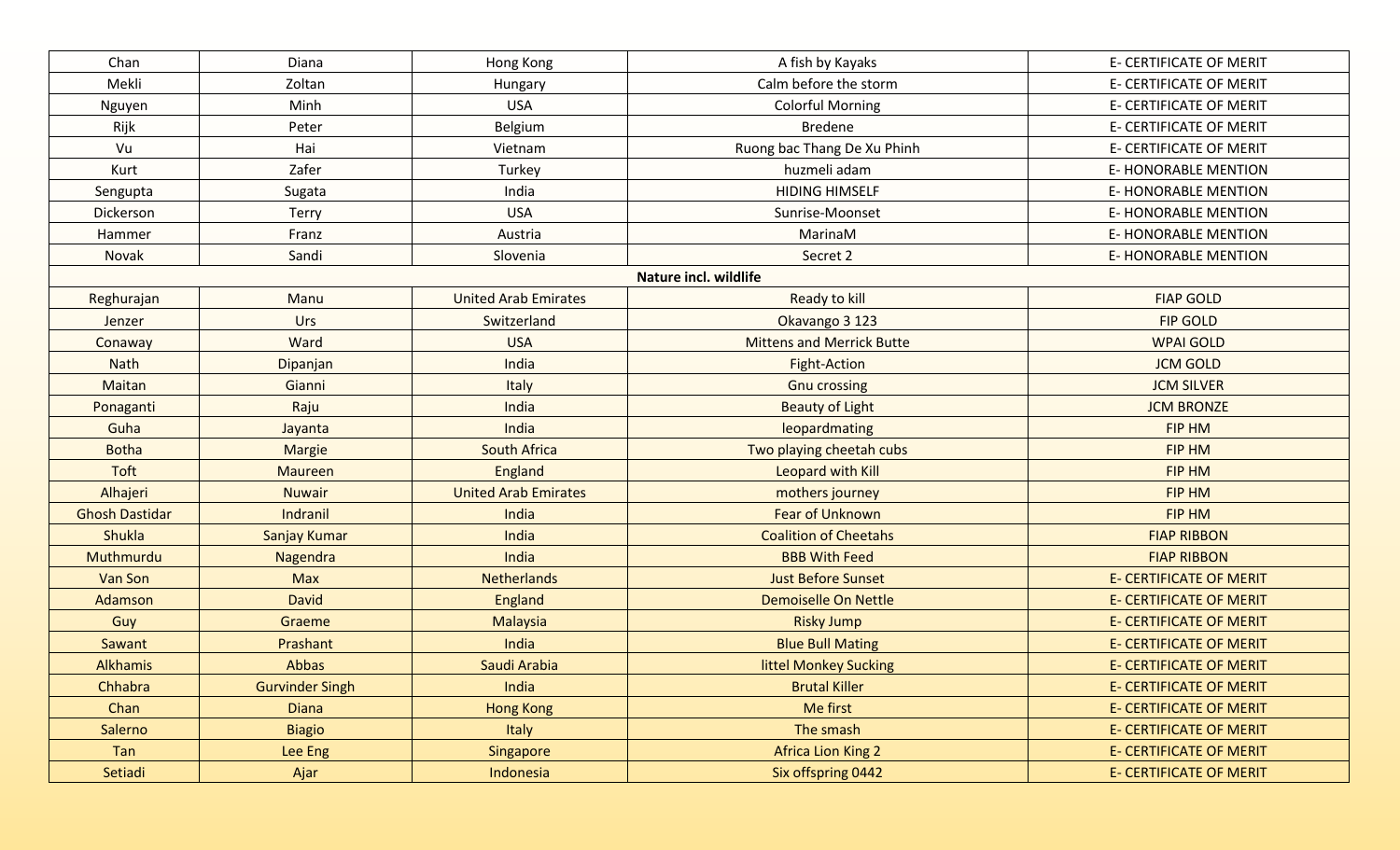| Yang                  | Chung Shih        | Taiwan                      | Sweet                               | <b>E-HONORABLE MENTION</b>     |
|-----------------------|-------------------|-----------------------------|-------------------------------------|--------------------------------|
| Marinsek              | Sonja             | Italy                       | Serengeti lionesses sisters and cub | <b>E-HONORABLE MENTION</b>     |
| Fabbri                | Giovanni          | Italy                       | Hoopoe -beackful 015-21             | <b>E- HONORABLE MENTION</b>    |
| Clement               | Romain            | Luxembourg                  | Prey Food                           | <b>E- HONORABLE MENTION</b>    |
| Devine                | Bob               | England                     | cheetah anger                       | E-HONORABLE MENTION            |
|                       |                   |                             | <b>Photo Travel</b>                 |                                |
| Nguyen                | Minh              | <b>USA</b>                  | Horseshoe Bend                      | <b>FIAP GOLD</b>               |
| Alhajeri              | Nuwair            | <b>United Arab Emirates</b> | across desert sands                 | FIP GOLD                       |
| <b>Botha</b>          | Margie            | South Africa                | The beauty of Southern Wave         | <b>WPAI GOLD</b>               |
| Essig                 | Michael           | Germany                     | Manarola abends 157230              | <b>JCM GOLD</b>                |
| Paul                  | Sitanath          | India                       | Sunrise at Meherangarh Fort         | <b>JCM SILVER</b>              |
| Correa                | Praveen           | India                       | <b>OFF TO PUSHKAR</b>               | <b>JCM BRONZE</b>              |
| De Leonardis          | Roberto           | Italy                       | Lofoten79                           | FIP HM                         |
| Vu                    | Hai               | Vietnam                     | Khu du lich Mu Cang Chai            | FIP HM                         |
| Bhattacharya          | Dinabandhu        | India                       | <b>Horse Shoe Bend</b>              | <b>FIP HM</b>                  |
| <b>Nguyen Dang</b>    | Hao               | Vietnam                     | Mua lua                             | FIP HM                         |
| Ren                   | Zhicai            | China                       | Nanpu Bridge 21                     | FIP HM                         |
| <b>Boznar</b>         | Emil              | Slovenia                    | ON THE EDGE                         | <b>FIAP RIBBON</b>             |
| Saha                  | Suman             | India                       | evening ritual at kashi             | <b>FIAP RIBBON</b>             |
| Salerno               | <b>Biagio</b>     | Italy                       | <b>Classico vitaletese</b>          | <b>E- CERTIFICATE OF MERIT</b> |
| Mahon                 | Edward            | <b>Republic of Ireland</b>  | abandoned in fortwillam             | <b>E- CERTIFICATE OF MERIT</b> |
| <b>Ghosh Dastidar</b> | Indranil          | India                       | Dasaswamedh Ghat - Varanasi         | <b>E- CERTIFICATE OF MERIT</b> |
| Sk                    | Balachandder      | India                       | TAJ LAKE PALACE UDAIPUR             | <b>E- CERTIFICATE OF MERIT</b> |
| Yang                  | <b>Chung Shih</b> | <b>Taiwan</b>               | <b>Tales small town</b>             | <b>E- CERTIFICATE OF MERIT</b> |
| Kolte                 | Kapil             | India                       | Kanha Safari                        | <b>E- CERTIFICATE OF MERIT</b> |
| <b>Shukla</b>         | Sanjay Kumar      | India                       | <b>Maasai Mara</b>                  | <b>E- CERTIFICATE OF MERIT</b> |
| Muthmurdu             | Nagendra          | India                       | <b>Towards Divinity</b>             | <b>E- CERTIFICATE OF MERIT</b> |
| <b>Murphy</b>         | Ken               | <b>USA</b>                  | <b>TRAVEL 4 Wide Canyon Lands</b>   | <b>E- CERTIFICATE OF MERIT</b> |
| Alloughani            | Faisal            | Kuwait                      | Mostar 6                            | <b>E- CERTIFICATE OF MERIT</b> |
| <b>Heinrigs</b>       | Wolfgang          | Germany                     | Watchtower                          | <b>E- HONORABLE MENTION</b>    |
| <b>Mallik</b>         | <b>Manas</b>      | India                       | AT THE END OF THE DAY               | <b>E-HONORABLE MENTION</b>     |
| Parate                | Prashant          | India                       | <b>Tiger Sighting</b>               | <b>E-HONORABLE MENTION</b>     |
| Beejadi               | Amrath            | India                       | PT1-Theyyam                         | <b>E- HONORABLE MENTION</b>    |
| <b>Bais</b>           | Durgesh Nandini   | India                       | Bahubali hill view                  | <b>E-HONORABLE MENTION</b>     |
|                       |                   |                             |                                     |                                |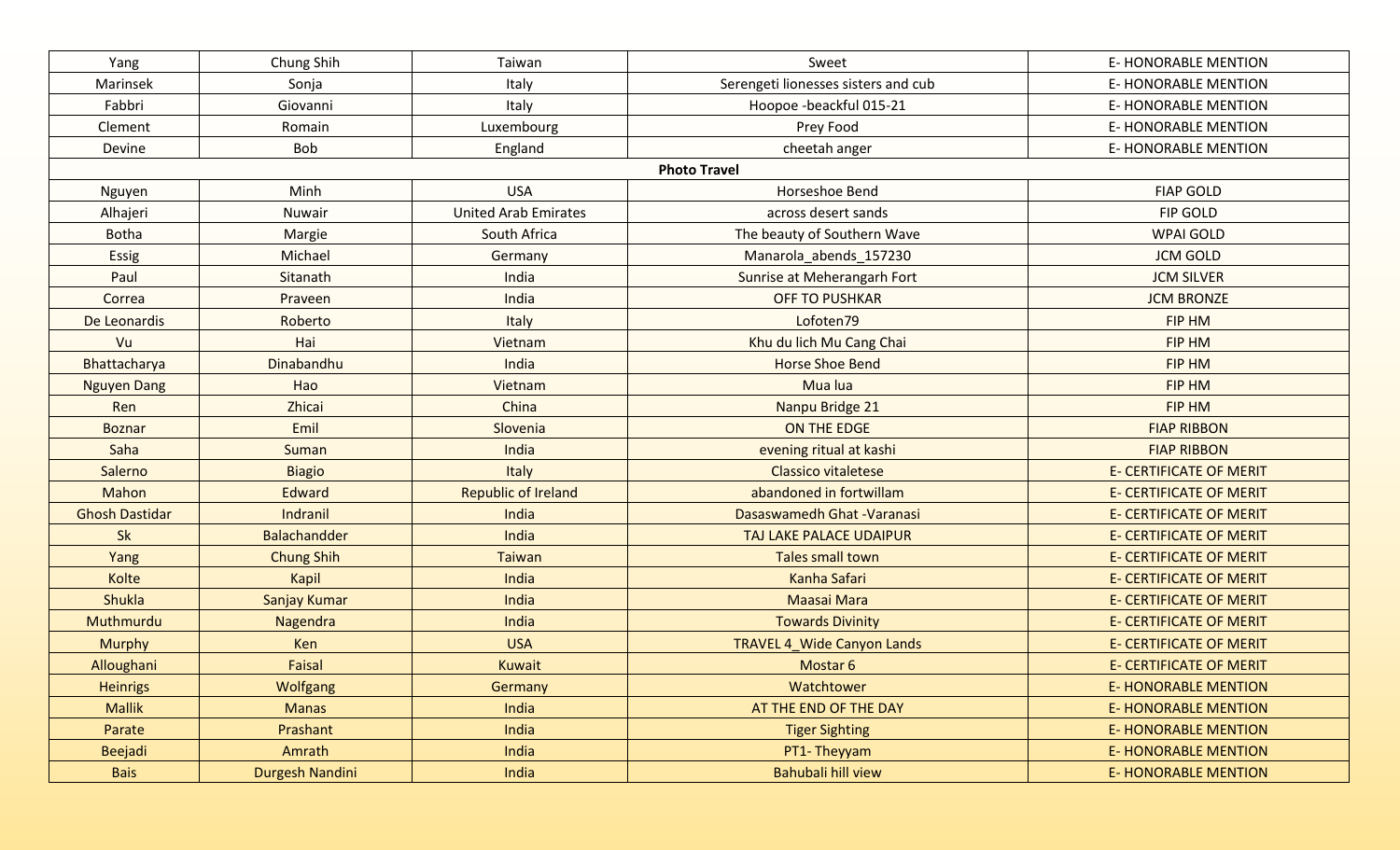|                    |                 |                             | <b>PID color-Theme People</b>  |                                |
|--------------------|-----------------|-----------------------------|--------------------------------|--------------------------------|
| Baker              | Sharon          | Australia                   | No Assistance Required         | <b>FIAP GOLD</b>               |
| Shukla             | Sanjay Kumar    | India                       | Naga Saints                    | FIP GOLD                       |
| Mallik             | Manas           | India                       | PRAYER                         | <b>WPAI GOLD</b>               |
| Vu                 | Hai             | Vietnam                     | Nhung di chung chat doc DIOXIN | <b>JCM GOLD</b>                |
| Das                | Partha Pratim   | India                       | LET ME BE LITERATE ANYHOW      | <b>JCM SILVER</b>              |
| Muthmurdu          | Nagendra        | India                       | <b>Rural Mother</b>            | <b>JCM BRONZE</b>              |
| Catania            | Gottfried       | Malta                       | <b>Collecting Salt</b>         | FIP HM                         |
| Kaur               | Sarabjit        | India                       | A44                            | FIP HM                         |
| Teo                | Giap Chiu       | Singapore                   | Group Of Lama sixteen          | FIP HM                         |
| Setiadi            | Ajar            | Indonesia                   | The slayer balerina            | FIP HM                         |
| Khang              | Duong Duy       | Vietnam                     | ve ban                         | FIP HM                         |
| <b>Nguyen Dang</b> | Hao             | Vietnam                     | Vac go                         | <b>FIAP RIBBON</b>             |
| Paul               | Sitanath        | India                       | <b>Modern times</b>            | <b>FIAP RIBBON</b>             |
| Maitan             | Gianni          | Italy                       | Donna Dassanech                | <b>E- CERTIFICATE OF MERIT</b> |
| Un Nabi            | Dr Rashid       | <b>Bangladesh</b>           | <b>MALNURITION</b>             | <b>E- CERTIFICATE OF MERIT</b> |
| <b>Dutta</b>       | <b>Subhasis</b> | India                       | <b>GENERATION</b>              | <b>E- CERTIFICATE OF MERIT</b> |
| <b>Bhowmik</b>     | Sudipto         | India                       | When faces look the other way  | <b>E- CERTIFICATE OF MERIT</b> |
| Reghurajan         | Manu            | <b>United Arab Emirates</b> | <b>Steel fixer</b>             | <b>E- CERTIFICATE OF MERIT</b> |
| <b>Sk</b>          | Balachandder    | India                       | THEERTHAVAARI 2022-2           | <b>E- CERTIFICATE OF MERIT</b> |
| Sarkar             | Mahua           | India                       | <b>Jaggery Making</b>          | <b>E- CERTIFICATE OF MERIT</b> |
| Saha               | Suman           | India                       | three priests                  | <b>E- CERTIFICATE OF MERIT</b> |
| Sengupta           | Sugata          | India                       | <b>FOREVER BOND</b>            | <b>E- CERTIFICATE OF MERIT</b> |
| Wang               | Yichi           | China                       | <b>Belief</b>                  | <b>E- CERTIFICATE OF MERIT</b> |
| Das Chowdhury      | Chiradip        | India                       | <b>Chhou Dance</b>             | <b>E- HONORABLE MENTION</b>    |
| <b>Alkhamis</b>    | Abbas           | Saudi Arabia                | Mum hamar with Twin            | <b>E- HONORABLE MENTION</b>    |
| <b>Bui Viet</b>    | <b>Duc</b>      | Vietnam                     | Seasonal joy                   | <b>E- HONORABLE MENTION</b>    |
| Jenzer             | Urs             | Switzerland                 | <b>GMA Antigua 12</b>          | <b>E- HONORABLE MENTION</b>    |
| Jana               | Saikat Kumar    | India                       | <b>WINDOW MONK</b>             | <b>E- HONORABLE MENTION</b>    |
|                    |                 |                             | <b>Judging 3</b>               |                                |
|                    |                 |                             | <b>PID Mono</b>                |                                |
| Beejadi            | Amrath          | India                       | M4-Kambala Amrath beejadi      | <b>FIAP GOLD</b>               |
| Mikhailova         | Elena           | <b>Russian Federation</b>   | Fluffy baby                    | <b>FIP GOLD</b>                |
| Chan               | <b>Diana</b>    | <b>Hong Kong</b>            | <b>Diligent worker</b>         | <b>WPAI GOLD</b>               |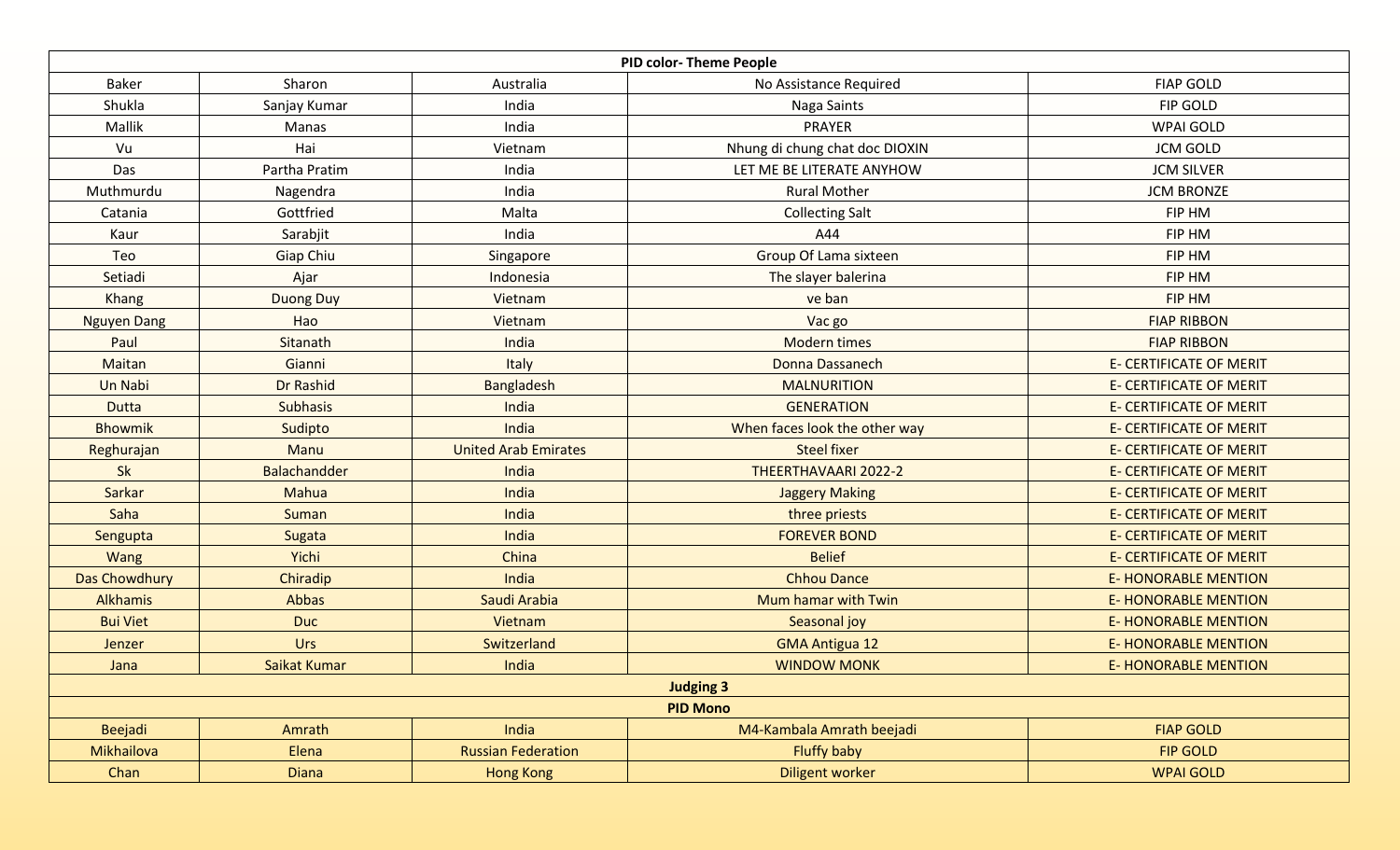| Clement            | Romain                | Luxembourg                  | Wheel                          | <b>JCM GOLD</b>                |
|--------------------|-----------------------|-----------------------------|--------------------------------|--------------------------------|
| Holst              | Kjersti               | Norway                      | man and the birds              | <b>JCM SILVER</b>              |
| Nguyen Dang        | Hao                   | Vietnam                     | Tiec                           | <b>JCM BRONZE</b>              |
| Boddi              | Simone                | Italy                       | val d orcia 47                 | FIP HM                         |
| <b>Botha</b>       | Margie                | South Africa                | Two backlit suricate           | FIP HM                         |
| Salerno            | <b>Biagio</b>         | Italy                       | Spirals                        | FIP HM                         |
| Roy                | Manasi                | India                       | <b>NALIN SARKAR ST</b>         | FIP HM                         |
| <b>Bugli</b>       | Pietro                | Italy                       | Countryside 1                  | FIP HM                         |
| Loncke             | Alexandre             | Belgium                     | paysage champetre              | <b>FIAP RIBBON</b>             |
| Tan                | Lee Eng               | Singapore                   | <b>Ballerina Muller 41</b>     | <b>FIAP RIBBON</b>             |
| Kurt               | Zafer                 | Turkey                      | oto yolda dans                 | <b>E- CERTIFICATE OF MERIT</b> |
| Setiadi            | Ajar                  | Indonesia                   | Me and my angel                | <b>E- CERTIFICATE OF MERIT</b> |
| Asif               | <b>Mohammed Arfan</b> | <b>United Arab Emirates</b> | Zee                            | E- CERTIFICATE OF MERIT        |
| Das                | Aniruddha             | India                       | <b>Enchanting bnw</b>          | E- CERTIFICATE OF MERIT        |
| Bhattacharya       | Dinabandhu            | India                       | <b>Struggle With Fire</b>      | E- CERTIFICATE OF MERIT        |
| Mantykangas        | Jarmo                 | Finland                     | <b>Big Wheeler Brothers 02</b> | <b>E- CERTIFICATE OF MERIT</b> |
| Mekli              | Zoltan                | <b>Hungary</b>              | <b>Stretching shadows</b>      | <b>E- CERTIFICATE OF MERIT</b> |
| <b>Khang</b>       | <b>Duong Duy</b>      | Vietnam                     | cua hang ken                   | <b>E- CERTIFICATE OF MERIT</b> |
| Korlapati          | Saraswatirao          | India                       | net throwing at valsapaka      | <b>E- CERTIFICATE OF MERIT</b> |
| Wong               | Shiu Gun              | <b>Hong Kong</b>            | <b>Two Charming Poses 2</b>    | <b>E- CERTIFICATE OF MERIT</b> |
| Yang               | <b>Chung Shih</b>     | <b>Taiwan</b>               | Two hearts linked              | <b>E- HONORABLE MENTION</b>    |
| Teo                | <b>Giap Chiu</b>      | Singapore                   | <b>Andy Tan Reading Three</b>  | <b>E- HONORABLE MENTION</b>    |
| Muthmurdu          | Nagendra              | India                       | Mother-Twins-Affection-B1      | <b>E- HONORABLE MENTION</b>    |
| Vu                 | Hai                   | Vietnam                     | Dang Cau                       | <b>E- HONORABLE MENTION</b>    |
| Condra             | Frank                 | <b>Republic of Ireland</b>  | Enchanted                      | <b>E- HONORABLE MENTION</b>    |
|                    |                       |                             | <b>PID Color</b>               |                                |
| Chakraborty        | Dibyendu              | India                       | <b>GIRL CHILDREN</b>           | <b>FIAP GOLD</b>               |
| <b>Nguyen Dang</b> | Hao                   | Vietnam                     | Mua co o Van Long              | <b>FIP GOLD</b>                |
| Setiadi            | Ajar                  | Indonesia                   | The doble slayers balerina     | <b>WPAI GOLD</b>               |
| Nadudvari          | Zsolt                 | Hungary                     | Foggy neighbor                 | <b>JCM GOLD</b>                |
| Muthmurdu          | Nagendra              | India                       | Rays of Hope                   | <b>JCM SILVER</b>              |
| <b>Spinks</b>      | David                 | Scotland                    | <b>Global Warming</b>          | <b>JCM BRONZE</b>              |
| Jathan             | Prasad                | India                       | <b>SUNSET</b>                  | FIP HM                         |
| Kaygusuz           | Ugur                  | Turkey                      | Doganin_renkleri               | FIP HM                         |
|                    |                       |                             |                                |                                |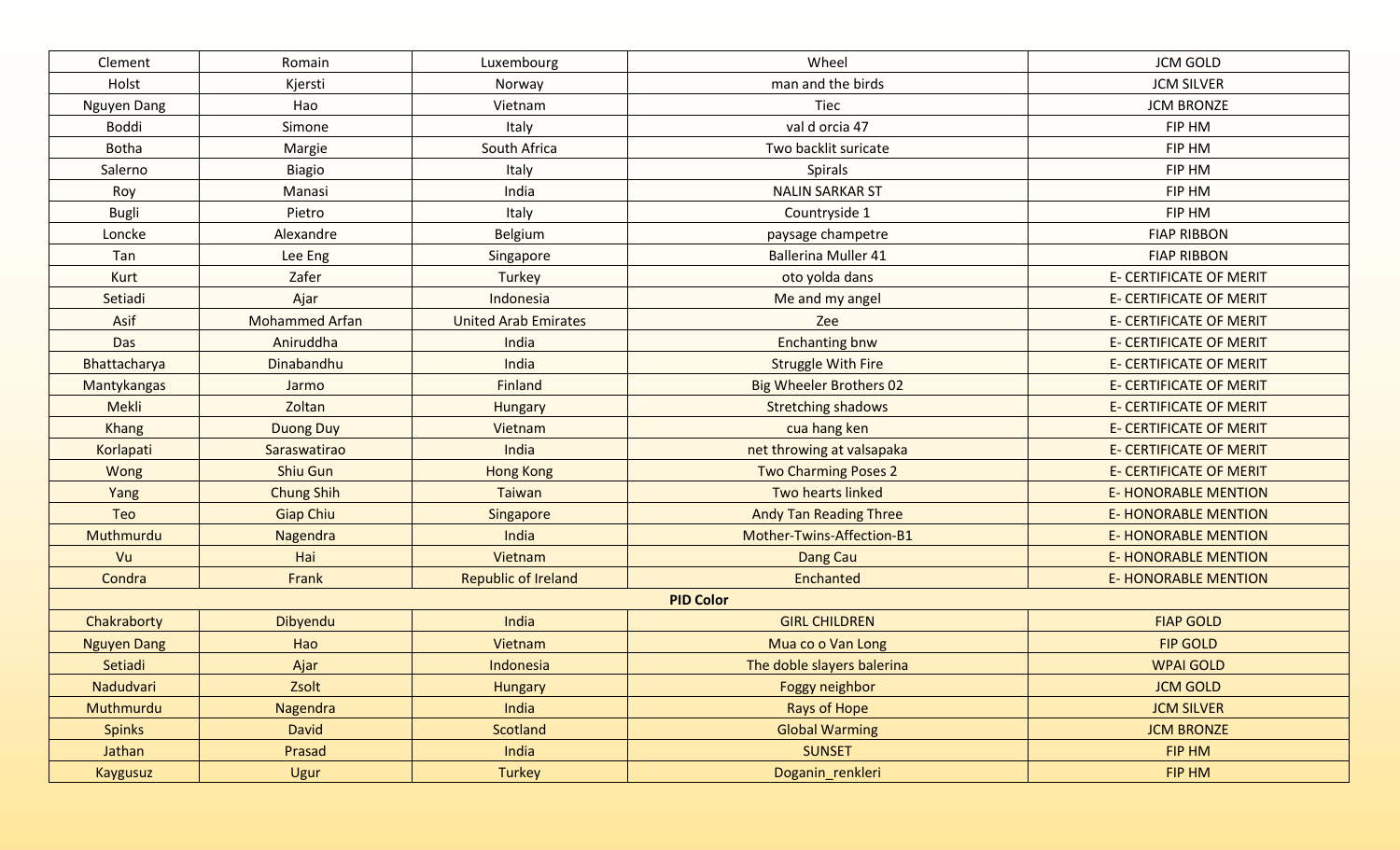| Alkhamis        | Abbas                  | Saudi Arabia              | <b>Dune Running Camels</b>    | FIP HM                         |
|-----------------|------------------------|---------------------------|-------------------------------|--------------------------------|
| Teo             | Giap Chiu              | Singapore                 | D Tan Pei Dancing Twenty six  | FIP HM                         |
| Vu              | Hai                    | Vietnam                   | Ruong bac Thang De Xu Phinh   | FIP HM                         |
| <b>Bui Viet</b> | Duc                    | Vietnam                   | Harvest green tea             | <b>FIAP RIBBON</b>             |
| Simaz           | Dario Mario            | Italy                     | <b>BEAUTIFUL LAND 5</b>       | <b>FIAP RIBBON</b>             |
| Mikhailova      | Elena                  | <b>Russian Federation</b> | Bambi                         | E- CERTIFICATE OF MERIT        |
| Chan            | Diana                  | Hong Kong                 | Fanciful image 1              | <b>E- CERTIFICATE OF MERIT</b> |
| Nguyen          | Minh                   | <b>USA</b>                | <b>Colorful Morning</b>       | E- CERTIFICATE OF MERIT        |
| Das             | Aniruddha              | India                     | Krishna and Friends           | E- CERTIFICATE OF MERIT        |
| Condra          | Frank                  | Republic of Ireland       | <b>Veiled Dance</b>           | E- CERTIFICATE OF MERIT        |
| Tan             | Lee Eng                | Singapore                 | Tribal Lady 15                | E- CERTIFICATE OF MERIT        |
| Khang           | Duong Duy              | Vietnam                   | sac mau tay bac               | <b>E- CERTIFICATE OF MERIT</b> |
| Saha            | Suman                  | India                     | artist at work                | <b>E- CERTIFICATE OF MERIT</b> |
| Wang            | Yichi                  | China                     | Snow country night            | <b>E- CERTIFICATE OF MERIT</b> |
| <b>Boddi</b>    | Simone                 | Italy                     | pienza 45                     | E- CERTIFICATE OF MERIT        |
| <b>Novak</b>    | Sandi                  | Slovenia                  | Nuns in the station           | <b>E- HONORABLE MENTION</b>    |
| Tai             | Jui Ching              | Taiwan                    | hide and seek2                | <b>E- HONORABLE MENTION</b>    |
| <b>Clement</b>  | Romain                 | Luxembourg                | in the glass dome             | <b>E- HONORABLE MENTION</b>    |
| Saha            | Subho                  | India                     | <b>Mask</b>                   | <b>E- HONORABLE MENTION</b>    |
| Hammer          | Franz                  | Austria                   | MarinaM                       | <b>E- HONORABLE MENTION</b>    |
|                 |                        |                           | <b>Nature incl. wildlife</b>  |                                |
| Toft            | <b>Maureen</b>         | England                   | In the Grass                  | <b>FIAP GOLD</b>               |
| Guha            | Jayanta                | India                     | thelastbite                   | <b>FIP GOLD</b>                |
| Sawant          | Prashant               | India                     | <b>Blue Bull Mating</b>       | <b>WPAI GOLD</b>               |
| <b>Devine</b>   | <b>Bob</b>             | England                   | lioness brings hoglet         | <b>JCM GOLD</b>                |
| Chhabra         | <b>Gurvinder Singh</b> | India                     | <b>Brutal Killer</b>          | <b>JCM SILVER</b>              |
| Agarwal         | <b>Navin</b>           | India                     | Submarine coming out of Water | <b>JCM BRONZE</b>              |
| Maitan          | Gianni                 | Italy                     | G2I8323                       | <b>FIP HM</b>                  |
| <b>Clement</b>  | Romain                 | Luxembourg                | <b>Prey Food</b>              | <b>FIP HM</b>                  |
| Tran            | Hung                   | <b>USA</b>                | <b>HUNTING BEAR</b>           | FIP HM                         |
| Kaur            | Sarabjit               | India                     | <b>NOW PLAYING WITH FISH</b>  | FIP HM                         |
| Avsenik         | Lojzi                  | Slovenia                  | Good catch                    | FIP HM                         |
| <b>Nath</b>     | Dipanjan               | India                     | <b>Fight-Action</b>           | <b>FIAP RIBBON</b>             |
| Kolte           | Kapil                  | India                     | Tug of war                    | <b>FIAP RIBBON</b>             |
|                 |                        |                           |                               |                                |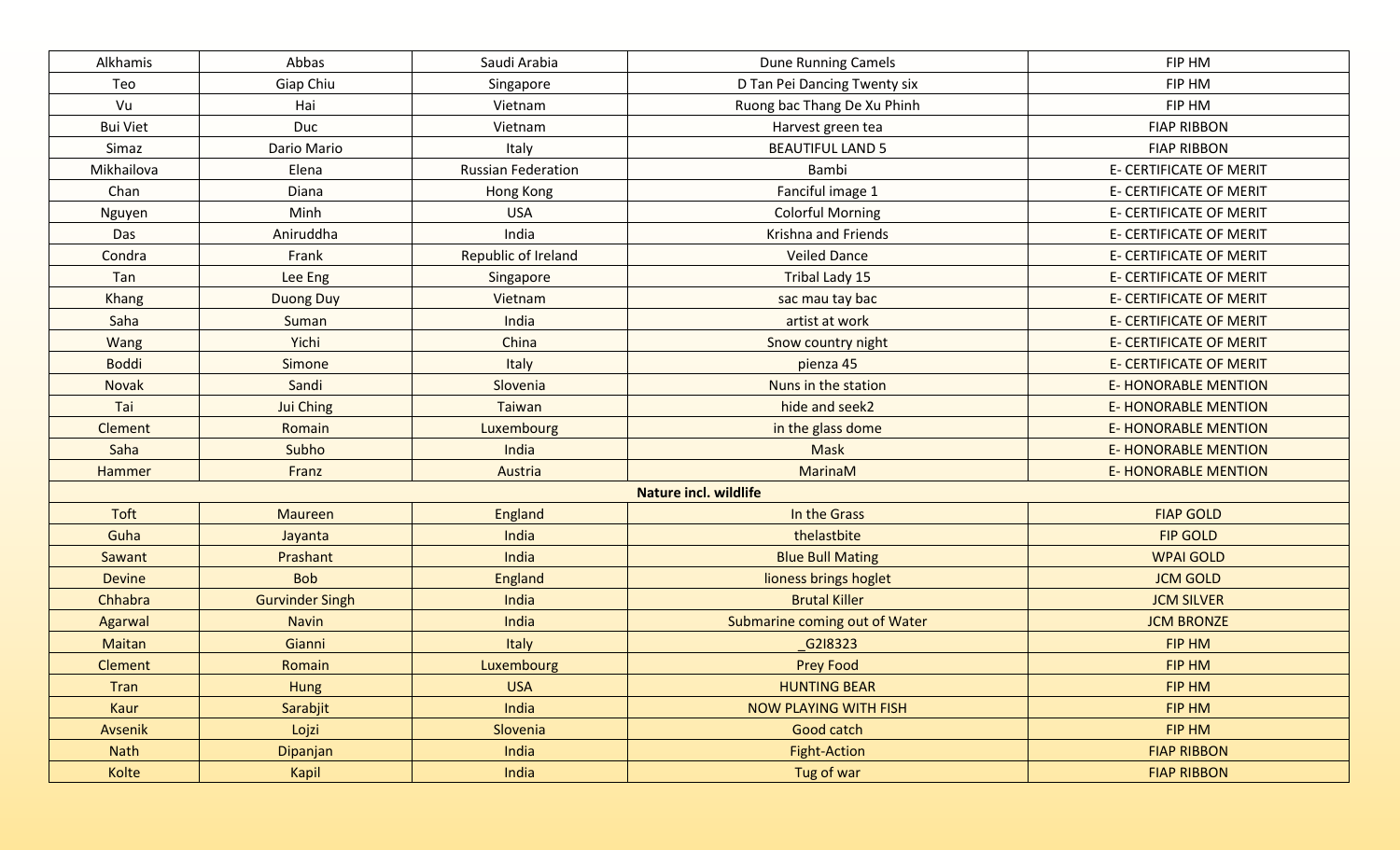| Marinsek           | Sonja                | Italy                       | Serengeti lionesses sisters and cub | E- CERTIFICATE OF MERIT        |
|--------------------|----------------------|-----------------------------|-------------------------------------|--------------------------------|
| Kaygusuz           | Ugur                 | Turkey                      | Feeding_time                        | <b>E- CERTIFICATE OF MERIT</b> |
| $\mathsf{R}$       | Nagu                 | India                       | <b>BLAKE FISH</b>                   | E- CERTIFICATE OF MERIT        |
| <b>Baral</b>       | Tapas                | India                       | Little Grebe with Chicks            | E- CERTIFICATE OF MERIT        |
| Reghurajan         | Manu                 | <b>United Arab Emirates</b> | Ready to kill                       | <b>E- CERTIFICATE OF MERIT</b> |
| Poggioni           | Angela               | <b>USA</b>                  | <b>Magnificent Fours</b>            | E- CERTIFICATE OF MERIT        |
| Yang               | Chung Shih           | Taiwan                      | Follow closely                      | E- CERTIFICATE OF MERIT        |
| Mahon              | Edward               | Republic of Ireland         | kingfisher feeding                  | E- CERTIFICATE OF MERIT        |
| <b>Botha</b>       | Margie               | South Africa                | Two playing cheetah cubs            | E- CERTIFICATE OF MERIT        |
| Tan                | Lee Eng              | Singapore                   | Lioness and food 2                  | E- CERTIFICATE OF MERIT        |
| Shukla             | Sanjay Kumar         | India                       | Hyena with a kill                   | <b>E-HONORABLE MENTION</b>     |
| Loncke             | Alexandre            | Belgium                     | Mouette de Ross                     | <b>E-HONORABLE MENTION</b>     |
| Korlapati          | Saraswatirao         | India                       | Black winged stilts mating 07       | <b>E-HONORABLE MENTION</b>     |
| <b>Spinks</b>      | David                | Scotland                    | Swan and Cygnets                    | <b>E-HONORABLE MENTION</b>     |
| Adamson            | David                | England                     | <b>Sulphur Tufts In Pine Forest</b> | <b>E- HONORABLE MENTION</b>    |
|                    |                      |                             | <b>Photo Travel</b>                 |                                |
| Beejadi            | Amrath               | India                       | PT1-Theyyam                         | <b>FIAP GOLD</b>               |
| Vu                 | Hai                  | Vietnam                     | Khu du lich Mu Cang Chai            | <b>FIP GOLD</b>                |
| <b>Nguyen Dang</b> | Hao                  | Vietnam                     | Le ruoc nuoc                        | <b>WPAI GOLD</b>               |
| Chan               | <b>Diana</b>         | <b>Hong Kong</b>            | Phuket vegetarian festival          | <b>JCM GOLD</b>                |
| Ren                | Zhicai               | China                       | Nanpu Bridge 13                     | <b>JCM SILVER</b>              |
| Weng               | <b>Chin Tzu</b>      | <b>Taiwan</b>               | Wu Fu Zhen111                       | <b>JCM BRONZE</b>              |
| <b>Maitan</b>      | Gianni               | Italy                       | Water for everyone                  | FIP HM                         |
| Teo                | <b>Giap Chiu</b>     | Singapore                   | <b>Crowded Venue Three</b>          | <b>FIP HM</b>                  |
| <b>Khang</b>       | <b>Duong Duy</b>     | Vietnam                     | le hoi Dong ki                      | <b>FIP HM</b>                  |
| <b>Nguyen</b>      | Minh                 | <b>USA</b>                  | <b>Horseshoe Bend</b>               | FIP HM                         |
| Reghurajan         | Manu                 | <b>United Arab Emirates</b> | <b>Masaimara</b>                    | <b>FIP HM</b>                  |
| <b>Sk</b>          | <b>Balachandder</b>  | India                       | BLESSINGS 2022-1                    | <b>FIAP RIBBON</b>             |
| Chakraborty        | Dibyendu             | India                       | Jagaddhatri Immersion               | <b>FIAP RIBBON</b>             |
| Kurt               | Zafer                | Turkey                      | sis icinde cami ve klise            | <b>E- CERTIFICATE OF MERIT</b> |
| Setiadi            | Ajar                 | Indonesia                   | Barong Bali dance 1                 | <b>E- CERTIFICATE OF MERIT</b> |
| Yang               | <b>Chung Shih</b>    | Taiwan                      | Fishing boat stop                   | <b>E- CERTIFICATE OF MERIT</b> |
| RK                 | <b>Barath Karthi</b> | India                       | Patan Kathmandu Square              | <b>E- CERTIFICATE OF MERIT</b> |
| Sumaria            | Sarita               | <b>United Arab Emirates</b> | <b>SZ Mosque</b>                    | <b>E- CERTIFICATE OF MERIT</b> |
|                    |                      |                             |                                     |                                |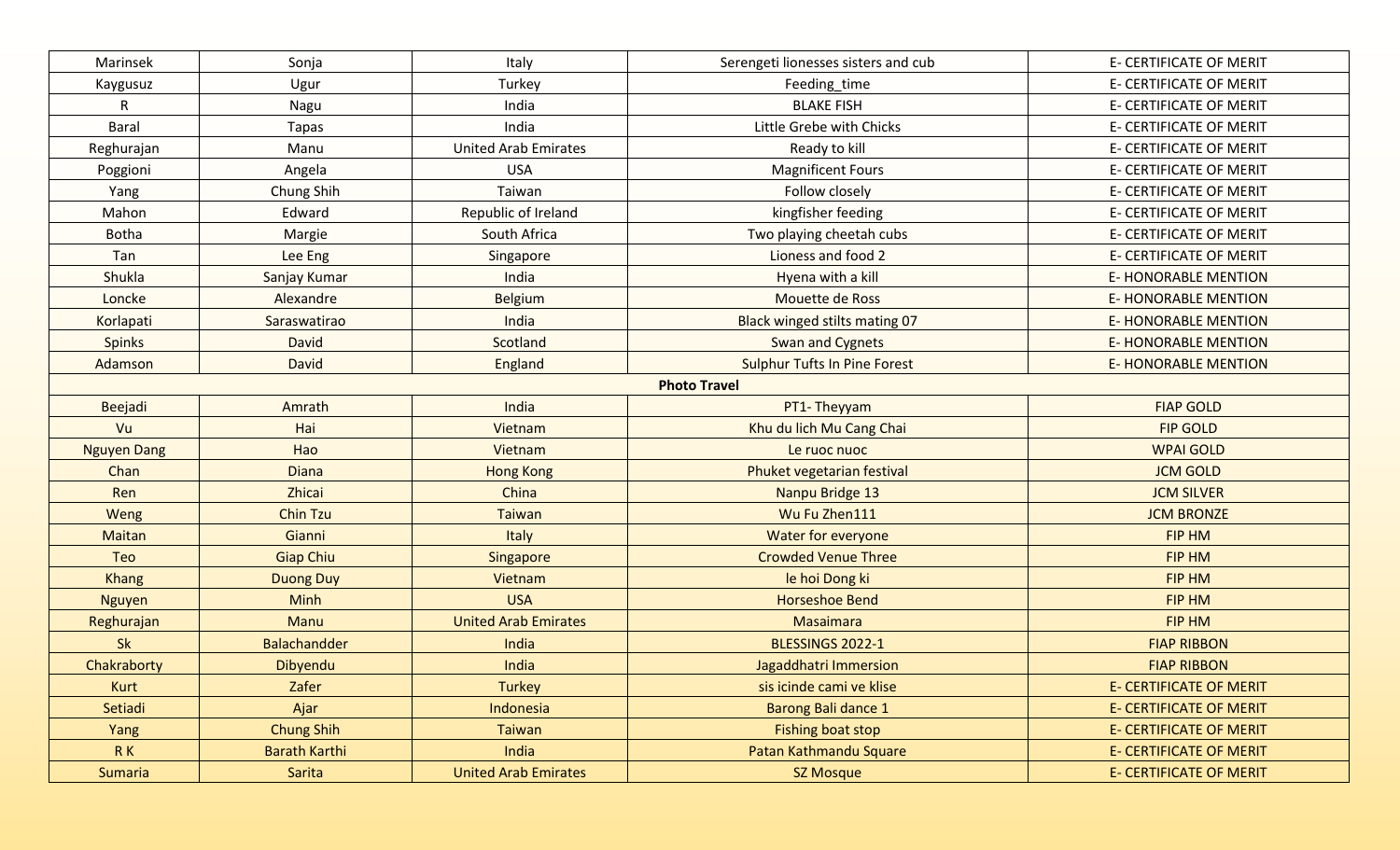| Tran                  | Hung                | <b>USA</b>         | <b>MONO LAKE</b>                   | <b>E- CERTIFICATE OF MERIT</b> |
|-----------------------|---------------------|--------------------|------------------------------------|--------------------------------|
| <b>Barat</b>          | Subhasis            | India              | Mask making 2                      | E- CERTIFICATE OF MERIT        |
| Tan                   | Lee Eng             | Singapore          | Lofoten Gulf                       | E- CERTIFICATE OF MERIT        |
| Ghosh Dastidar        | Indranil            | India              | Dasaswamedh Ghat - Varanasi        | E- CERTIFICATE OF MERIT        |
| Bhattacharya          | Dinabandhu          | India              | Horse Shoe Bend                    | <b>E- CERTIFICATE OF MERIT</b> |
| Jathan                | Prasad              | India              | KICHHU                             | <b>E-HONORABLE MENTION</b>     |
| Shukla                | Sanjay Kumar        | India              | Great Migration in Maasai Mara     | <b>E-HONORABLE MENTION</b>     |
| Kolte                 | Kapil               | India              | Toofani                            | <b>E- HONORABLE MENTION</b>    |
| Korlapati             | Saraswatirao        | India              | SHIVAPRABHA IN RICE FIELDS         | <b>E- HONORABLE MENTION</b>    |
| Sarkar                | Mahua               | India              | Reflection                         | E-HONORABLE MENTION            |
|                       |                     |                    | <b>PID color-Theme People</b>      |                                |
| Banerjee Mukherjee    | Lopamudra           | India              | dondin1                            | <b>FIAP GOLD</b>               |
| Yang                  | <b>Chung Shih</b>   | Taiwan             | First in line                      | <b>FIP GOLD</b>                |
| Vu                    | Hai                 | Vietnam            | Lam banh seo phat tu thien         | <b>WPAI GOLD</b>               |
| Do Hieu               | Liem                | Vietnam            | <b>Follow mom</b>                  | <b>JCM GOLD</b>                |
| Maitan                | Gianni              | Italy              | Donna Dassanech                    | <b>JCM SILVER</b>              |
| Sk                    | Balachandder        | India              | THEERTHAVAARI 2022-2               | <b>JCM BRONZE</b>              |
| Kaur                  | Sarabjit            | India              | A44                                | FIP HM                         |
| Sengupta              | Sugata              | India              | <b>FOREVER BOND</b>                | FIP HM                         |
| <b>Kaygusuz</b>       | Ugur                | <b>Turkey</b>      | Coban_kadin                        | <b>FIP HM</b>                  |
| <b>Bui Viet</b>       | <b>Duc</b>          | Vietnam            | Seasonal joy                       | <b>FIP HM</b>                  |
| Muthmurdu             | Nagendra            | India              | <b>Rural Mother</b>                | <b>FIP HM</b>                  |
| <b>Ghosh Dastidar</b> | Indranil            | India              | Last of the head-hunters           | <b>FIAP RIBBON</b>             |
| Wang                  | Yichi               | China              | No resistance in the wind and snow | <b>FIAP RIBBON</b>             |
| Chakraborty           | Dibyendu            | India              | <b>TRIBAL DANCE 111</b>            | <b>E- CERTIFICATE OF MERIT</b> |
| Roy                   | Manasi              | India              | <b>CHAITRA SANKRANTI</b>           | <b>E- CERTIFICATE OF MERIT</b> |
| <b>Shukla</b>         | <b>Sanjay Kumar</b> | India              | Leap of Faith                      | <b>E- CERTIFICATE OF MERIT</b> |
| <b>Kutskiy</b>        | Oleg                | <b>Ukraine</b>     | The march of memory                | <b>E- CERTIFICATE OF MERIT</b> |
| Paul                  | Sitanath            | India              | <b>Discussion</b>                  | <b>E- CERTIFICATE OF MERIT</b> |
| Tan                   | Lee Eng             | Singapore          | Play Time in the River 1           | <b>E- CERTIFICATE OF MERIT</b> |
| <b>Khang</b>          | <b>Duong Duy</b>    | Vietnam            | Chieu que                          | <b>E- CERTIFICATE OF MERIT</b> |
| <b>Mallik</b>         | <b>Manas</b>        | India              | <b>PLANNING</b>                    | <b>E- CERTIFICATE OF MERIT</b> |
| Van Son               | <b>Max</b>          | <b>Netherlands</b> | Late Afternoon City Cyclist        | <b>E- CERTIFICATE OF MERIT</b> |
| <b>Nguyen Dang</b>    | Hao                 | Vietnam            | Vac go                             | <b>E- CERTIFICATE OF MERIT</b> |
|                       |                     |                    |                                    |                                |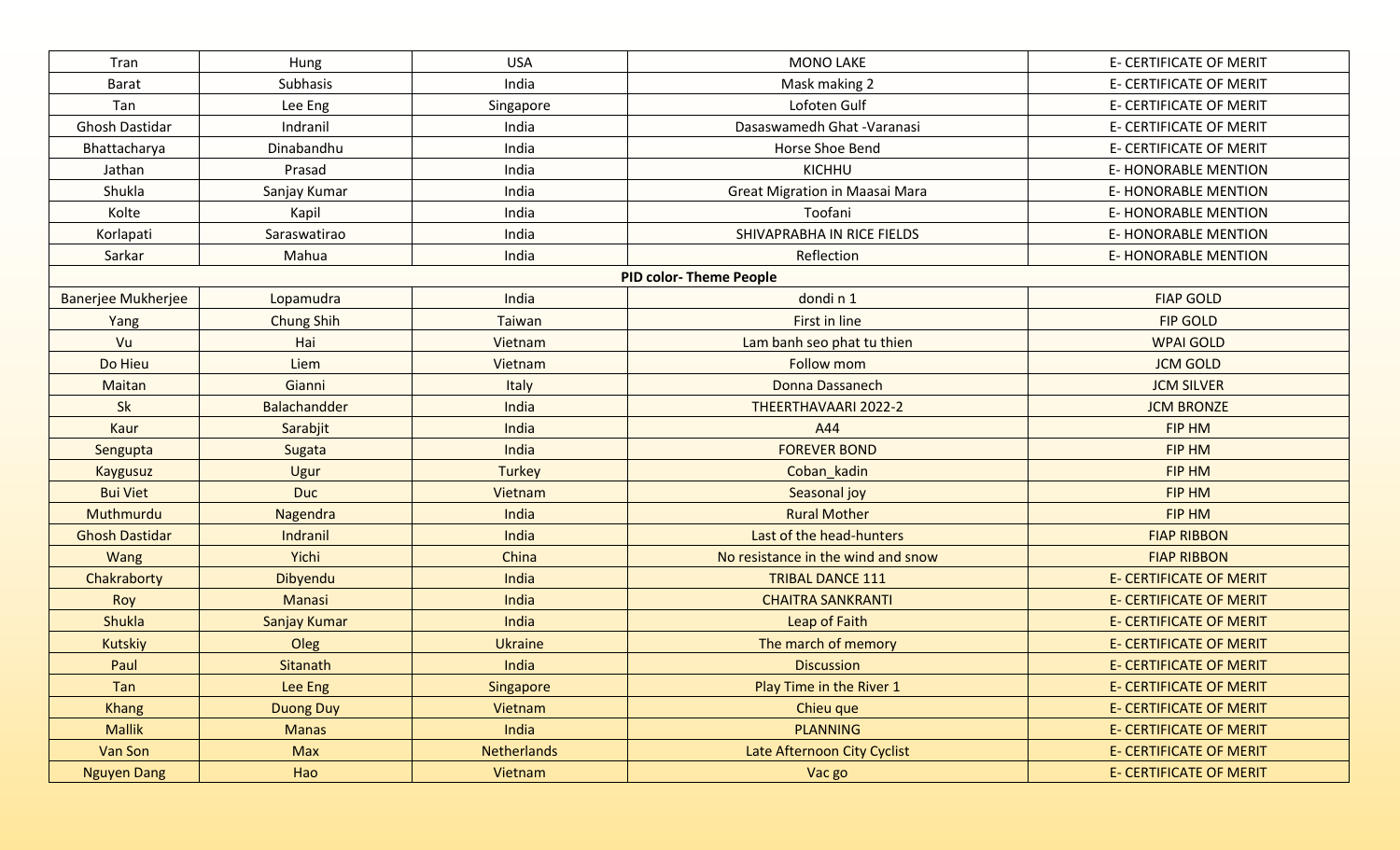|              | Jui Ching | Taiwan     | toning                  | E-HONORABLE MENTION |
|--------------|-----------|------------|-------------------------|---------------------|
| Setiadi      | Ajar      | Indonesia  | My Grandma              | E-HONORABLE MENTION |
| <b>Bugli</b> | Pietro    | Italy      | Today it rain 2         | E-HONORABLE MENTION |
| Un Nabi      | Dr Rashid | Bangladesh | STREET TEA STALL        | E-HONORABLE MENTION |
| Dutta        | Subhasis  | India      | <b>CHASING MEMORIES</b> | E-HONORABLE MENTION |

|           |                  |                   | <b>ACCEPTANCE LIST</b> |                               |                             |                  |
|-----------|------------------|-------------------|------------------------|-------------------------------|-----------------------------|------------------|
| Country   | <b>Last Name</b> | <b>First Name</b> | <b>Section Name</b>    | <b>Image Title</b>            | <b>Prize</b>                | Judging          |
| Argentina | Rabinovich       | Hector            | Nature incl. wildlife  | festin                        | A                           | Judging 1        |
| Argentina | Rabinovich       | Hector            | PID Color              | religiosa en Dubrovmik        | A                           | Judging 2        |
| Argentina | Rabinovich       | Hector            | PID color-Theme People | pelando ajos                  | A                           | Judging 3        |
| Argentina | Rabinovich       | Hector            | PID Mono               | fantasia                      | $\mathsf{A}$                | Judging 2        |
| Argentina | Rabinovich       | Hector            | PID Mono               | sensualidad                   | $\mathsf{A}$                | Judging 2        |
| Australia | <b>Baker</b>     | Sharon            | <b>Photo Travel</b>    | <b>Approaching Storm</b>      | $\mathsf{A}$                | Judging 2        |
| Australia | <b>Baker</b>     | Sharon            | <b>PID Color</b>       | <b>Rocky Sunrise</b>          | FIP HM                      | Judging 2        |
| Australia | <b>Baker</b>     | Sharon            | PID color-Theme People | <b>No Assistance Required</b> | A                           | Judging 1        |
| Australia | <b>Baker</b>     | Sharon            | PID color-Theme People | <b>No Assistance Required</b> | <b>FIAP GOLD</b>            | Judging 2        |
| Australia | <b>Hocking</b>   | Darren            | PID Mono               | In sync                       | A                           | <b>Judging 1</b> |
| Australia | <b>Hocking</b>   | <b>Darren</b>     | PID Mono               | In sync                       | $\mathsf{A}$                | Judging 2        |
| Australia | <b>McFarlane</b> | Sam               | Nature incl. wildlife  | <b>River to Mountain</b>      | A                           | Judging 2        |
| Australia | <b>McFarlane</b> | Sam               | <b>Photo Travel</b>    | <b>Cinque Terre</b>           | <b>E- HONORABLE MENTION</b> | Judging 1        |
| Australia | <b>McFarlane</b> | Sam               | <b>Photo Travel</b>    | <b>Cinque Terre</b>           | A                           | Judging 2        |
| Australia | <b>McFarlane</b> | Sam               | <b>Photo Travel</b>    | <b>Cinque Terre</b>           | $\mathsf{A}$                | <b>Judging 3</b> |
| Australia | <b>McFarlane</b> | Sam               | <b>Photo Travel</b>    | <b>From The DOme</b>          | A                           | Judging 1        |
| Australia | <b>McFarlane</b> | Sam               | <b>Photo Travel</b>    | From The DOme                 | $\Lambda$                   | <b>Judging 2</b> |
| Australia | <b>McFarlane</b> | Sam               | <b>Photo Travel</b>    | <b>From The DOme</b>          | $\Lambda$                   | Judging 3        |
| Australia | <b>McFarlane</b> | Sam               | <b>PID Color</b>       | Melbourne Lightscape          | $\mathsf{A}$                | Judging 1        |
| Australia | <b>McFarlane</b> | Sam               | <b>PID Color</b>       | <b>Melbourne Lightscape</b>   | $\mathsf{A}$                | <b>Judging 3</b> |
| Australia | <b>McFarlane</b> | Sam               | <b>PID Mono</b>        | Faustina                      | $\Lambda$                   | Judging 2        |
| Austria   | <b>Doblander</b> | Roman             | <b>PID Color</b>       | Feuerbraut                    | A                           | <b>Judging 2</b> |
| Austria   | <b>Doblander</b> | Roman             | <b>PID Color</b>       | Feuerbraut                    | $\mathsf{A}$                | <b>Judging 3</b> |
| Austria   | <b>Doblander</b> | Roman             | <b>PID Color</b>       | <b>Halbkreis</b>              | A                           | <b>Judging 3</b> |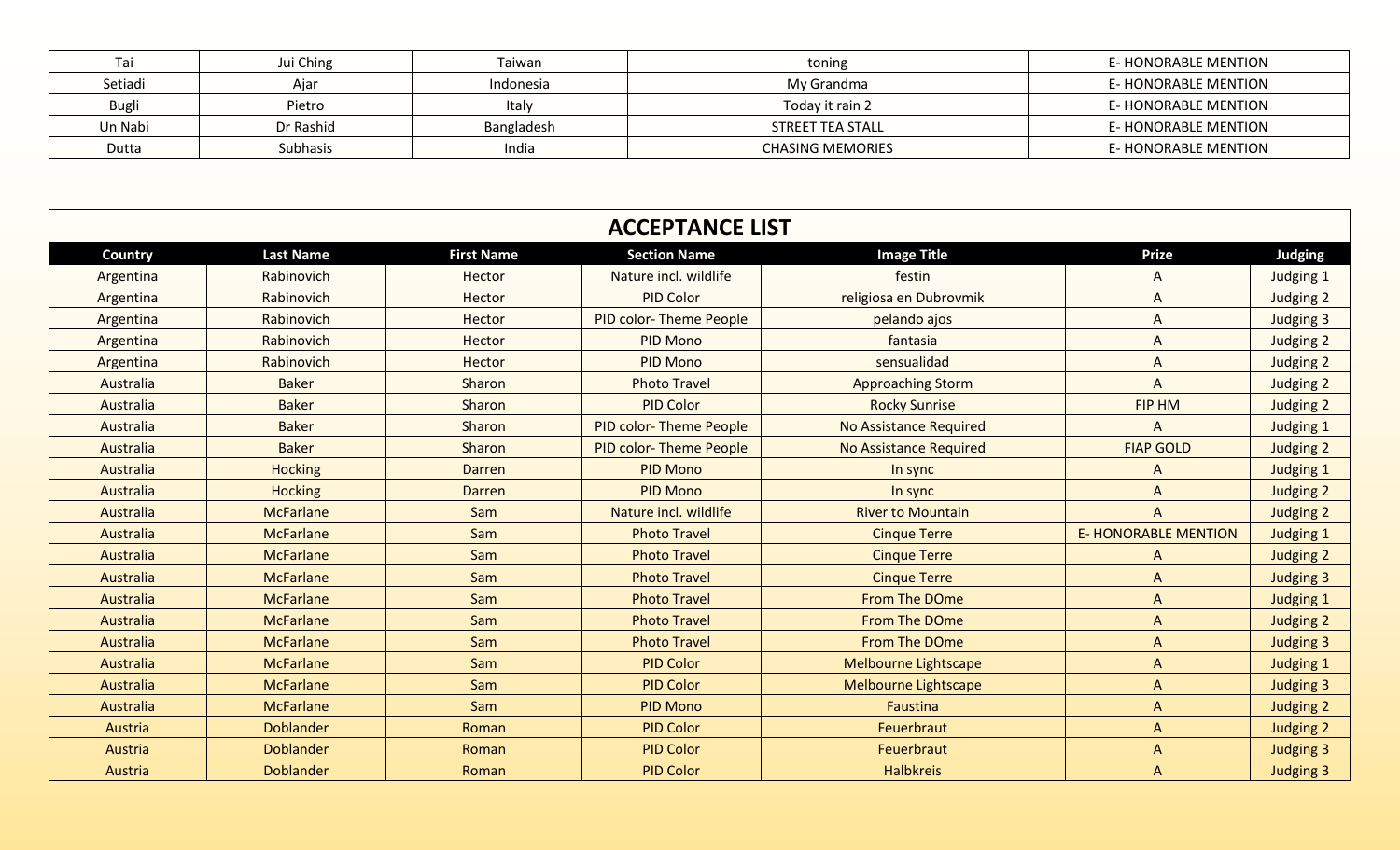| Austria    | Doblander       | Roman         | PID Color                     | immer Gruen                | A                              | Judging 1        |
|------------|-----------------|---------------|-------------------------------|----------------------------|--------------------------------|------------------|
| Austria    | Doblander       | Roman         | PID color-Theme People        | Moraleis                   | A                              | Judging 1        |
| Austria    | Doblander       | Roman         | PID color-Theme People        | Moraleis                   | A                              | Judging 2        |
| Austria    | Doblander       | Roman         | PID color-Theme People        | Naschstand                 | A                              | Judging 1        |
| Austria    | Doblander       | Roman         | PID Mono                      | Auf der Achterbahn         | A                              | Judging 1        |
| Austria    | Doblander       | Roman         | PID Mono                      | Auf der Achterbahn         | A                              | Judging 3        |
| Austria    | Doblander       | Roman         | PID Mono                      | Nummer 7                   | <b>E- HONORABLE MENTION</b>    | Judging 1        |
| Austria    | Doblander       | Roman         | PID Mono                      | Nummer 7                   | A                              | Judging 2        |
| Austria    | Doblander       | Roman         | PID Mono                      | Nummer 7                   | A                              | Judging 3        |
| Austria    | Ehrenreich      | Irene         | <b>Photo Travel</b>           | Karawane 1897              | A                              | Judging 2        |
| Austria    | Ehrenreich      | Irene         | <b>Photo Travel</b>           | Machu Picchu 3678          | A                              | Judging 1        |
| Austria    | Ehrenreich      | Irene         | <b>Photo Travel</b>           | Machu Picchu 3678          | A                              | Judging 2        |
| Austria    | Ehrenreich      | Irene         | PID Color                     | Charlotte 9139             | $\overline{A}$                 | Judging 1        |
| Austria    | Ehrenreich      | Irene         | PID Mono                      | Fanny 0554                 | $\Lambda$                      | Judging 1        |
| Austria    | Ehrenreich      | Irene         | PID Mono                      | <b>Fanny 0554</b>          | $\overline{A}$                 | Judging 3        |
| Austria    | Ehrenreich      | Irene         | PID Mono                      | Viktoria 4714              | <b>E- CERTIFICATE OF MERIT</b> | <b>Judging 1</b> |
| Austria    | Ehrenreich      | Irene         | PID Mono                      | Viktoria 4714              | $\mathsf{A}$                   | Judging 3        |
| Austria    | Hammer          | Franz         | <b>Photo Travel</b>           | Landwasserviadukt 69       | $\Lambda$                      | Judging 3        |
| Austria    | Hammer          | Franz         | <b>Photo Travel</b>           | Ponte Longo                | $\Lambda$                      | Judging 2        |
| Austria    | Hammer          | Franz         | <b>Photo Travel</b>           | Ponte Longo                | $\overline{A}$                 | <b>Judging 3</b> |
| Austria    | Hammer          | Franz         | <b>PID Color</b>              | MarinaM                    | <b>E- HONORABLE MENTION</b>    | <b>Judging 2</b> |
| Austria    | Hammer          | Franz         | <b>PID Color</b>              | MarinaM                    | <b>E-HONORABLE MENTION</b>     | <b>Judging 3</b> |
| Austria    | <b>Hammer</b>   | Franz         | <b>PID Mono</b>               | Kuppelkreis mc             | $\mathsf{A}$                   | <b>Judging 3</b> |
| Austria    | <b>Stuppnig</b> | Stefan        | Nature incl. wildlife         | Arachne 0617               | $\mathsf{A}$                   | <b>Judging 1</b> |
| Austria    | <b>Stuppnig</b> | <b>Stefan</b> | <b>Photo Travel</b>           | Karlskirche 1125           | $\Lambda$                      | <b>Judging 2</b> |
| Austria    | <b>Stuppnig</b> | <b>Stefan</b> | <b>Photo Travel</b>           | Piazza San Pietro 8762     | $\overline{A}$                 | <b>Judging 2</b> |
| Austria    | <b>Stuppnig</b> | Stefan        | <b>PID Color</b>              | <b>Ghosting Dance 4562</b> | <b>JCM GOLD</b>                | <b>Judging 1</b> |
| Austria    | <b>Stuppnig</b> | <b>Stefan</b> | <b>PID Color</b>              | <b>Ghosting Dance 4562</b> | $\Lambda$                      | <b>Judging 3</b> |
| Austria    | <b>Stuppnig</b> | <b>Stefan</b> | <b>PID Color</b>              | Subaru 1204                | $\Lambda$                      | <b>Judging 1</b> |
| Austria    | Stuppnig        | <b>Stefan</b> | <b>PID Mono</b>               | <b>Lokur 6858</b>          | $\mathsf{A}$                   | Judging 1        |
| Austria    | Stuppnig        | Stefan        | PID Mono                      | <b>Lokur 6858</b>          | $\mathsf{A}$                   | Judging 2        |
| Austria    | Stuppnig        | Stefan        | PID Mono                      | <b>Lokur 6858</b>          | $\mathsf{A}$                   | <b>Judging 3</b> |
| Austria    | <b>Stuppnig</b> | Stefan        | PID Mono                      | Viktoria 0091              | $\mathsf{A}$                   | Judging 1        |
| Bangladesh | <b>UN NABI</b>  | Dr RASHID     | <b>PID color-Theme People</b> | <b>MALNURITION</b>         | $\mathsf{A}$                   | <b>Judging 1</b> |
|            |                 |               |                               |                            |                                |                  |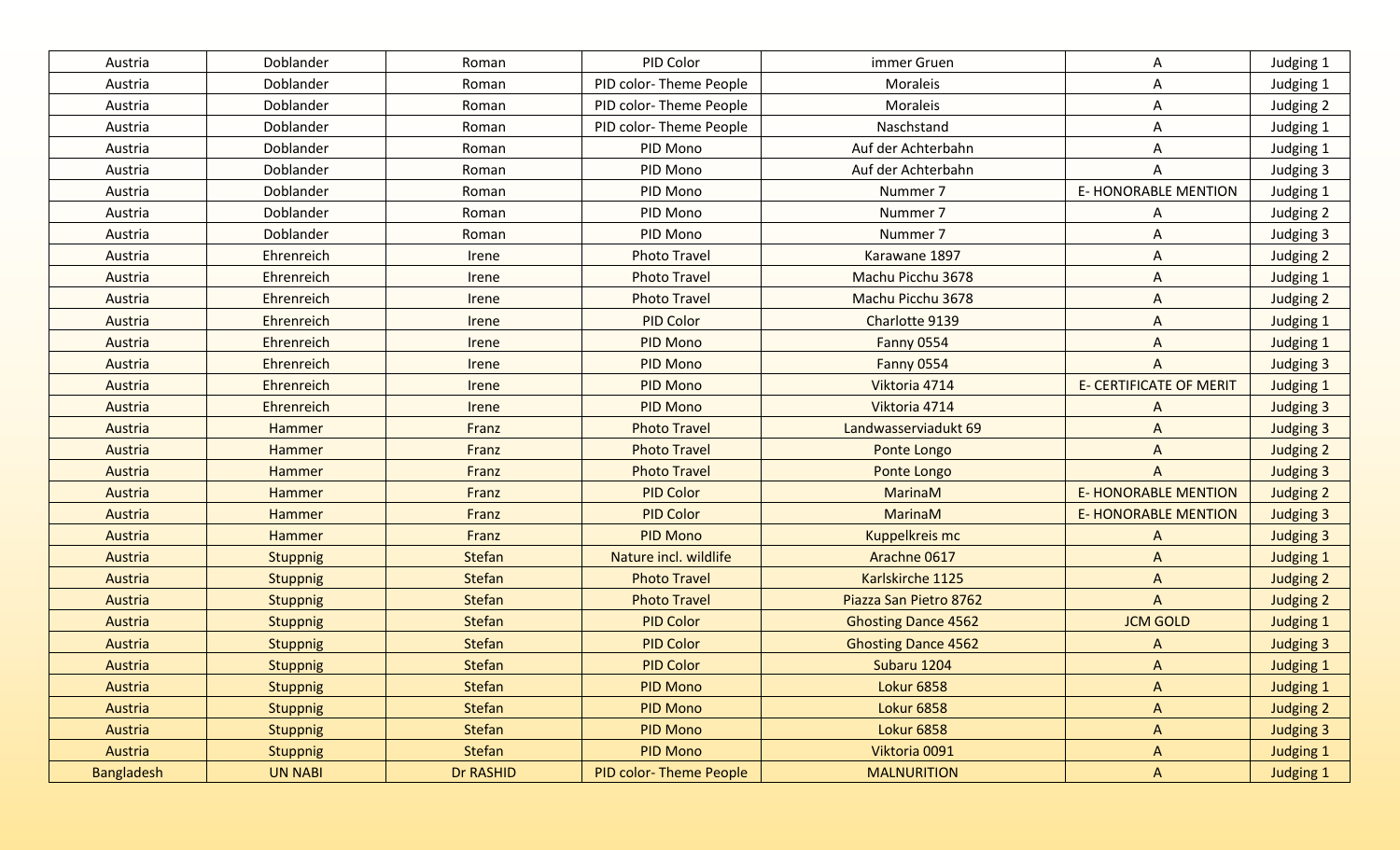| Bangladesh     | <b>UN NABI</b> | Dr RASHID        | PID color-Theme People | <b>MALNURITION</b>          | <b>E- CERTIFICATE OF MERIT</b> | Judging 2        |
|----------------|----------------|------------------|------------------------|-----------------------------|--------------------------------|------------------|
| Bangladesh     | <b>UN NABI</b> | Dr RASHID        | PID color-Theme People | <b>MALNURITION</b>          | A                              | Judging 3        |
| Bangladesh     | <b>UN NABI</b> | Dr RASHID        | PID color-Theme People | STREET TEA STALL            | A                              | Judging 1        |
| Bangladesh     | <b>UN NABI</b> | Dr RASHID        | PID color-Theme People | <b>STREET TEA STALL</b>     | <b>E- HONORABLE MENTION</b>    | Judging 3        |
| <b>Belarus</b> | Yanchevsky     | Peter            | PID Color              | Open conversation           | A                              | Judging 3        |
| Belgium        | LONCKE         | ALEXANDRE        | Nature incl. wildlife  | Harmonia axyridis           | Α                              | Judging 3        |
| Belgium        | <b>LONCKE</b>  | ALEXANDRE        | Nature incl. wildlife  | Mouette de Ross             | A                              | Judging 1        |
| Belgium        | <b>LONCKE</b>  | ALEXANDRE        | Nature incl. wildlife  | Mouette de Ross             | A                              | Judging 2        |
| Belgium        | <b>LONCKE</b>  | ALEXANDRE        | Nature incl. wildlife  | Mouette de Ross             | <b>E-HONORABLE MENTION</b>     | Judging 3        |
| Belgium        | <b>LONCKE</b>  | ALEXANDRE        | PID Color              | Chambord                    | A                              | Judging 2        |
| Belgium        | <b>LONCKE</b>  | ALEXANDRE        | PID Mono               | In memoriam                 | A                              | Judging 1        |
| Belgium        | <b>LONCKE</b>  | ALEXANDRE        | PID Mono               | In memoriam                 | A                              | Judging 2        |
| <b>Belgium</b> | <b>LONCKE</b>  | ALEXANDRE        | PID Mono               | In memoriam                 | A                              | Judging 3        |
| <b>Belgium</b> | <b>LONCKE</b>  | <b>ALEXANDRE</b> | PID Mono               | paysage champetre           | A                              | Judging 1        |
| <b>Belgium</b> | <b>LONCKE</b>  | <b>ALEXANDRE</b> | PID Mono               | paysage champetre           | FIP HM                         | Judging 2        |
| <b>Belgium</b> | <b>LONCKE</b>  | <b>ALEXANDRE</b> | PID Mono               | paysage champetre           | <b>FIAP RIBBON</b>             | Judging 3        |
| <b>Belgium</b> | <b>LONCKE</b>  | <b>ALEXANDRE</b> | PID Mono               | Sous I escalier             | A                              | <b>Judging 1</b> |
| <b>Belgium</b> | <b>LONCKE</b>  | <b>ALEXANDRE</b> | <b>PID Mono</b>        | Sous I escalier             | $\Lambda$                      | <b>Judging 2</b> |
| <b>Belgium</b> | <b>LONCKE</b>  | <b>ALEXANDRE</b> | <b>PID Mono</b>        | Sous I escalier             | $\Lambda$                      | <b>Judging 3</b> |
| <b>Belgium</b> | Rijk           | Peter            | <b>PID Color</b>       | <b>Bredene</b>              | <b>E- CERTIFICATE OF MERIT</b> | Judging 2        |
| <b>Belgium</b> | Rijk           | Peter            | <b>PID Color</b>       | Envol                       | A                              | Judging 2        |
| <b>Belgium</b> | Rijk           | Peter            | <b>PID Color</b>       | Envol                       | $\Lambda$                      | <b>Judging 3</b> |
| <b>Belgium</b> | Rijk           | Peter            | <b>PID Color</b>       | La quille                   | $\mathsf{A}$                   | <b>Judging 1</b> |
| <b>Belgium</b> | Rijk           | Peter            | <b>PID Color</b>       | La quille                   | $\mathsf{A}$                   | <b>Judging 2</b> |
| China          | <b>REN</b>     | <b>ZHICAI</b>    | <b>Photo Travel</b>    | Nanpu Bridge 13             | <b>E- CERTIFICATE OF MERIT</b> | <b>Judging 1</b> |
| China          | <b>REN</b>     | <b>ZHICAI</b>    | <b>Photo Travel</b>    | Nanpu Bridge 13             | $\Lambda$                      | <b>Judging 2</b> |
| China          | <b>REN</b>     | <b>ZHICAI</b>    | <b>Photo Travel</b>    | Nanpu Bridge 13             | <b>JCM SILVER</b>              | <b>Judging 3</b> |
| China          | <b>REN</b>     | <b>ZHICAI</b>    | <b>Photo Travel</b>    | Nanpu Bridge 21             | A                              | <b>Judging 1</b> |
| China          | <b>REN</b>     | <b>ZHICAI</b>    | <b>Photo Travel</b>    | Nanpu Bridge 21             | FIP HM                         | <b>Judging 2</b> |
| China          | <b>REN</b>     | <b>ZHICAI</b>    | <b>Photo Travel</b>    | Nanpu Bridge 21             | $\mathsf{A}$                   | <b>Judging 3</b> |
| China          | <b>REN</b>     | <b>ZHICAI</b>    | <b>Photo Travel</b>    | Shanghai Pudong new area 29 | $\mathsf{A}$                   | <b>Judging 1</b> |
| China          | <b>REN</b>     | <b>ZHICAI</b>    | <b>Photo Travel</b>    | Shanghai Pudong new area 29 | $\mathsf{A}$                   | <b>Judging 3</b> |
| China          | <b>REN</b>     | <b>ZHICAI</b>    | <b>Photo Travel</b>    | Shanghai Pudong new area 30 | A                              | Judging 2        |
| China          | <b>REN</b>     | <b>ZHICAI</b>    | <b>Photo Travel</b>    | Shanghai Pudong new area 30 | $\mathsf{A}$                   | <b>Judging 3</b> |
|                |                |                  |                        |                             |                                |                  |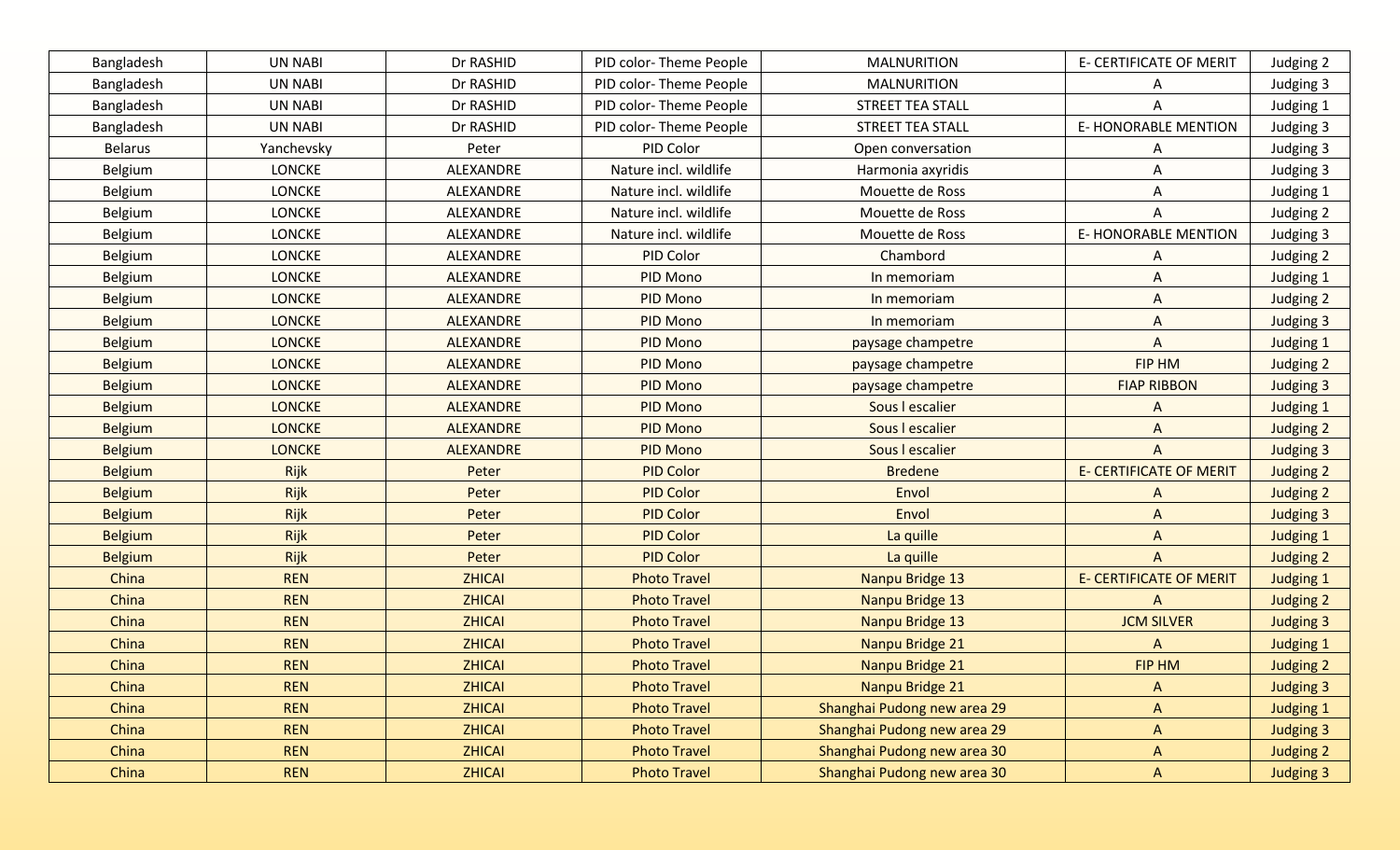| China          | Wang                 | Yichi              | PID Color                     | Gallop                              | A                              | Judging 3        |
|----------------|----------------------|--------------------|-------------------------------|-------------------------------------|--------------------------------|------------------|
| China          | Wang                 | Yichi              | PID Color                     | Snow country night                  | E- CERTIFICATE OF MERIT        | Judging 1        |
| China          | Wang                 | Yichi              | PID Color                     | Snow country night                  | E- CERTIFICATE OF MERIT        | Judging 3        |
| China          | Wang                 | Yichi              | PID color-Theme People        | <b>Belief</b>                       | <b>E- CERTIFICATE OF MERIT</b> | Judging 1        |
| China          | Wang                 | Yichi              | PID color-Theme People        | <b>Belief</b>                       | <b>E- CERTIFICATE OF MERIT</b> | Judging 2        |
| China          | Wang                 | Yichi              | PID color-Theme People        | <b>Belief</b>                       | Α                              | Judging 3        |
| China          | Wang                 | Yichi              | PID color-Theme People        | Have deep feelings                  | Α                              | Judging 2        |
| China          | Wang                 | Yichi              | PID color-Theme People        | Have deep feelings                  | A                              | Judging 3        |
| China          | <b>Wang</b>          | Yichi              | PID color-Theme People        | No resistance in the wind and snow  | Α                              | Judging 1        |
| China          | Wang                 | Yichi              | PID color-Theme People        | No resistance in the wind and snow  | <b>FIAP RIBBON</b>             | Judging 3        |
| Cyprus         | Andreou              | Andreas L          | <b>Photo Travel</b>           | Dance of Zou Lou 2                  | A                              | Judging 1        |
| Cyprus         | Andreou              | Andreas L          | PID Color                     | Room of time                        | A                              | Judging 2        |
| Cyprus         | Panagiotou Acherioti | Julia              | Nature incl. wildlife         | Anapafsi                            | A                              | Judging 2        |
| Cyprus         | Panagiotou Acherioti | Julia              | <b>Photo Travel</b>           | Salonica                            | A                              | Judging 1        |
| Cyprus         | Panagiotou Acherioti | Julia              | <b>PID Color</b>              | <b>Mazevontas fraoules</b>          | $\mathsf{A}$                   | Judging 1        |
| Cyprus         | Panagiotou Acherioti | Julia              | PID color-Theme People        | Life                                | FIP HM                         | <b>Judging 1</b> |
| Cyprus         | Panagiotou Acherioti | Julia              | PID color-Theme People        | Life                                | A                              | Judging 2        |
| Cyprus         | Panagiotou Acherioti | Julia              | PID color-Theme People        | Life                                | $\mathsf{A}$                   | <b>Judging 3</b> |
| Cyprus         | Panagiotou Acherioti | Julia              | <b>PID Mono</b>               | <b>Musical beggar</b>               | $\mathsf{A}$                   | Judging 2        |
| Cyprus         | <b>Yiallouris</b>    | George             | <b>PID Color</b>              | THE EYE                             | $\mathsf{A}$                   | <b>Judging 3</b> |
| Cyprus         | <b>Yiallouris</b>    | George             | <b>PID Mono</b>               | <b>MARTINA 22</b>                   | $\mathsf{A}$                   | Judging 2        |
| <b>Denmark</b> | Hansen               | <b>Bjarne Juhl</b> | <b>PID color-Theme People</b> | Dressmakers opus 2                  | $\Lambda$                      | <b>Judging 2</b> |
| England        | Adamson              | <b>David</b>       | Nature incl. wildlife         | Demoiselle On Nettle                | <b>E- CERTIFICATE OF MERIT</b> | Judging 2        |
| <b>England</b> | Adamson              | <b>David</b>       | Nature incl. wildlife         | <b>Sulphur Tufts In Pine Forest</b> | <b>E-HONORABLE MENTION</b>     | <b>Judging 3</b> |
| England        | <b>DEVINE</b>        | <b>BOB</b>         | Nature incl. wildlife         | cheetah anger                       | $\Lambda$                      | <b>Judging 1</b> |
| England        | <b>DEVINE</b>        | <b>BOB</b>         | Nature incl. wildlife         | cheetah anger                       | <b>E- HONORABLE MENTION</b>    | <b>Judging 2</b> |
| <b>England</b> | <b>DEVINE</b>        | <b>BOB</b>         | Nature incl. wildlife         | cheetah anger                       | $\Lambda$                      | <b>Judging 3</b> |
| England        | <b>DEVINE</b>        | <b>BOB</b>         | Nature incl. wildlife         | jackal attacks fox                  | $\Lambda$                      | <b>Judging 1</b> |
| England        | <b>DEVINE</b>        | <b>BOB</b>         | Nature incl. wildlife         | jackal attacks fox                  | A                              | Judging 3        |
| <b>England</b> | <b>DEVINE</b>        | <b>BOB</b>         | Nature incl. wildlife         | kestrel holds squirrel              | $\Lambda$                      | <b>Judging 1</b> |
| <b>England</b> | <b>DEVINE</b>        | <b>BOB</b>         | Nature incl. wildlife         | kestrel holds squirrel              | A                              | <b>Judging 3</b> |
| <b>England</b> | <b>DEVINE</b>        | <b>BOB</b>         | Nature incl. wildlife         | lioness brings hoglet               | <b>E- CERTIFICATE OF MERIT</b> | <b>Judging 1</b> |
| England        | <b>DEVINE</b>        | <b>BOB</b>         | Nature incl. wildlife         | lioness brings hoglet               | A                              | Judging 2        |
| England        | <b>DEVINE</b>        | <b>BOB</b>         | Nature incl. wildlife         | lioness brings hoglet               | <b>JCM GOLD</b>                | <b>Judging 3</b> |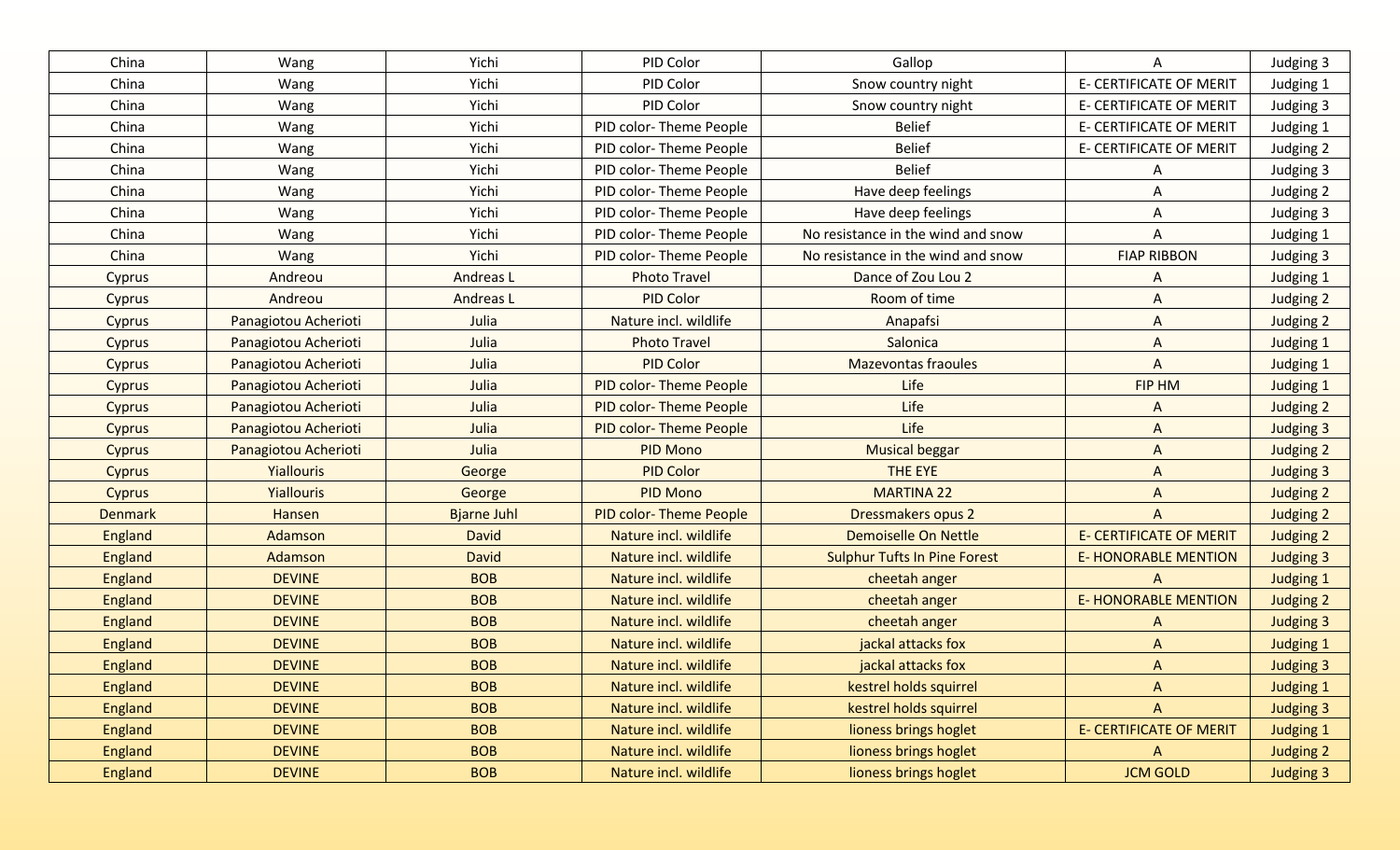| England        | Nissen             | Ann            | PID Color              | Rising from the Mist         | Α                              | Judging 1        |
|----------------|--------------------|----------------|------------------------|------------------------------|--------------------------------|------------------|
| England        | Nissen             | Ann            | PID Color              | Rising from the Mist         | Α                              | Judging 3        |
| England        | Nissen             | Ann            | PID Color              | The dancer in Red            | Α                              | Judging 1        |
| England        | Nissen             | Ann            | PID Color              | The dancer in Red            | FIP HM                         | Judging 2        |
| England        | Nissen             | Ann            | PID Mono               | The Pose                     | Α                              | Judging 3        |
| England        | Nissen             | Ann            | PID Mono               | You Gotta do it now          | <b>E- CERTIFICATE OF MERIT</b> | Judging 1        |
| England        | Swinyard           | <b>Brian</b>   | Photo Travel           | Kinderdijk                   | A                              | Judging 2        |
| England        | <b>TOFT</b>        | <b>MAUREEN</b> | Nature incl. wildlife  | Hyena with Kill              | Α                              | Judging 1        |
| England        | <b>TOFT</b>        | <b>MAUREEN</b> | Nature incl. wildlife  | Hyena with Kill              | Α                              | Judging 2        |
| England        | <b>TOFT</b>        | <b>MAUREEN</b> | Nature incl. wildlife  | Hyena with Kill              | Α                              | Judging 3        |
| England        | <b>TOFT</b>        | <b>MAUREEN</b> | Nature incl. wildlife  | In for the Throat            | A                              | Judging 1        |
| England        | <b>TOFT</b>        | <b>MAUREEN</b> | Nature incl. wildlife  | In for the Throat            | A                              | Judging 2        |
| England        | <b>TOFT</b>        | <b>MAUREEN</b> | Nature incl. wildlife  | In for the Throat            | A                              | Judging 3        |
| England        | <b>TOFT</b>        | <b>MAUREEN</b> | Nature incl. wildlife  | In the Grass                 | <b>FIAP GOLD</b>               | Judging 1        |
| England        | <b>TOFT</b>        | <b>MAUREEN</b> | Nature incl. wildlife  | In the Grass                 | A                              | Judging 2        |
| <b>England</b> | <b>TOFT</b>        | <b>MAUREEN</b> | Nature incl. wildlife  | In the Grass                 | <b>FIAP GOLD</b>               | Judging 3        |
| England        | <b>TOFT</b>        | <b>MAUREEN</b> | Nature incl. wildlife  | Leopard with Kill            | A                              | <b>Judging 1</b> |
| England        | <b>TOFT</b>        | <b>MAUREEN</b> | Nature incl. wildlife  | Leopard with Kill            | FIP HM                         | Judging 2        |
| England        | <b>TOFT</b>        | <b>MAUREEN</b> | Nature incl. wildlife  | Leopard with Kill            | $\Lambda$                      | <b>Judging 3</b> |
| England        | <b>TOFT</b>        | <b>MAUREEN</b> | <b>Photo Travel</b>    | Etosha Namibia               | $\mathsf{A}$                   | <b>Judging 3</b> |
| <b>England</b> | <b>TOFT</b>        | <b>MAUREEN</b> | <b>Photo Travel</b>    | On Tour                      | $\mathsf{A}$                   | <b>Judging 3</b> |
| England        | <b>TOFT</b>        | <b>MAUREEN</b> | <b>PID Color</b>       | Kingfisher 34                | $\mathsf{A}$                   | <b>Judging 1</b> |
| England        | <b>TOFT</b>        | <b>MAUREEN</b> | <b>PID Color</b>       | Kingfisher 34                | $\mathsf{A}$                   | Judging 2        |
| England        | <b>TOFT</b>        | <b>MAUREEN</b> | <b>PID Color</b>       | Kingfisher 34                | $\mathsf{A}$                   | <b>Judging 3</b> |
| England        | <b>TOFT</b>        | <b>MAUREEN</b> | <b>PID Color</b>       | red huts                     | $\Lambda$                      | <b>Judging 1</b> |
| <b>England</b> | <b>TOFT</b>        | <b>MAUREEN</b> | <b>PID Color</b>       | red huts                     | $\Lambda$                      | <b>Judging 2</b> |
| <b>England</b> | <b>TOFT</b>        | <b>MAUREEN</b> | PID color-Theme People | Worship                      | $\mathsf{A}$                   | <b>Judging 3</b> |
| England        | <b>TOFT</b>        | <b>MAUREEN</b> | <b>PID Mono</b>        | Hyena Kill 735               | $\Lambda$                      | <b>Judging 1</b> |
| England        | <b>TOFT</b>        | <b>MAUREEN</b> | <b>PID Mono</b>        | Hyena Kill 735               | $\Lambda$                      | <b>Judging 2</b> |
| <b>Finland</b> | Mansson            | Markku         | <b>PID Color</b>       | Men ice fishing              | $\mathsf{A}$                   | <b>Judging 1</b> |
| Finland        | Mantykangas        | Jarmo          | Nature incl. wildlife  | <b>Mysterious Stone 6366</b> | $\mathsf{A}$                   | Judging 2        |
| Finland        | Mantykangas        | Jarmo          | <b>Photo Travel</b>    | Marrakech roundabout         | $\mathsf{A}$                   | Judging 2        |
| Finland        | <b>Mantykangas</b> | Jarmo          | <b>Photo Travel</b>    | Snowman is back 8750         | $\mathsf{A}$                   | <b>Judging 3</b> |
| Finland        | Mantykangas        | Jarmo          | <b>PID Color</b>       | Camel shadows                | $\mathsf{A}$                   | Judging 2        |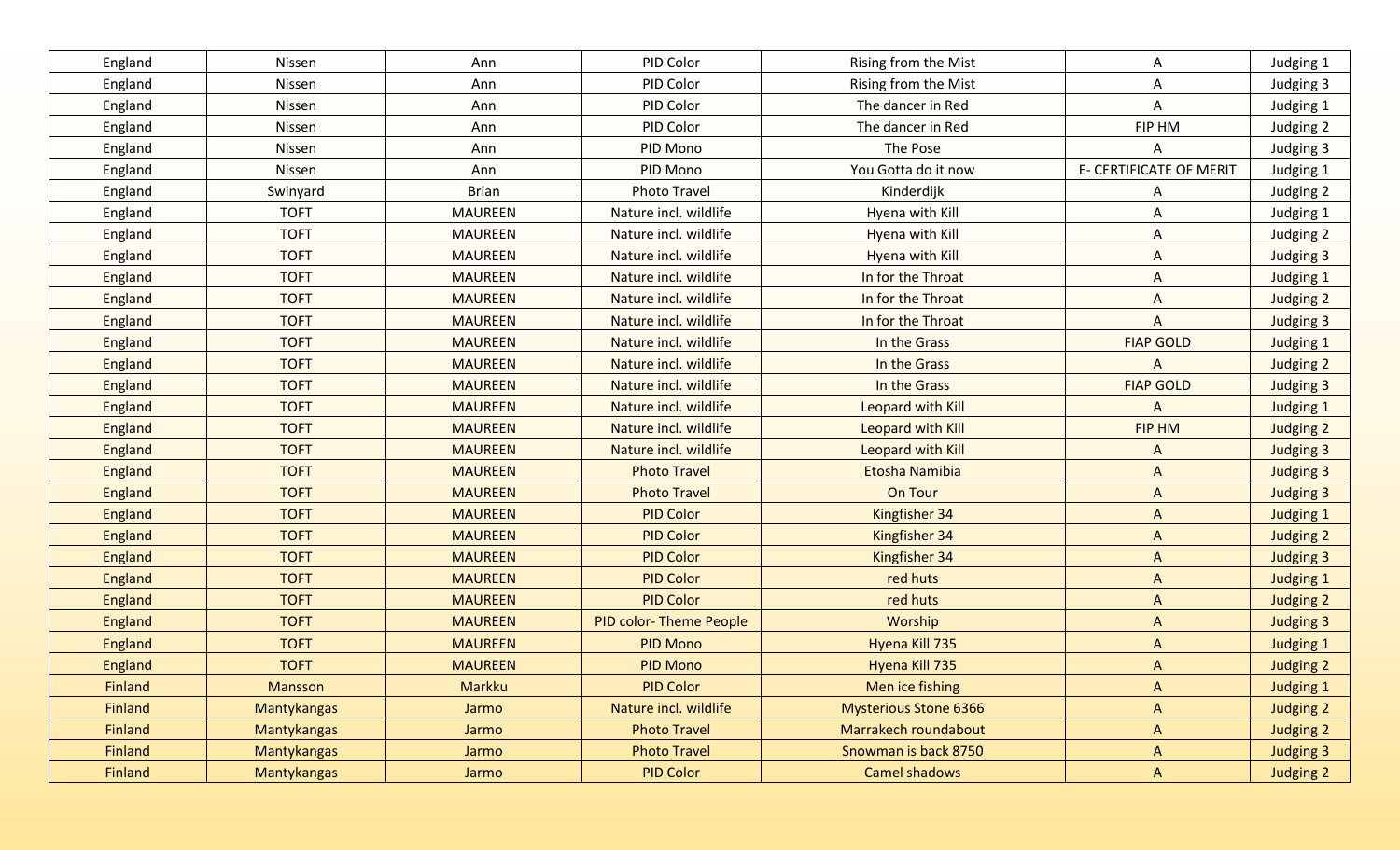| Finland | Mantykangas          | Jarmo           | PID Color             | Last New Year hope                  | A                              | Judging 3        |
|---------|----------------------|-----------------|-----------------------|-------------------------------------|--------------------------------|------------------|
| Finland | Mantykangas          | Jarmo           | PID Mono              | Big Wheeler Brothers 02             | A                              | Judging 1        |
| Finland | Mantykangas          | Jarmo           | PID Mono              | Big Wheeler Brothers 02             | A                              | Judging 2        |
| Finland | Mantykangas          | Jarmo           | PID Mono              | Big Wheeler Brothers 02             | E- CERTIFICATE OF MERIT        | Judging 3        |
| France  | Defossemont Pomponne | Noelle          | Nature incl. wildlife | Kenya Last White Rhinoceros         | A                              | Judging 1        |
| France  | Defossemont Pomponne | Noelle          | Photo Travel          | Wat Yai Chaimongkol                 | A                              | Judging 3        |
| France  | Defossemont Pomponne | Noelle          | PID Mono              | Akhas Woman                         | A                              | Judging 2        |
| France  | Martin               | Herve           | PID Color             | A RE sur imaginaire                 | A                              | Judging 3        |
| France  | Martin               | Herve           | PID Color             | Avis de tempete                     | A                              | Judging 3        |
| Germany | Essig                | Michael         | <b>Photo Travel</b>   | Bridge of Sheikh Zayed_157230       | <b>JCM SILVER</b>              | Judging 1        |
| Germany | Essig                | Michael         | <b>Photo Travel</b>   | Bridge of Sheikh Zayed_157230       | A                              | Judging 2        |
| Germany | Essig                | Michael         | <b>Photo Travel</b>   | Der Sonntagskick_157230             | A                              | Judging 2        |
| Germany | <b>Essig</b>         | Michael         | <b>Photo Travel</b>   | Der Sonntagskick_157230             | $\overline{A}$                 | Judging 3        |
| Germany | <b>Essig</b>         | Michael         | <b>Photo Travel</b>   | Manarola abends 157230              | $\Lambda$                      | Judging 1        |
| Germany | <b>Essig</b>         | Michael         | <b>Photo Travel</b>   | Manarola_abends_157230              | <b>JCM GOLD</b>                | Judging 2        |
| Germany | <b>Essig</b>         | Michael         | <b>Photo Travel</b>   | Manarola abends 157230              | A                              | Judging 3        |
| Germany | <b>Essig</b>         | Michael         | <b>Photo Travel</b>   | Sheikh Zayed Road Dubai_157230      | $\mathsf{A}$                   | Judging 1        |
| Germany | <b>Essig</b>         | Michael         | <b>Photo Travel</b>   | Sheikh Zayed Road Dubai_157230      | $\Lambda$                      | Judging 2        |
| Germany | <b>Essig</b>         | Michael         | <b>PID Color</b>      | Korb am Meer_157230                 | $\Lambda$                      | Judging 1        |
| Germany | <b>Essig</b>         | Michael         | <b>PID Mono</b>       | Face to Face_157230                 | $\Lambda$                      | Judging 1        |
| Germany | <b>Essig</b>         | Michael         | PID Mono              | PictureView_157230                  | $\Lambda$                      | Judging 2        |
| Germany | <b>Heinrigs</b>      | <b>Wolfgang</b> | <b>Photo Travel</b>   | <b>Lake Powell</b>                  | A                              | Judging 2        |
| Germany | <b>Heinrigs</b>      | <b>Wolfgang</b> | <b>Photo Travel</b>   | Watchtower                          | <b>E-HONORABLE MENTION</b>     | Judging 2        |
| Germany | <b>Heinrigs</b>      | Wolfgang        | <b>PID Mono</b>       | The Wanderer                        | A                              | <b>Judging 1</b> |
| Germany | <b>Heinrigs</b>      | Wolfgang        | <b>PID Mono</b>       | The Wanderer                        | <b>E- CERTIFICATE OF MERIT</b> | <b>Judging 2</b> |
| Germany | <b>Heinrigs</b>      | Wolfgang        | <b>PID Mono</b>       | The Wanderer                        | A                              | <b>Judging 3</b> |
| Germany | <b>Hennings</b>      | Guenther        | Nature incl. wildlife | <b>Matterhorn Switzerland Kopie</b> | $\Lambda$                      | <b>Judging 2</b> |
| Germany | <b>Hennings</b>      | Guenther        | <b>Photo Travel</b>   | Fushimi Inari Shrine Kyoto          | $\Lambda$                      | <b>Judging 1</b> |
| Germany | <b>Hennings</b>      | Guenther        | <b>Photo Travel</b>   | <b>Fushimi Inari Shrine Kyoto</b>   | $\Lambda$                      | <b>Judging 3</b> |
| Germany | <b>Hennings</b>      | Guenther        | <b>PID Color</b>      | Bildungscampus Heilbronn Kopie      | $\Lambda$                      | <b>Judging 3</b> |
| Germany | <b>Hennings</b>      | Guenther        | PID Mono              | <b>Frankfurt Tower 185</b>          | $\mathsf{A}$                   | Judging 2        |
| Germany | Schulz               | Ruediger        | <b>PID Color</b>      | <b>Blue Morning</b>                 | $\mathsf{A}$                   | Judging 1        |
| Germany | Schulz               | Ruediger        | <b>PID Color</b>      | Metamorphosis 05                    | $\mathsf{A}$                   | Judging 2        |
| Germany | Schulz               | Ruediger        | PID Mono              | Up and Down                         | <b>E- CERTIFICATE OF MERIT</b> | Judging 2        |
|         |                      |                 |                       |                                     |                                |                  |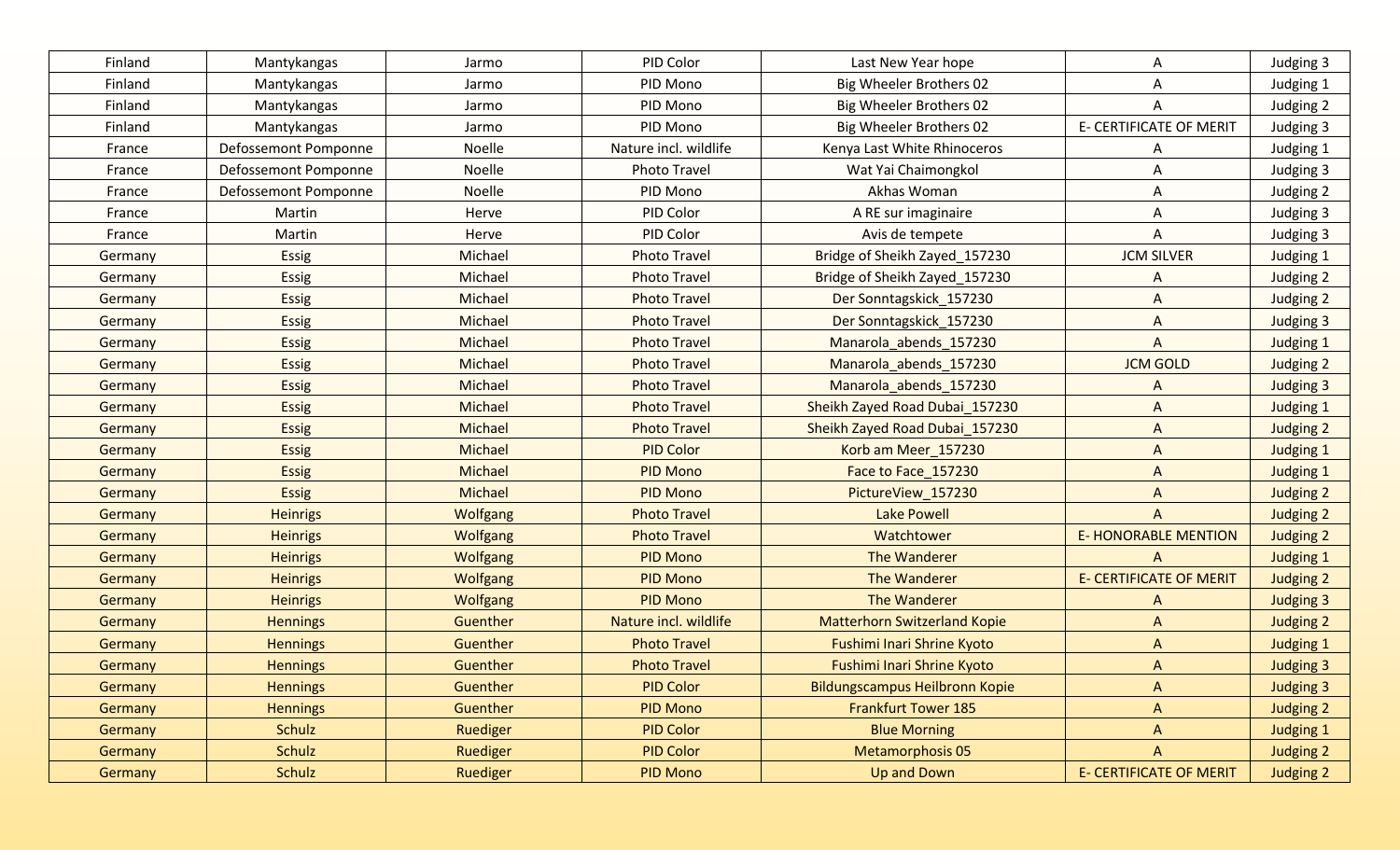| Germany          | Schulz      | Ruediger     | PID Mono                      | Up and Down                | A                              | Judging 3        |
|------------------|-------------|--------------|-------------------------------|----------------------------|--------------------------------|------------------|
| Greece           | Skotiniotis | lannis       | <b>Photo Travel</b>           | The street of Koukourava   | Α                              | Judging 2        |
| Greece           | Skotiniotis | lannis       | PID color-Theme People        | Search in the cemetery     | <b>E- CERTIFICATE OF MERIT</b> | Judging 1        |
| Greece           | Skotiniotis | lannis       | PID color-Theme People        | Search in the cemetery     | A                              | Judging 2        |
| Hong Kong        | Chan        | Diana        | Nature incl. wildlife         | Aiming 1                   | Α                              | Judging 2        |
| Hong Kong        | Chan        | Diana        | Nature incl. wildlife         | Frog Fun                   | A                              | Judging 2        |
| Hong Kong        | Chan        | Diana        | Nature incl. wildlife         | Mantis and water-droplets  | E- CERTIFICATE OF MERIT        | Judging 1        |
| Hong Kong        | Chan        | Diana        | Nature incl. wildlife         | Mantis and water-droplets  | A                              | Judging 2        |
| Hong Kong        | Chan        | Diana        | Nature incl. wildlife         | Mantis and water-droplets  | A                              | Judging 3        |
| Hong Kong        | Chan        | Diana        | Nature incl. wildlife         | Me first                   | E- CERTIFICATE OF MERIT        | Judging 2        |
| Hong Kong        | Chan        | Diana        | <b>Photo Travel</b>           | A sunset                   | A                              | Judging 1        |
| <b>Hong Kong</b> | Chan        | Diana        | <b>Photo Travel</b>           | A sunset                   | A                              | Judging 2        |
| <b>Hong Kong</b> | Chan        | Diana        | <b>Photo Travel</b>           | A sunset                   | A                              | Judging 3        |
| <b>Hong Kong</b> | Chan        | <b>Diana</b> | <b>Photo Travel</b>           | <b>Magical Blue</b>        | $\mathsf{A}$                   | Judging 1        |
| <b>Hong Kong</b> | Chan        | Diana        | <b>Photo Travel</b>           | <b>Magical Blue</b>        | $\Lambda$                      | Judging 2        |
| <b>Hong Kong</b> | Chan        | Diana        | <b>Photo Travel</b>           | <b>Magical Blue</b>        | A                              | Judging 3        |
| <b>Hong Kong</b> | Chan        | Diana        | <b>Photo Travel</b>           | Phuket vegetarian festival | <b>E- CERTIFICATE OF MERIT</b> | Judging 1        |
| <b>Hong Kong</b> | Chan        | <b>Diana</b> | <b>Photo Travel</b>           | Phuket vegetarian festival | $\mathsf{A}$                   | <b>Judging 2</b> |
| <b>Hong Kong</b> | Chan        | <b>Diana</b> | <b>Photo Travel</b>           | Phuket vegetarian festival | <b>JCM GOLD</b>                | <b>Judging 3</b> |
| <b>Hong Kong</b> | Chan        | <b>Diana</b> | <b>Photo Travel</b>           | The Heart Road             | A                              | Judging 2        |
| <b>Hong Kong</b> | Chan        | Diana        | <b>Photo Travel</b>           | <b>The Heart Road</b>      | A                              | <b>Judging 3</b> |
| <b>Hong Kong</b> | Chan        | <b>Diana</b> | <b>PID Color</b>              | A fish by Kayaks           | <b>E- CERTIFICATE OF MERIT</b> | Judging 2        |
| <b>Hong Kong</b> | Chan        | <b>Diana</b> | <b>PID Color</b>              | Approaching                | $\mathsf{A}$                   | <b>Judging 1</b> |
| <b>Hong Kong</b> | Chan        | <b>Diana</b> | <b>PID Color</b>              | Fanciful image 1           | <b>WPAI GOLD</b>               | <b>Judging 1</b> |
| <b>Hong Kong</b> | Chan        | <b>Diana</b> | <b>PID Color</b>              | Fanciful image 1           | A                              | <b>Judging 2</b> |
| <b>Hong Kong</b> | Chan        | <b>Diana</b> | <b>PID Color</b>              | Fanciful image 1           | <b>E- CERTIFICATE OF MERIT</b> | <b>Judging 3</b> |
| <b>Hong Kong</b> | Chan        | Diana        | <b>PID Color</b>              | <b>Green Wonder</b>        | A                              | Judging 2        |
| <b>Hong Kong</b> | Chan        | <b>Diana</b> | <b>PID color-Theme People</b> | Happy Diao sheep 1         | <b>E- CERTIFICATE OF MERIT</b> | <b>Judging 1</b> |
| <b>Hong Kong</b> | Chan        | <b>Diana</b> | <b>PID color-Theme People</b> | Happy Diao sheep 1         | A                              | Judging 2        |
| <b>Hong Kong</b> | Chan        | <b>Diana</b> | PID color-Theme People        | Happy Diao sheep 1         | $\mathsf{A}$                   | Judging 3        |
| Hong Kong        | Chan        | <b>Diana</b> | PID color-Theme People        | Peeping 1                  | $\mathsf{A}$                   | Judging 2        |
| Hong Kong        | Chan        | <b>Diana</b> | PID color-Theme People        | Racers                     | $\mathsf{A}$                   | Judging 2        |
| Hong Kong        | Chan        | <b>Diana</b> | PID Mono                      | Diligent worker            | $\mathsf{A}$                   | Judging 1        |
| Hong Kong        | Chan        | <b>Diana</b> | PID Mono                      | Diligent worker            | <b>FIAP RIBBON</b>             | Judging 2        |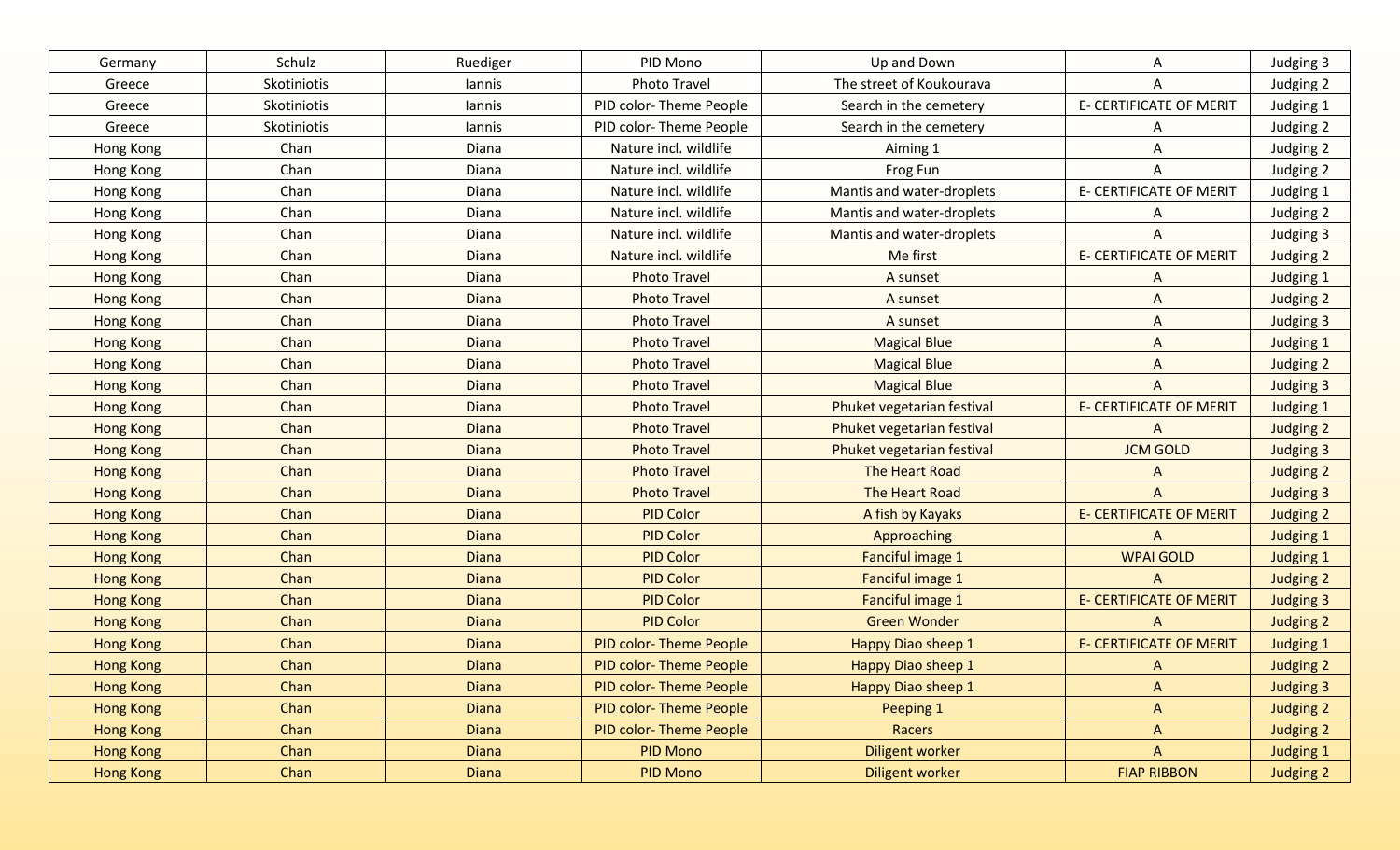| Hong Kong        | Chan         | Diana           | PID Mono                      | Diligent worker                        | WPAI GOLD                      | Judging 3        |
|------------------|--------------|-----------------|-------------------------------|----------------------------------------|--------------------------------|------------------|
| Hong Kong        | Chan         | Diana           | PID Mono                      | Encounter 1                            | Α                              | Judging 1        |
| Hong Kong        | Chan         | Diana           | PID Mono                      | Encounter 1                            | Α                              | Judging 2        |
| Hong Kong        | Chan         | Diana           | PID Mono                      | Encounter 1                            | Α                              | Judging 3        |
| Hong Kong        | Chan         | Diana           | PID Mono                      | Mantis                                 | <b>JCM SILVER</b>              | Judging 1        |
| Hong Kong        | Chan         | Diana           | PID Mono                      | Mantis                                 | Α                              | Judging 2        |
| Hong Kong        | Chan         | Diana           | PID Mono                      | Moter-cycle Race                       | A                              | Judging 1        |
| Hong Kong        | Chan         | Diana           | PID Mono                      | Moter-cycle Race                       | A                              | Judging 2        |
| Hong Kong        | Chan         | Diana           | PID Mono                      | Moter-cycle Race                       | A                              | Judging 3        |
| Hong Kong        | HO           | <b>WING YIN</b> | Nature incl. wildlife         | Capture                                | A                              | Judging 3        |
| Hong Kong        | HO           | <b>WING YIN</b> | <b>Photo Travel</b>           | Life in the Snow in Alaska             | <b>E- CERTIFICATE OF MERIT</b> | Judging 1        |
| Hong Kong        | HO           | <b>WING YIN</b> | <b>Photo Travel</b>           | Life in the Snow in Alaska             | A                              | Judging 3        |
| <b>Hong Kong</b> | HO           | <b>WING YIN</b> | <b>Photo Travel</b>           | Scenery in Tibet of China              | A                              | Judging 2        |
| Hong Kong        | HO           | <b>WING YIN</b> | <b>PID Color</b>              | <b>Lion Dance</b>                      | $\mathsf{A}$                   | Judging 1        |
| <b>Hong Kong</b> | HO           | <b>WING YIN</b> | <b>PID Color</b>              | <b>Paddling Lady</b>                   | $\Lambda$                      | Judging 1        |
| <b>Hong Kong</b> | HO           | <b>WING YIN</b> | PID color-Theme People        | <b>Buddhist Dharma Preaching</b>       | $\mathsf{A}$                   | Judging 2        |
| <b>Hong Kong</b> | HO           | <b>WING YIN</b> | <b>PID color-Theme People</b> | <b>Chinese Enlightenment Tradition</b> | $\mathsf{A}$                   | <b>Judging 1</b> |
| <b>Hong Kong</b> | Wong         | <b>Shiu Gun</b> | <b>PID Color</b>              | <b>Music in the Park</b>               | $\mathsf{A}$                   | <b>Judging 1</b> |
| <b>Hong Kong</b> | Wong         | <b>Shiu Gun</b> | <b>PID Color</b>              | <b>Music in the Park</b>               | $\mathsf{A}$                   | <b>Judging 3</b> |
| <b>Hong Kong</b> | Wong         | <b>Shiu Gun</b> | <b>PID Color</b>              | <b>Vietnam Old Man</b>                 | $\mathsf{A}$                   | Judging 1        |
| <b>Hong Kong</b> | Wong         | <b>Shiu Gun</b> | <b>PID Color</b>              | Vietnam Old Man                        | $\mathsf{A}$                   | Judging 2        |
| <b>Hong Kong</b> | Wong         | <b>Shiu Gun</b> | <b>PID Mono</b>               | <b>Madison 3</b>                       | $\mathsf{A}$                   | <b>Judging 3</b> |
| <b>Hong Kong</b> | Wong         | <b>Shiu Gun</b> | <b>PID Mono</b>               | <b>Two Charming Poses 2</b>            | $\mathsf{A}$                   | <b>Judging 1</b> |
| <b>Hong Kong</b> | Wong         | <b>Shiu Gun</b> | <b>PID Mono</b>               | Two Charming Poses 2                   | <b>E- CERTIFICATE OF MERIT</b> | <b>Judging 3</b> |
| <b>Hong Kong</b> | Wong         | <b>Shiu Gun</b> | <b>PID Mono</b>               | Yoga Lover 5                           | $\Lambda$                      | <b>Judging 3</b> |
| <b>Hungary</b>   | <b>Mekli</b> | Zoltan          | <b>PID Color</b>              | Calm before the storm                  | $\Lambda$                      | <b>Judging 1</b> |
| Hungary          | <b>Mekli</b> | Zoltan          | <b>PID Color</b>              | Calm before the storm                  | <b>E- CERTIFICATE OF MERIT</b> | Judging 2        |
| Hungary          | <b>Mekli</b> | Zoltan          | <b>PID Color</b>              | Calm before the storm                  | A                              | <b>Judging 3</b> |
| Hungary          | <b>Mekli</b> | Zoltan          | <b>PID color-Theme People</b> | <b>Wreath Dance</b>                    | $\Lambda$                      | <b>Judging 2</b> |
| Hungary          | Mekli        | Zoltan          | <b>PID color-Theme People</b> | <b>Wreath Dance</b>                    | $\mathsf{A}$                   | <b>Judging 3</b> |
| <b>Hungary</b>   | Mekli        | Zoltan          | <b>PID Mono</b>               | <b>Stretching shadows</b>              | <b>E- CERTIFICATE OF MERIT</b> | <b>Judging 3</b> |
| Hungary          | Nadudvari    | zsolt           | Nature incl. wildlife         | light and fog mixture                  | $\mathsf{A}$                   | Judging 2        |
| <b>Hungary</b>   | Nadudvari    | zsolt           | <b>PID Color</b>              | Foggy neighbor                         | $\mathsf{A}$                   | Judging 2        |
| Hungary          | Nadudvari    | zsolt           | <b>PID Color</b>              | Foggy neighbor                         | <b>JCM GOLD</b>                | <b>Judging 3</b> |
|                  |              |                 |                               |                                        |                                |                  |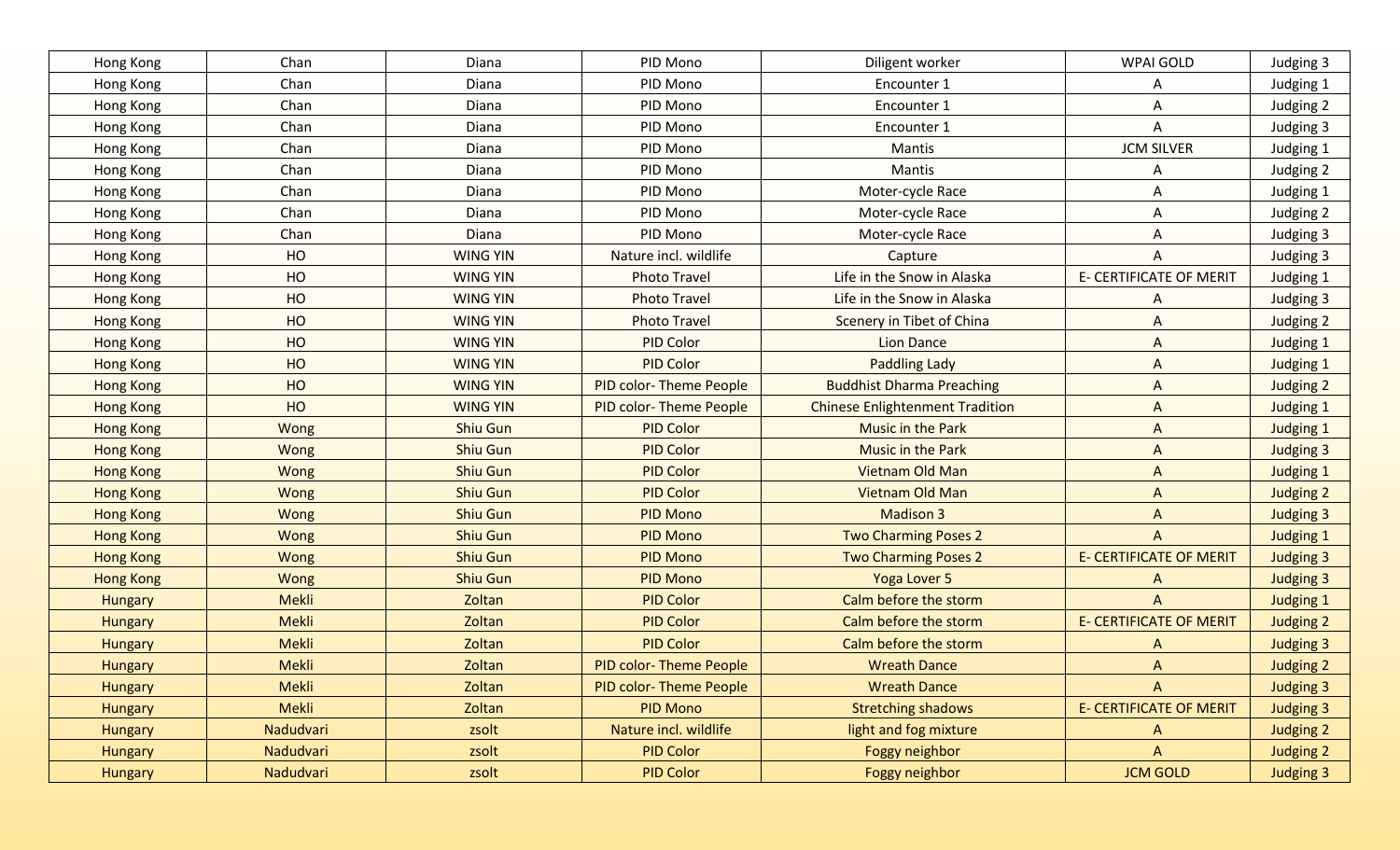| Hungary | Nadudvari            | zsolt           | PID Color                     | land of the deer                 | <b>FIAP RIBBON</b>             | Judging 2        |
|---------|----------------------|-----------------|-------------------------------|----------------------------------|--------------------------------|------------------|
| Hungary | Nadudvari            | zsolt           | PID Color                     | land of the deer                 | A                              | Judging 3        |
| Hungary | Nadudvari            | zsolt           | PID Color                     | waning shadows                   | Α                              | Judging 2        |
| Hungary | Nadudvari            | zsolt           | PID Color                     | wedding dress                    | A                              | Judging 1        |
| Hungary | Nadudvari            | zsolt           | PID Mono                      | On the ferry                     | A                              | Judging 1        |
| Hungary | Nadudvari            | zsolt           | PID Mono                      | On the ferry                     | A                              | Judging 2        |
| Hungary | Nadudvari            | zsolt           | PID Mono                      | winter is coming                 | A                              | Judging 2        |
| India   | AGARWAL              | <b>NAVIN</b>    | Nature incl. wildlife         | Quarrelsome couple               | Α                              | Judging 3        |
| India   | AGARWAL              | <b>NAVIN</b>    | Nature incl. wildlife         | <b>Sneak Peak</b>                | A                              | Judging 3        |
| India   | AGARWAL              | <b>NAVIN</b>    | Nature incl. wildlife         | Submarine coming out of Water    | <b>E- HONORABLE MENTION</b>    | Judging 1        |
| India   | <b>AGARWAL</b>       | <b>NAVIN</b>    | Nature incl. wildlife         | Submarine coming out of Water    | A                              | Judging 2        |
| India   | AGARWAL              | <b>NAVIN</b>    | Nature incl. wildlife         | Submarine coming out of Water    | <b>JCM BRONZE</b>              | Judging 3        |
| India   | <b>AGARWAL</b>       | <b>NAVIN</b>    | <b>Photo Travel</b>           | <b>Desert Safari</b>             | A                              | Judging 2        |
| India   | <b>AGARWAL</b>       | <b>NAVIN</b>    | <b>Photo Travel</b>           | <b>Desert Safari</b>             | A                              | Judging 3        |
| India   | <b>AGARWAL</b>       | <b>NAVIN</b>    | <b>PID Color</b>              | The Puppet Show                  | A                              | Judging 2        |
| India   | <b>AGARWAL</b>       | <b>NAVIN</b>    | <b>PID Color</b>              | The Puppet Show                  | $\mathsf{A}$                   | <b>Judging 3</b> |
| India   | <b>AGARWAL</b>       | <b>NAVIN</b>    | <b>PID color-Theme People</b> | <b>Celebrating Holi</b>          | <b>JCM SILVER</b>              | Judging 1        |
| India   | <b>AGARWAL</b>       | <b>NAVIN</b>    | PID color-Theme People        | <b>Celebrating Holi</b>          | $\Lambda$                      | <b>Judging 2</b> |
| India   | <b>AGARWAL</b>       | <b>NAVIN</b>    | <b>PID color-Theme People</b> | <b>Celebrating Holi</b>          | $\mathsf{A}$                   | <b>Judging 3</b> |
| India   | <b>AGARWAL</b>       | <b>NAVIN</b>    | <b>PID color-Theme People</b> | Holy Lord in Holi Procession     | $\mathsf{A}$                   | Judging 1        |
| India   | <b>AGARWAL</b>       | <b>NAVIN</b>    | <b>PID color-Theme People</b> | <b>Procession on Rolls Royce</b> | $\Lambda$                      | <b>Judging 1</b> |
| India   | <b>AGARWAL</b>       | <b>NAVIN</b>    | <b>PID color-Theme People</b> | <b>Procession on Rolls Royce</b> | $\Lambda$                      | <b>Judging 2</b> |
| India   | <b>AGARWAL</b>       | <b>NAVIN</b>    | <b>PID Mono</b>               | <b>Yogi Blowing The Conch</b>    | $\overline{A}$                 | Judging 2        |
| India   | bais                 | durgesh nandini | <b>Photo Travel</b>           | Amer palace                      | $\mathsf{A}$                   | <b>Judging 1</b> |
| India   | bais                 | durgesh nandini | <b>Photo Travel</b>           | <b>Bahubali hill view</b>        | <b>E-HONORABLE MENTION</b>     | <b>Judging 2</b> |
| India   | bais                 | durgesh nandini | <b>PID Color</b>              | Sculptor                         | A                              | <b>Judging 3</b> |
| India   | bais                 | durgesh nandini | <b>PID Mono</b>               | an Old lady                      | <b>E- CERTIFICATE OF MERIT</b> | <b>Judging 2</b> |
| India   | <b>BANDYOPADHYAY</b> | <b>SEKHAR</b>   | <b>Photo Travel</b>           | <b>ETERNAL LOVE</b>              | $\Lambda$                      | <b>Judging 1</b> |
| India   | <b>BANDYOPADHYAY</b> | <b>SEKHAR</b>   | <b>PID Color</b>              | <b>FEATHER FIGHT</b>             | $\Lambda$                      | <b>Judging 1</b> |
| India   | <b>BANDYOPADHYAY</b> | <b>SEKHAR</b>   | <b>PID Color</b>              | <b>FEATHER FIGHT</b>             | $\mathsf{A}$                   | Judging 2        |
| India   | <b>BANDYOPADHYAY</b> | <b>SEKHAR</b>   | <b>PID color-Theme People</b> | <b>DAY BEGINS</b>                | <b>WPAI GOLD</b>               | <b>Judging 1</b> |
| India   | BANDYOPADHYAY        | <b>SEKHAR</b>   | <b>PID color-Theme People</b> | <b>THE GUIDE</b>                 | A                              | <b>Judging 3</b> |
| India   | <b>BANERJEE</b>      | <b>INDRAJIT</b> | <b>Photo Travel</b>           | <b>PENGUIN BEACH</b>             | $\mathsf{A}$                   | Judging 2        |
| India   | <b>BANERJEE</b>      | <b>INDRAJIT</b> | <b>Photo Travel</b>           | <b>TOWER BRIDGE</b>              | $\mathsf{A}$                   | <b>Judging 3</b> |
|         |                      |                 |                               |                                  |                                |                  |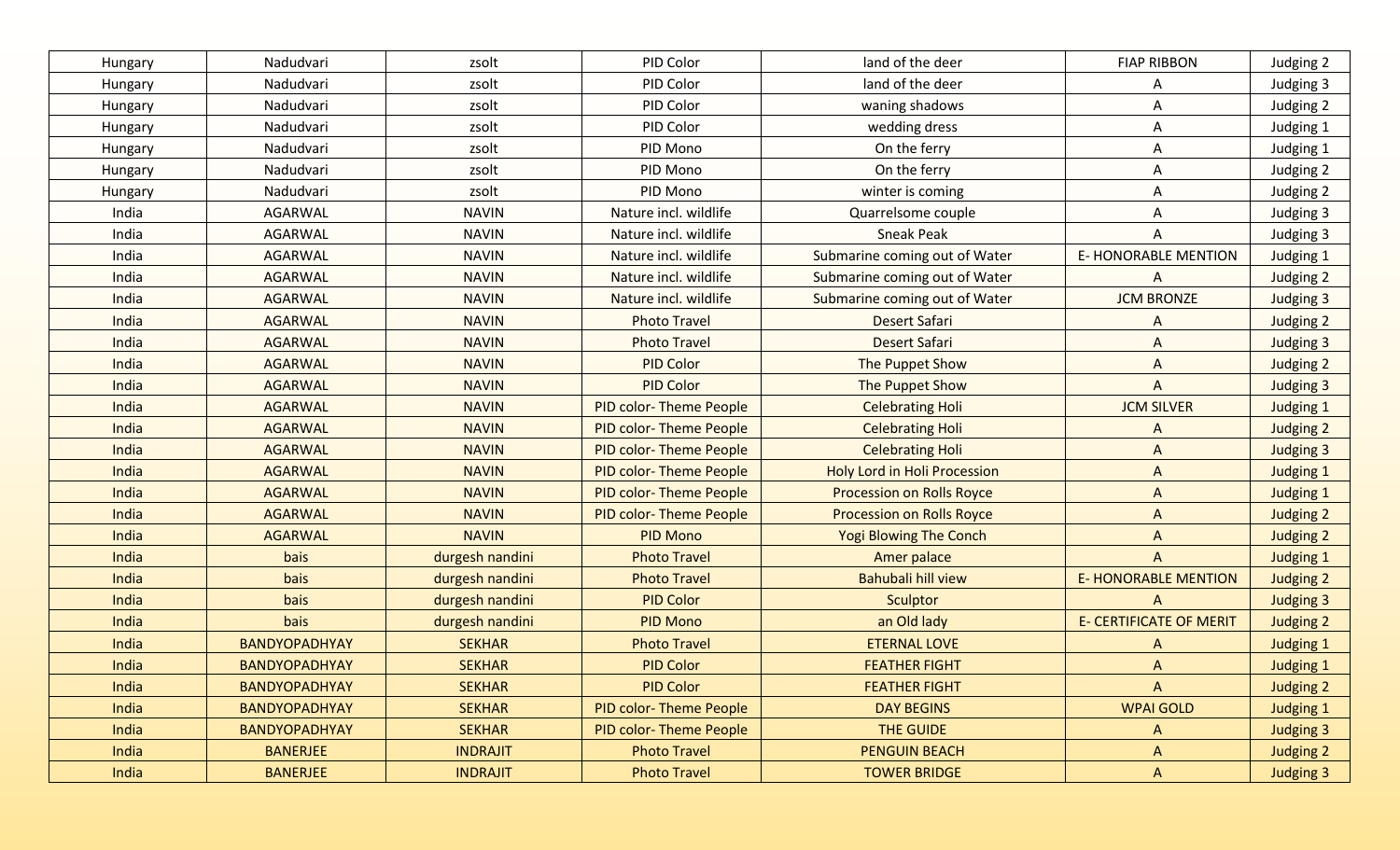| India | <b>BANERJEE</b>           | <b>INDRAJIT</b>  | PID Color                     | <b>ENDLESS</b>                  | Α                              | Judging 2        |
|-------|---------------------------|------------------|-------------------------------|---------------------------------|--------------------------------|------------------|
| India | <b>BANERJEE</b>           | <b>INDRAJIT</b>  | PID Color                     | TOP OF THORANG LA               | Α                              | Judging 1        |
| India | <b>BANERJEE</b>           | <b>INDRAJIT</b>  | PID Mono                      | <b>DEVOTION</b>                 | Α                              | Judging 1        |
| India | <b>BANERJEE</b>           | <b>INDRAJIT</b>  | PID Mono                      | SURFER AT RIVIERE DES GALETS    | A                              | Judging 2        |
| India | <b>BANERJEE</b>           | <b>INDRAJIT</b>  | PID Mono                      | <b>TIBETIAN BABY</b>            | Α                              | Judging 1        |
| India | <b>BANERJEE</b>           | SHANTIMOY        | PID color-Theme People        | <b>VEGETABLE SELLERS</b>        | Α                              | Judging 3        |
| India | <b>BANERJEE MUKHERJEE</b> | LOPAMUDRA        | Nature incl. wildlife         | Landing with fish               | Α                              | Judging 1        |
| India | <b>BANERJEE MUKHERJEE</b> | LOPAMUDRA        | PID Color                     | As strong as a brick            | Α                              | Judging 3        |
| India | <b>BANERJEE MUKHERJEE</b> | LOPAMUDRA        | PID Color                     | Dondi n                         | A                              | Judging 3        |
| India | <b>BANERJEE MUKHERJEE</b> | LOPAMUDRA        | PID Color                     | My design                       | A                              | Judging 2        |
| India | <b>BANERJEE MUKHERJEE</b> | <b>LOPAMUDRA</b> | PID color-Theme People        | benaras ghat 4                  | A                              | Judging 1        |
| India | <b>BANERJEE MUKHERJEE</b> | <b>LOPAMUDRA</b> | PID color-Theme People        | benaras ghat 4                  | A                              | Judging 3        |
| India | <b>BANERJEE MUKHERJEE</b> | <b>LOPAMUDRA</b> | PID color-Theme People        | dondin1                         | <b>E-HONORABLE MENTION</b>     | Judging 1        |
| India | <b>BANERJEE MUKHERJEE</b> | <b>LOPAMUDRA</b> | PID color-Theme People        | dondin1                         | <b>FIAP GOLD</b>               | Judging 3        |
| India | <b>BANERJEE MUKHERJEE</b> | <b>LOPAMUDRA</b> | PID color-Theme People        | Dondin <sub>4</sub>             | $\wedge$                       | <b>Judging 1</b> |
| India | <b>BANERJEE MUKHERJEE</b> | <b>LOPAMUDRA</b> | <b>PID color-Theme People</b> | Dondin <sub>4</sub>             | $\Lambda$                      | <b>Judging 3</b> |
| India | <b>BANERJEE MUKHERJEE</b> | <b>LOPAMUDRA</b> | <b>PID color-Theme People</b> | Happiness beyond wealth         | $\Lambda$                      | <b>Judging 1</b> |
| India | <b>BANERJEE MUKHERJEE</b> | <b>LOPAMUDRA</b> | <b>PID color-Theme People</b> | Happiness beyond wealth         | $\overline{A}$                 | <b>Judging 3</b> |
| India | <b>Baral</b>              | <b>Tapas</b>     | Nature incl. wildlife         | <b>Little Grebe with Chicks</b> | <b>E- CERTIFICATE OF MERIT</b> | <b>Judging 3</b> |
| India | <b>Baral</b>              | <b>Tapas</b>     | Nature incl. wildlife         | <b>Purple Heron with Toad</b>   | $\Lambda$                      | Judging 3        |
| India | <b>Barat</b>              | <b>Subhasis</b>  | <b>Photo Travel</b>           | Ajanta Cave 3                   | $\Lambda$                      | Judging 2        |
| India | <b>Barat</b>              | <b>Subhasis</b>  | <b>Photo Travel</b>           | <b>Ellora Cave 1</b>            | $\overline{A}$                 | <b>Judging 1</b> |
| India | <b>Barat</b>              | <b>Subhasis</b>  | <b>Photo Travel</b>           | Mask making 2                   | <b>E- CERTIFICATE OF MERIT</b> | <b>Judging 3</b> |
| India | <b>BEEJADI</b>            | <b>AMRATH</b>    | Nature incl. wildlife         | N3-Beeeatermeting-Amrathbeeajdi | A                              | <b>Judging 1</b> |
| India | <b>BEEJADI</b>            | <b>AMRATH</b>    | Nature incl. wildlife         | N3-Beeeatermeting-Amrathbeeajdi | $\mathsf{A}$                   | <b>Judging 3</b> |
| India | <b>BEEJADI</b>            | <b>AMRATH</b>    | Nature incl. wildlife         | <b>N4-Beeeater Food</b>         | A                              | Judging 2        |
| India | <b>BEEJADI</b>            | <b>AMRATH</b>    | <b>Photo Travel</b>           | PT1-Theyyam                     | <b>FIP HM</b>                  | <b>Judging 1</b> |
| India | <b>BEEJADI</b>            | <b>AMRATH</b>    | <b>Photo Travel</b>           | PT1- Theyyam                    | <b>E-HONORABLE MENTION</b>     | Judging 2        |
| India | <b>BEEJADI</b>            | <b>AMRATH</b>    | <b>Photo Travel</b>           | PT1- Theyyam                    | <b>FIAP GOLD</b>               | <b>Judging 3</b> |
| India | <b>BEEJADI</b>            | <b>AMRATH</b>    | <b>Photo Travel</b>           | PT4-Kerla Velltam festival      | $\mathsf{A}$                   | Judging 3        |
| India | <b>BEEJADI</b>            | <b>AMRATH</b>    | <b>PID Color</b>              | C1-Kambala                      | FIP HM                         | <b>Judging 1</b> |
| India | <b>BEEJADI</b>            | <b>AMRATH</b>    | <b>PID Color</b>              | C1-Kambala                      | $\mathsf{A}$                   | Judging 2        |
| India | <b>BEEJADI</b>            | <b>AMRATH</b>    | <b>PID Color</b>              | C1-Kambala                      | A                              | Judging 3        |
| India | <b>BEEJADI</b>            | <b>AMRATH</b>    | <b>PID Color</b>              | C <sub>2</sub> -Fire Jump       | $\mathsf{A}$                   | <b>Judging 3</b> |
|       |                           |                  |                               |                                 |                                |                  |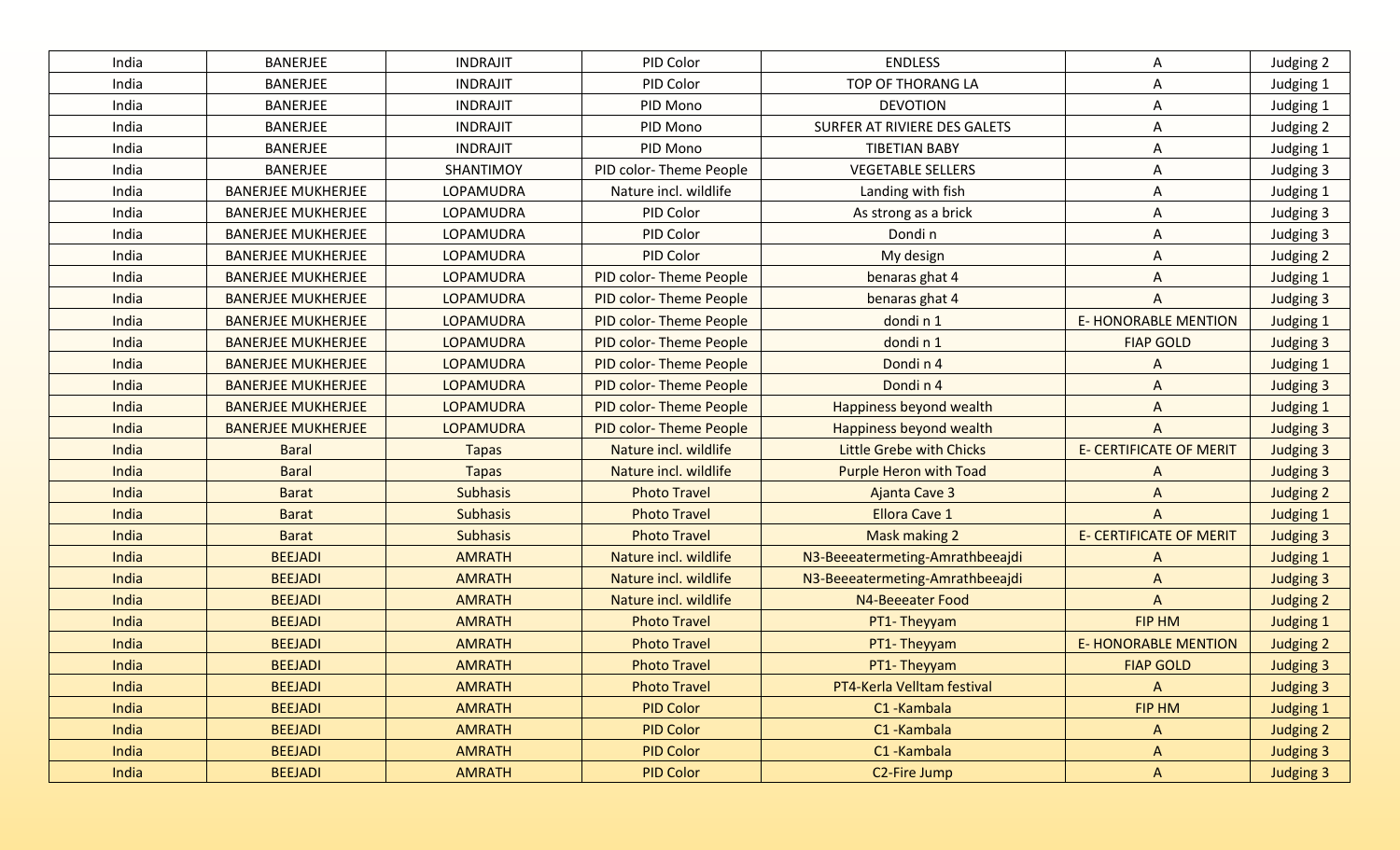| India | <b>BEEJADI</b> | <b>AMRATH</b>  | PID Mono                      | M1-Childwood-Amrathbeejadi    | Α                              | Judging 1        |
|-------|----------------|----------------|-------------------------------|-------------------------------|--------------------------------|------------------|
| India | <b>BEEJADI</b> | <b>AMRATH</b>  | PID Mono                      | M1-Childwood-Amrathbeejadi    | Α                              | Judging 2        |
| India | <b>BEEJADI</b> | <b>AMRATH</b>  | PID Mono                      | M1-Childwood-Amrathbeejadi    | Α                              | Judging 3        |
| India | <b>BEEJADI</b> | <b>AMRATH</b>  | PID Mono                      | M2-Crowd Amrath beejadi       | A                              | Judging 1        |
| India | <b>BEEJADI</b> | <b>AMRATH</b>  | PID Mono                      | M3-Kambala-Amrathbeejadi      | FIP HM                         | Judging 1        |
| India | <b>BEEJADI</b> | <b>AMRATH</b>  | PID Mono                      | M3-Kambala-Amrathbeejadi      | FIP HM                         | Judging 2        |
| India | <b>BEEJADI</b> | <b>AMRATH</b>  | PID Mono                      | M3-Kambala-Amrathbeejadi      | A                              | Judging 3        |
| India | <b>BEEJADI</b> | <b>AMRATH</b>  | PID Mono                      | M4-Kambala Amrath beejadi     | A                              | Judging 1        |
| India | <b>BEEJADI</b> | <b>AMRATH</b>  | PID Mono                      | M4-Kambala Amrath beejadi     | <b>FIAP GOLD</b>               | Judging 3        |
| India | Bhattacharya   | Dinabandhu     | Nature incl. wildlife         | Natural Sculpture             | A                              | Judging 2        |
| India | Bhattacharya   | Dinabandhu     | <b>Photo Travel</b>           | <b>Boating Pleasure</b>       | A                              | Judging 1        |
| India | Bhattacharya   | Dinabandhu     | <b>Photo Travel</b>           | <b>Boating Pleasure</b>       | A                              | Judging 3        |
| India | Bhattacharya   | Dinabandhu     | <b>Photo Travel</b>           | <b>Horse Shoe Bend</b>        | FIP HM                         | Judging 2        |
| India | Bhattacharya   | Dinabandhu     | <b>Photo Travel</b>           | <b>Horse Shoe Bend</b>        | <b>E- CERTIFICATE OF MERIT</b> | Judging 3        |
| India | Bhattacharya   | Dinabandhu     | <b>PID Color</b>              | <b>Alcazar Dance</b>          | <b>E- CERTIFICATE OF MERIT</b> | Judging 1        |
| India | Bhattacharya   | Dinabandhu     | <b>PID Color</b>              | <b>Alcazar Dance</b>          | A                              | <b>Judging 3</b> |
| India | Bhattacharya   | Dinabandhu     | <b>PID Color</b>              | <b>Indian Saint</b>           | $\overline{A}$                 | <b>Judging 1</b> |
| India | Bhattacharya   | Dinabandhu     | <b>PID color-Theme People</b> | Santa Monica Pier             | $\overline{A}$                 | <b>Judging 1</b> |
| India | Bhattacharya   | Dinabandhu     | <b>PID Mono</b>               | <b>Struggle With Fire</b>     | <b>E- CERTIFICATE OF MERIT</b> | Judging 1        |
| India | Bhattacharya   | Dinabandhu     | <b>PID Mono</b>               | <b>Struggle With Fire</b>     | A                              | Judging 2        |
| India | Bhattacharya   | Dinabandhu     | <b>PID Mono</b>               | <b>Struggle With Fire</b>     | <b>E- CERTIFICATE OF MERIT</b> | <b>Judging 3</b> |
| India | Bhattacharya   | Dinabandhu     | <b>PID Mono</b>               | <b>White House</b>            | <b>E- CERTIFICATE OF MERIT</b> | Judging 2        |
| India | <b>Bhowmik</b> | Sudipto        | <b>PID color-Theme People</b> | <b>Daring rituals</b>         | $\Lambda$                      | <b>Judging 2</b> |
| India | <b>Bhowmik</b> | Sudipto        | <b>PID color-Theme People</b> | <b>Daring rituals</b>         | $\Lambda$                      | <b>Judging 3</b> |
| India | <b>Bhowmik</b> | Sudipto        | <b>PID color-Theme People</b> | When faces look the other way | $\overline{A}$                 | <b>Judging 1</b> |
| India | <b>Bhowmik</b> | Sudipto        | <b>PID color-Theme People</b> | When faces look the other way | <b>E- CERTIFICATE OF MERIT</b> | <b>Judging 2</b> |
| India | <b>Bhowmik</b> | Sudipto        | <b>PID color-Theme People</b> | When faces look the other way | A                              | <b>Judging 3</b> |
| India | <b>BISWAS</b>  | <b>DEEPAKK</b> | <b>PID Color</b>              | <b>BEYOND COLORS</b>          | $\Lambda$                      | <b>Judging 1</b> |
| India | <b>BISWAS</b>  | <b>DEEPAKK</b> | <b>PID Color</b>              | <b>BEYOND COLORS</b>          | A                              | <b>Judging 3</b> |
| India | <b>BISWAS</b>  | <b>DEEPAKK</b> | <b>PID Color</b>              | <b>PRIEST</b>                 | $\Lambda$                      | <b>Judging 1</b> |
| India | <b>BISWAS</b>  | <b>DEEPAKK</b> | <b>PID Color</b>              | <b>PRIEST</b>                 | $\mathsf{A}$                   | Judging 2        |
| India | <b>BISWAS</b>  | <b>DEEPAKK</b> | <b>PID Color</b>              | <b>PRIEST</b>                 | $\mathsf{A}$                   | <b>Judging 3</b> |
| India | <b>BISWAS</b>  | <b>DEEPAKK</b> | PID color-Theme People        | <b>NOW IT IS MY TURN</b>      | <b>E- HONORABLE MENTION</b>    | <b>Judging 1</b> |
| India | <b>BISWAS</b>  | <b>DEEPAKK</b> | PID color-Theme People        | <b>NOW IT IS MY TURN</b>      | $\mathsf{A}$                   | <b>Judging 3</b> |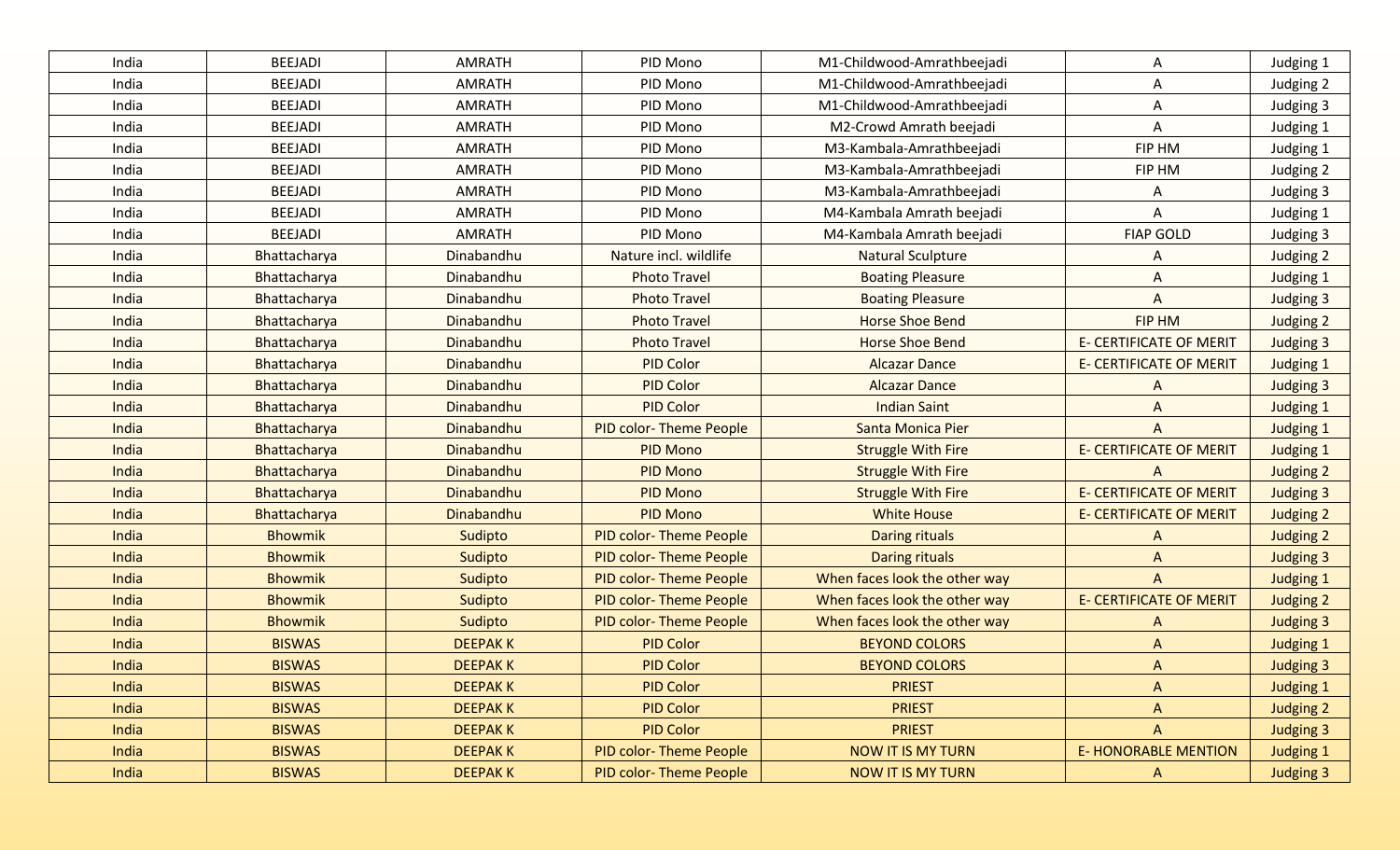| India | <b>BISWAS</b>      | <b>DEEPAKK</b>         | PID Mono                      | PLAYING WITH THE WHEEL  | Α                              | Judging 1        |
|-------|--------------------|------------------------|-------------------------------|-------------------------|--------------------------------|------------------|
| India | <b>CHAKRABORTY</b> | <b>DIBYENDU</b>        | Nature incl. wildlife         | <b>FROG MATING 1</b>    | A                              | Judging 1        |
| India | <b>CHAKRABORTY</b> | <b>DIBYENDU</b>        | Nature incl. wildlife         | FROG MATING 1           | Α                              | Judging 2        |
| India | <b>CHAKRABORTY</b> | <b>DIBYENDU</b>        | Nature incl. wildlife         | Indian Bull Frog        | Α                              | Judging 3        |
| India | <b>CHAKRABORTY</b> | <b>DIBYENDU</b>        | Photo Travel                  | Dasaswamedh ghat aart   | Α                              | Judging 2        |
| India | <b>CHAKRABORTY</b> | <b>DIBYENDU</b>        | Photo Travel                  | Jagaddhatri Immersion   | Α                              | Judging 1        |
| India | <b>CHAKRABORTY</b> | <b>DIBYENDU</b>        | Photo Travel                  | Jagaddhatri Immersion   | A                              | Judging 2        |
| India | <b>CHAKRABORTY</b> | <b>DIBYENDU</b>        | Photo Travel                  | Jagaddhatri Immersion   | <b>FIAP RIBBON</b>             | Judging 3        |
| India | <b>CHAKRABORTY</b> | <b>DIBYENDU</b>        | Photo Travel                  | NAMAZ 11                | A                              | Judging 1        |
| India | <b>CHAKRABORTY</b> | <b>DIBYENDU</b>        | PID Color                     | CHALCHITRO 0619         | A                              | Judging 3        |
| India | <b>CHAKRABORTY</b> | <b>DIBYENDU</b>        | PID Color                     | <b>GIRL CHILDREN</b>    | A                              | Judging 1        |
| India | <b>CHAKRABORTY</b> | <b>DIBYENDU</b>        | PID Color                     | <b>GIRL CHILDREN</b>    | <b>FIAP GOLD</b>               | Judging 3        |
| India | <b>CHAKRABORTY</b> | <b>DIBYENDU</b>        | PID Color                     | The saree fild          | <b>E- CERTIFICATE OF MERIT</b> | Judging 1        |
| India | <b>CHAKRABORTY</b> | <b>DIBYENDU</b>        | PID Color                     | The saree fild          | A                              | Judging 2        |
| India | <b>CHAKRABORTY</b> | <b>DIBYENDU</b>        | <b>PID Color</b>              | The saree fild          | A                              | <b>Judging 3</b> |
| India | <b>CHAKRABORTY</b> | <b>DIBYENDU</b>        | PID color-Theme People        | dahoso uthsob           | $\mathsf{A}$                   | <b>Judging 1</b> |
| India | <b>CHAKRABORTY</b> | <b>DIBYENDU</b>        | PID color-Theme People        | dahoso uthsob           | $\mathsf{A}$                   | Judging 2        |
| India | <b>CHAKRABORTY</b> | <b>DIBYENDU</b>        | PID color-Theme People        | <b>MIGRANT LABOUR</b>   | $\Lambda$                      | Judging 2        |
| India | <b>CHAKRABORTY</b> | <b>DIBYENDU</b>        | <b>PID color-Theme People</b> | <b>MIGRANT LABOUR</b>   | A                              | <b>Judging 3</b> |
| India | <b>CHAKRABORTY</b> | <b>DIBYENDU</b>        | PID color-Theme People        | <b>TRIBAL DANCE 111</b> | $\overline{A}$                 | Judging 2        |
| India | <b>CHAKRABORTY</b> | <b>DIBYENDU</b>        | <b>PID color-Theme People</b> | <b>TRIBAL DANCE 111</b> | <b>E- CERTIFICATE OF MERIT</b> | <b>Judging 3</b> |
| India | <b>CHAKRABORTY</b> | <b>DIBYENDU</b>        | <b>PID Mono</b>               | Child with women        | $\Lambda$                      | Judging 1        |
| India | <b>CHAKRABORTY</b> | <b>DIBYENDU</b>        | <b>PID Mono</b>               | Child with women        | <b>E-HONORABLE MENTION</b>     | Judging 2        |
| India | <b>CHAKRABORTY</b> | <b>DIBYENDU</b>        | <b>PID Mono</b>               | Child with women        | $\Lambda$                      | <b>Judging 3</b> |
| India | <b>CHAKRABORTY</b> | <b>DIBYENDU</b>        | <b>PID Mono</b>               | <b>DIARY OF POTTER</b>  | $\Lambda$                      | <b>Judging 3</b> |
| India | <b>CHAKRABORTY</b> | <b>DIBYENDU</b>        | <b>PID Mono</b>               | <b>INHERITANCE</b>      | A                              | <b>Judging 1</b> |
| India | <b>CHAKRABORTY</b> | <b>DIBYENDU</b>        | <b>PID Mono</b>               | Tabla maker             | <b>E- HONORABLE MENTION</b>    | <b>Judging 1</b> |
| India | <b>CHAKRABORTY</b> | <b>DIBYENDU</b>        | <b>PID Mono</b>               | Tabla maker             | A                              | <b>Judging 3</b> |
| India | <b>CHAKRABORTY</b> | <b>SOUMYA</b>          | <b>PID color-Theme People</b> | <b>NO ENTRY</b>         | FIP HM                         | <b>Judging 1</b> |
| India | <b>CHAKRABORTY</b> | <b>SOUMYA</b>          | <b>PID color-Theme People</b> | <b>TWO TIERS</b>        | A                              | Judging 1        |
| India | <b>CHAKRABORTY</b> | SOUMYA                 | <b>PID color-Theme People</b> | <b>TWO TIERS</b>        | $\mathsf{A}$                   | Judging 2        |
| India | <b>CHAKRABORTY</b> | <b>SOUMYA</b>          | PID color-Theme People        | <b>TWO TIERS</b>        | $\mathsf{A}$                   | Judging 3        |
| India | <b>CHHABRA</b>     | <b>GURVINDER SINGH</b> | Nature incl. wildlife         | <b>Brutal Killer</b>    | <b>E- CERTIFICATE OF MERIT</b> | <b>Judging 1</b> |
| India | <b>CHHABRA</b>     | <b>GURVINDER SINGH</b> | Nature incl. wildlife         | <b>Brutal Killer</b>    | <b>E- CERTIFICATE OF MERIT</b> | Judging 2        |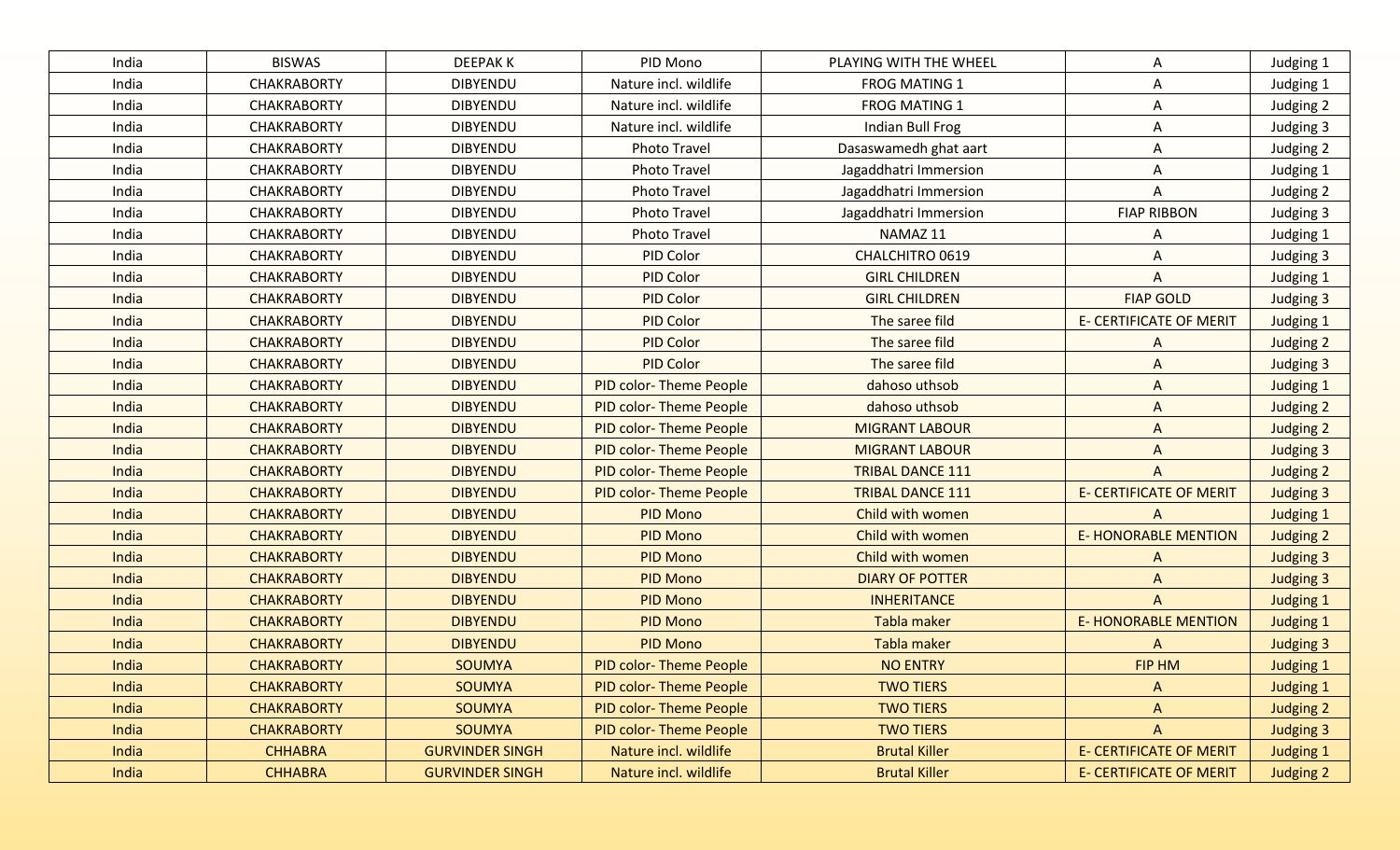| India | <b>CHHABRA</b> | <b>GURVINDER SINGH</b> | Nature incl. wildlife         | <b>Brutal Killer</b>           | <b>JCM SILVER</b>              | Judging 3        |
|-------|----------------|------------------------|-------------------------------|--------------------------------|--------------------------------|------------------|
| India | CHHABRA        | <b>GURVINDER SINGH</b> | Nature incl. wildlife         | Merciless                      | Α                              | Judging 1        |
| India | <b>CHHABRA</b> | <b>GURVINDER SINGH</b> | Nature incl. wildlife         | Merciless                      | Α                              | Judging 2        |
| India | <b>CHHABRA</b> | <b>GURVINDER SINGH</b> | Nature incl. wildlife         | Merciless                      | Α                              | Judging 3        |
| India | <b>CHHABRA</b> | <b>GURVINDER SINGH</b> | Nature incl. wildlife         | <b>Tortoise Domination</b>     | A                              | Judging 1        |
| India | <b>CHHABRA</b> | <b>GURVINDER SINGH</b> | Nature incl. wildlife         | <b>Tortoise Domination</b>     | A                              | Judging 2        |
| India | <b>CHHABRA</b> | <b>GURVINDER SINGH</b> | Nature incl. wildlife         | <b>Tortoise Domination</b>     | A                              | Judging 3        |
| India | <b>CHHABRA</b> | <b>GURVINDER SINGH</b> | Nature incl. wildlife         | winner                         | A                              | Judging 1        |
| India | <b>CHHABRA</b> | <b>GURVINDER SINGH</b> | Nature incl. wildlife         | winner                         | A                              | Judging 3        |
| India | Correa         | Praveen                | Nature incl. wildlife         | <b>MATING</b>                  | A                              | Judging 2        |
| India | Correa         | Praveen                | Nature incl. wildlife         | <b>MATING</b>                  | A                              | Judging 3        |
| India | Correa         | Praveen                | <b>Photo Travel</b>           | <b>BULL RACE</b>               | <b>JCM BRONZE</b>              | Judging 1        |
| India | Correa         | Praveen                | <b>Photo Travel</b>           | <b>OFF TO PUSHKAR</b>          | A                              | Judging 1        |
| India | Correa         | Praveen                | <b>Photo Travel</b>           | <b>OFF TO PUSHKAR</b>          | <b>JCM BRONZE</b>              | Judging 2        |
| India | Correa         | Praveen                | <b>Photo Travel</b>           | <b>OFF TO PUSHKAR</b>          | A                              | <b>Judging 3</b> |
| India | Das            | Aniruddha              | <b>PID Color</b>              | Gossip in kitchen              | A                              | Judging 2        |
| India | Das            | Aniruddha              | <b>PID Color</b>              | Gossip in kitchen              | $\mathsf{A}$                   | <b>Judging 3</b> |
| India | Das            | Aniruddha              | <b>PID Color</b>              | <b>Krishna and Friends</b>     | A                              | <b>Judging 1</b> |
| India | Das            | Aniruddha              | <b>PID Color</b>              | <b>Krishna and Friends</b>     | <b>E- CERTIFICATE OF MERIT</b> | Judging 2        |
| India | <b>Das</b>     | Aniruddha              | <b>PID Color</b>              | <b>Krishna and Friends</b>     | <b>E- CERTIFICATE OF MERIT</b> | <b>Judging 3</b> |
| India | <b>Das</b>     | Aniruddha              | <b>PID Color</b>              | <b>New Friend</b>              | A                              | <b>Judging 3</b> |
| India | Das            | Aniruddha              | <b>PID Color</b>              | Peeking                        | FIP HM                         | <b>Judging 1</b> |
| India | Das            | Aniruddha              | <b>PID Color</b>              | Peeking                        | $\Lambda$                      | Judging 2        |
| India | <b>Das</b>     | Aniruddha              | <b>PID Mono</b>               | <b>Enchanting bnw</b>          | <b>E- CERTIFICATE OF MERIT</b> | <b>Judging 3</b> |
| India | <b>Das</b>     | Aniruddha              | <b>PID Mono</b>               | My Sweet Grandmother           | <b>E- CERTIFICATE OF MERIT</b> | <b>Judging 2</b> |
| India | <b>Das</b>     | Aniruddha              | <b>PID Mono</b>               | <b>Necklace of Fish</b>        | A                              | <b>Judging 3</b> |
| India | <b>DAS</b>     | <b>PARTHA PRATIM</b>   | Nature incl. wildlife         | <b>UPCOMING</b>                | $\mathsf{A}$                   | <b>Judging 3</b> |
| India | <b>DAS</b>     | <b>PARTHA PRATIM</b>   | <b>Photo Travel</b>           | <b>BARPETA ASSAM HOLI 3</b>    | $\mathsf{A}$                   | <b>Judging 1</b> |
| India | <b>DAS</b>     | <b>PARTHA PRATIM</b>   | <b>Photo Travel</b>           | <b>BARPETA ASSAM HOLI 3</b>    | $\Lambda$                      | <b>Judging 3</b> |
| India | <b>DAS</b>     | PARTHA PRATIM          | <b>Photo Travel</b>           | <b>HOLI OF BARPETA ASSAM 2</b> | $\mathsf{A}$                   | Judging 3        |
| India | <b>DAS</b>     | PARTHA PRATIM          | <b>Photo Travel</b>           | PART OF BARPETA HOLI 1         | FIP HM                         | <b>Judging 1</b> |
| India | <b>DAS</b>     | PARTHA PRATIM          | PID color-Theme People        | <b>ADORABLE</b>                | $\mathsf{A}$                   | <b>Judging 1</b> |
| India | <b>DAS</b>     | PARTHA PRATIM          | <b>PID color-Theme People</b> | <b>ADORABLE</b>                | A                              | Judging 2        |
| India | <b>DAS</b>     | <b>PARTHA PRATIM</b>   | PID color-Theme People        | <b>ADORABLE</b>                | $\mathsf{A}$                   | <b>Judging 3</b> |
|       |                |                        |                               |                                |                                |                  |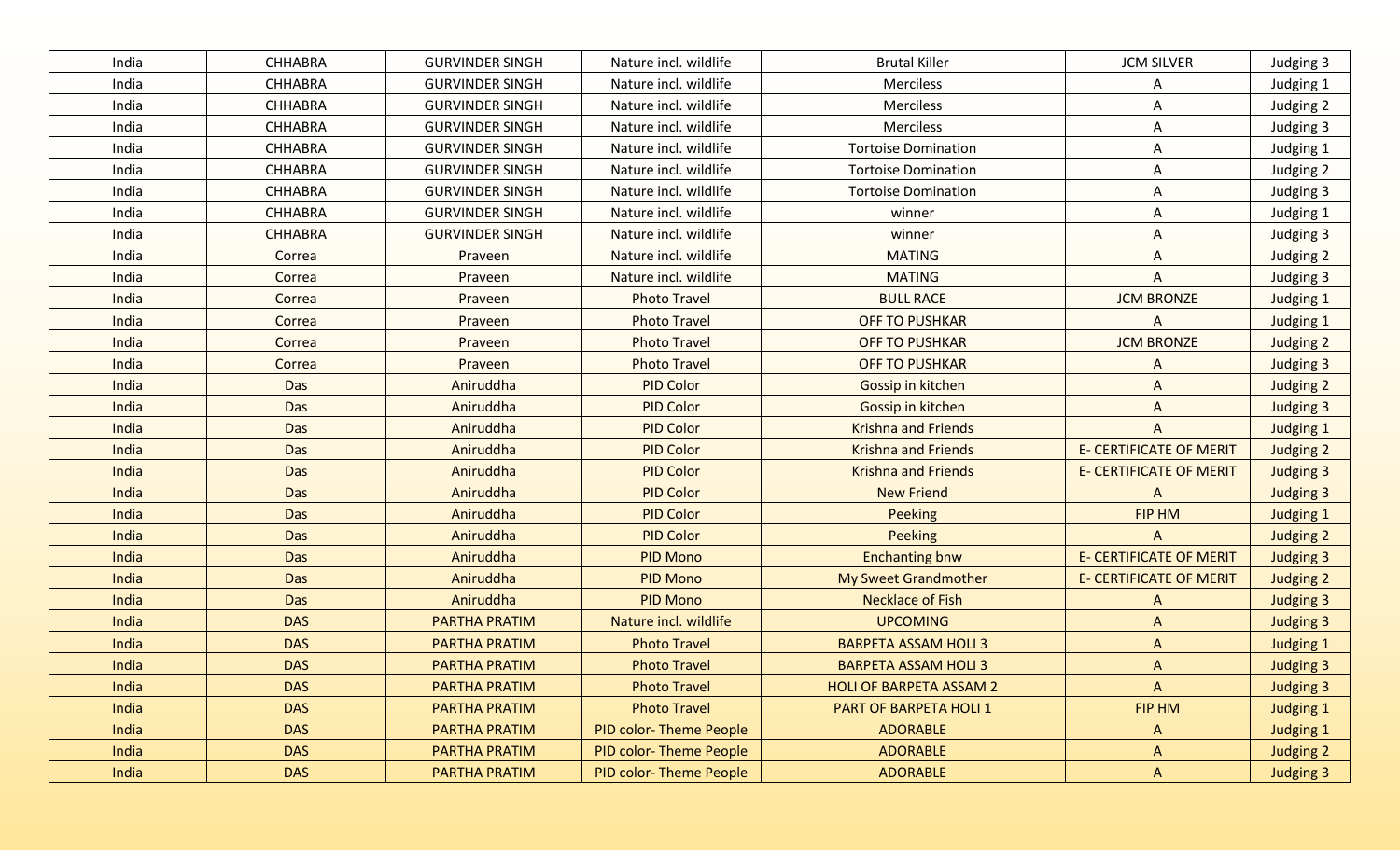| India | <b>DAS</b>           | PARTHA PRATIM   | PID color-Theme People        | LET ME BE LITERATE ANYHOW       | <b>FIAP GOLD</b>               | Judging 1        |
|-------|----------------------|-----------------|-------------------------------|---------------------------------|--------------------------------|------------------|
| India | <b>DAS</b>           | PARTHA PRATIM   | PID color-Theme People        | LET ME BE LITERATE ANYHOW       | <b>JCM SILVER</b>              | Judging 2        |
| India | <b>DAS</b>           | PARTHA PRATIM   | PID color-Theme People        | THE STRUGGLING FAMILY           | A                              | Judging 1        |
| India | <b>DAS</b>           | PARTHA PRATIM   | PID color-Theme People        | THE STRUGGLING FAMILY           | A                              | Judging 3        |
| India | <b>DAS</b>           | PARTHA PRATIM   | PID Mono                      | <b>MATTER OF EARNING</b>        | <b>E- HONORABLE MENTION</b>    | Judging 2        |
| India | <b>DAS CHOWDHURY</b> | <b>CHIRADIP</b> | <b>Photo Travel</b>           | Confluence of Indus and Zanskar | A                              | Judging 1        |
| India | <b>DAS CHOWDHURY</b> | <b>CHIRADIP</b> | <b>Photo Travel</b>           | Confluence of Indus and Zanskar | A                              | Judging 2        |
| India | <b>DAS CHOWDHURY</b> | <b>CHIRADIP</b> | <b>Photo Travel</b>           | Cremation at Manikarnika        | A                              | Judging 1        |
| India | <b>DAS CHOWDHURY</b> | <b>CHIRADIP</b> | <b>Photo Travel</b>           | Funeral                         | Α                              | Judging 1        |
| India | <b>DAS CHOWDHURY</b> | <b>CHIRADIP</b> | PID Color                     | <b>Smiles of Nature</b>         | A                              | Judging 1        |
| India | <b>DAS CHOWDHURY</b> | <b>CHIRADIP</b> | PID Color                     | <b>Smiles of Nature</b>         | A                              | Judging 2        |
| India | <b>DAS CHOWDHURY</b> | <b>CHIRADIP</b> | <b>PID Color</b>              | <b>Smiles of Nature</b>         | A                              | Judging 3        |
| India | <b>DAS CHOWDHURY</b> | <b>CHIRADIP</b> | PID color-Theme People        | <b>Chhou Dance</b>              | <b>E-HONORABLE MENTION</b>     | Judging 2        |
| India | <b>DAS CHOWDHURY</b> | <b>CHIRADIP</b> | PID color-Theme People        | <b>Evening Prayer Varanasi</b>  | <b>E-HONORABLE MENTION</b>     | Judging 1        |
| India | <b>DAS CHOWDHURY</b> | <b>CHIRADIP</b> | PID color-Theme People        | <b>Evening Prayer Varanasi</b>  | $\Lambda$                      | Judging 2        |
| India | <b>DAS CHOWDHURY</b> | <b>CHIRADIP</b> | PID color-Theme People        | To the Sun                      | $\Lambda$                      | <b>Judging 1</b> |
| India | <b>DAS CHOWDHURY</b> | <b>CHIRADIP</b> | <b>PID color-Theme People</b> | To the Sun                      | $\mathsf{A}$                   | Judging 2        |
| India | <b>DAS CHOWDHURY</b> | <b>CHIRADIP</b> | PID color-Theme People        | To the Sun                      | $\mathsf{A}$                   | <b>Judging 3</b> |
| India | <b>DAS CHOWDHURY</b> | <b>CHIRADIP</b> | <b>PID Mono</b>               | Curved                          | $\mathsf{A}$                   | Judging 2        |
| India | <b>DAS CHOWDHURY</b> | <b>CHIRADIP</b> | <b>PID Mono</b>               | <b>Faded Away</b>               | $\mathsf{A}$                   | <b>Judging 3</b> |
| India | <b>DAS CHOWDHURY</b> | <b>CHIRADIP</b> | <b>PID Mono</b>               | <b>Hilly Ride</b>               | $\mathsf{A}$                   | <b>Judging 3</b> |
| India | <b>DAS CHOWDHURY</b> | <b>CHIRADIP</b> | <b>PID Mono</b>               | In a country fair               | $\mathsf{A}$                   | <b>Judging 2</b> |
| India | <b>Datta</b>         | Piyali          | <b>PID Color</b>              | Living for Life                 | $\mathsf{A}$                   | <b>Judging 2</b> |
| India | <b>DUTTA</b>         | <b>ARABINDA</b> | <b>PID color-Theme People</b> | <b>RELIGIOUS BELIEF 02</b>      | $\Lambda$                      | Judging 2        |
| India | <b>DUTTA</b>         | <b>ARABINDA</b> | <b>PID Mono</b>               | <b>LONELY CHILD</b>             | $\mathsf{A}$                   | <b>Judging 2</b> |
| India | <b>DUTTA</b>         | <b>SUBHASIS</b> | <b>PID Color</b>              | <b>BLENDING OF COLORS</b>       | <b>E- CERTIFICATE OF MERIT</b> | <b>Judging 1</b> |
| India | <b>DUTTA</b>         | <b>SUBHASIS</b> | <b>PID Color</b>              | <b>MATCHING COLORS</b>          | $\Lambda$                      | <b>Judging 1</b> |
| India | <b>DUTTA</b>         | <b>SUBHASIS</b> | <b>PID Color</b>              | <b>RAMNAMI</b>                  | $\Lambda$                      | <b>Judging 1</b> |
| India | <b>DUTTA</b>         | <b>SUBHASIS</b> | <b>PID Color</b>              | <b>RAMNAMI</b>                  | $\mathsf{A}$                   | Judging 2        |
| India | <b>DUTTA</b>         | <b>SUBHASIS</b> | <b>PID Color</b>              | <b>RAMNAMI</b>                  | $\mathsf{A}$                   | <b>Judging 3</b> |
| India | <b>DUTTA</b>         | <b>SUBHASIS</b> | <b>PID color-Theme People</b> | <b>CHASING MEMORIES</b>         | $\mathsf{A}$                   | <b>Judging 1</b> |
| India | <b>DUTTA</b>         | <b>SUBHASIS</b> | PID color-Theme People        | <b>CHASING MEMORIES</b>         | <b>E-HONORABLE MENTION</b>     | <b>Judging 3</b> |
| India | <b>DUTTA</b>         | <b>SUBHASIS</b> | PID color-Theme People        | <b>GENERATION</b>               | A                              | Judging 1        |
| India | <b>DUTTA</b>         | <b>SUBHASIS</b> | PID color-Theme People        | <b>GENERATION</b>               | <b>E- CERTIFICATE OF MERIT</b> | Judging 2        |
|       |                      |                 |                               |                                 |                                |                  |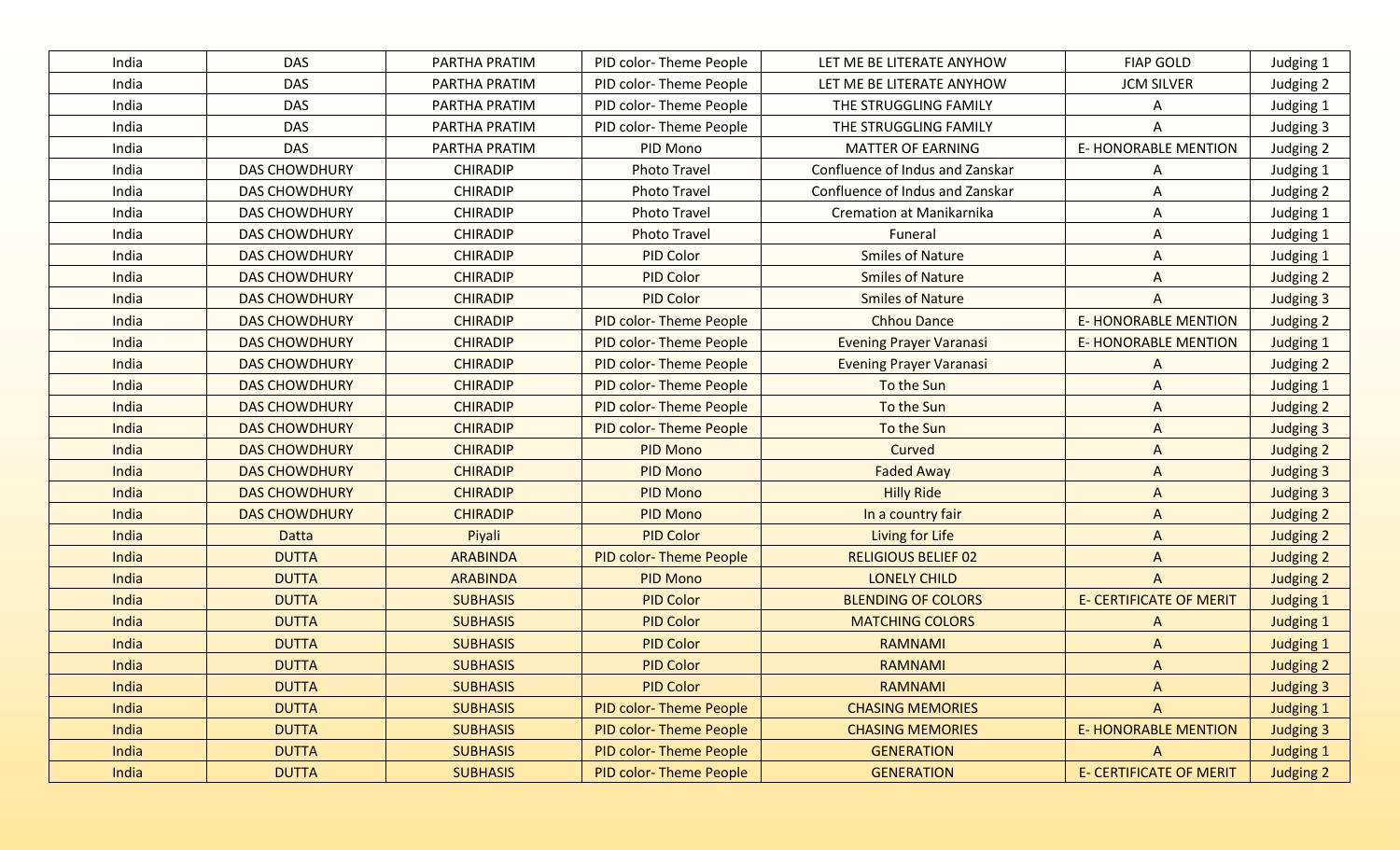| India | <b>DUTTA</b>          | <b>SUBHASIS</b>     | PID color-Theme People        | <b>GENERATION</b>           | Α                              | Judging 3        |
|-------|-----------------------|---------------------|-------------------------------|-----------------------------|--------------------------------|------------------|
| India | <b>DUTTA</b>          | <b>SUBHASIS</b>     | PID Mono                      | <b>DARK FANTASY</b>         | <b>JCM GOLD</b>                | Judging 1        |
| India | <b>DUTTA</b>          | <b>SUBHASIS</b>     | PID Mono                      | <b>QUEEN OF SHADOWS</b>     | Α                              | Judging 3        |
| India | <b>DUTTA</b>          | <b>SUBHASIS</b>     | PID Mono                      | <b>SAY HELLO</b>            | Α                              | Judging 1        |
| India | <b>DUTTA</b>          | <b>SUBHASIS</b>     | PID Mono                      | <b>SAY HELLO</b>            | Α                              | Judging 3        |
| India | <b>GHOSH</b>          | <b>SOUMEN KUMAR</b> | Nature incl. wildlife         | <b>CHASE</b>                | Α                              | Judging 3        |
| India | <b>GHOSH</b>          | <b>SOUMEN KUMAR</b> | Nature incl. wildlife         | <b>DEFEND</b>               | Α                              | Judging 1        |
| India | <b>GHOSH</b>          | <b>SOUMEN KUMAR</b> | Nature incl. wildlife         | <b>DEFEND</b>               | Α                              | Judging 2        |
| India | <b>GHOSH</b>          | <b>SOUMEN KUMAR</b> | Nature incl. wildlife         | <b>DEFEND</b>               | A                              | Judging 3        |
| India | <b>GHOSH</b>          | <b>SOUMEN KUMAR</b> | Nature incl. wildlife         | <b>DISPLAYING AFFECTION</b> | Α                              | Judging 1        |
| India | <b>GHOSH</b>          | <b>SOUMEN KUMAR</b> | Nature incl. wildlife         | <b>DISPLAYING AFFECTION</b> | A                              | Judging 2        |
| India | <b>GHOSH</b>          | <b>SOUMEN KUMAR</b> | Nature incl. wildlife         | <b>DISPLAYING AFFECTION</b> | A                              | Judging 3        |
| India | <b>GHOSH</b>          | <b>SOUMEN KUMAR</b> | Nature incl. wildlife         | <b>MUTUAL TRUST</b>         | A                              | Judging 2        |
| India | <b>GHOSH</b>          | <b>SOUMEN KUMAR</b> | Nature incl. wildlife         | <b>MUTUAL TRUST</b>         | A                              | Judging 3        |
| India | <b>GHOSH</b>          | <b>SOUMEN KUMAR</b> | <b>PID Color</b>              | <b>THOUGHTFUL</b>           | A                              | Judging 2        |
| India | <b>GHOSH</b>          | <b>SOUMEN KUMAR</b> | <b>PID Color</b>              | <b>THOUGHTFUL</b>           | $\mathsf{A}$                   | <b>Judging 3</b> |
| India | <b>Ghosh Dastidar</b> | Indranil            | Nature incl. wildlife         | A bird with two heads       | A                              | <b>Judging 1</b> |
| India | <b>Ghosh Dastidar</b> | Indranil            | Nature incl. wildlife         | A bird with two heads       | $\Lambda$                      | <b>Judging 2</b> |
| India | <b>Ghosh Dastidar</b> | Indranil            | Nature incl. wildlife         | A bird with two heads       | $\Lambda$                      | <b>Judging 3</b> |
| India | <b>Ghosh Dastidar</b> | Indranil            | Nature incl. wildlife         | A mouthful                  | <b>E- CERTIFICATE OF MERIT</b> | <b>Judging 1</b> |
| India | <b>Ghosh Dastidar</b> | Indranil            | Nature incl. wildlife         | <b>Fear of Unknown</b>      | <b>FIP HM</b>                  | Judging 2        |
| India | <b>Ghosh Dastidar</b> | Indranil            | Nature incl. wildlife         | <b>Safe Landing</b>         | $\overline{A}$                 | <b>Judging 1</b> |
| India | <b>Ghosh Dastidar</b> | Indranil            | <b>Photo Travel</b>           | Aoleang festival-Nagaland   | <b>FIAP RIBBON</b>             | <b>Judging 1</b> |
| India | <b>Ghosh Dastidar</b> | Indranil            | <b>Photo Travel</b>           | Aoleang festival-Nagaland   | A                              | Judging 2        |
| India | <b>Ghosh Dastidar</b> | Indranil            | <b>Photo Travel</b>           | Aoleang festival-Nagaland   | $\Lambda$                      | <b>Judging 3</b> |
| India | <b>Ghosh Dastidar</b> | Indranil            | <b>Photo Travel</b>           | Dasaswamedh Ghat - Varanasi | $\Lambda$                      | <b>Judging 1</b> |
| India | <b>Ghosh Dastidar</b> | Indranil            | <b>Photo Travel</b>           | Dasaswamedh Ghat - Varanasi | <b>E- CERTIFICATE OF MERIT</b> | Judging 2        |
| India | <b>Ghosh Dastidar</b> | Indranil            | <b>Photo Travel</b>           | Dasaswamedh Ghat - Varanasi | <b>E- CERTIFICATE OF MERIT</b> | <b>Judging 3</b> |
| India | <b>Ghosh Dastidar</b> | Indranil            | <b>PID color-Theme People</b> | Last of the head-hunters    | A                              | <b>Judging 2</b> |
| India | <b>Ghosh Dastidar</b> | Indranil            | <b>PID color-Theme People</b> | Last of the head-hunters    | <b>FIAP RIBBON</b>             | <b>Judging 3</b> |
| India | <b>Ghosh Dastidar</b> | Indranil            | <b>PID color-Theme People</b> | Man with the skull          | $\mathsf{A}$                   | <b>Judging 1</b> |
| India | <b>Ghosh Dastidar</b> | Indranil            | PID color-Theme People        | Man with the skull          | $\mathsf{A}$                   | Judging 2        |
| India | <b>Ghosh Dastidar</b> | Indranil            | PID Mono                      | Man with the hat            | A                              | <b>Judging 1</b> |
| India | <b>Ghosh Dastidar</b> | Indranil            | PID Mono                      | Man with the hat            | $\mathsf{A}$                   | Judging 2        |
|       |                       |                     |                               |                             |                                |                  |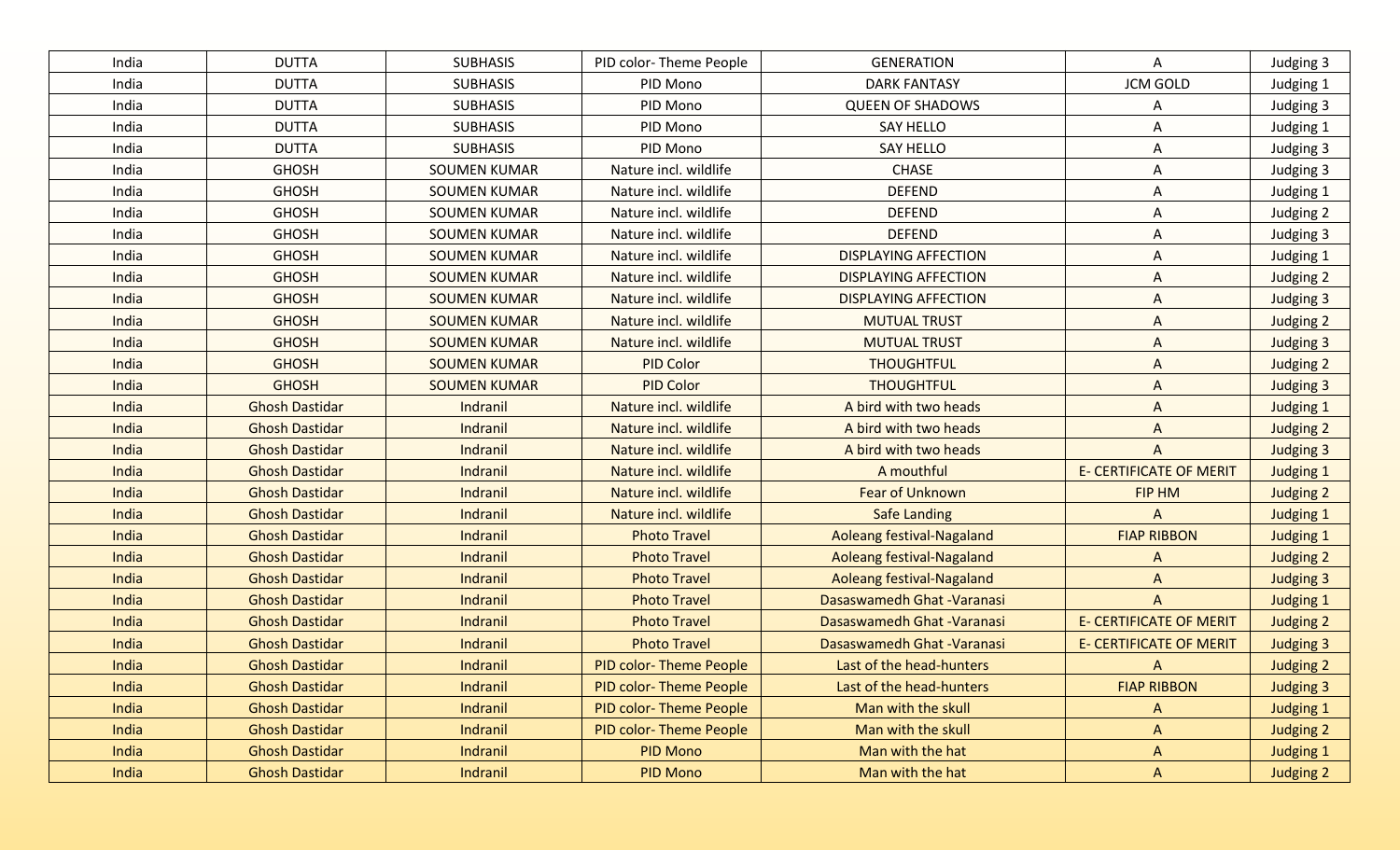| India | Ghosh Dastidar | Indranil            | PID Mono                      | Man with the hat                | A                              | Judging 3        |
|-------|----------------|---------------------|-------------------------------|---------------------------------|--------------------------------|------------------|
| India | Ghosh Dastidar | Indranil            | PID Mono                      | Sadhu with the pet              | <b>E- CERTIFICATE OF MERIT</b> | Judging 1        |
| India | Ghosh Dastidar | Indranil            | PID Mono                      | Sadhu with the pet              | A                              | Judging 3        |
| India | Ghosh Dastidar | Indranil            | PID Mono                      | The Patriarch                   | Α                              | Judging 2        |
| India | Guha           | Jayanta             | Nature incl. wildlife         | leopardaggresivematingmoment    | A                              | Judging 1        |
| India | Guha           | Jayanta             | Nature incl. wildlife         | leopardaggresivematingmoment    | A                              | Judging 2        |
| India | Guha           | Jayanta             | Nature incl. wildlife         | leopardaggresivematingmoment    | A                              | Judging 3        |
| India | Guha           | Jayanta             | Nature incl. wildlife         | leopardmating                   | FIP HM                         | Judging 2        |
| India | Guha           | Jayanta             | Nature incl. wildlife         | thelastbite                     | <b>E-HONORABLE MENTION</b>     | Judging 1        |
| India | Guha           | Jayanta             | Nature incl. wildlife         | thelastbite                     | A                              | Judging 2        |
| India | Guha           | Jayanta             | Nature incl. wildlife         | thelastbite                     | <b>FIP GOLD</b>                | Judging 3        |
| India | Halder         | Pratyush            | <b>Photo Travel</b>           | golden fort                     | A                              | Judging 2        |
| India | Halder         | Pratyush            | <b>Photo Travel</b>           | <b>Red chilli drying</b>        | <b>E- CERTIFICATE OF MERIT</b> | Judging 1        |
| India | Halder         | Pratyush            | <b>Photo Travel</b>           | Red chilli drying               | A                              | Judging 2        |
| India | Halder         | Pratyush            | <b>Photo Travel</b>           | <b>Red chilli drying</b>        | A                              | Judging 3        |
| India | Halder         | Pratyush            | <b>Photo Travel</b>           | The famous ghats of Varanasi    | $\mathsf{A}$                   | <b>Judging 1</b> |
| India | Halder         | Pratyush            | <b>Photo Travel</b>           | The famous ghats of Varanasi    | $\mathsf{A}$                   | Judging 2        |
| India | Halder         | Pratyush            | PID color-Theme People        | An early morning saga           | $\mathsf{A}$                   | Judging 1        |
| India | Halder         | Pratyush            | <b>PID color-Theme People</b> | An early morning saga           | $\Lambda$                      | <b>Judging 3</b> |
| India | Halder         | Pratyush            | <b>PID color-Theme People</b> | The holy bath in Varanasi Ghaat | $\Lambda$                      | <b>Judging 3</b> |
| India | Halder         | Pratyush            | <b>PID color-Theme People</b> | The last offering in Kashi      | $\Lambda$                      | Judging 2        |
| India | <b>Halder</b>  | Pratyush            | <b>PID Mono</b>               | <b>Tranquility</b>              | $\Lambda$                      | <b>Judging 1</b> |
| India | <b>JANA</b>    | <b>SAIKAT KUMAR</b> | <b>Photo Travel</b>           | <b>SEIN FROM EIFFEL</b>         | $\overline{A}$                 | <b>Judging 2</b> |
| India | <b>JANA</b>    | <b>SAIKAT KUMAR</b> | <b>Photo Travel</b>           | <b>SEIN FROM EIFFEL</b>         | $\mathsf{A}$                   | <b>Judging 3</b> |
| India | <b>JANA</b>    | <b>SAIKAT KUMAR</b> | PID color-Theme People        | <b>WINDOW MONK</b>              | <b>E-HONORABLE MENTION</b>     | <b>Judging 2</b> |
| India | <b>JATHAN</b>  | <b>PRASAD</b>       | <b>Photo Travel</b>           | <b>FIRE WARRIOR</b>             | A                              | <b>Judging 1</b> |
| India | <b>JATHAN</b>  | <b>PRASAD</b>       | <b>Photo Travel</b>           | <b>KICHHU</b>                   | <b>E- HONORABLE MENTION</b>    | <b>Judging 3</b> |
| India | <b>JATHAN</b>  | <b>PRASAD</b>       | <b>Photo Travel</b>           | <b>SOOTE DARA</b>               | $\Lambda$                      | <b>Judging 2</b> |
| India | <b>JATHAN</b>  | <b>PRASAD</b>       | <b>Photo Travel</b>           | <b>SOOTE DARA</b>               | $\Lambda$                      | <b>Judging 3</b> |
| India | <b>JATHAN</b>  | <b>PRASAD</b>       | <b>PID Color</b>              | <b>BLACKSMITH</b>               | <b>E- CERTIFICATE OF MERIT</b> | Judging 2        |
| India | <b>JATHAN</b>  | <b>PRASAD</b>       | <b>PID Color</b>              | <b>BLACKSMITH</b>               | A                              | <b>Judging 3</b> |
| India | <b>JATHAN</b>  | <b>PRASAD</b>       | <b>PID Color</b>              | <b>SUNSET</b>                   | $\Lambda$                      | Judging 2        |
| India | <b>JATHAN</b>  | <b>PRASAD</b>       | <b>PID Color</b>              | <b>SUNSET</b>                   | FIP HM                         | <b>Judging 3</b> |
| India | Kaur           | Sarabjit            | Nature incl. wildlife         | <b>HAVE BIG MOUTH</b>           | FIP HM                         | <b>Judging 1</b> |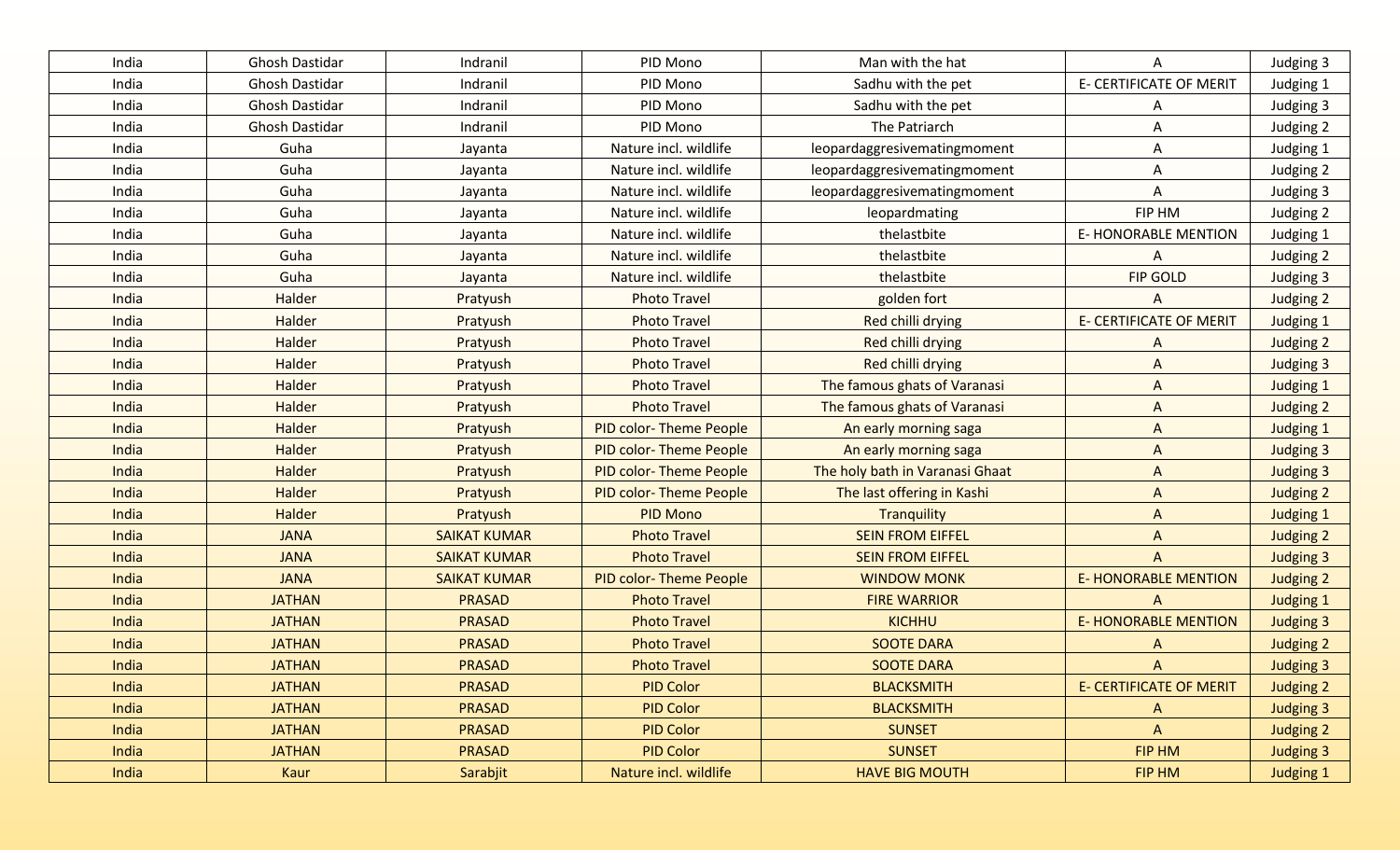| India | Kaur        | Sarabjit | Nature incl. wildlife         | <b>HAVE BIG MOUTH</b>          | A                              | Judging 3        |
|-------|-------------|----------|-------------------------------|--------------------------------|--------------------------------|------------------|
| India | Kaur        | Sarabjit | Nature incl. wildlife         | MY BABY FOOD                   | A                              | Judging 1        |
| India | Kaur        | Sarabjit | Nature incl. wildlife         | NOW PLAYING WITH FISH          | A                              | Judging 1        |
| India | Kaur        | Sarabjit | Nature incl. wildlife         | NOW PLAYING WITH FISH          | FIP HM                         | Judging 3        |
| India | Kaur        | Sarabjit | Photo Travel                  | 4 TH PACU JAWI 4               | <b>E-HONORABLE MENTION</b>     | Judging 1        |
| India | Kaur        | Sarabjit | Photo Travel                  | <b>PRAGUE VISIT</b>            | A                              | Judging 1        |
| India | Kaur        | Sarabjit | PID Color                     | Eid Light                      | A                              | Judging 1        |
| India | Kaur        | Sarabjit | PID Color                     | Eid Light                      | A                              | Judging 2        |
| India | Kaur        | Sarabjit | PID Color                     | Eid Light                      | A                              | Judging 3        |
| India | Kaur        | Sarabjit | PID Color                     | Playing with wATER             | A                              | Judging 1        |
| India | Kaur        | Sarabjit | PID Color                     | Playing with wATER             | A                              | Judging 3        |
| India | Kaur        | Sarabjit | PID Color                     | Race Style                     | $\mathsf{A}$                   | Judging 1        |
| India | Kaur        | Sarabjit | <b>PID Color</b>              | Race Style                     | $\overline{A}$                 | Judging 3        |
| India | Kaur        | Sarabjit | PID Color                     | View Jama Masjid               | $\overline{A}$                 | Judging 1        |
| India | Kaur        | Sarabjit | PID color-Theme People        | DSC2952_view                   | FIP HM                         | Judging 1        |
| India | Kaur        | Sarabjit | PID color-Theme People        | A44                            | A                              | Judging 1        |
| India | Kaur        | Sarabjit | <b>PID color-Theme People</b> | A44                            | FIP HM                         | Judging 2        |
| India | Kaur        | Sarabjit | PID color-Theme People        | A44                            | FIP HM                         | <b>Judging 3</b> |
| India | Kaur        | Sarabjit | <b>PID color-Theme People</b> | A52                            | $\Lambda$                      | Judging 2        |
| India | Kaur        | Sarabjit | PID Mono                      | 102BW NEW Face Expession       | $\overline{A}$                 | Judging 2        |
| India | Kaur        | Sarabjit | PID Mono                      | <b>AFTER Football</b>          | FIP HM                         | <b>Judging 1</b> |
| India | <b>Kaur</b> | Sarabjit | <b>PID Mono</b>               | <b>AFTER Football</b>          | $\Lambda$                      | Judging 2        |
| India | Kaur        | Sarabjit | <b>PID Mono</b>               | <b>INDIA Camel Festival</b>    | $\mathsf{A}$                   | <b>Judging 1</b> |
| India | Kaur        | Sarabjit | <b>PID Mono</b>               | <b>Masjid IN DELHI</b>         | $\mathsf{A}$                   | <b>Judging 1</b> |
| India | kolte       | kapil    | Nature incl. wildlife         | <b>Golden Jackal with Kill</b> | $\Lambda$                      | <b>Judging 1</b> |
| India | kolte       | kapil    | Nature incl. wildlife         | <b>Golden Jackal with Kill</b> | $\Lambda$                      | <b>Judging 3</b> |
| India | kolte       | kapil    | Nature incl. wildlife         | Tug of war                     | FIP HM                         | <b>Judging 1</b> |
| India | kolte       | kapil    | Nature incl. wildlife         | Tug of war                     | <b>FIAP RIBBON</b>             | <b>Judging 3</b> |
| India | kolte       | kapil    | Nature incl. wildlife         | winners prize                  | $\mathsf{A}$                   | <b>Judging 1</b> |
| India | kolte       | kapil    | Nature incl. wildlife         | winners prize                  | $\mathsf{A}$                   | Judging 2        |
| India | kolte       | kapil    | Nature incl. wildlife         | winners prize                  | $\mathsf{A}$                   | <b>Judging 3</b> |
| India | kolte       | kapil    | <b>Photo Travel</b>           | Kanha Safari                   | <b>E- CERTIFICATE OF MERIT</b> | Judging 2        |
| India | kolte       | kapil    | <b>Photo Travel</b>           | Toofani                        | <b>E- HONORABLE MENTION</b>    | <b>Judging 3</b> |
| India | kolte       | kapil    | <b>PID Color</b>              | Colors and Joy                 | $\mathsf{A}$                   | <b>Judging 3</b> |
|       |             |          |                               |                                |                                |                  |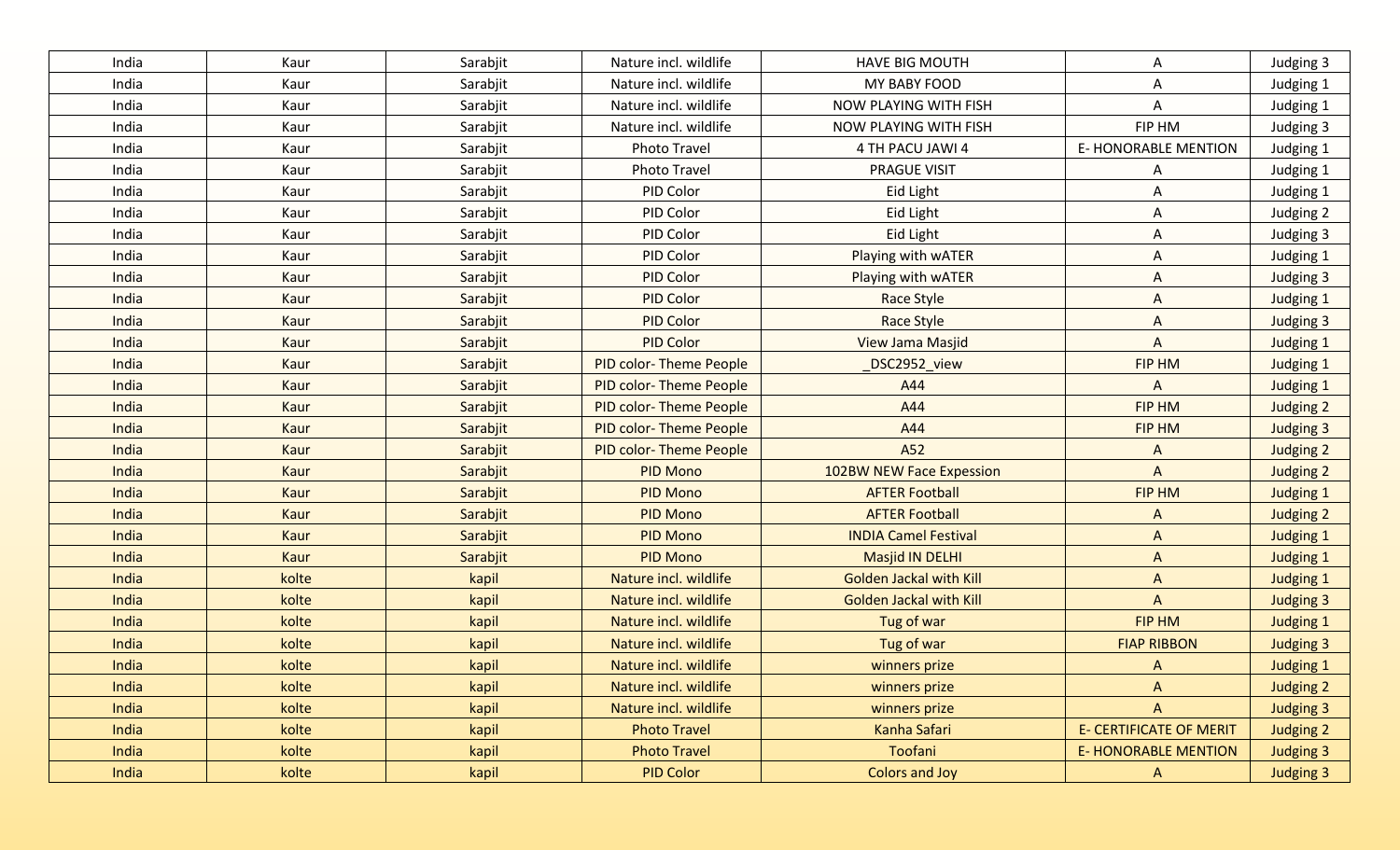| India | kolte             | kapil               | PID Color                     | <b>Women Power</b>                  | A                              | Judging 1        |
|-------|-------------------|---------------------|-------------------------------|-------------------------------------|--------------------------------|------------------|
| India | kolte             | kapil               | PID Color                     | <b>Women Power</b>                  | A                              | Judging 3        |
| India | kolte             | kapil               | PID Mono                      | Focused                             | Α                              | Judging 2        |
| India | kolte             | kapil               | PID Mono                      | Women at work                       | <b>E- HONORABLE MENTION</b>    | Judging 1        |
| India | kolte             | kapil               | PID Mono                      | Women at work                       | A                              | Judging 3        |
| India | <b>KORLAPATI</b>  | SARASWATIRAO        | Nature incl. wildlife         | BLACK CROWNED NIGHT HERON WITH FISH | Α                              | Judging 1        |
| India | <b>KORLAPATI</b>  | SARASWATIRAO        | Nature incl. wildlife         | BLACK CROWNED NIGHT HERON WITH FISH | A                              | Judging 2        |
| India | <b>KORLAPATI</b>  | SARASWATIRAO        | Nature incl. wildlife         | BLACK CROWNED NIGHT HERON WITH FISH | Α                              | Judging 3        |
| India | <b>KORLAPATI</b>  | SARASWATIRAO        | Nature incl. wildlife         | Black winged stilts mating 07       | <b>E-HONORABLE MENTION</b>     | Judging 3        |
| India | <b>KORLAPATI</b>  | SARASWATIRAO        | Nature incl. wildlife         | <b>CORMORANT WITH FISH 05</b>       | A                              | Judging 1        |
| India | <b>KORLAPATI</b>  | SARASWATIRAO        | Nature incl. wildlife         | <b>CORMORANT WITH FISH 05</b>       | A                              | Judging 3        |
| India | <b>KORLAPATI</b>  | SARASWATIRAO        | Nature incl. wildlife         | PAINTED STORK AND BLACK FISH 02     | A                              | Judging 1        |
| India | <b>KORLAPATI</b>  | SARASWATIRAO        | <b>Photo Travel</b>           | SHIVA PRABHA IN FLOOD               | <b>E-HONORABLE MENTION</b>     | Judging 1        |
| India | <b>KORLAPATI</b>  | SARASWATIRAO        | <b>Photo Travel</b>           | SHIVA PRABHA IN FLOOD               | A                              | Judging 2        |
| India | <b>KORLAPATI</b>  | SARASWATIRAO        | <b>Photo Travel</b>           | <b>SHIVA PRABHA IN FLOOD</b>        | A                              | Judging 3        |
| India | <b>KORLAPATI</b>  | <b>SARASWATIRAO</b> | <b>Photo Travel</b>           | SHIVAPRABHA IN RICE FIELDS          | A                              | Judging 1        |
| India | <b>KORLAPATI</b>  | <b>SARASWATIRAO</b> | <b>Photo Travel</b>           | <b>SHIVAPRABHA IN RICE FIELDS</b>   | <b>E- HONORABLE MENTION</b>    | <b>Judging 3</b> |
| India | <b>KORLAPATI</b>  | SARASWATIRAO        | <b>PID Color</b>              | HOT AIR BALLOON AND PARAGLIDER      | $\Lambda$                      | Judging 3        |
| India | <b>KORLAPATI</b>  | SARASWATIRAO        | <b>PID color-Theme People</b> | <b>AUTOGRAPH</b>                    | $\Lambda$                      | <b>Judging 3</b> |
| India | <b>KORLAPATI</b>  | SARASWATIRAO        | <b>PID color-Theme People</b> | Kumbhabhishekham                    | $\mathsf{A}$                   | Judging 1        |
| India | <b>KORLAPATI</b>  | <b>SARASWATIRAO</b> | <b>PID color-Theme People</b> | Kumbhabhishekham at kakinada        | $\mathsf{A}$                   | <b>Judging 1</b> |
| India | <b>KORLAPATI</b>  | SARASWATIRAO        | <b>PID color-Theme People</b> | Kumbhabhishekham at kakinada        | $\mathsf{A}$                   | <b>Judging 3</b> |
| India | <b>KORLAPATI</b>  | SARASWATIRAO        | <b>PID color-Theme People</b> | <b>ROAD SHOW</b>                    | $\Lambda$                      | <b>Judging 1</b> |
| India | <b>KORLAPATI</b>  | <b>SARASWATIRAO</b> | <b>PID color-Theme People</b> | <b>ROAD SHOW</b>                    | $\Lambda$                      | <b>Judging 3</b> |
| India | <b>KORLAPATI</b>  | <b>SARASWATIRAO</b> | <b>PID Mono</b>               | net throwing at valsapaka           | <b>E- CERTIFICATE OF MERIT</b> | <b>Judging 3</b> |
| India | <b>KORLAPATI</b>  | <b>SARASWATIRAO</b> | <b>PID Mono</b>               | PET AND CHILDREN                    | A                              | Judging 1        |
| India | <b>KORLAPATI</b>  | <b>SARASWATIRAO</b> | <b>PID Mono</b>               | PET AND CHILDREN                    | <b>JCM GOLD</b>                | <b>Judging 2</b> |
| India | <b>KORLAPATI</b>  | <b>SARASWATIRAO</b> | <b>PID Mono</b>               | PET AND CHILDREN                    | A                              | <b>Judging 3</b> |
| India | <b>KORLAPATI</b>  | SARASWATIRAO        | <b>PID Mono</b>               | small family at brick yard          | A                              | <b>Judging 2</b> |
| India | Kumar Janardhanan | Santosh             | <b>Photo Travel</b>           | Shrine Velankanni                   | $\Lambda$                      | <b>Judging 3</b> |
| India | Kumar Janardhanan | Santosh             | PID Mono                      | <b>Smile of Sucess</b>              | A                              | <b>Judging 2</b> |
| India | <b>KUNDESHWAR</b> | <b>SANTHOSH</b>     | Nature incl. wildlife         | <b>ORIENTAL DWARF KINGFISHER</b>    | A                              | Judging 1        |
| India | <b>KUNDESHWAR</b> | <b>SANTHOSH</b>     | Nature incl. wildlife         | <b>ORIENTAL DWARF KINGFISHER</b>    | $\mathsf{A}$                   | Judging 3        |
| India | <b>KUNDESHWAR</b> | <b>SANTHOSH</b>     | <b>Photo Travel</b>           | dhondhi A fire Play                 | $\mathsf{A}$                   | Judging 1        |
|       |                   |                     |                               |                                     |                                |                  |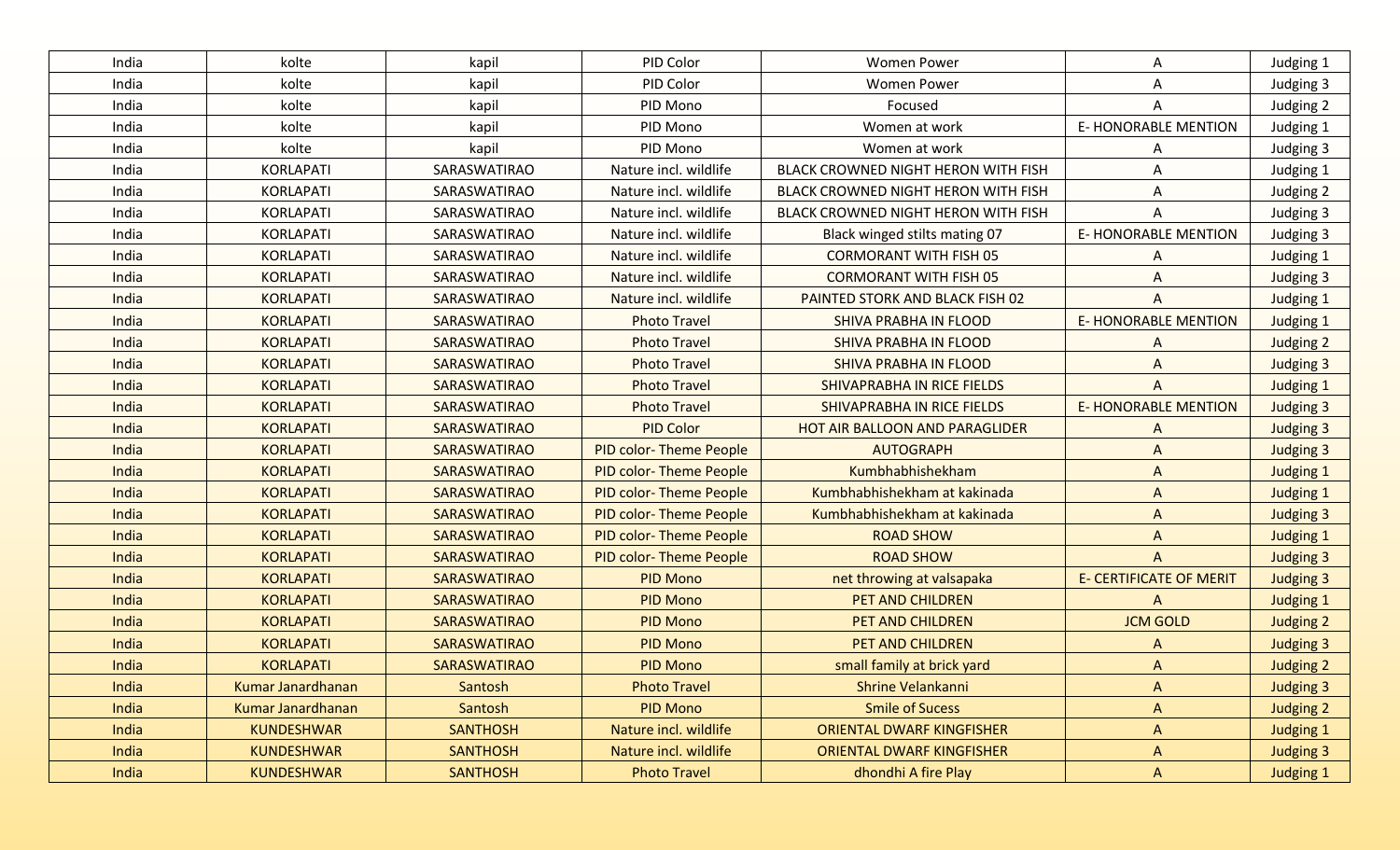| India | KUNDESHWAR    | SANTHOSH        | Photo Travel           | <b>RUN LIFE</b>              | Α                              | Judging 3        |
|-------|---------------|-----------------|------------------------|------------------------------|--------------------------------|------------------|
| India | KUNDESHWAR    | SANTHOSH        | Photo Travel           | <b>RUN ON FIRE - TAYYAM</b>  | Α                              | Judging 2        |
| India | KUNDESHWAR    | SANTHOSH        | Photo Travel           | RUN ON FIRE - TAYYAM         | Α                              | Judging 3        |
| India | Majumdar      | Lakshi nandan   | Nature incl. wildlife  | Whiskered turn with Kill     | Α                              | Judging 1        |
| India | Majumdar      | Lakshi nandan   | Photo Travel           | <b>ELEPHANT SAFARI</b>       | Α                              | Judging 3        |
| India | Majumdar      | Lakshi nandan   | PID Color              | Fishing                      | A                              | Judging 3        |
| India | <b>MALLIK</b> | <b>MANAS</b>    | Photo Travel           | AT THE END OF THE DAY        | <b>E- HONORABLE MENTION</b>    | Judging 2        |
| India | <b>MALLIK</b> | <b>MANAS</b>    | PID color-Theme People | PLANNING                     | Α                              | Judging 1        |
| India | <b>MALLIK</b> | <b>MANAS</b>    | PID color-Theme People | <b>PLANNING</b>              | A                              | Judging 2        |
| India | <b>MALLIK</b> | <b>MANAS</b>    | PID color-Theme People | <b>PLANNING</b>              | E- CERTIFICATE OF MERIT        | Judging 3        |
| India | <b>MALLIK</b> | <b>MANAS</b>    | PID color-Theme People | <b>PRAYER</b>                | <b>WPAI GOLD</b>               | Judging 2        |
| India | <b>MALLIK</b> | <b>MANAS</b>    | PID color-Theme People | <b>PRAYER</b>                | A                              | Judging 3        |
| India | <b>MALLIK</b> | <b>MANAS</b>    | PID color-Theme People | <b>RITUAL</b>                | A                              | Judging 1        |
| India | <b>MALLIK</b> | <b>MANAS</b>    | PID color-Theme People | <b>RITUAL</b>                | A                              | Judging 3        |
| India | <b>MALLIK</b> | <b>MANAS</b>    | PID Mono               | <b>BASHFUL LADY</b>          | <b>E-HONORABLE MENTION</b>     | Judging 2        |
| India | <b>MALLIK</b> | <b>MANAS</b>    | PID Mono               | <b>MUMMY COMES BACK</b>      | A                              | <b>Judging 1</b> |
| India | <b>MALLIK</b> | <b>SIBANI</b>   | <b>Photo Travel</b>    | Meditation                   | $\mathsf{A}$                   | Judging 2        |
| India | <b>MALLIK</b> | <b>SIBANI</b>   | <b>PID Color</b>       | Conversation                 | $\mathsf{A}$                   | Judging 2        |
| India | <b>MALLIK</b> | <b>SIBANI</b>   | <b>PID Color</b>       | Conversation                 | $\mathsf{A}$                   | <b>Judging 3</b> |
| India | <b>MALLIK</b> | <b>SIBANI</b>   | <b>PID Color</b>       | <b>Flying Monk</b>           | $\mathsf{A}$                   | <b>Judging 1</b> |
| India | <b>MALLIK</b> | <b>SIBANI</b>   | <b>PID Color</b>       | <b>Flying Monk</b>           | $\Lambda$                      | Judging 2        |
| India | <b>MALLIK</b> | <b>SIBANI</b>   | <b>PID Color</b>       | Pilgrimage                   | $\mathsf{A}$                   | Judging 2        |
| India | <b>MALLIK</b> | <b>SIBANI</b>   | <b>PID Color</b>       | Pilgrimage                   | $\mathsf{A}$                   | <b>Judging 3</b> |
| India | Mitra         | <b>Bikram</b>   | <b>Photo Travel</b>    | <b>DEVOUTNESS</b>            | $\mathsf{A}$                   | <b>Judging 3</b> |
| India | Mitra         | <b>Bikram</b>   | <b>PID Color</b>       | <b>AGOMONI</b>               | $\overline{A}$                 | <b>Judging 1</b> |
| India | Mitra         | <b>Bikram</b>   | <b>PID Color</b>       | <b>AGOMONI</b>               | FIP HM                         | Judging 2        |
| India | Mitra         | <b>Bikram</b>   | <b>PID Color</b>       | <b>HIDING</b>                | $\mathsf{A}$                   | <b>Judging 1</b> |
| India | Mitra         | <b>Bikram</b>   | <b>PID Color</b>       | <b>WORSHIP</b>               | A                              | <b>Judging 2</b> |
| India | Mitra         | <b>Bikram</b>   | <b>PID Color</b>       | <b>WORSHIP</b>               | A                              | <b>Judging 3</b> |
| India | Mitra         | <b>Bikram</b>   | PID color-Theme People | <b>TEAM</b>                  | $\mathsf{A}$                   | Judging 2        |
| India | Mitra         | <b>Bikram</b>   | <b>PID Mono</b>        | <b>PROFESSION</b>            | <b>E- CERTIFICATE OF MERIT</b> | Judging 2        |
| India | <b>MONDAL</b> | <b>DINONATH</b> | <b>PID Color</b>       | <b>SELFIE</b>                | $\mathsf{A}$                   | Judging 3        |
| India | Muthmurdu     | Nagendra        | Nature incl. wildlife  | <b>BBB Landing with feed</b> | <b>E- HONORABLE MENTION</b>    | <b>Judging 1</b> |
| India | Muthmurdu     | Nagendra        | Nature incl. wildlife  | <b>BBB Landing with feed</b> | $\mathsf{A}$                   | Judging 2        |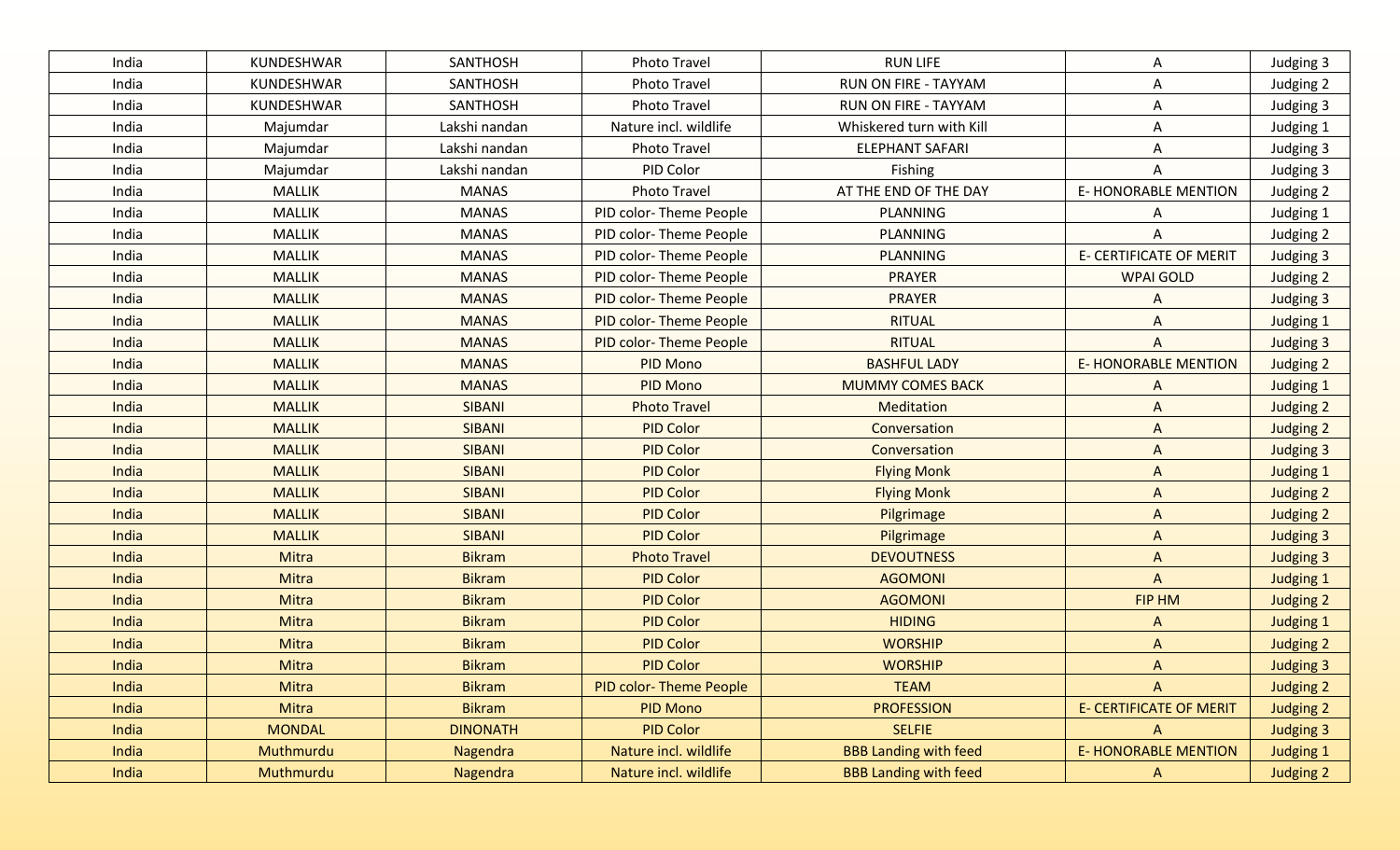| India | Muthmurdu   | Nagendra        | Nature incl. wildlife         | <b>BBB Landing with feed</b> | Α                              | Judging 3        |
|-------|-------------|-----------------|-------------------------------|------------------------------|--------------------------------|------------------|
| India | Muthmurdu   | Nagendra        | Nature incl. wildlife         | <b>BBB With Feed</b>         | A                              | Judging 1        |
| India | Muthmurdu   | Nagendra        | Nature incl. wildlife         | <b>BBB With Feed</b>         | <b>FIAP RIBBON</b>             | Judging 2        |
| India | Muthmurdu   | Nagendra        | Nature incl. wildlife         | <b>BBB With Feed</b>         | A                              | Judging 3        |
| India | Muthmurdu   | Nagendra        | Nature incl. wildlife         | Nuthatch feeding Chick       | Α                              | Judging 3        |
| India | Muthmurdu   | Nagendra        | <b>Photo Travel</b>           | <b>Golden Moment</b>         | A                              | Judging 1        |
| India | Muthmurdu   | Nagendra        | <b>Photo Travel</b>           | <b>Golden Moment</b>         | A                              | Judging 3        |
| India | Muthmurdu   | Nagendra        | <b>Photo Travel</b>           | Murdeshwara                  | Α                              | Judging 2        |
| India | Muthmurdu   | Nagendra        | <b>Photo Travel</b>           | Murdeshwara                  | Α                              | Judging 3        |
| India | Muthmurdu   | Nagendra        | <b>Photo Travel</b>           | Serene Shelter               | Α                              | Judging 2        |
| India | Muthmurdu   | Nagendra        | <b>Photo Travel</b>           | <b>Towards Divinity</b>      | A                              | Judging 1        |
| India | Muthmurdu   | Nagendra        | <b>Photo Travel</b>           | <b>Towards Divinity</b>      | <b>E- CERTIFICATE OF MERIT</b> | Judging 2        |
| India | Muthmurdu   | Nagendra        | PID Color                     | Fun in Pond                  | FIP HM                         | Judging 1        |
| India | Muthmurdu   | Nagendra        | <b>PID Color</b>              | Fun in Pond                  | A                              | Judging 2        |
| India | Muthmurdu   | Nagendra        | <b>PID Color</b>              | Fun in Pond                  | A                              | <b>Judging 3</b> |
| India | Muthmurdu   | Nagendra        | <b>PID Color</b>              | Rays of Hope                 | $\mathsf{A}$                   | <b>Judging 1</b> |
| India | Muthmurdu   | Nagendra        | <b>PID Color</b>              | Rays of Hope                 | <b>JCM GOLD</b>                | Judging 2        |
| India | Muthmurdu   | Nagendra        | <b>PID Color</b>              | Rays of Hope                 | <b>JCM SILVER</b>              | <b>Judging 3</b> |
| India | Muthmurdu   | Nagendra        | <b>PID Color</b>              | Splashed Joy-3               | $\Lambda$                      | Judging 1        |
| India | Muthmurdu   | Nagendra        | <b>PID Color</b>              | Splashed Joy-3               | $\mathsf{A}$                   | Judging 2        |
| India | Muthmurdu   | Nagendra        | <b>PID Color</b>              | Splashed Joy-3               | $\mathsf{A}$                   | <b>Judging 3</b> |
| India | Muthmurdu   | Nagendra        | <b>PID color-Theme People</b> | <b>Drum Dancers-</b>         | $\Lambda$                      | <b>Judging 2</b> |
| India | Muthmurdu   | Nagendra        | <b>PID color-Theme People</b> | <b>Homeless</b>              | $\mathsf{A}$                   | Judging 2        |
| India | Muthmurdu   | Nagendra        | <b>PID color-Theme People</b> | <b>Rural Mother</b>          | <b>JCM BRONZE</b>              | Judging 2        |
| India | Muthmurdu   | Nagendra        | PID color-Theme People        | <b>Rural Mother</b>          | FIP HM                         | <b>Judging 3</b> |
| India | Muthmurdu   | Nagendra        | <b>PID Mono</b>               | <b>Ecstatic in Playing</b>   | $\Lambda$                      | <b>Judging 1</b> |
| India | Muthmurdu   | Nagendra        | <b>PID Mono</b>               | <b>Ecstatic in Playing</b>   | <b>WPAI GOLD</b>               | <b>Judging 2</b> |
| India | Muthmurdu   | Nagendra        | <b>PID Mono</b>               | <b>Ecstatic in Playing</b>   | $\Lambda$                      | <b>Judging 3</b> |
| India | Muthmurdu   | Nagendra        | <b>PID Mono</b>               | Labyrinth-1                  | $\Lambda$                      | <b>Judging 1</b> |
| India | Muthmurdu   | Nagendra        | <b>PID Mono</b>               | Mother-Twins-Affection-B1    | <b>WPAI GOLD</b>               | <b>Judging 1</b> |
| India | Muthmurdu   | Nagendra        | <b>PID Mono</b>               | Mother-Twins-Affection-B1    | $\Lambda$                      | Judging 2        |
| India | Muthmurdu   | Nagendra        | <b>PID Mono</b>               | Mother-Twins-Affection-B1    | <b>E- HONORABLE MENTION</b>    | <b>Judging 3</b> |
| India | Muthmurdu   | Nagendra        | PID Mono                      | <b>Siblings walk</b>         | A                              | <b>Judging 3</b> |
| India | <b>NATH</b> | <b>DIPANJAN</b> | Nature incl. wildlife         | <b>Fight-Action</b>          | <b>JCM GOLD</b>                | <b>Judging 2</b> |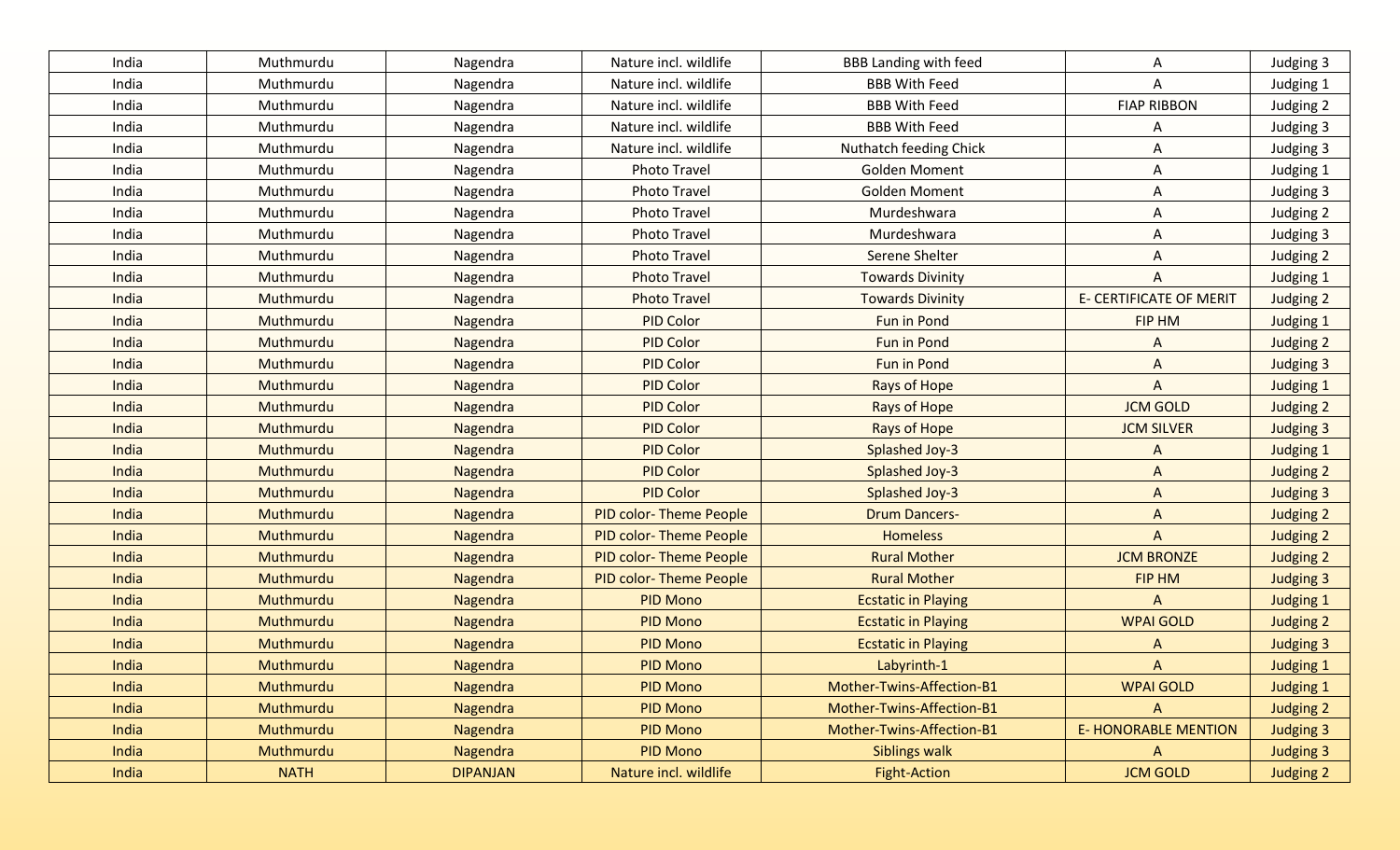| India | <b>NATH</b>  | <b>DIPANJAN</b>       | Nature incl. wildlife         | Fight-Action                | <b>FIAP RIBBON</b>             | Judging 3        |
|-------|--------------|-----------------------|-------------------------------|-----------------------------|--------------------------------|------------------|
|       |              |                       |                               |                             |                                |                  |
| India | <b>NATH</b>  | <b>DIPANJAN</b>       | Nature incl. wildlife         | Friendly fight              | A                              | Judging 1        |
| India | <b>NATH</b>  | <b>DIPANJAN</b>       | Nature incl. wildlife         | Friendly fight              | A                              | Judging 2        |
| India | <b>NATH</b>  | <b>DIPANJAN</b>       | Nature incl. wildlife         | Mother                      | <b>E- HONORABLE MENTION</b>    | Judging 1        |
| India | <b>NATH</b>  | <b>DIPANJAN</b>       | Nature incl. wildlife         | Mother                      | A                              | Judging 3        |
| India | <b>NATH</b>  | <b>MRINAL</b>         | <b>Photo Travel</b>           | Travel JK                   | Α                              | Judging 2        |
| India | <b>NATH</b>  | <b>MRINAL</b>         | PID Color                     | Liwa Desert                 | Α                              | Judging 2        |
| India | PAL          | <b>MANORANJAN</b>     | Nature incl. wildlife         | New Born                    | Α                              | Judging 1        |
| India | Parate       | Prashant              | Nature incl. wildlife         | Emotions in Jungle          | A                              | Judging 2        |
| India | Parate       | Prashant              | Nature incl. wildlife         | <b>ENJOYING FOOD</b>        | Α                              | Judging 1        |
| India | Parate       | Prashant              | Nature incl. wildlife         | <b>ENJOYING FOOD</b>        | A                              | Judging 3        |
| India | Parate       | Prashant              | <b>Photo Travel</b>           | <b>EXCITED CROWD</b>        | A                              | Judging 2        |
| India | Parate       | Prashant              | <b>Photo Travel</b>           | <b>EXCITED CROWD</b>        | A                              | Judging 3        |
| India | Parate       | Prashant              | <b>Photo Travel</b>           | <b>GWALIOR FORT</b>         | <b>E- CERTIFICATE OF MERIT</b> | Judging 1        |
| India | Parate       | Prashant              | <b>Photo Travel</b>           | <b>Tiger Sighting</b>       | <b>E-HONORABLE MENTION</b>     | Judging 2        |
| India | Parate       | Prashant              | <b>PID Mono</b>               | <b>Hindola Mahal Mandu</b>  | A                              | <b>Judging 2</b> |
| India | Parate       | Prashant              | PID Mono                      | <b>LOVE OF MOTHER</b>       | $\mathsf{A}$                   | <b>Judging 2</b> |
| India | Parate       | Prashant              | PID Mono                      | <b>LOVE OF MOTHER</b>       | $\Lambda$                      | <b>Judging 3</b> |
| India | <b>PATEL</b> | PRITESHKUMAR NATUBHAI | <b>Photo Travel</b>           | <b>Stone Chariot Hampi</b>  | $\Lambda$                      | Judging 2        |
| India | Paul         | Sitanath              | <b>Photo Travel</b>           | Chakouri                    | <b>E- HONORABLE MENTION</b>    | <b>Judging 1</b> |
| India | Paul         | Sitanath              | <b>Photo Travel</b>           | Chakouri                    | A                              | Judging 2        |
| India | Paul         | Sitanath              | <b>Photo Travel</b>           | Chakouri                    | $\Lambda$                      | <b>Judging 3</b> |
| India | Paul         | Sitanath              | <b>Photo Travel</b>           | Kye monastery 2             | $\mathsf{A}$                   | <b>Judging 2</b> |
| India | Paul         | Sitanath              | <b>Photo Travel</b>           | Sunrise at Meherangarh Fort | <b>JCM SILVER</b>              | Judging 2        |
| India | Paul         | Sitanath              | <b>PID Color</b>              | Queen                       | $\Lambda$                      | <b>Judging 1</b> |
| India | Paul         | Sitanath              | <b>PID color-Theme People</b> | <b>Discussion</b>           | $\Lambda$                      | <b>Judging 2</b> |
| India | Paul         | Sitanath              | <b>PID color-Theme People</b> | <b>Discussion</b>           | <b>E- CERTIFICATE OF MERIT</b> | <b>Judging 3</b> |
| India | Paul         | Sitanath              | <b>PID color-Theme People</b> | Make up 2                   | $\Lambda$                      | <b>Judging 1</b> |
| India | Paul         | Sitanath              | <b>PID color-Theme People</b> | Make up 2                   | $\Lambda$                      | <b>Judging 2</b> |
| India | Paul         | Sitanath              | PID color-Theme People        | Make up 2                   | $\mathsf{A}$                   | <b>Judging 3</b> |
| India | Paul         | Sitanath              | PID color-Theme People        | <b>Modern times</b>         | <b>FIAP RIBBON</b>             | Judging 2        |
| India | Paul         | Sitanath              | PID color-Theme People        | <b>Morning walk</b>         | $\mathsf{A}$                   | Judging 2        |
| India | Paul         | Sitanath              | PID color-Theme People        | <b>Morning walk</b>         | A                              | <b>Judging 3</b> |
| India | Paul         | Sitanath              | PID Mono                      | Adana                       | $\mathsf{A}$                   | <b>Judging 1</b> |
|       |              |                       |                               |                             |                                |                  |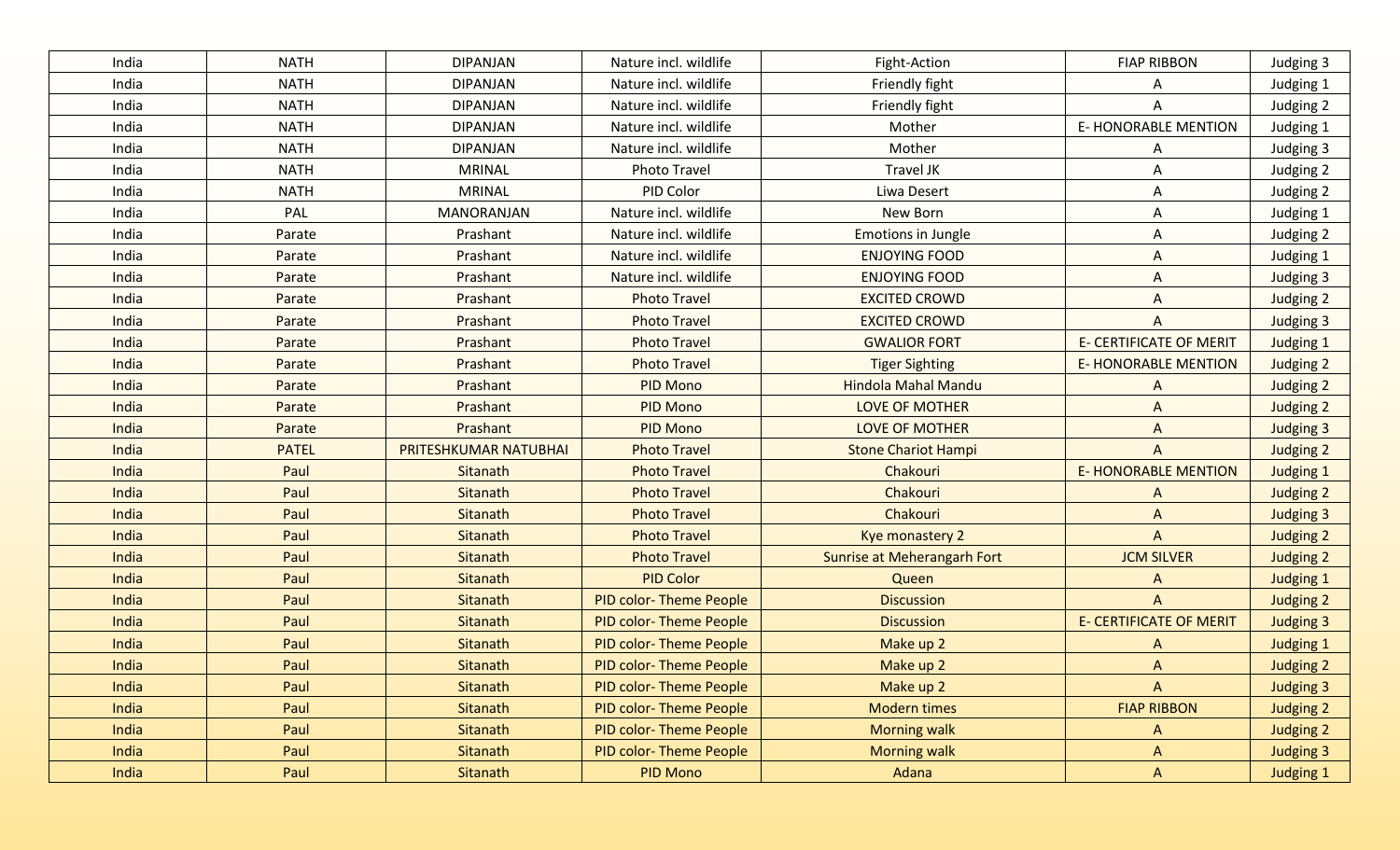| India | Paul          | Sitanath             | PID Mono              | <b>Brace</b>                         | <b>E- CERTIFICATE OF MERIT</b> | Judging 1        |
|-------|---------------|----------------------|-----------------------|--------------------------------------|--------------------------------|------------------|
| India | Paul          | Sitanath             | PID Mono              | <b>Brace</b>                         | A                              | Judging 2        |
| India | Paul          | Sitanath             | PID Mono              | Suparna                              | A                              | Judging 1        |
| India | Paul          | Sitanath             | PID Mono              | Suparna                              | Α                              | Judging 2        |
| India | <b>PODDER</b> | <b>ASHIM</b>         | PID Mono              | 01 ENVOURMENTAL PORTRAIT             | Α                              | Judging 1        |
| India | <b>PODDER</b> | <b>ASHIM</b>         | PID Mono              | 04 DONDI                             | Α                              | Judging 3        |
| India | Ponaganti     | Raju                 | Nature incl. wildlife | Beauty of Light                      | <b>JCM BRONZE</b>              | Judging 2        |
| India | Ponaganti     | Raju                 | Nature incl. wildlife | protector                            | A                              | Judging 1        |
| India | Ponaganti     | Raju                 | Nature incl. wildlife | protector                            | A                              | Judging 2        |
| India | Ponaganti     | Raju                 | Nature incl. wildlife | protector                            | Α                              | Judging 3        |
| India | Ponaganti     | Raju                 | Nature incl. wildlife | <b>Spider Family</b>                 | A                              | Judging 1        |
| India | Ponaganti     | Raju                 | Nature incl. wildlife | <b>Spider Family</b>                 | A                              | Judging 3        |
| India | Ponaganti     | Raju                 | Nature incl. wildlife | Weave ants with prey                 | <b>JCM GOLD</b>                | Judging 1        |
| India | Ponaganti     | Raju                 | Nature incl. wildlife | Weave ants with prey                 | A                              | Judging 3        |
| India | R             | <b>NAGU</b>          | Nature incl. wildlife | <b>BLAKE FISH</b>                    | <b>E- CERTIFICATE OF MERIT</b> | Judging 1        |
| India | $\mathsf{R}$  | <b>NAGU</b>          | Nature incl. wildlife | <b>BLAKE FISH</b>                    | <b>E- CERTIFICATE OF MERIT</b> | Judging 3        |
| India | $\mathsf{R}$  | <b>NAGU</b>          | Nature incl. wildlife | <b>GOT YOU</b>                       | A                              | <b>Judging 1</b> |
| India | $\mathsf{R}$  | <b>NAGU</b>          | Nature incl. wildlife | <b>GOT YOU</b>                       | $\Lambda$                      | <b>Judging 2</b> |
| India | $\mathsf{R}$  | <b>NAGU</b>          | Nature incl. wildlife | <b>GOT YOU</b>                       | $\mathsf{A}$                   | <b>Judging 3</b> |
| India | $\mathsf{R}$  | <b>NAGU</b>          | Nature incl. wildlife | <b>PIED KF WITH FISH</b>             | $\mathsf{A}$                   | Judging 1        |
| India | $\mathsf{R}$  | <b>NAGU</b>          | Nature incl. wildlife | <b>PIED KF WITH FISH</b>             | $\mathsf{A}$                   | Judging 2        |
| India | ${\sf R}$     | <b>NAGU</b>          | Nature incl. wildlife | PIED KF WITH FISH                    | $\mathsf{A}$                   | <b>Judging 3</b> |
| India | $\mathsf{R}$  | <b>NAGU</b>          | Nature incl. wildlife | <b>PLAY WITH ME</b>                  | $\mathsf{A}$                   | <b>Judging 1</b> |
| India | $\mathsf{R}$  | <b>NAGU</b>          | Nature incl. wildlife | <b>PLAY WITH ME</b>                  | $\mathsf{A}$                   | <b>Judging 2</b> |
| India | ${\sf R}$     | <b>NAGU</b>          | Nature incl. wildlife | <b>PLAY WITH ME</b>                  | $\Lambda$                      | <b>Judging 3</b> |
| India | <b>RK</b>     | <b>Barath Karthi</b> | <b>Photo Travel</b>   | <b>Parthasarathy Car Festival 22</b> | $\Lambda$                      | <b>Judging 1</b> |
| India | $R$ $K$       | <b>Barath Karthi</b> | <b>Photo Travel</b>   | Patan Kathmandu Square               | $\mathsf{A}$                   | Judging 1        |
| India | RK            | <b>Barath Karthi</b> | <b>Photo Travel</b>   | Patan Kathmandu Square               | $\Lambda$                      | <b>Judging 2</b> |
| India | RK            | <b>Barath Karthi</b> | <b>Photo Travel</b>   | Patan Kathmandu Square               | <b>E- CERTIFICATE OF MERIT</b> | <b>Judging 3</b> |
| India | RK            | <b>Barath Karthi</b> | <b>Photo Travel</b>   | Swayambhu Temple 6                   | $\mathsf{A}$                   | <b>Judging 3</b> |
| India | RK            | <b>Barath Karthi</b> | <b>PID Color</b>      | <b>Bhaktapur Balloon lady</b>        | <b>E- HONORABLE MENTION</b>    | <b>Judging 1</b> |
| India | RK            | <b>Barath Karthi</b> | <b>PID Color</b>      | <b>Cyan Boy</b>                      | $\mathsf{A}$                   | Judging 1        |
| India | RK            | <b>Barath Karthi</b> | <b>PID Color</b>      | Pashupati Baba 5                     | $\mathsf{A}$                   | <b>Judging 1</b> |
| India | RK            | <b>Barath Karthi</b> | <b>PID Color</b>      | Pashupati Baba 5                     | $\mathsf{A}$                   | Judging 2        |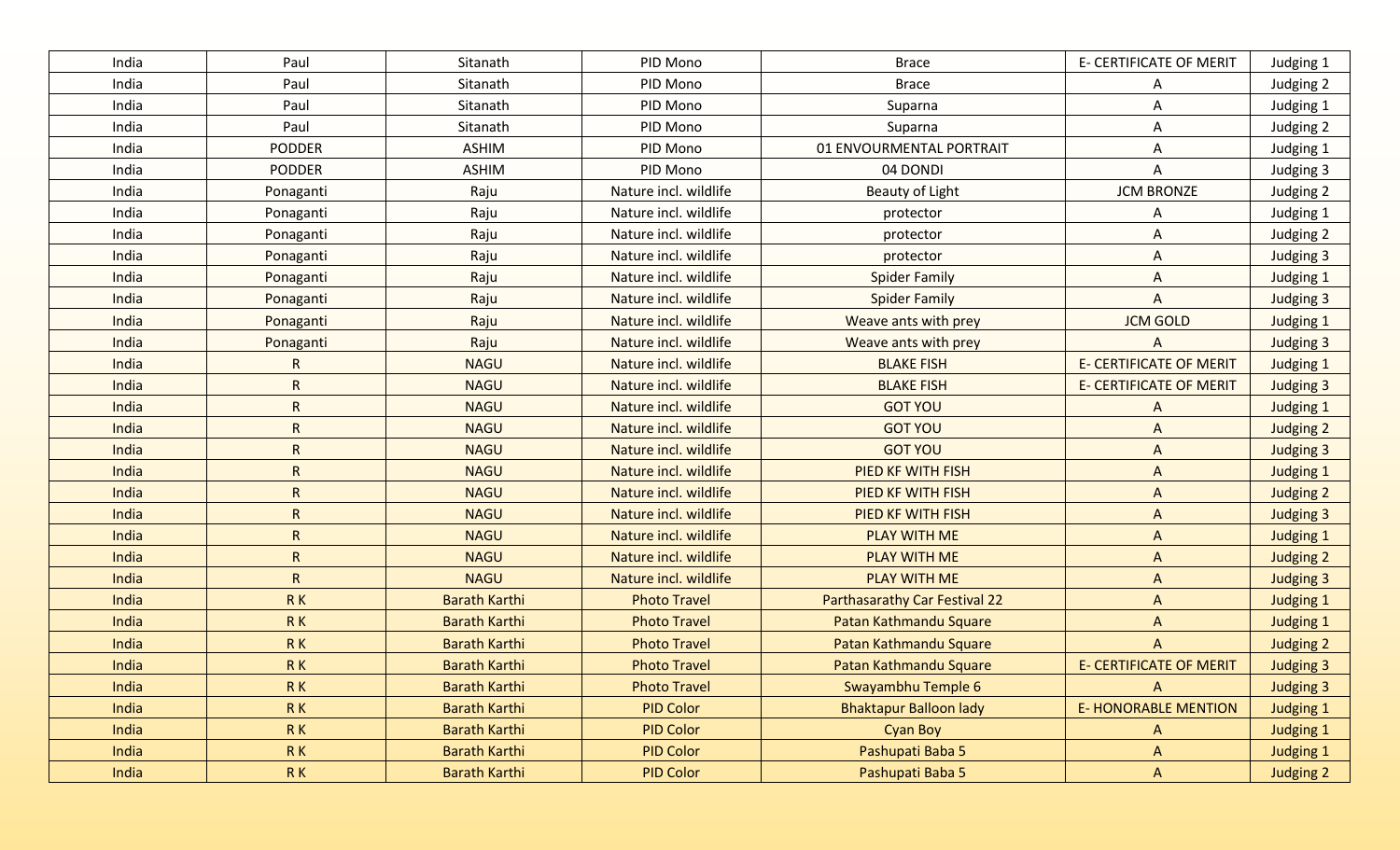| India | R K         | Barath Karthi  | PID Color                     | Urban Square 7                     | A                              | Judging 1        |
|-------|-------------|----------------|-------------------------------|------------------------------------|--------------------------------|------------------|
| India | R K         | Barath Karthi  | PID color-Theme People        | Mylapore Srinivasa Temple          | A                              | Judging 1        |
| India | RK          | Barath Karthi  | PID color-Theme People        | Mylapore Srinivasa Temple          | A                              | Judging 3        |
| India | R K         | Barath Karthi  | PID color-Theme People        | Parthasarathy Car Festival 2       | A                              | Judging 1        |
| India | R K         | Barath Karthi  | PID color-Theme People        | Parthasarathy Car Festival 2       | A                              | Judging 2        |
| India | R K         | Barath Karthi  | PID color-Theme People        | Parthasarathy Car Festival 2       | A                              | Judging 3        |
| India | R K         | Barath Karthi  | PID color-Theme People        | Parthasarathy Car Festival 5       | A                              | Judging 1        |
| India | RK          | Barath Karthi  | PID Mono                      | <b>Equality Painting</b>           | A                              | Judging 2        |
| India | R K         | Barath Karthi  | PID Mono                      | <b>Grand Lady</b>                  | A                              | Judging 2        |
| India | Roy         | Dewanshu Kumar | Nature incl. wildlife         | A Precious Catch                   | A                              | Judging 1        |
| India | Roy         | Dewanshu Kumar | Nature incl. wildlife         | The After Effect Story             | A                              | Judging 1        |
| India | <b>ROY</b>  | <b>MANASI</b>  | Nature incl. wildlife         | <b>BLACK HEADED IBIS AND SNAKE</b> | A                              | Judging 1        |
| India | <b>ROY</b>  | <b>MANASI</b>  | Nature incl. wildlife         | <b>BLACK HEADED IBIS AND SNAKE</b> | A                              | Judging 3        |
| India | <b>ROY</b>  | <b>MANASI</b>  | PID color-Theme People        | <b>3 LADIES ON FIELD</b>           | <b>E- CERTIFICATE OF MERIT</b> | Judging 1        |
| India | <b>ROY</b>  | <b>MANASI</b>  | PID color-Theme People        | <b>3 LADIES ON FIELD</b>           | A                              | Judging 2        |
| India | <b>ROY</b>  | <b>MANASI</b>  | <b>PID color-Theme People</b> | <b>3 LADIES ON FIELD</b>           | $\Lambda$                      | Judging 3        |
| India | <b>ROY</b>  | <b>MANASI</b>  | <b>PID color-Theme People</b> | <b>CHAITRA SANKRANTI</b>           | $\Lambda$                      | Judging 1        |
| India | <b>ROY</b>  | <b>MANASI</b>  | PID color-Theme People        | <b>CHAITRA SANKRANTI</b>           | $\overline{A}$                 | Judging 2        |
| India | <b>ROY</b>  | <b>MANASI</b>  | <b>PID color-Theme People</b> | <b>CHAITRA SANKRANTI</b>           | <b>E- CERTIFICATE OF MERIT</b> | <b>Judging 3</b> |
| India | <b>ROY</b>  | <b>MANASI</b>  | <b>PID color-Theme People</b> | <b>STUDY TIME</b>                  | $\Lambda$                      | Judging 2        |
| India | <b>ROY</b>  | <b>MANASI</b>  | <b>PID color-Theme People</b> | <b>STUDY TIME</b>                  | $\Lambda$                      | <b>Judging 3</b> |
| India | <b>ROY</b>  | <b>MANASI</b>  | <b>PID color-Theme People</b> | <b>THAKUR THAKBE KOTOKKHAN</b>     | $\Lambda$                      | <b>Judging 1</b> |
| India | <b>ROY</b>  | <b>MANASI</b>  | <b>PID Mono</b>               | <b>NALIN SARKAR ST</b>             | $\mathsf{A}$                   | <b>Judging 1</b> |
| India | <b>ROY</b>  | <b>MANASI</b>  | <b>PID Mono</b>               | <b>NALIN SARKAR ST</b>             | FIP HM                         | <b>Judging 3</b> |
| India | <b>SAHA</b> | <b>SUBHO</b>   | <b>PID Color</b>              | <b>Green Beauty 7</b>              | $\Lambda$                      | <b>Judging 1</b> |
| India | <b>SAHA</b> | <b>SUBHO</b>   | <b>PID Color</b>              | <b>Green Beauty 7</b>              | $\Lambda$                      | <b>Judging 2</b> |
| India | <b>SAHA</b> | <b>SUBHO</b>   | <b>PID Color</b>              | <b>Holy Sister 2</b>               | $\overline{A}$                 | <b>Judging 3</b> |
| India | <b>SAHA</b> | <b>SUBHO</b>   | <b>PID Color</b>              | <b>Mask</b>                        | <b>E-HONORABLE MENTION</b>     | <b>Judging 3</b> |
| India | Saha        | Suman          | Nature incl. wildlife         | journey with the catch             | $\Lambda$                      | <b>Judging 1</b> |
| India | Saha        | <b>Suman</b>   | Nature incl. wildlife         | the kite in midway                 | $\mathsf{A}$                   | <b>Judging 3</b> |
| India | Saha        | Suman          | <b>Photo Travel</b>           | evening ritual at kashi            | $\mathsf{A}$                   | <b>Judging 1</b> |
| India | Saha        | <b>Suman</b>   | <b>Photo Travel</b>           | evening ritual at kashi            | <b>FIAP RIBBON</b>             | Judging 2        |
| India | Saha        | Suman          | <b>Photo Travel</b>           | evening ritual at kashi            | $\mathsf{A}$                   | <b>Judging 3</b> |
| India | Saha        | Suman          | <b>Photo Travel</b>           | remembering the lost soul          | $\mathsf{A}$                   | <b>Judging 3</b> |
|       |             |                |                               |                                    |                                |                  |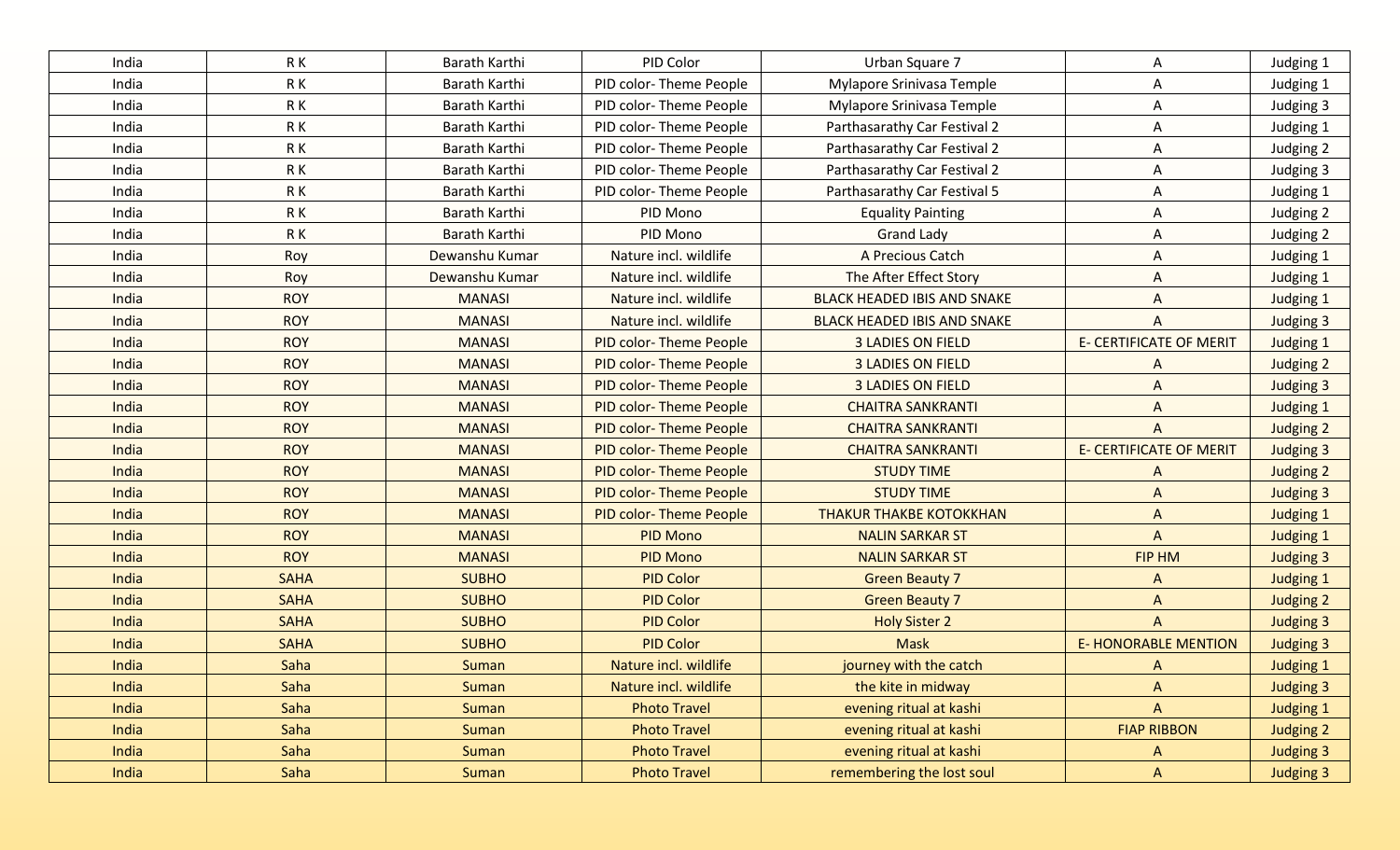| India | Saha            | Suman                  | PID Color                      | artist at work            | A                              | Judging 2        |
|-------|-----------------|------------------------|--------------------------------|---------------------------|--------------------------------|------------------|
| India | Saha            | Suman                  | PID Color                      | artist at work            | <b>E- CERTIFICATE OF MERIT</b> | Judging 3        |
| India | Saha            | Suman                  | PID Color                      | passionate ruby           | A                              | Judging 3        |
| India | Saha            | Suman                  | PID color-Theme People         | bathing at kedar ghat     | Α                              | Judging 1        |
| India | Saha            | Suman                  | PID color-Theme People         | bathing at kedar ghat     | A                              | Judging 2        |
| India | Saha            | Suman                  | PID color-Theme People         | mahashivratri             | <b>E- CERTIFICATE OF MERIT</b> | Judging 1        |
| India | Saha            | Suman                  | PID color-Theme People         | mahashivratri             | A                              | Judging 2        |
| India | Saha            | Suman                  | PID color-Theme People         | mahashivratri             | A                              | Judging 3        |
| India | Saha            | Suman                  | PID color-Theme People         | oldman storyteller        | Α                              | Judging 1        |
| India | Saha            | Suman                  | PID color-Theme People         | oldman storyteller        | A                              | Judging 2        |
| India | Saha            | Suman                  | PID color-Theme People         | oldman storyteller        | A                              | Judging 3        |
| India | Saha            | Suman                  | PID color-Theme People         | three priests             | <b>E- CERTIFICATE OF MERIT</b> | Judging 2        |
| India | Saha            | Suman                  | PID Mono                       | bare emotions             | A                              | Judging 1        |
| India | Saha            | Suman                  | PID Mono                       | moments of darkness       | A                              | Judging 1        |
| India | <b>SARDALIA</b> | <b>KHUSHWANT SINGH</b> | PID Mono                       | Mother and child          | <b>E-HONORABLE MENTION</b>     | Judging 1        |
| India | <b>SARKAR</b>   | <b>MAHUA</b>           | <b>Photo Travel</b>            | <b>Chinar Island</b>      | $\wedge$                       | Judging 2        |
| India | <b>SARKAR</b>   | <b>MAHUA</b>           | <b>Photo Travel</b>            | Reflection                | <b>E-HONORABLE MENTION</b>     | <b>Judging 3</b> |
| India | <b>SARKAR</b>   | <b>MAHUA</b>           | <b>Photo Travel</b>            | <b>Snow Capped Huts</b>   | <b>E- CERTIFICATE OF MERIT</b> | Judging 1        |
| India | <b>SARKAR</b>   | <b>MAHUA</b>           | <b>Photo Travel</b>            | <b>Snow Capped Huts</b>   | A                              | Judging 2        |
| India | <b>SARKAR</b>   | <b>MAHUA</b>           | <b>Photo Travel</b>            | <b>Snow Capped Huts</b>   | $\Lambda$                      | <b>Judging 3</b> |
| India | <b>SARKAR</b>   | <b>MAHUA</b>           | <b>Photo Travel</b>            | <b>Touching Down</b>      | $\Lambda$                      | Judging 2        |
| India | <b>SARKAR</b>   | <b>MAHUA</b>           | <b>PID Color</b>               | <b>PRETENCE</b>           | A                              | <b>Judging 1</b> |
| India | <b>SARKAR</b>   | <b>MAHUA</b>           | <b>PID color-Theme People</b>  | <b>Jaggery Making</b>     | <b>FIAP RIBBON</b>             | <b>Judging 1</b> |
| India | <b>SARKAR</b>   | <b>MAHUA</b>           | <b>PID color-Theme People</b>  | <b>Jaggery Making</b>     | <b>E- CERTIFICATE OF MERIT</b> | <b>Judging 2</b> |
| India | <b>SARKAR</b>   | <b>MAHUA</b>           | <b>PID color-Theme People</b>  | While at Work             | $\Lambda$                      | <b>Judging 3</b> |
| India | <b>SARKAR</b>   | <b>MAHUA</b>           | <b>PID color-Theme People</b>  | <b>WORK LOAD</b>          | $\mathsf{A}$                   | <b>Judging 1</b> |
| India | <b>SARKAR</b>   | <b>MAHUA</b>           | <b>PID color- Theme People</b> | <b>WORK LOAD</b>          | $\Lambda$                      | <b>Judging 2</b> |
| India | sawant          | prashant               | Nature incl. wildlife          | black winged stili mating | $\mathsf{A}$                   | <b>Judging 1</b> |
| India | sawant          | prashant               | Nature incl. wildlife          | black winged stili mating | A                              | Judging 2        |
| India | sawant          | prashant               | Nature incl. wildlife          | black winged stili mating | $\mathsf{A}$                   | <b>Judging 3</b> |
| India | sawant          | prashant               | Nature incl. wildlife          | <b>Blue Bull Mating</b>   | <b>WPAI GOLD</b>               | <b>Judging 1</b> |
| India | sawant          | prashant               | Nature incl. wildlife          | <b>Blue Bull Mating</b>   | <b>E- CERTIFICATE OF MERIT</b> | Judging 2        |
| India | sawant          | prashant               | Nature incl. wildlife          | <b>Blue Bull Mating</b>   | <b>WPAI GOLD</b>               | <b>Judging 3</b> |
| India | sawant          | prashant               | Nature incl. wildlife          | curious                   | $\mathsf{A}$                   | Judging 2        |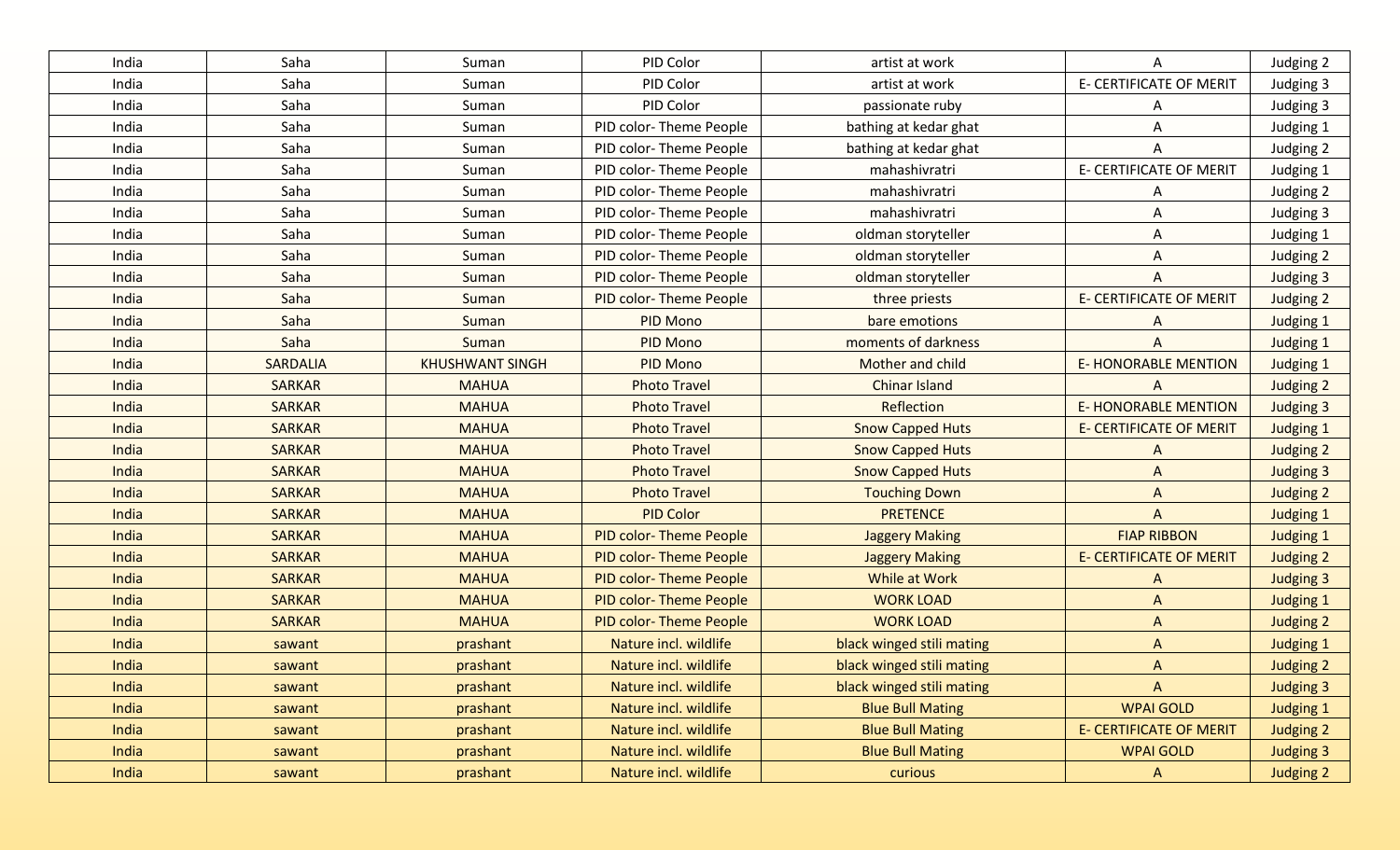| India | sawant          | prashant        | Nature incl. wildlife         | Last Breath                  | Α                              | Judging 1        |
|-------|-----------------|-----------------|-------------------------------|------------------------------|--------------------------------|------------------|
| India | sawant          | prashant        | Nature incl. wildlife         | Last Breath                  | Α                              | Judging 2        |
| India | sawant          | prashant        | Nature incl. wildlife         | Last Breath                  | A                              | Judging 3        |
| India | sawant          | prashant        | <b>Photo Travel</b>           | DholTasha                    | Α                              | Judging 3        |
| India | Selvaraj        | Harish raj      | <b>Photo Travel</b>           | Saints of Worship 3          | Α                              | Judging 1        |
| India | Selvaraj        | Harish raj      | PID Color                     | Yellove 2                    | Α                              | Judging 1        |
| India | Selvaraj        | Harish raj      | PID Mono                      | Himalaya mountains           | Α                              | Judging 2        |
| India | <b>SENGUPTA</b> | <b>SUGATA</b>   | PID Color                     | <b>CHILDHOOD STORY</b>       | Α                              | Judging 3        |
| India | <b>SENGUPTA</b> | <b>SUGATA</b>   | PID Color                     | <b>HIDING HIMSELF</b>        | <b>FIAP RIBBON</b>             | Judging 1        |
| India | <b>SENGUPTA</b> | <b>SUGATA</b>   | PID Color                     | <b>HIDING HIMSELF</b>        | <b>E-HONORABLE MENTION</b>     | Judging 2        |
| India | <b>SENGUPTA</b> | <b>SUGATA</b>   | PID Color                     | <b>HIDING HIMSELF</b>        | A                              | Judging 3        |
| India | <b>SENGUPTA</b> | <b>SUGATA</b>   | PID Color                     | THE READERS                  | A                              | Judging 1        |
| India | <b>SENGUPTA</b> | <b>SUGATA</b>   | PID Color                     | <b>THE READERS</b>           | A                              | Judging 2        |
| India | <b>SENGUPTA</b> | <b>SUGATA</b>   | <b>PID Color</b>              | <b>THE READERS</b>           | A                              | Judging 3        |
| India | <b>SENGUPTA</b> | <b>SUGATA</b>   | <b>PID Color</b>              | <b>THREE SAINTS</b>          | A                              | <b>Judging 1</b> |
| India | <b>SENGUPTA</b> | <b>SUGATA</b>   | <b>PID Color</b>              | <b>THREE SAINTS</b>          | $\mathsf{A}$                   | <b>Judging 3</b> |
| India | <b>SENGUPTA</b> | <b>SUGATA</b>   | <b>PID color-Theme People</b> | <b>DEDICATED</b>             | $\mathsf{A}$                   | <b>Judging 1</b> |
| India | <b>SENGUPTA</b> | <b>SUGATA</b>   | <b>PID color-Theme People</b> | <b>DEDICATED</b>             | $\Lambda$                      | <b>Judging 2</b> |
| India | <b>SENGUPTA</b> | <b>SUGATA</b>   | <b>PID color-Theme People</b> | <b>DEDICATED</b>             | $\Lambda$                      | <b>Judging 3</b> |
| India | <b>SENGUPTA</b> | <b>SUGATA</b>   | <b>PID color-Theme People</b> | <b>FIRE THROWING</b>         | <b>JCM BRONZE</b>              | Judging 1        |
| India | <b>SENGUPTA</b> | <b>SUGATA</b>   | <b>PID color-Theme People</b> | <b>FIRE THROWING</b>         | A                              | <b>Judging 3</b> |
| India | <b>SENGUPTA</b> | <b>SUGATA</b>   | <b>PID color-Theme People</b> | <b>FOREVER BOND</b>          | <b>E- CERTIFICATE OF MERIT</b> | Judging 2        |
| India | <b>SENGUPTA</b> | <b>SUGATA</b>   | <b>PID color-Theme People</b> | <b>FOREVER BOND</b>          | FIP HM                         | <b>Judging 3</b> |
| India | <b>SENGUPTA</b> | <b>SUGATA</b>   | <b>PID Mono</b>               | <b>THREE MUSKETEERS</b>      | A                              | <b>Judging 3</b> |
| India | Shrimali        | Devendra        | Nature incl. wildlife         | <b>Enjoying the Kill</b>     | $\mathsf{A}$                   | <b>Judging 2</b> |
| India | Shrimali        | <b>Devendra</b> | Nature incl. wildlife         | Playful mood                 | $\Lambda$                      | <b>Judging 3</b> |
| India | Shrimali        | Devendra        | <b>PID Color</b>              | Hues of evening              | $\mathsf{A}$                   | <b>Judging 2</b> |
| India | Shrimali        | Devendra        | <b>PID Color</b>              | Hues of evening              | $\Lambda$                      | <b>Judging 3</b> |
| India | Shukla          | Sanjay Kumar    | Nature incl. wildlife         | <b>Coalition of Cheetahs</b> | A                              | <b>Judging 1</b> |
| India | <b>Shukla</b>   | Sanjay Kumar    | Nature incl. wildlife         | <b>Coalition of Cheetahs</b> | <b>FIAP RIBBON</b>             | Judging 2        |
| India | <b>Shukla</b>   | Sanjay Kumar    | Nature incl. wildlife         | <b>Coalition of Cheetahs</b> | $\Lambda$                      | <b>Judging 3</b> |
| India | <b>Shukla</b>   | Sanjay Kumar    | Nature incl. wildlife         | Hyena with a kill            | <b>E- CERTIFICATE OF MERIT</b> | <b>Judging 1</b> |
| India | Shukla          | Sanjay Kumar    | Nature incl. wildlife         | Hyena with a kill            | A                              | <b>Judging 2</b> |
| India | Shukla          | Sanjay Kumar    | Nature incl. wildlife         | Hyena with a kill            | <b>E- HONORABLE MENTION</b>    | <b>Judging 3</b> |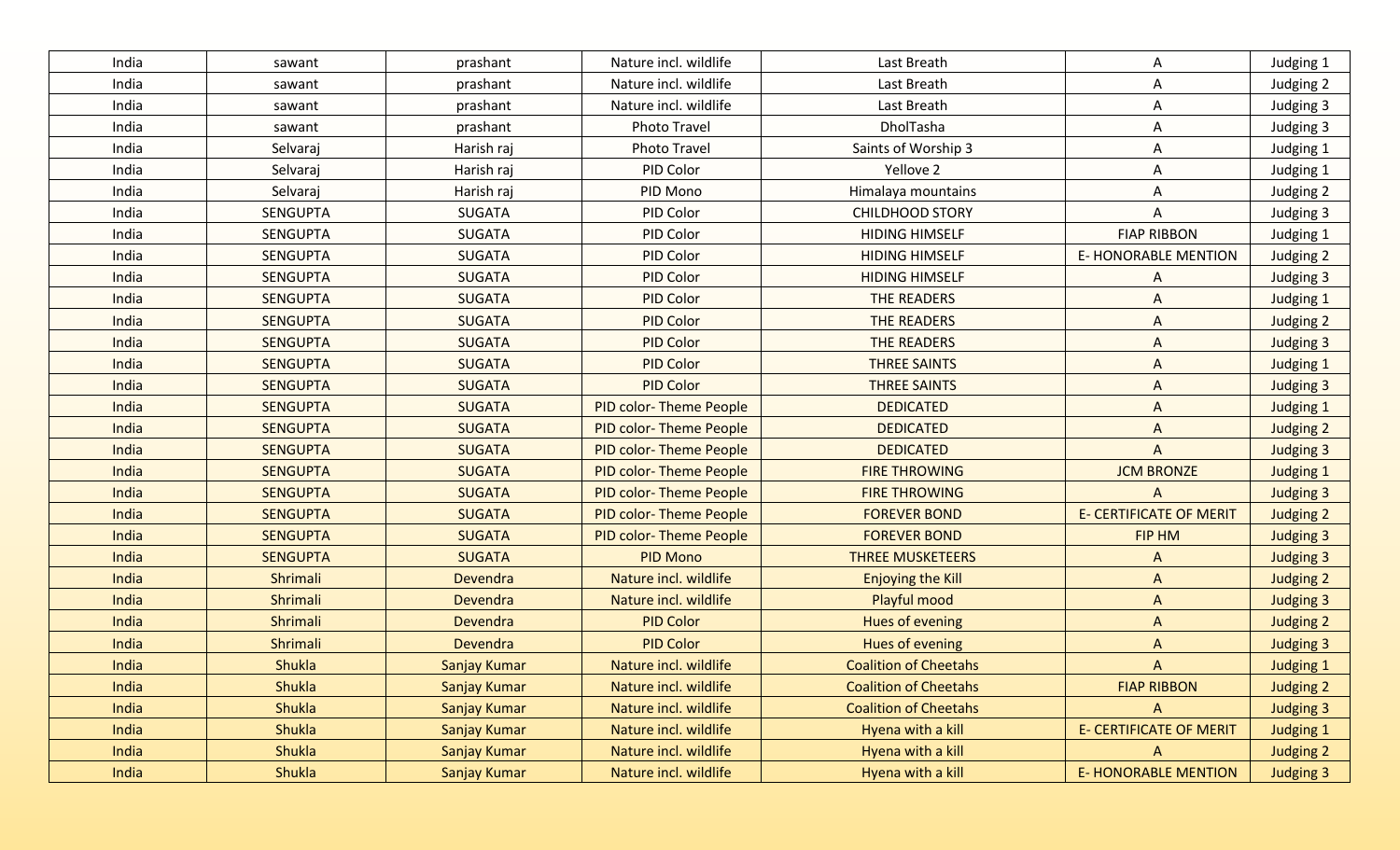| India | Shukla        | Sanjay Kumar        | Nature incl. wildlife         | <b>Mighty Beasts</b>            | A                              | Judging 1        |
|-------|---------------|---------------------|-------------------------------|---------------------------------|--------------------------------|------------------|
| India | Shukla        | Sanjay Kumar        | Nature incl. wildlife         | <b>Mighty Beasts</b>            | A                              | Judging 2        |
| India | Shukla        | Sanjay Kumar        | Nature incl. wildlife         | Mother and cub                  | A                              | Judging 1        |
| India | Shukla        | Sanjay Kumar        | Nature incl. wildlife         | Mother and cub                  | A                              | Judging 2        |
| India | Shukla        | Sanjay Kumar        | Nature incl. wildlife         | Mother and cub                  | A                              | Judging 3        |
| India | Shukla        | Sanjay Kumar        | <b>Photo Travel</b>           | Great Migration in Maasai Mara  | A                              | Judging 1        |
| India | Shukla        | Sanjay Kumar        | <b>Photo Travel</b>           | Great Migration in Maasai Mara  | E-HONORABLE MENTION            | Judging 3        |
| India | Shukla        | Sanjay Kumar        | <b>Photo Travel</b>           | Hot-air Baloon Safari in Maasai | A                              | Judging 3        |
| India | Shukla        | Sanjay Kumar        | <b>Photo Travel</b>           | Maasai Mara                     | A                              | Judging 1        |
| India | Shukla        | Sanjay Kumar        | <b>Photo Travel</b>           | Maasai Mara                     | E- CERTIFICATE OF MERIT        | Judging 2        |
| India | Shukla        | Sanjay Kumar        | PID Color                     | <b>Colours of Nature</b>        | A                              | Judging 1        |
| India | Shukla        | Sanjay Kumar        | PID Color                     | <b>Colours of Nature</b>        | $\mathsf{A}$                   | Judging 2        |
| India | Shukla        | Sanjay Kumar        | PID Color                     | Giraffescape                    | $\overline{A}$                 | Judging 2        |
| India | Shukla        | Sanjay Kumar        | <b>PID Color</b>              | White-eyes in a fight           | $\Lambda$                      | Judging 1        |
| India | Shukla        | Sanjay Kumar        | <b>PID Color</b>              | White-eyes in a fight           | $\mathsf{A}$                   | Judging 2        |
| India | Shukla        | Sanjay Kumar        | <b>PID color-Theme People</b> | Ignited Soul                    | $\mathsf{A}$                   | Judging 2        |
| India | Shukla        | Sanjay Kumar        | <b>PID color-Theme People</b> | Leap of Faith                   | $\mathsf{A}$                   | Judging 1        |
| India | Shukla        | Sanjay Kumar        | <b>PID color-Theme People</b> | Leap of Faith                   | $\mathsf{A}$                   | Judging 2        |
| India | <b>Shukla</b> | Sanjay Kumar        | <b>PID color-Theme People</b> | Leap of Faith                   | <b>E- CERTIFICATE OF MERIT</b> | <b>Judging 3</b> |
| India | <b>Shukla</b> | Sanjay Kumar        | <b>PID color-Theme People</b> | <b>Naga Saints</b>              | <b>FIP GOLD</b>                | Judging 2        |
| India | <b>Shukla</b> | Sanjay Kumar        | PID Mono                      | <b>Fiery Eyes</b>               | $\Lambda$                      | <b>Judging 1</b> |
| India | <b>Shukla</b> | Sanjay Kumar        | <b>PID Mono</b>               | <b>Great Migration</b>          | $\Lambda$                      | Judging 2        |
| India | Shukla        | <b>Sanjay Kumar</b> | <b>PID Mono</b>               | <b>Run machine</b>              | $\mathsf{A}$                   | <b>Judging 1</b> |
| India | Singh         | Gagandeep           | Nature incl. wildlife         | beeeater beheads dragonfly      | $\mathsf{A}$                   | <b>Judging 1</b> |
| India | Singh         | Gagandeep           | Nature incl. wildlife         | beeeater beheads dragonfly      | $\overline{A}$                 | <b>Judging 3</b> |
| India | Singh         | Gagandeep           | Nature incl. wildlife         | Double roller                   | <b>E- CERTIFICATE OF MERIT</b> | <b>Judging 1</b> |
| India | Singh         | Gagandeep           | Nature incl. wildlife         | The Hoopoe Toss                 | $\Lambda$                      | <b>Judging 2</b> |
| India | Singh         | Gagandeep           | Nature incl. wildlife         | <b>The Hoopoe Toss</b>          | $\overline{A}$                 | <b>Judging 3</b> |
| India | Singh         | Gagandeep           | <b>Photo Travel</b>           | Istanbul river cruise           | FIP HM                         | <b>Judging 1</b> |
| India | Singh         | Gagandeep           | <b>Photo Travel</b>           | yellow scooties at pangong      | $\Lambda$                      | Judging 1        |
| India | Singh         | Gagandeep           | <b>PID Color</b>              | a simple life                   | $\mathsf{A}$                   | <b>Judging 1</b> |
| India | Singh         | Gagandeep           | <b>PID Color</b>              | ballooning horizon              | $\mathsf{A}$                   | Judging 1        |
| India | Singh         | Gagandeep           | <b>PID Color</b>              | ballooning horizon              | <b>E- CERTIFICATE OF MERIT</b> | Judging 2        |
| India | Singh         | Gagandeep           | <b>PID Color</b>              | ballooning horizon              | $\mathsf{A}$                   | <b>Judging 3</b> |
|       |               |                     |                               |                                 |                                |                  |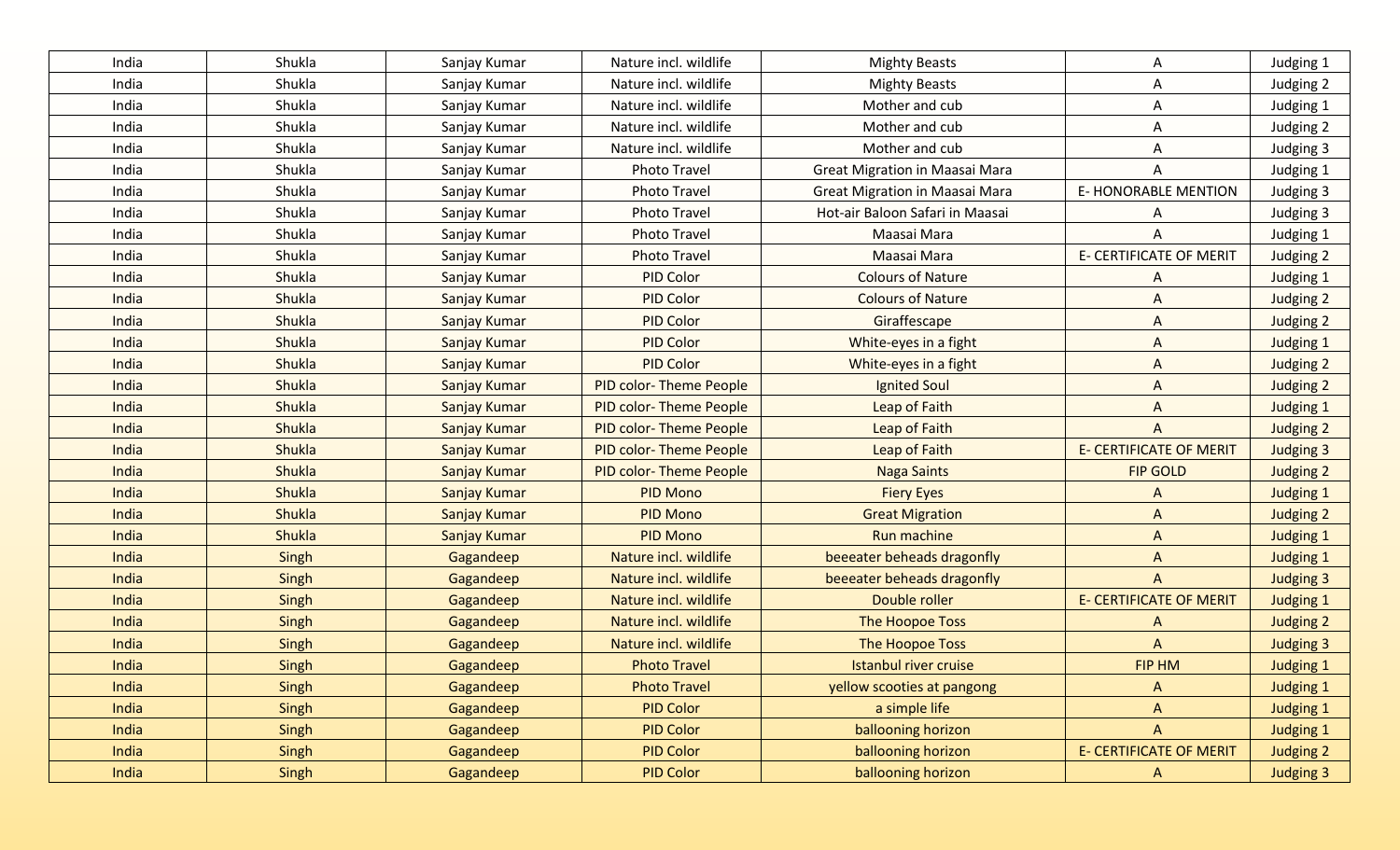| India | Singh     | Gagandeep           | PID Color                     | bhimtal lake vista                  | Α                              | Judging 2        |
|-------|-----------|---------------------|-------------------------------|-------------------------------------|--------------------------------|------------------|
| India | Singh     | Gagandeep           | PID Color                     | munias on a branch                  | Α                              | Judging 1        |
| India | Singh     | Gagandeep           | PID Color                     | munias on a branch                  | Α                              | Judging 2        |
| India | Singh     | Gagandeep           | PID color-Theme People        | barbershop blues                    | A                              | Judging 3        |
| India | Singh     | Gagandeep           | PID color-Theme People        | the color of despair                | <b>E- CERTIFICATE OF MERIT</b> | Judging 1        |
| India | Singh     | Gagandeep           | PID Mono                      | heights of summer                   | A                              | Judging 1        |
| India | Singh     | Gagandeep           | PID Mono                      | under the bridge                    | Α                              | Judging 1        |
| India | SK        | <b>BALACHANDDER</b> | Nature incl. wildlife         | <b>CATERPILLAR AND EGGS</b>         | Α                              | Judging 1        |
| India | SK        | <b>BALACHANDDER</b> | <b>Photo Travel</b>           | BLESSINGS 2022-1                    | A                              | Judging 1        |
| India | SK        | <b>BALACHANDDER</b> | <b>Photo Travel</b>           | BLESSINGS 2022-1                    | <b>FIAP RIBBON</b>             | Judging 3        |
| India | SK        | <b>BALACHANDDER</b> | <b>Photo Travel</b>           | BLESSINGS OF ACHARYAS 2022-1        | A                              | Judging 1        |
| India | SK        | <b>BALACHANDDER</b> | <b>Photo Travel</b>           | BLESSINGS OF ACHARYAS 2022-1        | A                              | Judging 2        |
| India | <b>SK</b> | <b>BALACHANDDER</b> | <b>Photo Travel</b>           | BLESSINGS OF ACHARYAS 2022-1        | A                              | Judging 3        |
| India | <b>SK</b> | <b>BALACHANDDER</b> | <b>Photo Travel</b>           | PANGUNI FESTIVAL MYLAPORE 2018      | <b>JCM GOLD</b>                | Judging 1        |
| India | SK        | <b>BALACHANDDER</b> | <b>Photo Travel</b>           | PANGUNI FESTIVAL MYLAPORE 2018      | A                              | Judging 3        |
| India | SK        | <b>BALACHANDDER</b> | <b>Photo Travel</b>           | TAJ LAKE PALACE UDAIPUR             | $\mathsf{A}$                   | <b>Judging 1</b> |
| India | <b>SK</b> | <b>BALACHANDDER</b> | <b>Photo Travel</b>           | TAJ LAKE PALACE UDAIPUR             | <b>E- CERTIFICATE OF MERIT</b> | Judging 2        |
| India | <b>SK</b> | <b>BALACHANDDER</b> | <b>Photo Travel</b>           | TAJ LAKE PALACE UDAIPUR             | $\Lambda$                      | <b>Judging 3</b> |
| India | <b>SK</b> | <b>BALACHANDDER</b> | <b>PID Color</b>              | <b>TEA TIME</b>                     | $\Lambda$                      | Judging 1        |
| India | <b>SK</b> | <b>BALACHANDDER</b> | <b>PID Color</b>              | <b>THREE DANCERS FANTASY</b>        | $\Lambda$                      | Judging 2        |
| India | SK        | <b>BALACHANDDER</b> | PID color-Theme People        | <b>ACHARYAS ASHIRVADAMS 1</b>       | $\Lambda$                      | <b>Judging 1</b> |
| India | <b>SK</b> | <b>BALACHANDDER</b> | <b>PID color-Theme People</b> | <b>ACHARYAS ASHIRVADAMS 1</b>       | $\Lambda$                      | Judging 2        |
| India | SK        | <b>BALACHANDDER</b> | <b>PID color-Theme People</b> | <b>ACHARYAS ASHIRVADAMS 1</b>       | $\mathsf{A}$                   | <b>Judging 3</b> |
| India | <b>SK</b> | <b>BALACHANDDER</b> | <b>PID color-Theme People</b> | <b>BLESSINGS OF ACHARYAS 2022-3</b> | $\Lambda$                      | <b>Judging 1</b> |
| India | SK        | <b>BALACHANDDER</b> | <b>PID color-Theme People</b> | <b>BLESSINGS OF ACHARYAS 2022-3</b> | $\Lambda$                      | <b>Judging 3</b> |
| India | SK        | <b>BALACHANDDER</b> | <b>PID color-Theme People</b> | THEERTHAVAARI 2022-2                | $\Lambda$                      | <b>Judging 1</b> |
| India | <b>SK</b> | <b>BALACHANDDER</b> | <b>PID color-Theme People</b> | THEERTHAVAARI 2022-2                | <b>E- CERTIFICATE OF MERIT</b> | <b>Judging 2</b> |
| India | <b>SK</b> | <b>BALACHANDDER</b> | PID color-Theme People        | THEERTHAVAARI 2022-2                | <b>JCM BRONZE</b>              | <b>Judging 3</b> |
| India | <b>SK</b> | <b>BALACHANDDER</b> | PID Mono                      | BLESSINGS OF ACHARYAS 2022-2        | A                              | <b>Judging 1</b> |
| India | SK        | <b>BALACHANDDER</b> | <b>PID Mono</b>               | <b>DIVINE SMILE</b>                 | $\Lambda$                      | <b>Judging 3</b> |
| India | <b>SK</b> | <b>BALACHANDDER</b> | PID Mono                      | <b>GENUINE SMILES</b>               | $\mathsf{A}$                   | <b>Judging 3</b> |
| India | uppoor    | pradeep             | <b>Photo Travel</b>           | fire fighting                       | $\mathsf{A}$                   | Judging 1        |
| India | Verma     | <b>Dinesh</b>       | Nature incl. wildlife         | <b>Perfect Landing</b>              | A                              | <b>Judging 3</b> |
| India | Verma     | <b>Dinesh</b>       | <b>Photo Travel</b>           | Devotion towards Maa Ganga          | $\mathsf{A}$                   | <b>Judging 1</b> |
|       |           |                     |                               |                                     |                                |                  |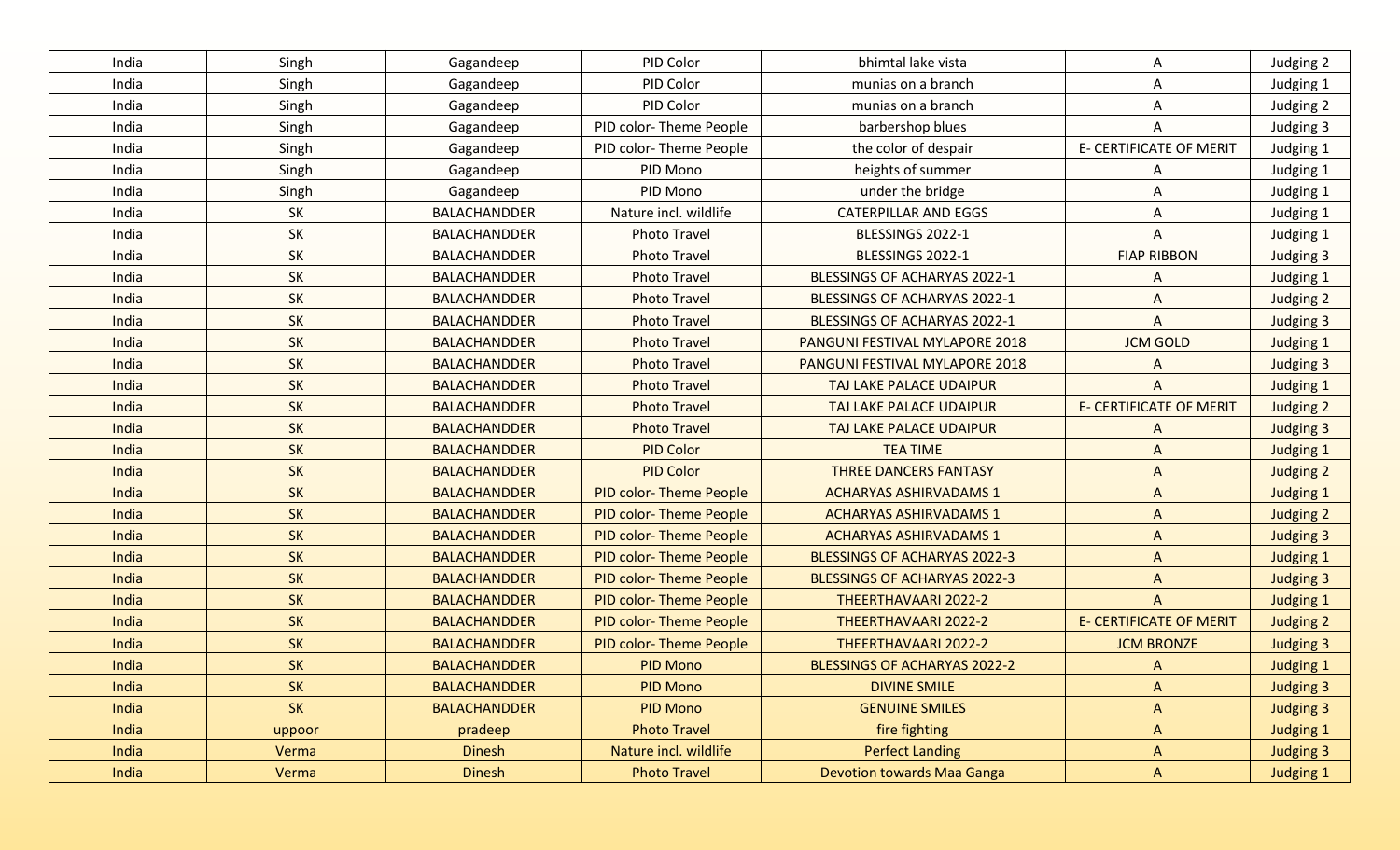| India     | Verma    | Dinesh        | Photo Travel                  | Devotion towards Maa Ganga        | A                              | Judging 3        |
|-----------|----------|---------------|-------------------------------|-----------------------------------|--------------------------------|------------------|
| India     | Verma    | Dinesh        | <b>Photo Travel</b>           | <b>Flames of Devotion</b>         | Α                              | Judging 1        |
| India     | Verma    | Dinesh        | <b>Photo Travel</b>           | <b>Flames of Devotion</b>         | A                              | Judging 2        |
| India     | Verma    | Dinesh        | <b>Photo Travel</b>           | <b>Flames of Devotion</b>         | Α                              | Judging 3        |
| India     | Verma    | Dinesh        | PID Color                     | <b>Colors of Pangong Tso</b>      | Α                              | Judging 2        |
| India     | Verma    | Dinesh        | PID Color                     | Reflecting together               | A                              | Judging 1        |
| India     | Verma    | Dinesh        | PID Color                     | Reflecting together               | A                              | Judging 2        |
| India     | Verma    | Dinesh        | PID Color                     | Reflecting together               | A                              | Judging 3        |
| India     | Verma    | Dinesh        | PID Color                     | Riot of Orange                    | A                              | Judging 3        |
| India     | Verma    | Dinesh        | PID Color                     | Sapt Rishi                        | A                              | Judging 3        |
| India     | Verma    | Dinesh        | PID color-Theme People        | Faith for Him                     | A                              | Judging 1        |
| India     | Verma    | Dinesh        | PID color-Theme People        | Faith for Him                     | A                              | Judging 2        |
| India     | Verma    | Dinesh        | PID color-Theme People        | Faith for Him                     | A                              | Judging 3        |
| India     | Verma    | Dinesh        | PID Mono                      | <b>Through the Bricks</b>         | $\mathsf{A}$                   | Judging 1        |
| India     | Verma    | <b>Dinesh</b> | <b>PID Mono</b>               | <b>Through the Bricks</b>         | $\mathsf{A}$                   | Judging 2        |
| India     | Verma    | <b>Dinesh</b> | PID Mono                      | <b>Through the Bricks</b>         | $\overline{A}$                 | Judging 3        |
| India     | Verma    | <b>Dinesh</b> | PID Mono                      | <b>Walking together</b>           | FIP HM                         | Judging 1        |
| India     | Verma    | <b>Dinesh</b> | PID Mono                      | <b>Walking together</b>           | FIP HM                         | Judging 2        |
| Indonesia | Aprilina | Dewi Yudhia   | <b>Photo Travel</b>           | <b>Cremation ritual 02</b>        | A                              | Judging 2        |
| Indonesia | Aprilina | Dewi Yudhia   | <b>Photo Travel</b>           | Sand prism                        | $\overline{A}$                 | Judging 2        |
| Indonesia | Aprilina | Dewi Yudhia   | <b>PID Color</b>              | <b>Baba milk</b>                  | $\mathsf{A}$                   | <b>Judging 1</b> |
| Indonesia | Aprilina | Dewi Yudhia   | <b>PID Color</b>              | <b>Baba milk</b>                  | <b>FIAP GOLD</b>               | Judging 2        |
| Indonesia | Aprilina | Dewi Yudhia   | <b>PID Color</b>              | <b>Baba milk</b>                  | $\Lambda$                      | <b>Judging 3</b> |
| Indonesia | Aprilina | Dewi Yudhia   | <b>PID Color</b>              | Kereta kuda                       | $\Lambda$                      | <b>Judging 2</b> |
| Indonesia | Aprilina | Dewi Yudhia   | <b>PID Color</b>              | Kereta kuda                       | $\Lambda$                      | <b>Judging 3</b> |
| Indonesia | Aprilina | Dewi Yudhia   | <b>PID color-Theme People</b> | Penjual makanan                   | $\Lambda$                      | <b>Judging 3</b> |
| Indonesia | Aprilina | Dewi Yudhia   | <b>PID color-Theme People</b> | <b>Traditional transportation</b> | $\mathsf{A}$                   | <b>Judging 1</b> |
| Indonesia | Aprilina | Dewi Yudhia   | <b>PID color-Theme People</b> | <b>Traditional transportation</b> | $\Lambda$                      | <b>Judging 2</b> |
| Indonesia | Aprilina | Dewi Yudhia   | <b>PID color-Theme People</b> | <b>Traditional transportation</b> | $\Lambda$                      | <b>Judging 3</b> |
| Indonesia | Aprilina | Dewi Yudhia   | <b>PID Mono</b>               | Tofu maker                        | $\Lambda$                      | <b>Judging 3</b> |
| Indonesia | setiadi  | ajar          | Nature incl. wildlife         | Eating 5657                       | $\mathsf{A}$                   | <b>Judging 1</b> |
| Indonesia | setiadi  | ajar          | Nature incl. wildlife         | Six offspring 0442                | $\Lambda$                      | Judging 1        |
| Indonesia | setiadi  | ajar          | Nature incl. wildlife         | Six offspring 0442                | <b>E- CERTIFICATE OF MERIT</b> | <b>Judging 2</b> |
| Indonesia | setiadi  | ajar          | Nature incl. wildlife         | The red and yellow phyton 6390    | $\mathsf{A}$                   | <b>Judging 1</b> |
|           |          |               |                               |                                   |                                |                  |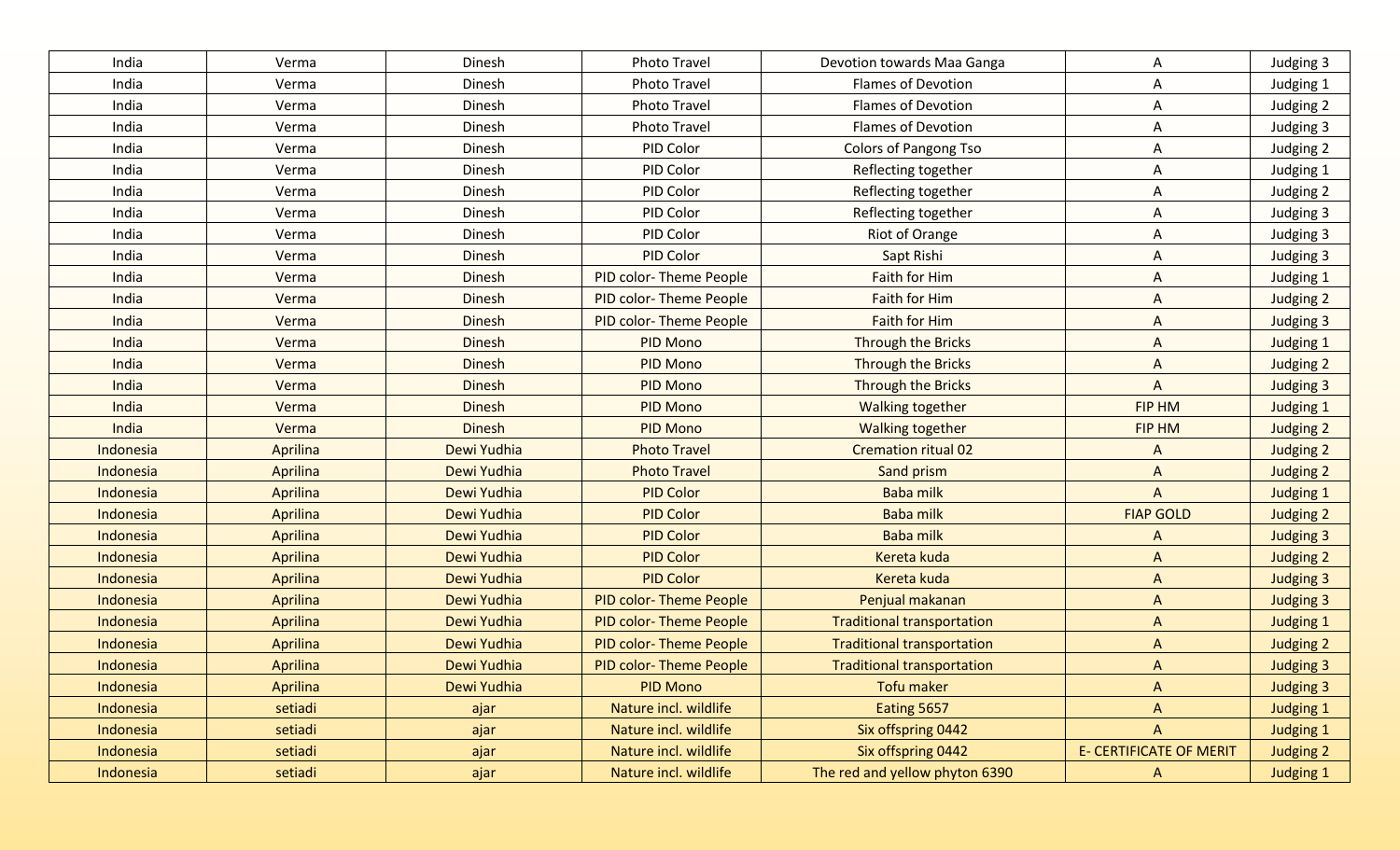| Indonesia    | setiadi      | ajar          | Nature incl. wildlife         | The red and yellow phyton 6390 | $\mathsf{A}$                   | Judging 2        |
|--------------|--------------|---------------|-------------------------------|--------------------------------|--------------------------------|------------------|
| Indonesia    | setiadi      | ajar          | <b>Photo Travel</b>           | Barong Bali dance 1            | <b>E- CERTIFICATE OF MERIT</b> | Judging 3        |
| Indonesia    | setiadi      | ajar          | <b>Photo Travel</b>           | Before planting tradition 3113 | A                              | Judging 1        |
| Indonesia    | setiadi      | ajar          | <b>Photo Travel</b>           | Epiwalk Mall Jakarta 4622      | A                              | Judging 1        |
| Indonesia    | setiadi      | ajar          | <b>Photo Travel</b>           | Epiwalk Mall Jakarta 4622      | A                              | Judging 3        |
| Indonesia    | setiadi      | ajar          | PID Color                     | The doble slayers balerina     | <b>JCM BRONZE</b>              | Judging 1        |
| Indonesia    | setiadi      | ajar          | PID Color                     | The doble slayers balerina     | A                              | Judging 2        |
| Indonesia    | setiadi      | ajar          | PID Color                     | The doble slayers balerina     | <b>WPAI GOLD</b>               | Judging 3        |
| Indonesia    | setiadi      | ajar          | PID Color                     | The grass seeker               | A                              | Judging 1        |
| Indonesia    | setiadi      | ajar          | PID Color                     | The grass seeker               | E- CERTIFICATE OF MERIT        | Judging 2        |
| Indonesia    | setiadi      | ajar          | PID Color                     | The grass seeker               | A                              | Judging 3        |
| Indonesia    | setiadi      | ajar          | PID color-Theme People        | My Grandma                     | A                              | Judging 2        |
| Indonesia    | setiadi      | ajar          | PID color-Theme People        | My Grandma                     | <b>E-HONORABLE MENTION</b>     | Judging 3        |
| Indonesia    | setiadi      | ajar          | PID color-Theme People        | The slayer balerina            | A                              | Judging 1        |
| Indonesia    | setiadi      | ajar          | PID color-Theme People        | The slayer balerina            | FIP HM                         | Judging 2        |
| Indonesia    | setiadi      | ajar          | PID Mono                      | Blowing the spirit             | <b>JCM BRONZE</b>              | Judging 1        |
| Indonesia    | setiadi      | ajar          | <b>PID Mono</b>               | <b>Blowing the spirit</b>      | <b>E- HONORABLE MENTION</b>    | Judging 2        |
| Indonesia    | setiadi      | ajar          | <b>PID Mono</b>               | Me and my angel                | $\overline{A}$                 | Judging 1        |
| Indonesia    | setiadi      | ajar          | <b>PID Mono</b>               | Me and my angel                | <b>E- CERTIFICATE OF MERIT</b> | Judging 3        |
| Indonesia    | setiadi      | ajar          | <b>PID Mono</b>               | The Legong dancer              | $\Lambda$                      | Judging 1        |
| Italy        | <b>Boddi</b> | <b>Simone</b> | <b>PID Color</b>              | pienza 45                      | $\Lambda$                      | <b>Judging 1</b> |
| Italy        | <b>Boddi</b> | Simone        | <b>PID Color</b>              | pienza 45                      | $\overline{A}$                 | Judging 2        |
| Italy        | <b>Boddi</b> | <b>Simone</b> | <b>PID Color</b>              | pienza 45                      | <b>E- CERTIFICATE OF MERIT</b> | <b>Judging 3</b> |
| Italy        | <b>Boddi</b> | Simone        | <b>PID Color</b>              | pienza 47                      | A                              | <b>Judging 2</b> |
| Italy        | <b>Boddi</b> | <b>Simone</b> | <b>PID Color</b>              | pienza 47                      | $\Delta$                       | <b>Judging 3</b> |
| Italy        | <b>Boddi</b> | <b>Simone</b> | <b>PID Mono</b>               | val d orcia 47                 | FIP HM                         | <b>Judging 3</b> |
| Italy        | <b>Bugli</b> | Pietro        | <b>PID Color</b>              | Carnival                       | <b>E- CERTIFICATE OF MERIT</b> | <b>Judging 1</b> |
| Italy        | <b>Bugli</b> | Pietro        | <b>PID Color</b>              | Castelluccio di Norcia 1       | FIP HM                         | <b>Judging 2</b> |
| Italy        | <b>Bugli</b> | Pietro        | <b>PID Color</b>              | Red bicycle                    | A                              | <b>Judging 2</b> |
| Italy        | <b>Bugli</b> | Pietro        | <b>PID Color</b>              | Red plus red                   | $\mathsf{A}$                   | Judging 2        |
| <b>Italy</b> | <b>Bugli</b> | Pietro        | <b>PID color-Theme People</b> | <b>Rain in Venice</b>          | <b>E- CERTIFICATE OF MERIT</b> | <b>Judging 1</b> |
| Italy        | <b>Bugli</b> | Pietro        | PID color-Theme People        | Rain in Venice                 | $\mathsf{A}$                   | Judging 2        |
| <b>Italy</b> | <b>Bugli</b> | Pietro        | PID color-Theme People        | Rain in Venice                 | $\mathsf{A}$                   | <b>Judging 3</b> |
| Italy        | <b>Bugli</b> | Pietro        | PID color-Theme People        | Stroll                         | $\mathsf{A}$                   | Judging 2        |
|              |              |               |                               |                                |                                |                  |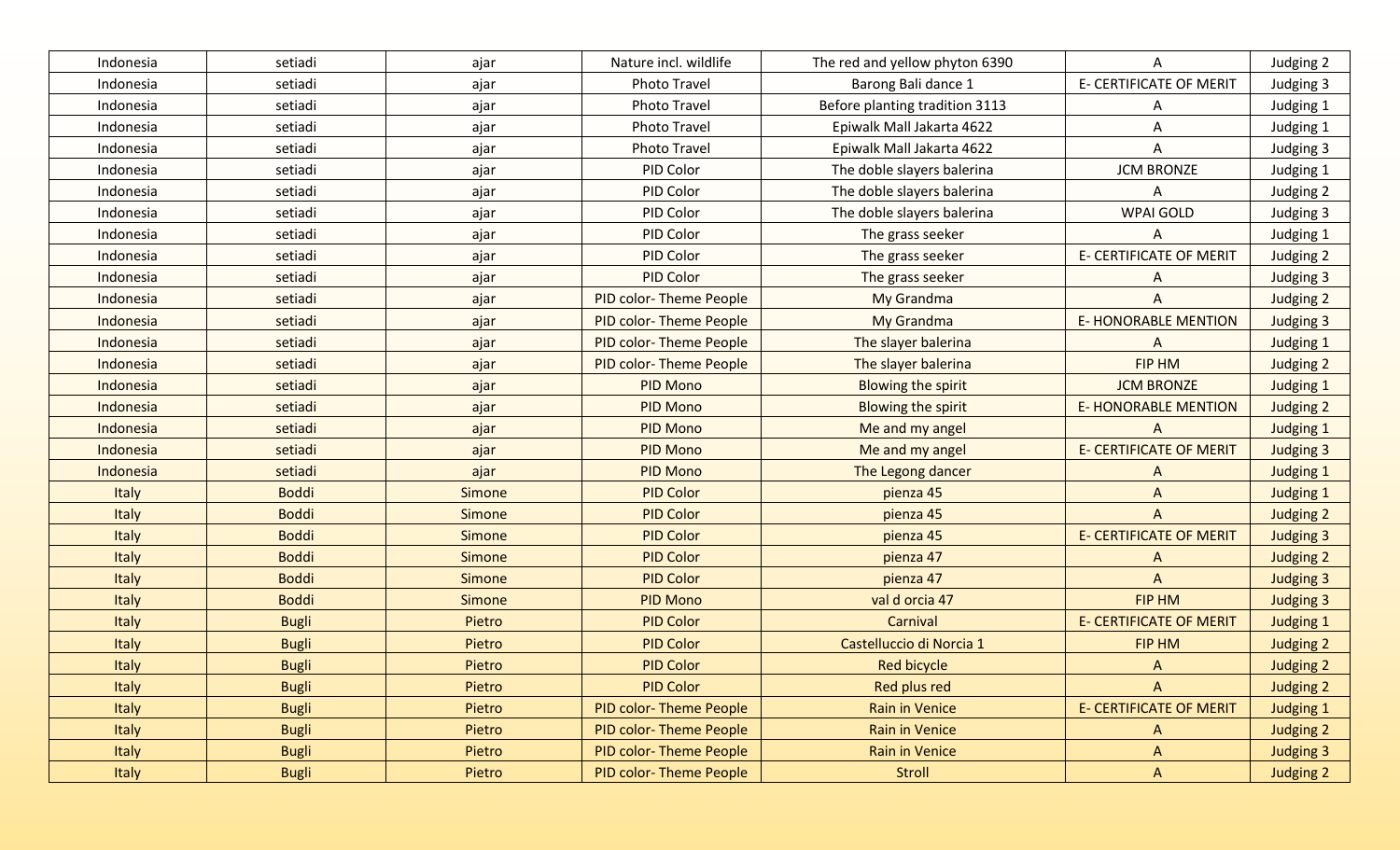| Italy        | <b>Bugli</b>  | Pietro          | PID color-Theme People | Today it rain 2                | A                              | Judging 1        |
|--------------|---------------|-----------------|------------------------|--------------------------------|--------------------------------|------------------|
| Italy        | <b>Bugli</b>  | Pietro          | PID color-Theme People | Today it rain 2                | A                              | Judging 2        |
| Italy        | <b>Bugli</b>  | Pietro          | PID color-Theme People | Today it rain 2                | <b>E-HONORABLE MENTION</b>     | Judging 3        |
| Italy        | <b>Bugli</b>  | Pietro          | PID Mono               | Chess board at sunset          | A                              | Judging 2        |
| Italy        | <b>Bugli</b>  | Pietro          | PID Mono               | Countryside 1                  | A                              | Judging 2        |
| Italy        | <b>Bugli</b>  | Pietro          | PID Mono               | Countryside 1                  | FIP HM                         | Judging 3        |
| Italy        | <b>Bugli</b>  | Pietro          | PID Mono               | Shadows and lights             | FIP HM                         | Judging 2        |
| Italy        | <b>Bugli</b>  | Pietro          | PID Mono               | Shadows and lights             | A                              | Judging 3        |
| Italy        | De Leonardis  | Roberto         | Nature incl. wildlife  | Seal95                         | A                              | Judging 1        |
| Italy        | De Leonardis  | Roberto         | <b>Photo Travel</b>    | In the storm                   | A                              | Judging 1        |
| Italy        | De Leonardis  | Roberto         | <b>Photo Travel</b>    | Lofoten79                      | A                              | Judging 1        |
| Italy        | De Leonardis  | Roberto         | <b>Photo Travel</b>    | Lofoten79                      | FIP HM                         | Judging 2        |
| Italy        | De Leonardis  | Roberto         | <b>Photo Travel</b>    | Lofoten79                      | A                              | Judging 3        |
| Italy        | De Leonardis  | Roberto         | PID Mono               | Floor34                        | A                              | Judging 2        |
| Italy        | De Leonardis  | Roberto         | <b>PID Mono</b>        | Museum vaticano89              | <b>E- CERTIFICATE OF MERIT</b> | Judging 1        |
| Italy        | De Leonardis  | Roberto         | PID Mono               | Museum vaticano89              | $\mathsf{A}$                   | <b>Judging 3</b> |
| Italy        | <b>FABBRI</b> | <b>GIOVANNI</b> | Nature incl. wildlife  | Cheetahs with Prey1116-22      | <b>FIAP RIBBON</b>             | Judging 1        |
| Italy        | <b>FABBRI</b> | <b>GIOVANNI</b> | Nature incl. wildlife  | Cheetahs with Prey1116-22      | $\mathsf{A}$                   | Judging 2        |
| Italy        | <b>FABBRI</b> | <b>GIOVANNI</b> | Nature incl. wildlife  | Cheetahs with Prey1116-22      | $\Lambda$                      | <b>Judging 3</b> |
| Italy        | <b>FABBRI</b> | <b>GIOVANNI</b> | Nature incl. wildlife  | Game between Cheetahs 1488-22  | $\overline{A}$                 | Judging 2        |
| Italy        | <b>FABBRI</b> | <b>GIOVANNI</b> | Nature incl. wildlife  | Hoopoe -beackful 015-21        | $\overline{A}$                 | <b>Judging 1</b> |
| Italy        | <b>FABBRI</b> | <b>GIOVANNI</b> | Nature incl. wildlife  | Hoopoe -beackful 015-21        | <b>E-HONORABLE MENTION</b>     | Judging 2        |
| Italy        | <b>FABBRI</b> | <b>GIOVANNI</b> | Nature incl. wildlife  | Hoopoe -beackful 015-21        | $\mathsf{A}$                   | <b>Judging 3</b> |
| Italy        | <b>FABBRI</b> | <b>GIOVANNI</b> | <b>Photo Travel</b>    | <b>Carnival of Venice-0729</b> | $\mathsf{A}$                   | <b>Judging 1</b> |
| Italy        | <b>FABBRI</b> | <b>GIOVANNI</b> | <b>Photo Travel</b>    | Gondolas Venice-045-20         | $\Lambda$                      | <b>Judging 2</b> |
| Italy        | <b>FABBRI</b> | <b>GIOVANNI</b> | <b>Photo Travel</b>    | Northern Lights 419-21         | $\Lambda$                      | <b>Judging 3</b> |
| Italy        | <b>FABBRI</b> | <b>GIOVANNI</b> | <b>Photo Travel</b>    | Vestrahorn beach 055-21        | $\Lambda$                      | <b>Judging 2</b> |
| Italy        | <b>MAITAN</b> | <b>GIANNI</b>   | Nature incl. wildlife  | G218323                        | $\Lambda$                      | <b>Judging 1</b> |
| <b>Italy</b> | <b>MAITAN</b> | <b>GIANNI</b>   | Nature incl. wildlife  | G2I8323                        | $\Lambda$                      | Judging 2        |
| Italy        | <b>MAITAN</b> | <b>GIANNI</b>   | Nature incl. wildlife  | G218323                        | FIP HM                         | <b>Judging 3</b> |
| Italy        | <b>MAITAN</b> | <b>GIANNI</b>   | Nature incl. wildlife  | <b>Gnu crossing</b>            | A                              | <b>Judging 1</b> |
| Italy        | <b>MAITAN</b> | <b>GIANNI</b>   | Nature incl. wildlife  | <b>Gnu crossing</b>            | <b>JCM SILVER</b>              | Judging 2        |
| Italy        | <b>MAITAN</b> | <b>GIANNI</b>   | Nature incl. wildlife  | Snowy owl -                    | <b>FIP GOLD</b>                | <b>Judging 1</b> |
| Italy        | <b>MAITAN</b> | <b>GIANNI</b>   | Nature incl. wildlife  | Snowy owl -                    | $\mathsf{A}$                   | Judging 2        |
|              |               |                 |                        |                                |                                |                  |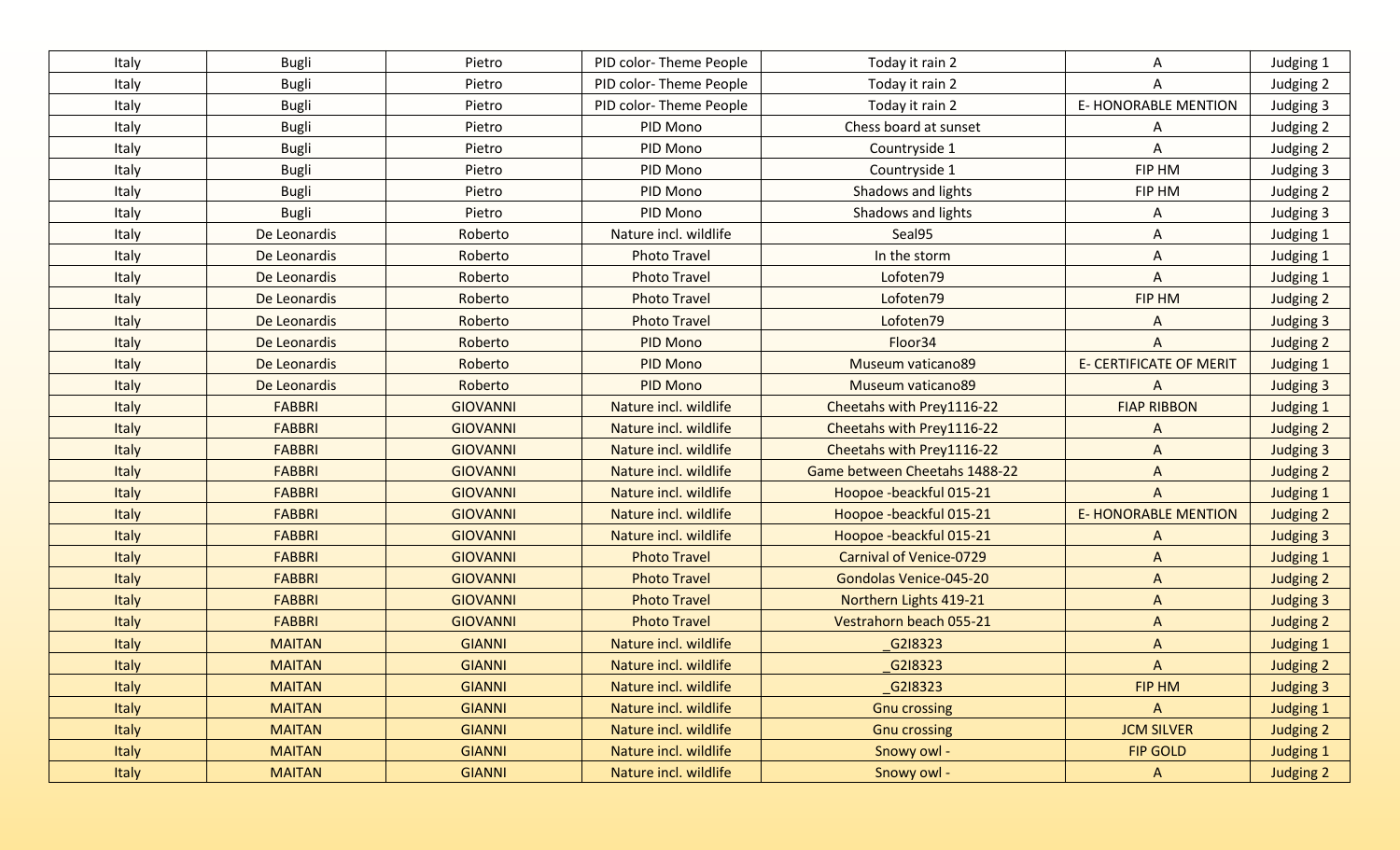| Italy        | <b>MAITAN</b>   | <b>GIANNI</b> | Nature incl. wildlife         | Snowy owl -                         | A                              | Judging 3        |
|--------------|-----------------|---------------|-------------------------------|-------------------------------------|--------------------------------|------------------|
| Italy        | <b>MAITAN</b>   | <b>GIANNI</b> | Nature incl. wildlife         | Volpe Artica blu                    | Α                              | Judging 3        |
| Italy        | <b>MAITAN</b>   | <b>GIANNI</b> | Photo Travel                  | Spirit bear posing                  | A                              | Judging 1        |
| Italy        | <b>MAITAN</b>   | <b>GIANNI</b> | <b>Photo Travel</b>           | Spirit bear posing                  | Α                              | Judging 2        |
| Italy        | <b>MAITAN</b>   | <b>GIANNI</b> | Photo Travel                  | Surma Mother with Child             | A                              | Judging 1        |
| Italy        | <b>MAITAN</b>   | <b>GIANNI</b> | Photo Travel                  | Water for everyone                  | A                              | Judging 1        |
| Italy        | MAITAN          | <b>GIANNI</b> | <b>Photo Travel</b>           | Water for everyone                  | A                              | Judging 2        |
| Italy        | <b>MAITAN</b>   | <b>GIANNI</b> | Photo Travel                  | Water for everyone                  | FIP HM                         | Judging 3        |
| Italy        | <b>MAITAN</b>   | <b>GIANNI</b> | PID Color                     | Colibri 2022 n3                     | A                              | Judging 1        |
| Italy        | <b>MAITAN</b>   | <b>GIANNI</b> | PID Color                     | Colibri 2022 n3                     | A                              | Judging 3        |
| Italy        | <b>MAITAN</b>   | <b>GIANNI</b> | PID Color                     | Heron in the rain                   | A                              | Judging 2        |
| Italy        | <b>MAITAN</b>   | <b>GIANNI</b> | PID Color                     | Otter                               | <b>E- CERTIFICATE OF MERIT</b> | Judging 1        |
| Italy        | <b>MAITAN</b>   | <b>GIANNI</b> | PID Color                     | Otter                               | A                              | Judging 2        |
| <b>Italy</b> | <b>MAITAN</b>   | <b>GIANNI</b> | <b>PID Color</b>              | Pipistrello del nettare n4          | $\mathsf{A}$                   | Judging 1        |
| Italy        | <b>MAITAN</b>   | <b>GIANNI</b> | <b>PID Color</b>              | Pipistrello del nettare n4          | $\Lambda$                      | Judging 2        |
| <b>Italy</b> | <b>MAITAN</b>   | <b>GIANNI</b> | <b>PID Color</b>              | Pipistrello del nettare n4          | A                              | <b>Judging 3</b> |
| <b>Italy</b> | <b>MAITAN</b>   | <b>GIANNI</b> | PID color-Theme People        | Donna Dassanech                     | $\mathsf{A}$                   | <b>Judging 1</b> |
| <b>Italy</b> | <b>MAITAN</b>   | <b>GIANNI</b> | PID color-Theme People        | Donna Dassanech                     | <b>E- CERTIFICATE OF MERIT</b> | Judging 2        |
| <b>Italy</b> | <b>MAITAN</b>   | <b>GIANNI</b> | PID color-Theme People        | Donna Dassanech                     | <b>JCM SILVER</b>              | <b>Judging 3</b> |
| <b>Italy</b> | <b>MAITAN</b>   | <b>GIANNI</b> | <b>PID color-Theme People</b> | Festa in villaggio Surma            | A                              | Judging 1        |
| <b>Italy</b> | <b>MAITAN</b>   | <b>GIANNI</b> | PID color-Theme People        | Festa in villaggio Surma            | A                              | Judging 2        |
| <b>Italy</b> | <b>MAITAN</b>   | <b>GIANNI</b> | <b>PID color-Theme People</b> | The counting of bids n2             | <b>E- HONORABLE MENTION</b>    | <b>Judging 1</b> |
| <b>Italy</b> | <b>MAITAN</b>   | <b>GIANNI</b> | <b>PID color-Theme People</b> | The counting of bids n2             | $\Lambda$                      | <b>Judging 2</b> |
| <b>Italy</b> | <b>MAITAN</b>   | <b>GIANNI</b> | <b>PID color-Theme People</b> | The counting of bids n2             | $\Lambda$                      | <b>Judging 3</b> |
| <b>Italy</b> | <b>MAITAN</b>   | <b>GIANNI</b> | <b>PID Mono</b>               | Gnu crossing n4                     | $\mathsf{A}$                   | <b>Judging 1</b> |
| <b>Italy</b> | <b>MAITAN</b>   | <b>GIANNI</b> | <b>PID Mono</b>               | Gnu crossing n4                     | $\Lambda$                      | <b>Judging 2</b> |
| <b>Italy</b> | <b>MAITAN</b>   | <b>GIANNI</b> | <b>PID Mono</b>               | sea eagle                           | $\mathsf{A}$                   | <b>Judging 1</b> |
| <b>Italy</b> | <b>MAITAN</b>   | <b>GIANNI</b> | <b>PID Mono</b>               | sea eagle                           | $\Lambda$                      | <b>Judging 2</b> |
| <b>Italy</b> | <b>MAITAN</b>   | <b>GIANNI</b> | <b>PID Mono</b>               | Snowy owl n3                        | $\Lambda$                      | <b>Judging 3</b> |
| <b>Italy</b> | <b>Marinsek</b> | Sonja         | Nature incl. wildlife         | Bears in Kamchatka Kuril lake       | $\Lambda$                      | Judging 1        |
| <b>Italy</b> | Marinsek        | Sonja         | Nature incl. wildlife         | Bears in Kamchatka Kuril lake       | $\mathsf{A}$                   | <b>Judging 3</b> |
| <b>Italy</b> | Marinsek        | Sonja         | Nature incl. wildlife         | Impertinent yellow-billed oxpeckers | $\Lambda$                      | <b>Judging 3</b> |
| <b>Italy</b> | <b>Marinsek</b> | Sonja         | Nature incl. wildlife         | Serengeti lionesses sisters and cub | <b>E- CERTIFICATE OF MERIT</b> | <b>Judging 1</b> |
| Italy        | Marinsek        | Sonja         | Nature incl. wildlife         | Serengeti lionesses sisters and cub | <b>E- HONORABLE MENTION</b>    | Judging 2        |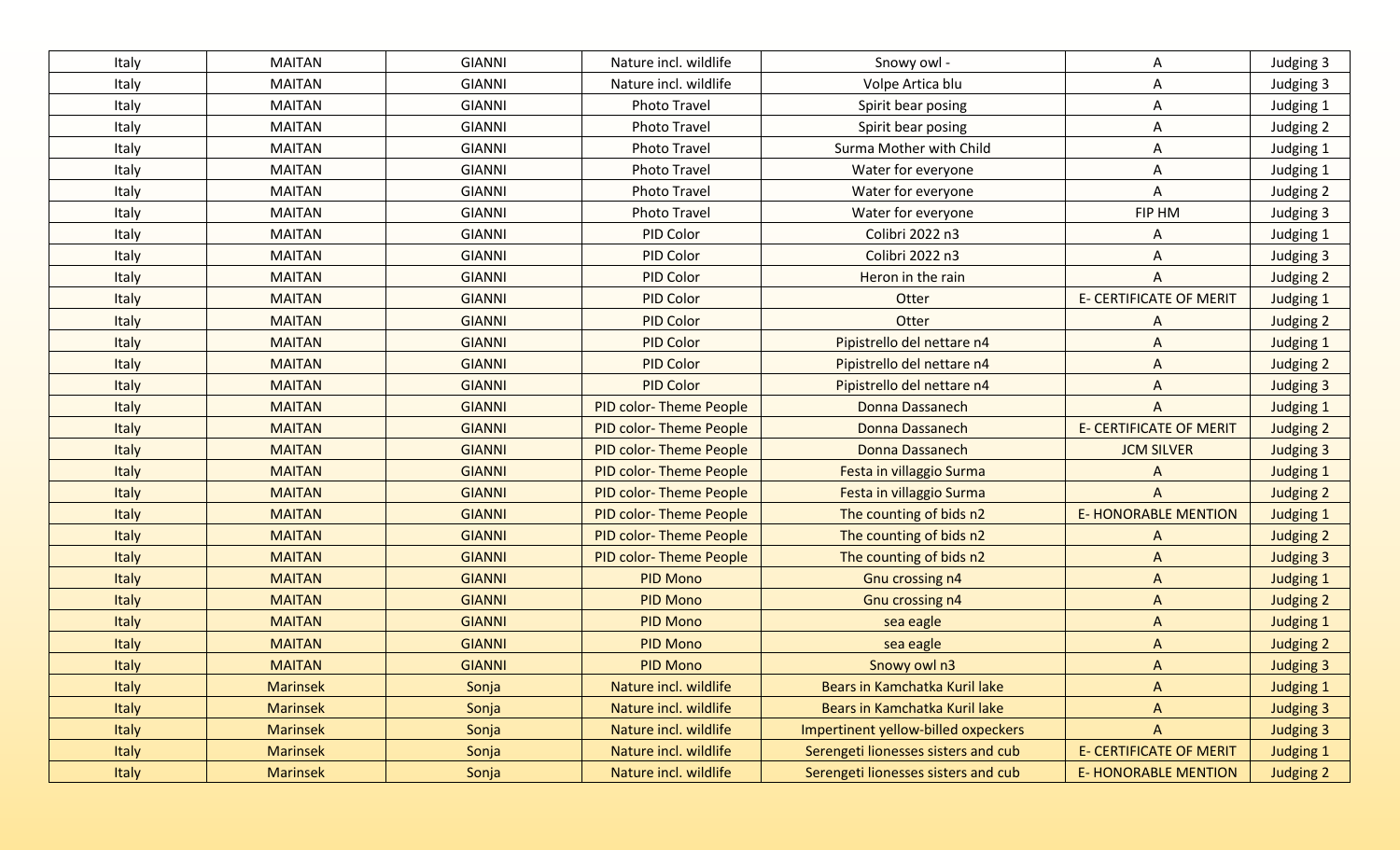| Italy         | Marinsek          | Sonja              | Nature incl. wildlife  | Serengeti lionesses sisters and cub | <b>E- CERTIFICATE OF MERIT</b> | Judging 3        |
|---------------|-------------------|--------------------|------------------------|-------------------------------------|--------------------------------|------------------|
| Italy         | Marinsek          | Sonja              | PID color-Theme People | Datoga tribe woman in Eyasi lake    | A                              | Judging 2        |
| Italy         | Marinsek          | Sonja              | PID color-Theme People | Turkana people in Kenya             | <b>E- CERTIFICATE OF MERIT</b> | Judging 1        |
| Italy         | Marinsek          | Sonja              | PID color-Theme People | Turkana people in Kenya             | A                              | Judging 2        |
| Italy         | Salerno           | <b>Biagio</b>      | Nature incl. wildlife  | Mother love                         | <b>E- CERTIFICATE OF MERIT</b> | Judging 1        |
| Italy         | Salerno           | <b>Biagio</b>      | Nature incl. wildlife  | Mother love                         | A                              | Judging 3        |
| Italy         | Salerno           | <b>Biagio</b>      | Nature incl. wildlife  | Serpentario in combattimento        | A                              | Judging 2        |
| Italy         | Salerno           | <b>Biagio</b>      | Nature incl. wildlife  | Serpentario in combattimento        | Α                              | Judging 3        |
| Italy         | Salerno           | <b>Biagio</b>      | Nature incl. wildlife  | The smash                           | A                              | Judging 1        |
| Italy         | Salerno           | <b>Biagio</b>      | Nature incl. wildlife  | The smash                           | E- CERTIFICATE OF MERIT        | Judging 2        |
| Italy         | Salerno           | <b>Biagio</b>      | Nature incl. wildlife  | The smash                           | A                              | Judging 3        |
| Italy         | Salerno           | <b>Biagio</b>      | <b>Photo Travel</b>    | <b>Classico vitaletese</b>          | <b>E- CERTIFICATE OF MERIT</b> | Judging 2        |
| Italy         | Salerno           | <b>Biagio</b>      | <b>Photo Travel</b>    | Siena Classic                       | <b>E-HONORABLE MENTION</b>     | Judging 1        |
| Italy         | Salerno           | <b>Biagio</b>      | <b>Photo Travel</b>    | Siena Classic                       | A                              | Judging 3        |
| Italy         | Salerno           | <b>Biagio</b>      | PID color-Theme People | Il maestro d ascia copia            | $\mathsf{A}$                   | <b>Judging 3</b> |
| Italy         | Salerno           | <b>Biagio</b>      | PID Mono               | <b>Spirals</b>                      | $\mathsf{A}$                   | Judging 1        |
| Italy         | Salerno           | <b>Biagio</b>      | PID Mono               | <b>Spirals</b>                      | <b>FIP GOLD</b>                | Judging 2        |
| Italy         | Salerno           | <b>Biagio</b>      | PID Mono               | <b>Spirals</b>                      | <b>FIP HM</b>                  | Judging 3        |
| Italy         | Simaz             | <b>Dario Mario</b> | <b>PID Color</b>       | <b>BEAUTIFUL LAND 5</b>             | <b>E- CERTIFICATE OF MERIT</b> | <b>Judging 1</b> |
| Italy         | Simaz             | <b>Dario Mario</b> | <b>PID Color</b>       | <b>BEAUTIFUL LAND 5</b>             | $\mathsf{A}$                   | Judging 2        |
| Italy         | Simaz             | <b>Dario Mario</b> | <b>PID Color</b>       | <b>BEAUTIFUL LAND 5</b>             | <b>FIAP RIBBON</b>             | <b>Judging 3</b> |
| Italy         | Simaz             | <b>Dario Mario</b> | <b>PID Color</b>       | bird on the lake 2                  | $\Lambda$                      | <b>Judging 2</b> |
| Italy         | Simaz             | <b>Dario Mario</b> | <b>PID Color</b>       | in winter                           | $\Lambda$                      | <b>Judging 2</b> |
| Italy         | <b>Simaz</b>      | <b>Dario Mario</b> | <b>PID Color</b>       | in winter                           | $\Lambda$                      | <b>Judging 3</b> |
| Italy         | Simaz             | <b>Dario Mario</b> | <b>PID Color</b>       | <b>MARCHING IN SOLITUDE</b>         | $\mathsf{A}$                   | <b>Judging 3</b> |
| <b>Kuwait</b> | <b>ALLOUGHANI</b> | <b>FAISAL</b>      | <b>Photo Travel</b>    | camel 36                            | $\Lambda$                      | <b>Judging 2</b> |
| Kuwait        | <b>ALLOUGHANI</b> | <b>FAISAL</b>      | <b>Photo Travel</b>    | camel 36                            | $\Lambda$                      | <b>Judging 3</b> |
| Kuwait        | <b>ALLOUGHANI</b> | <b>FAISAL</b>      | <b>Photo Travel</b>    | mooring 21                          | $\mathsf{A}$                   | <b>Judging 1</b> |
| <b>Kuwait</b> | <b>ALLOUGHANI</b> | <b>FAISAL</b>      | <b>Photo Travel</b>    | mooring 21                          | A                              | <b>Judging 2</b> |
| Kuwait        | <b>ALLOUGHANI</b> | <b>FAISAL</b>      | <b>Photo Travel</b>    | Mostar 6                            | <b>E- CERTIFICATE OF MERIT</b> | Judging 2        |
| Kuwait        | <b>ALLOUGHANI</b> | <b>FAISAL</b>      | <b>PID Color</b>       | swimmer 38                          | A                              | <b>Judging 1</b> |
| Luxembourg    | Clement           | Romain             | Nature incl. wildlife  | <b>Angry Bird</b>                   | $\mathsf{A}$                   | Judging 2        |
| Luxembourg    | Clement           | Romain             | Nature incl. wildlife  | <b>Prey Food</b>                    | <b>E- HONORABLE MENTION</b>    | Judging 2        |
| Luxembourg    | Clement           | Romain             | Nature incl. wildlife  | <b>Prey Food</b>                    | FIP HM                         | Judging 3        |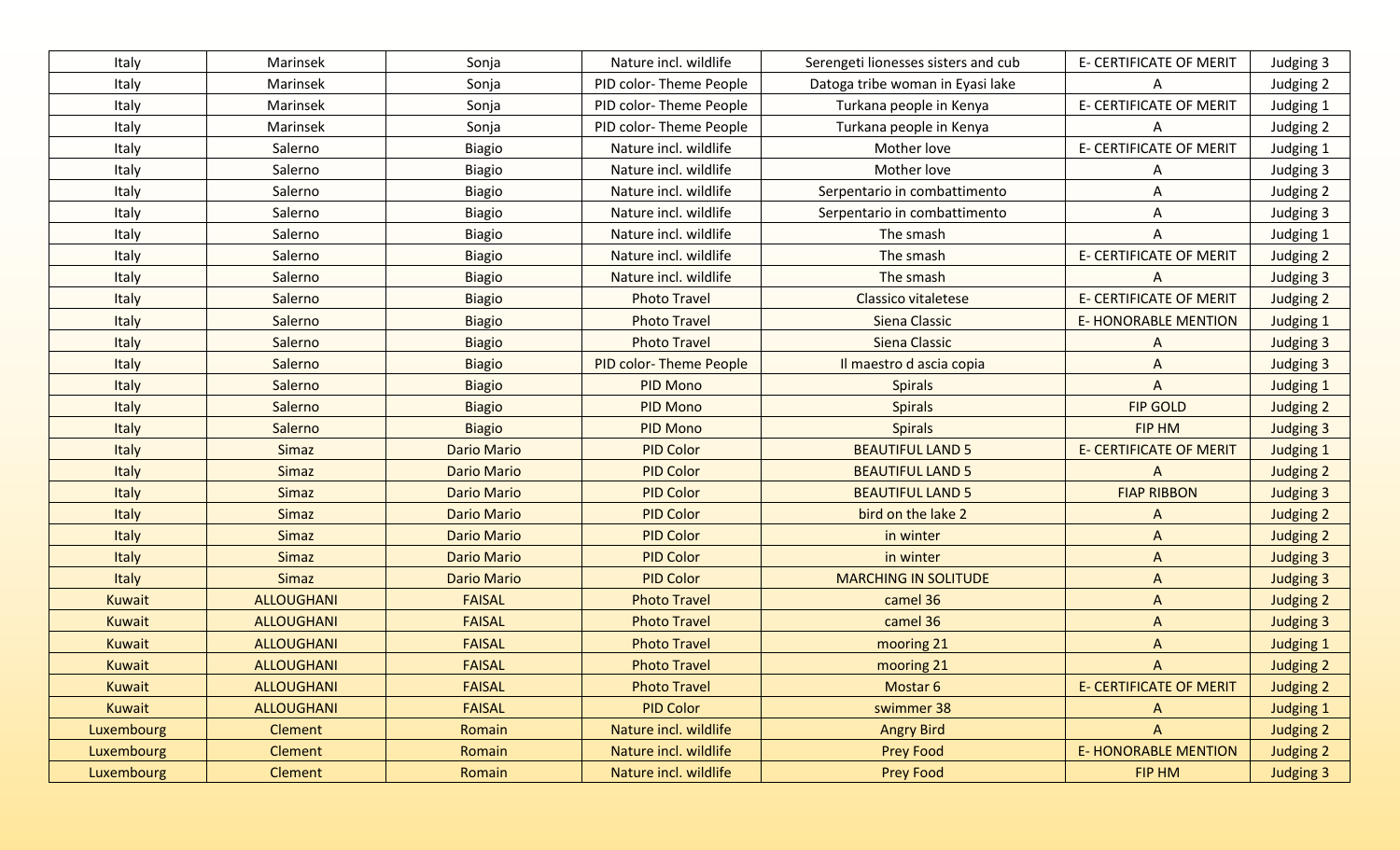| Luxembourg         | Clement        | Romain           | Photo Travel                  | Luxembourg City Grund               | A                              | Judging 2        |
|--------------------|----------------|------------------|-------------------------------|-------------------------------------|--------------------------------|------------------|
| Luxembourg         | Clement        | Romain           | <b>Photo Travel</b>           | Schiessentuempel                    | A                              | Judging 2        |
| Luxembourg         | Clement        | Romain           | PID Color                     | in the glass dome                   | A                              | Judging 1        |
| Luxembourg         | Clement        | Romain           | PID Color                     | in the glass dome                   | A                              | Judging 2        |
| Luxembourg         | Clement        | Romain           | PID Color                     | in the glass dome                   | <b>E- HONORABLE MENTION</b>    | Judging 3        |
| Luxembourg         | Clement        | Romain           | PID color-Theme People        | <b>Bad Ninja</b>                    | A                              | Judging 1        |
| Luxembourg         | Clement        | Romain           | PID color-Theme People        | Torch                               | A                              | Judging 3        |
| Luxembourg         | Clement        | Romain           | PID Mono                      | veiled women                        | A                              | Judging 3        |
| Luxembourg         | Clement        | Romain           | <b>PID Mono</b>               | Wheel                               | <b>FIAP RIBBON</b>             | Judging 1        |
| Luxembourg         | Clement        | Romain           | PID Mono                      | Wheel                               | <b>JCM GOLD</b>                | Judging 3        |
| Malaysia           | Guy            | Graeme           | Nature incl. wildlife         | <b>Risky Jump</b>                   | E- CERTIFICATE OF MERIT        | Judging 2        |
| Malaysia           | Guy            | Graeme           | Nature incl. wildlife         | <b>Risky Jump</b>                   | A                              | Judging 3        |
| Malaysia           | Guy            | Graeme           | Nature incl. wildlife         | Smacking the lizard                 | <b>E-HONORABLE MENTION</b>     | Judging 1        |
| Malaysia           | Guy            | Graeme           | Nature incl. wildlife         | Smacking the lizard                 | A                              | Judging 2        |
| Malaysia           | Guy            | Graeme           | Nature incl. wildlife         | Smacking the lizard                 | $\bigwedge$                    | Judging 3        |
| Malta              | <b>CATANIA</b> | <b>GOTTFRIED</b> | <b>Photo Travel</b>           | Venice Regata 7                     | $\mathsf{A}$                   | Judging 1        |
| Malta              | <b>CATANIA</b> | <b>GOTTFRIED</b> | <b>Photo Travel</b>           | Venice Regata 7                     | $\Lambda$                      | Judging 3        |
| Malta              | <b>CATANIA</b> | <b>GOTTFRIED</b> | <b>PID Color</b>              | <b>City of Arts and Sciences 20</b> | $\overline{A}$                 | Judging 1        |
| Malta              | <b>CATANIA</b> | <b>GOTTFRIED</b> | <b>PID Color</b>              | <b>City of Arts and Sciences 20</b> | $\Lambda$                      | Judging 2        |
| Malta              | <b>CATANIA</b> | <b>GOTTFRIED</b> | <b>PID Color</b>              | Siggiewi Fjakkoli 2                 | $\overline{A}$                 | Judging 1        |
| Malta              | <b>CATANIA</b> | <b>GOTTFRIED</b> | <b>PID Color</b>              | Siggiewi Fjakkoli 2                 | $\Lambda$                      | Judging 2        |
| Malta              | <b>CATANIA</b> | <b>GOTTFRIED</b> | <b>PID color-Theme People</b> | <b>Collecting Salt</b>              | $\Lambda$                      | <b>Judging 1</b> |
| Malta              | <b>CATANIA</b> | <b>GOTTFRIED</b> | <b>PID color-Theme People</b> | <b>Collecting Salt</b>              | FIP HM                         | Judging 2        |
| Malta              | <b>CATANIA</b> | <b>GOTTFRIED</b> | <b>PID color-Theme People</b> | <b>Collecting Salt</b>              | $\Lambda$                      | <b>Judging 3</b> |
| Malta              | <b>CATANIA</b> | <b>GOTTFRIED</b> | <b>PID color-Theme People</b> | <b>Fish Market Venice</b>           | <b>FIAP RIBBON</b>             | <b>Judging 1</b> |
| Malta              | <b>CATANIA</b> | <b>GOTTFRIED</b> | <b>PID Mono</b>               | <b>Aachen Cathedral 2</b>           | A                              | <b>Judging 2</b> |
| Malta              | <b>CATANIA</b> | <b>GOTTFRIED</b> | <b>PID Mono</b>               | Andrea 1                            | $\Lambda$                      | <b>Judging 3</b> |
| <b>Malta</b>       | <b>CATANIA</b> | <b>GOTTFRIED</b> | <b>PID Mono</b>               | Preparing for the Days Work 2       | <b>E-HONORABLE MENTION</b>     | <b>Judging 1</b> |
| Malta              | <b>CATANIA</b> | <b>GOTTFRIED</b> | <b>PID Mono</b>               | Preparing for the Days Work 2       | A                              | Judging 2        |
| <b>Netherlands</b> | van Son        | <b>Max</b>       | Nature incl. wildlife         | <b>Itchy Deer</b>                   | $\mathsf{A}$                   | Judging 2        |
| <b>Netherlands</b> | van Son        | Max              | Nature incl. wildlife         | <b>Just Before Sunset</b>           | $\mathsf{A}$                   | Judging 1        |
| <b>Netherlands</b> | van Son        | <b>Max</b>       | Nature incl. wildlife         | <b>Just Before Sunset</b>           | <b>E- CERTIFICATE OF MERIT</b> | Judging 2        |
| Netherlands        | van Son        | Max              | PID color-Theme People        | <b>Daily Paper</b>                  | $\mathsf{A}$                   | Judging 1        |
| Netherlands        | van Son        | <b>Max</b>       | PID color-Theme People        | <b>Daily Paper</b>                  | $\mathsf{A}$                   | Judging 3        |
|                    |                |                  |                               |                                     |                                |                  |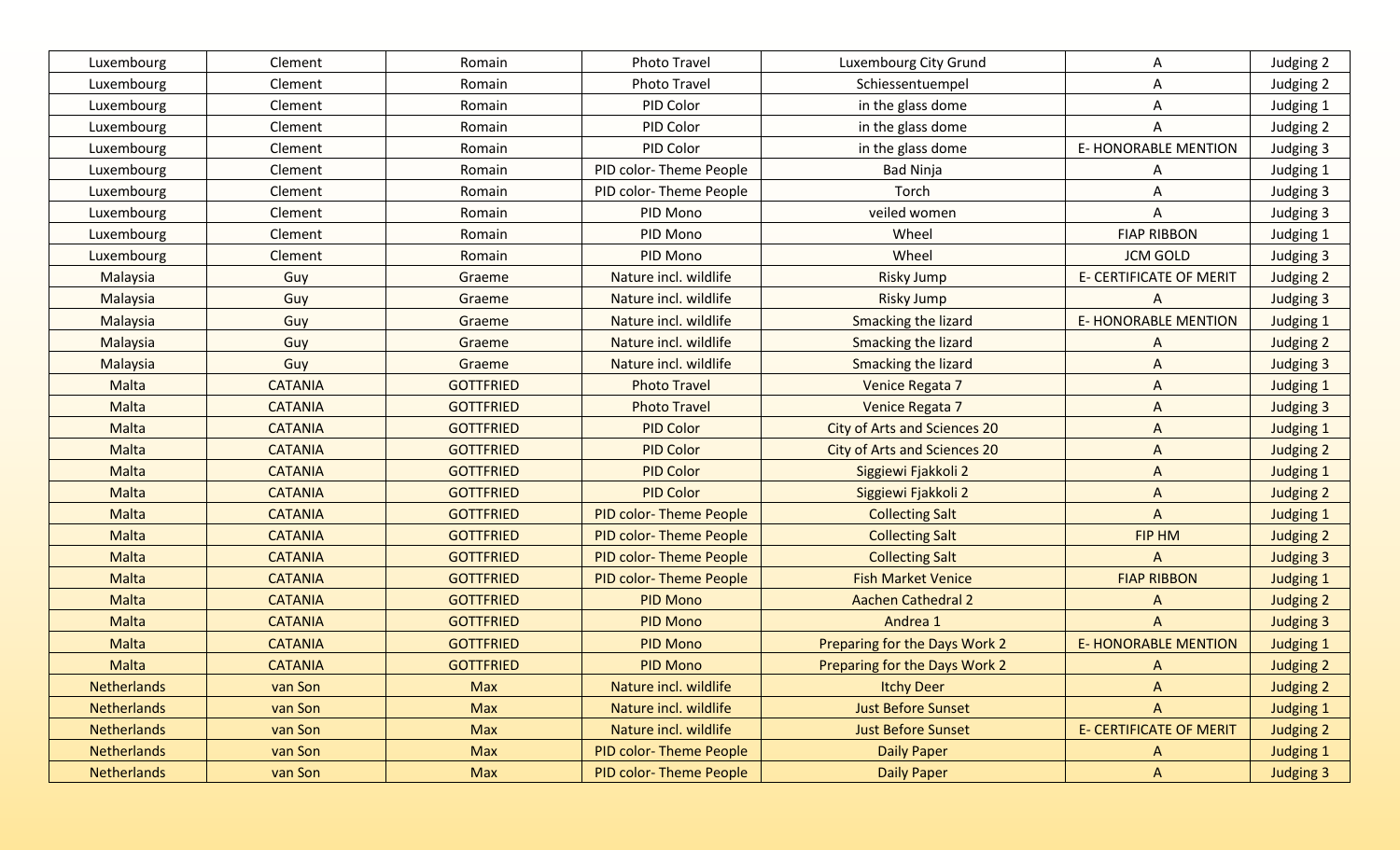| Netherlands                | van Son | Max           | PID color-Theme People | Fragments of Remembrance 07 | A                              | Judging 1        |
|----------------------------|---------|---------------|------------------------|-----------------------------|--------------------------------|------------------|
| Netherlands                | van Son | Max           | PID color-Theme People | Late Afternoon City Cyclist | <b>E- CERTIFICATE OF MERIT</b> | Judging 3        |
| Netherlands                | van Son | Max           | PID Mono               | Centrifugal                 | A                              | Judging 2        |
| Netherlands                | van Son | Max           | PID Mono               | Centrifugal                 | A                              | Judging 3        |
| Norway                     | Holst   | Kjersti       | Nature incl. wildlife  | cormorant catching fish     | A                              | Judging 1        |
| Norway                     | Holst   | Kjersti       | Nature incl. wildlife  | herring gull in fight       | A                              | Judging 1        |
| Norway                     | Holst   | Kjersti       | PID Mono               | friendship girl and dog     | <b>FIAP RIBBON</b>             | Judging 1        |
| Norway                     | Holst   | Kjersti       | PID Mono               | friendship girl and dog     | A                              | Judging 2        |
| Norway                     | Holst   | Kjersti       | PID Mono               | friendship girl and dog     | A                              | Judging 3        |
| Norway                     | Holst   | Kjersti       | PID Mono               | man and the birds           | A                              | Judging 1        |
| Norway                     | Holst   | Kjersti       | PID Mono               | man and the birds           | <b>JCM SILVER</b>              | Judging 3        |
| Republic of Ireland        | Condra  | Frank         | PID Color              | Holly in Lace               | A                              | Judging 1        |
| Republic of Ireland        | Condra  | Frank         | PID Color              | Melancholy                  | A                              | Judging 1        |
| Republic of Ireland        | Condra  | Frank         | <b>PID Color</b>       | Melancholy                  | A                              | Judging 3        |
| <b>Republic of Ireland</b> | Condra  | Frank         | <b>PID Color</b>       | <b>Veiled Dance</b>         | A                              | <b>Judging 1</b> |
| <b>Republic of Ireland</b> | Condra  | Frank         | <b>PID Color</b>       | <b>Veiled Dance</b>         | <b>E- CERTIFICATE OF MERIT</b> | Judging 3        |
| <b>Republic of Ireland</b> | Condra  | Frank         | PID Mono               | <b>Dancing Flame</b>        | A                              | <b>Judging 1</b> |
| <b>Republic of Ireland</b> | Condra  | Frank         | <b>PID Mono</b>        | <b>Dancing Flame</b>        | $\Lambda$                      | <b>Judging 2</b> |
| <b>Republic of Ireland</b> | Condra  | Frank         | <b>PID Mono</b>        | <b>Dancing Flame</b>        | $\Lambda$                      | <b>Judging 3</b> |
| <b>Republic of Ireland</b> | Condra  | Frank         | <b>PID Mono</b>        | Enchanted                   | $\mathsf{A}$                   | Judging 2        |
| <b>Republic of Ireland</b> | Condra  | Frank         | <b>PID Mono</b>        | Enchanted                   | <b>E- HONORABLE MENTION</b>    | <b>Judging 3</b> |
| <b>Republic of Ireland</b> | Mahon   | Edward        | Nature incl. wildlife  | kingfisher feeding          | $\overline{A}$                 | <b>Judging 1</b> |
| <b>Republic of Ireland</b> | Mahon   | Edward        | Nature incl. wildlife  | kingfisher feeding          | <b>E- CERTIFICATE OF MERIT</b> | <b>Judging 3</b> |
| <b>Republic of Ireland</b> | Mahon   | Edward        | Nature incl. wildlife  | kingfisher having a meal    | A                              | <b>Judging 2</b> |
| <b>Republic of Ireland</b> | Mahon   | Edward        | <b>Photo Travel</b>    | abandoned in fortwillam     | <b>E- CERTIFICATE OF MERIT</b> | <b>Judging 2</b> |
| <b>Republic of Ireland</b> | Mahon   | Edward        | <b>Photo Travel</b>    | abandoned in fortwillam     | A                              | <b>Judging 3</b> |
| <b>Republic of Ireland</b> | Mahon   | Edward        | <b>Photo Travel</b>    | reflections in the lough    | $\mathsf{A}$                   | <b>Judging 2</b> |
| <b>Republic of Ireland</b> | Mahon   | <b>Edward</b> | <b>PID Color</b>       | dancing the night away      | $\Lambda$                      | <b>Judging 1</b> |
| <b>Republic of Ireland</b> | Mahon   | Edward        | <b>PID Color</b>       | dancing the night away      | $\Lambda$                      | <b>Judging 2</b> |
| <b>Republic of Ireland</b> | Mahon   | Edward        | <b>PID Color</b>       | hogwards express            | $\mathsf{A}$                   | <b>Judging 1</b> |
| Republic of Ireland        | Mahon   | Edward        | <b>PID Color</b>       | hogwards express            | $\mathsf{A}$                   | Judging 2        |
| Republic of Ireland        | Mahon   | Edward        | <b>PID Color</b>       | hogwards express            | $\mathsf{A}$                   | Judging 3        |
| <b>Republic of Ireland</b> | Mahon   | Edward        | <b>PID Color</b>       | my passion for dance        | A                              | <b>Judging 1</b> |
| <b>Republic of Ireland</b> | Mahon   | Edward        | <b>PID Color</b>       | my passion for dance        | $\mathsf{A}$                   | Judging 2        |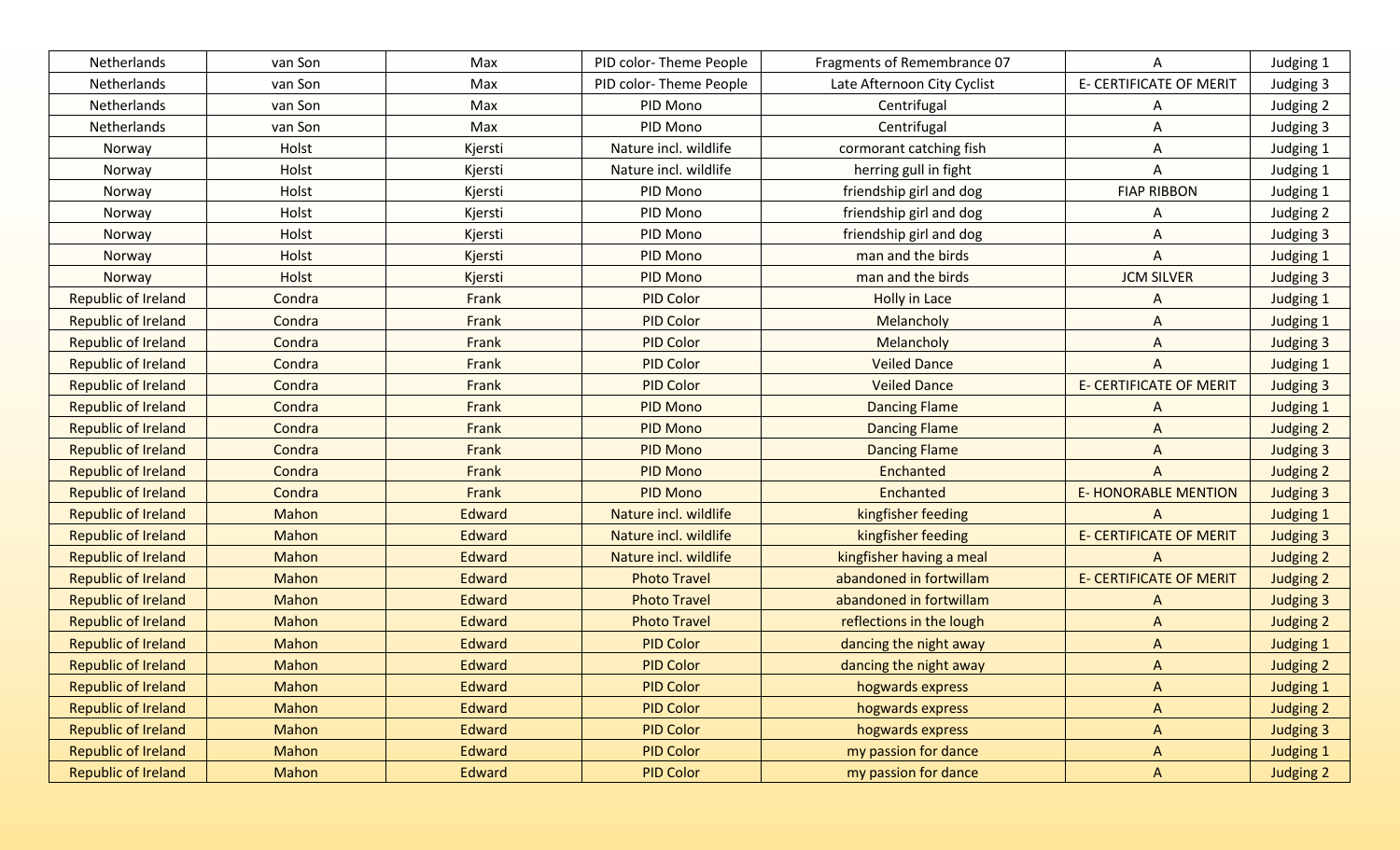| Republic of Ireland       | Mahon           | Edward | PID Mono               | mountain lake beauty          | Α                              | Judging 2        |
|---------------------------|-----------------|--------|------------------------|-------------------------------|--------------------------------|------------------|
| Republic of Ireland       | Mahon           | Edward | PID Mono               | mountain lake beauty          | Α                              | Judging 3        |
| Republic of Ireland       | Mahon           | Edward | PID Mono               | sublime shapes                | A                              | Judging 2        |
| Republic of Ireland       | Mahon           | Edward | PID Mono               | sublime shapes                | Α                              | Judging 3        |
| <b>Russian Federation</b> | Mikhailova      | Elena  | PID Color              | a Girl with an owl            | A                              | Judging 1        |
| <b>Russian Federation</b> | Mikhailova      | Elena  | PID Color              | a Girl with an owl            | Α                              | Judging 2        |
| <b>Russian Federation</b> | Mikhailova      | Elena  | PID Color              | Bambi                         | A                              | Judging 2        |
| <b>Russian Federation</b> | Mikhailova      | Elena  | PID Color              | Bambi                         | <b>E- CERTIFICATE OF MERIT</b> | Judging 3        |
| <b>Russian Federation</b> | Mikhailova      | Elena  | PID Color              | Grace                         | <b>E- HONORABLE MENTION</b>    | Judging 1        |
| <b>Russian Federation</b> | Mikhailova      | Elena  | PID Color              | Grace                         | A                              | Judging 2        |
| <b>Russian Federation</b> | Mikhailova      | Elena  | PID Color              | Grace                         | A                              | Judging 3        |
| <b>Russian Federation</b> | Mikhailova      | Elena  | PID Color              | happiniess                    | A                              | <b>Judging 1</b> |
| <b>Russian Federation</b> | Mikhailova      | Elena  | PID Color              | happiniess                    | A                              | Judging 3        |
| <b>Russian Federation</b> | Mikhailova      | Elena  | PID color-Theme People | PLAYING WITH DOGS             | A                              | Judging 2        |
| <b>Russian Federation</b> | Mikhailova      | Elena  | PID color-Theme People | <b>PLAYING WITH DOGS</b>      | A                              | Judging 3        |
| <b>Russian Federation</b> | Mikhailova      | Elena  | <b>PID Mono</b>        | A loyal friend                | $\overline{A}$                 | <b>Judging 1</b> |
| <b>Russian Federation</b> | Mikhailova      | Elena  | PID Mono               | A loyal friend                | <b>E- CERTIFICATE OF MERIT</b> | Judging 2        |
| <b>Russian Federation</b> | Mikhailova      | Elena  | <b>PID Mono</b>        | ballet dancer                 | $\Lambda$                      | <b>Judging 1</b> |
| <b>Russian Federation</b> | Mikhailova      | Elena  | <b>PID Mono</b>        | ballet dancer                 | $\mathsf{A}$                   | <b>Judging 3</b> |
| <b>Russian Federation</b> | Mikhailova      | Elena  | <b>PID Mono</b>        | <b>Fluffy baby</b>            | $\mathsf{A}$                   | Judging 1        |
| <b>Russian Federation</b> | Mikhailova      | Elena  | <b>PID Mono</b>        | <b>Fluffy baby</b>            | $\mathsf{A}$                   | Judging 2        |
| <b>Russian Federation</b> | Mikhailova      | Elena  | <b>PID Mono</b>        | <b>Fluffy baby</b>            | <b>FIP GOLD</b>                | <b>Judging 3</b> |
| <b>Russian Federation</b> | Mikhailova      | Elena  | <b>PID Mono</b>        | friend                        | <b>FIAP GOLD</b>               | <b>Judging 1</b> |
| <b>Russian Federation</b> | Mikhailova      | Elena  | <b>PID Mono</b>        | friend                        | A                              | Judging 2        |
| <b>Russian Federation</b> | Mikhailova      | Elena  | <b>PID Mono</b>        | friend                        | $\overline{A}$                 | <b>Judging 3</b> |
| Saudi Arabia              | Alkhamis        | Abbas  | Nature incl. wildlife  | littel Monkey Sucking         | <b>E- CERTIFICATE OF MERIT</b> | Judging 2        |
| Saudi Arabia              | Alkhamis        | Abbas  | <b>PID Color</b>       | <b>Bedyah Caravan 3</b>       | $\Lambda$                      | Judging 2        |
| Saudi Arabia              | <b>Alkhamis</b> | Abbas  | <b>PID Color</b>       | <b>Dune Kid Running Camel</b> | $\Lambda$                      | <b>Judging 1</b> |
| Saudi Arabia              | <b>Alkhamis</b> | Abbas  | <b>PID Color</b>       | <b>Dune Kid Running Camel</b> | $\Lambda$                      | <b>Judging 2</b> |
| Saudi Arabia              | Alkhamis        | Abbas  | <b>PID Color</b>       | <b>Dune Kid Running Camel</b> | $\mathsf{A}$                   | <b>Judging 3</b> |
| Saudi Arabia              | Alkhamis        | Abbas  | <b>PID Color</b>       | <b>Dune Running Camels</b>    | <b>E- HONORABLE MENTION</b>    | <b>Judging 1</b> |
| Saudi Arabia              | Alkhamis        | Abbas  | <b>PID Color</b>       | <b>Dune Running Camels</b>    | <b>JCM BRONZE</b>              | Judging 2        |
| Saudi Arabia              | Alkhamis        | Abbas  | <b>PID Color</b>       | <b>Dune Running Camels</b>    | FIP HM                         | <b>Judging 3</b> |
| Saudi Arabia              | Alkhamis        | Abbas  | PID color-Theme People | Aljesrah family               | $\mathsf{A}$                   | <b>Judging 2</b> |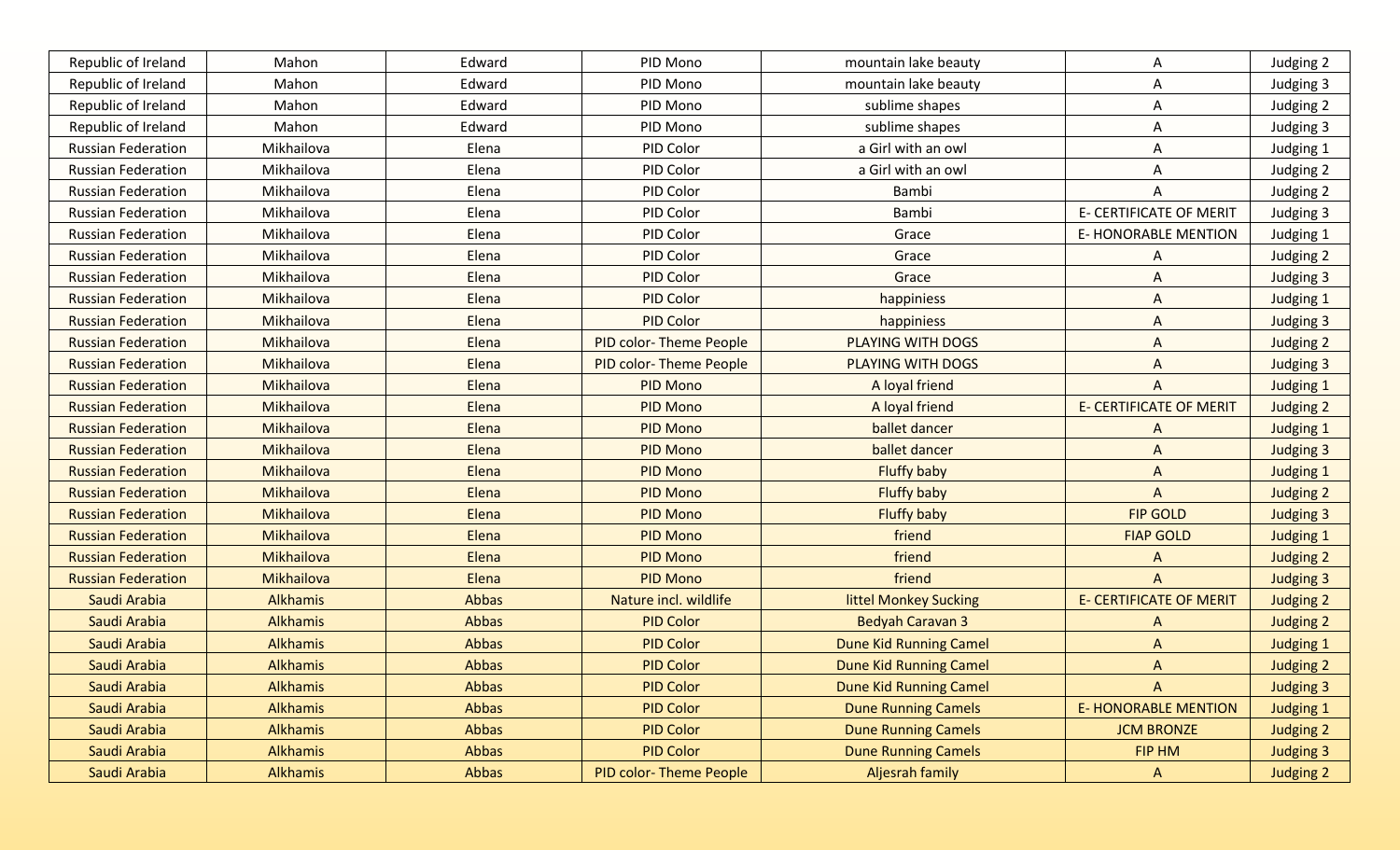| Saudi Arabia | Alkhamis      | Abbas        | PID color-Theme People | Hamar Brothers with Father       | A                              | Judging 2        |
|--------------|---------------|--------------|------------------------|----------------------------------|--------------------------------|------------------|
| Saudi Arabia | Alkhamis      | Abbas        | PID color-Theme People | Morsi Brothers                   | A                              | Judging 2        |
| Saudi Arabia | Alkhamis      | Abbas        | PID color-Theme People | Mum hamar with Twin              | <b>E-HONORABLE MENTION</b>     | Judging 2        |
| Saudi Arabia | Alkhamis      | Abbas        | PID color-Theme People | Mum hamar with Twin              | A                              | Judging 3        |
| Saudi Arabia | Alkhamis      | Abbas        | PID Mono               | Bahrain old Market 1             | Α                              | Judging 2        |
| Scotland     | <b>SPINKS</b> | <b>DAVID</b> | Nature incl. wildlife  | Swan and Cygnets                 | A                              | Judging 2        |
| Scotland     | <b>SPINKS</b> | <b>DAVID</b> | Nature incl. wildlife  | Swan and Cygnets                 | <b>E- HONORABLE MENTION</b>    | Judging 3        |
| Scotland     | <b>SPINKS</b> | <b>DAVID</b> | Photo Travel           | Rooftops                         | Α                              | Judging 1        |
| Scotland     | <b>SPINKS</b> | <b>DAVID</b> | Photo Travel           | Rooftops                         | Α                              | Judging 3        |
| Scotland     | <b>SPINKS</b> | <b>DAVID</b> | PID Color              | A Question of Balance            | Α                              | Judging 1        |
| Scotland     | <b>SPINKS</b> | <b>DAVID</b> | PID Color              | <b>Global Warming</b>            | A                              | Judging 1        |
| Scotland     | <b>SPINKS</b> | <b>DAVID</b> | PID Color              | <b>Global Warming</b>            | <b>JCM SILVER</b>              | Judging 2        |
| Scotland     | <b>SPINKS</b> | <b>DAVID</b> | PID Color              | <b>Global Warming</b>            | <b>JCM BRONZE</b>              | Judging 3        |
| Scotland     | <b>SPINKS</b> | <b>DAVID</b> | <b>PID Color</b>       | <b>Sunshine and Showers</b>      | <b>E- CERTIFICATE OF MERIT</b> | Judging 1        |
| Scotland     | <b>SPINKS</b> | <b>DAVID</b> | <b>PID Color</b>       | <b>Sunshine and Showers</b>      | $\Lambda$                      | <b>Judging 3</b> |
| Scotland     | <b>SPINKS</b> | <b>DAVID</b> | <b>PID Mono</b>        | <b>Finishing Touch</b>           | $\mathsf{A}$                   | Judging 1        |
| Scotland     | <b>SPINKS</b> | <b>DAVID</b> | PID Mono               | Witness                          | $\mathsf{A}$                   | Judging 1        |
| Scotland     | <b>SPINKS</b> | <b>DAVID</b> | PID Mono               | Witness                          | $\mathsf{A}$                   | Judging 2        |
| Scotland     | <b>SPINKS</b> | <b>DAVID</b> | PID Mono               | <b>Witness</b>                   | A                              | <b>Judging 3</b> |
| Singapore    | Tan           | Lee Eng      | Nature incl. wildlife  | <b>Africa Lion King 2</b>        | <b>E- CERTIFICATE OF MERIT</b> | Judging 2        |
| Singapore    | Tan           | Lee Eng      | Nature incl. wildlife  | Lioness and food 2               | <b>E- CERTIFICATE OF MERIT</b> | <b>Judging 1</b> |
| Singapore    | Tan           | Lee Eng      | Nature incl. wildlife  | Lioness and food 2               | $\Lambda$                      | Judging 2        |
| Singapore    | Tan           | Lee Eng      | Nature incl. wildlife  | Lioness and food 2               | <b>E- CERTIFICATE OF MERIT</b> | <b>Judging 3</b> |
| Singapore    | Tan           | Lee Eng      | Nature incl. wildlife  | Meal 5                           | $\Lambda$                      | <b>Judging 1</b> |
| Singapore    | Tan           | Lee Eng      | Nature incl. wildlife  | Meal 5                           | $\Lambda$                      | <b>Judging 2</b> |
| Singapore    | Tan           | Lee Eng      | Nature incl. wildlife  | Meal 5                           | $\Lambda$                      | <b>Judging 3</b> |
| Singapore    | Tan           | Lee Eng      | <b>Photo Travel</b>    | <b>Good Morning rice terrace</b> | $\mathsf{A}$                   | <b>Judging 1</b> |
| Singapore    | Tan           | Lee Eng      | <b>Photo Travel</b>    | <b>Good Morning rice terrace</b> | $\Lambda$                      | <b>Judging 3</b> |
| Singapore    | Tan           | Lee Eng      | <b>Photo Travel</b>    | Jakarta Cityscape 1              | $\Lambda$                      | Judging 1        |
| Singapore    | Tan           | Lee Eng      | <b>Photo Travel</b>    | Lofoten Gulf                     | <b>FIP GOLD</b>                | <b>Judging 1</b> |
| Singapore    | Tan           | Lee Eng      | <b>Photo Travel</b>    | Lofoten Gulf                     | <b>E- CERTIFICATE OF MERIT</b> | <b>Judging 3</b> |
| Singapore    | Tan           | Lee Eng      | <b>Photo Travel</b>    | <b>Muddy Splash Race</b>         | $\mathsf{A}$                   | <b>Judging 3</b> |
| Singapore    | Tan           | Lee Eng      | <b>PID Color</b>       | Miran 5                          | <b>E- CERTIFICATE OF MERIT</b> | <b>Judging 1</b> |
| Singapore    | Tan           | Lee Eng      | <b>PID Color</b>       | <b>Tribal Lady 15</b>            | <b>E- CERTIFICATE OF MERIT</b> | <b>Judging 3</b> |
|              |               |              |                        |                                  |                                |                  |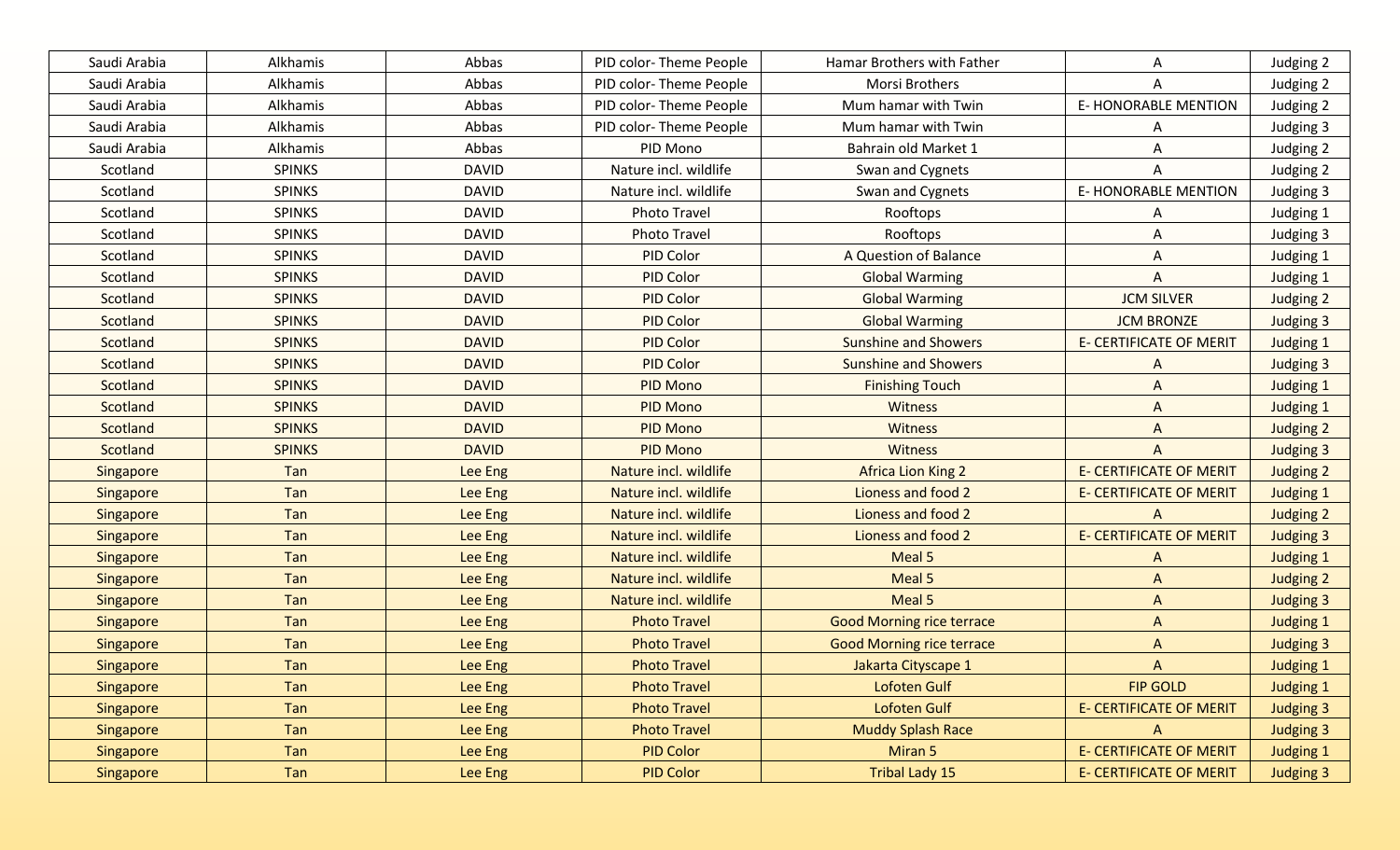| Singapore | Tan        | Lee Eng          | PID color-Theme People         | Kazakh Eagle Hunters 12           | A                              | Judging 1        |
|-----------|------------|------------------|--------------------------------|-----------------------------------|--------------------------------|------------------|
| Singapore | Tan        | Lee Eng          | PID color-Theme People         | Kazakh Eagle Hunters 12           | A                              | Judging 2        |
| Singapore | Tan        | Lee Eng          | PID color-Theme People         | Kazakh Eagle Hunters 12           | A                              | Judging 3        |
| Singapore | Tan        | Lee Eng          | PID color-Theme People         | Old teahouse old men gather       | A                              | Judging 1        |
| Singapore | Tan        | Lee Eng          | PID color-Theme People         | Play Time in the River 1          | <b>E- CERTIFICATE OF MERIT</b> | Judging 3        |
| Singapore | Tan        | Lee Eng          | PID Mono                       | <b>Ballerina Muller 41</b>        | A                              | Judging 1        |
| Singapore | Tan        | Lee Eng          | PID Mono                       | <b>Ballerina Muller 41</b>        | <b>FIAP RIBBON</b>             | Judging 3        |
| Singapore | Tan        | Lee Eng          | PID Mono                       | Deity Warriors 11                 | A                              | Judging 1        |
| Singapore | Tan        | Lee Eng          | PID Mono                       | Deity Warriors 11                 | A                              | Judging 3        |
| Singapore | Tan        | Lee Eng          | PID Mono                       | Sherina 2                         | A                              | Judging 1        |
| Singapore | Tan        | Lee Eng          | PID Mono                       | Snake Woman 2                     | A                              | Judging 1        |
| Singapore | Tan        | Lee Eng          | PID Mono                       | Snake Woman 2                     | A                              | Judging 3        |
| Singapore | <b>TEO</b> | <b>Giap Chiu</b> | <b>Photo Travel</b>            | A Group Big Lama Seventy nine     | $\overline{A}$                 | Judging 1        |
| Singapore | <b>TEO</b> | <b>Giap Chiu</b> | <b>Photo Travel</b>            | A Group Big Lama Seventy nine     | A                              | Judging 3        |
| Singapore | <b>TEO</b> | <b>Giap Chiu</b> | <b>Photo Travel</b>            | A Group Big Lama Sixty nine       | <b>E- CERTIFICATE OF MERIT</b> | Judging 1        |
| Singapore | <b>TEO</b> | <b>Giap Chiu</b> | <b>Photo Travel</b>            | A Group Big Lama Sixty nine       | $\Lambda$                      | Judging 3        |
| Singapore | <b>TEO</b> | <b>Giap Chiu</b> | <b>Photo Travel</b>            | <b>Crowded Venue Three</b>        | $\overline{A}$                 | Judging 2        |
| Singapore | <b>TEO</b> | <b>Giap Chiu</b> | <b>Photo Travel</b>            | <b>Crowded Venue Three</b>        | FIP HM                         | <b>Judging 3</b> |
| Singapore | <b>TEO</b> | <b>Giap Chiu</b> | <b>PID Color</b>               | D Andy Tan Reading Twenty FiveJPG | $\Lambda$                      | Judging 1        |
| Singapore | <b>TEO</b> | <b>Giap Chiu</b> | <b>PID Color</b>               | D Andy Tan Reading Twenty FiveJPG | $\mathsf{A}$                   | <b>Judging 3</b> |
| Singapore | <b>TEO</b> | <b>Giap Chiu</b> | <b>PID Color</b>               | D Tan Pei Dancing Twenty six      | $\mathsf{A}$                   | <b>Judging 1</b> |
| Singapore | <b>TEO</b> | <b>Giap Chiu</b> | <b>PID Color</b>               | D Tan Pei Dancing Twenty six      | FIP HM                         | <b>Judging 3</b> |
| Singapore | <b>TEO</b> | <b>Giap Chiu</b> | <b>PID color-Theme People</b>  | <b>Crowded Venue Ten</b>          | $\mathsf{A}$                   | Judging 2        |
| Singapore | <b>TEO</b> | <b>Giap Chiu</b> | <b>PID color-Theme People</b>  | <b>Crowded Venue Ten</b>          | $\Lambda$                      | <b>Judging 3</b> |
| Singapore | <b>TEO</b> | <b>Giap Chiu</b> | PID color-Theme People         | <b>D Round The Temple</b>         | $\Lambda$                      | Judging 2        |
| Singapore | <b>TEO</b> | <b>Giap Chiu</b> | PID color-Theme People         | <b>Group Of Lama sixteen</b>      | <b>E-HONORABLE MENTION</b>     | <b>Judging 1</b> |
| Singapore | <b>TEO</b> | <b>Giap Chiu</b> | <b>PID color- Theme People</b> | <b>Group Of Lama sixteen</b>      | FIP HM                         | Judging 2        |
| Singapore | <b>TEO</b> | <b>Giap Chiu</b> | PID color-Theme People         | <b>Group Of Lama sixteen</b>      | $\wedge$                       | <b>Judging 3</b> |
| Singapore | <b>TEO</b> | <b>Giap Chiu</b> | PID color-Theme People         | Group Of Lama thirteen            | $\Lambda$                      | <b>Judging 3</b> |
| Singapore | <b>TEO</b> | <b>Giap Chiu</b> | <b>PID Mono</b>                | <b>Andy Tan Reading Three</b>     | $\mathsf{A}$                   | Judging 1        |
| Singapore | <b>TEO</b> | <b>Giap Chiu</b> | <b>PID Mono</b>                | <b>Andy Tan Reading Three</b>     | <b>JCM BRONZE</b>              | Judging 2        |
| Singapore | <b>TEO</b> | <b>Giap Chiu</b> | PID Mono                       | <b>Andy Tan Reading Three</b>     | <b>E- HONORABLE MENTION</b>    | <b>Judging 3</b> |
| Singapore | <b>TEO</b> | <b>Giap Chiu</b> | PID Mono                       | <b>Charles Ang Three</b>          | $\mathsf{A}$                   | Judging 1        |
| Singapore | <b>TEO</b> | <b>Giap Chiu</b> | <b>PID Mono</b>                | <b>Charles Ang Three</b>          | $\mathsf{A}$                   | Judging 2        |
|           |            |                  |                                |                                   |                                |                  |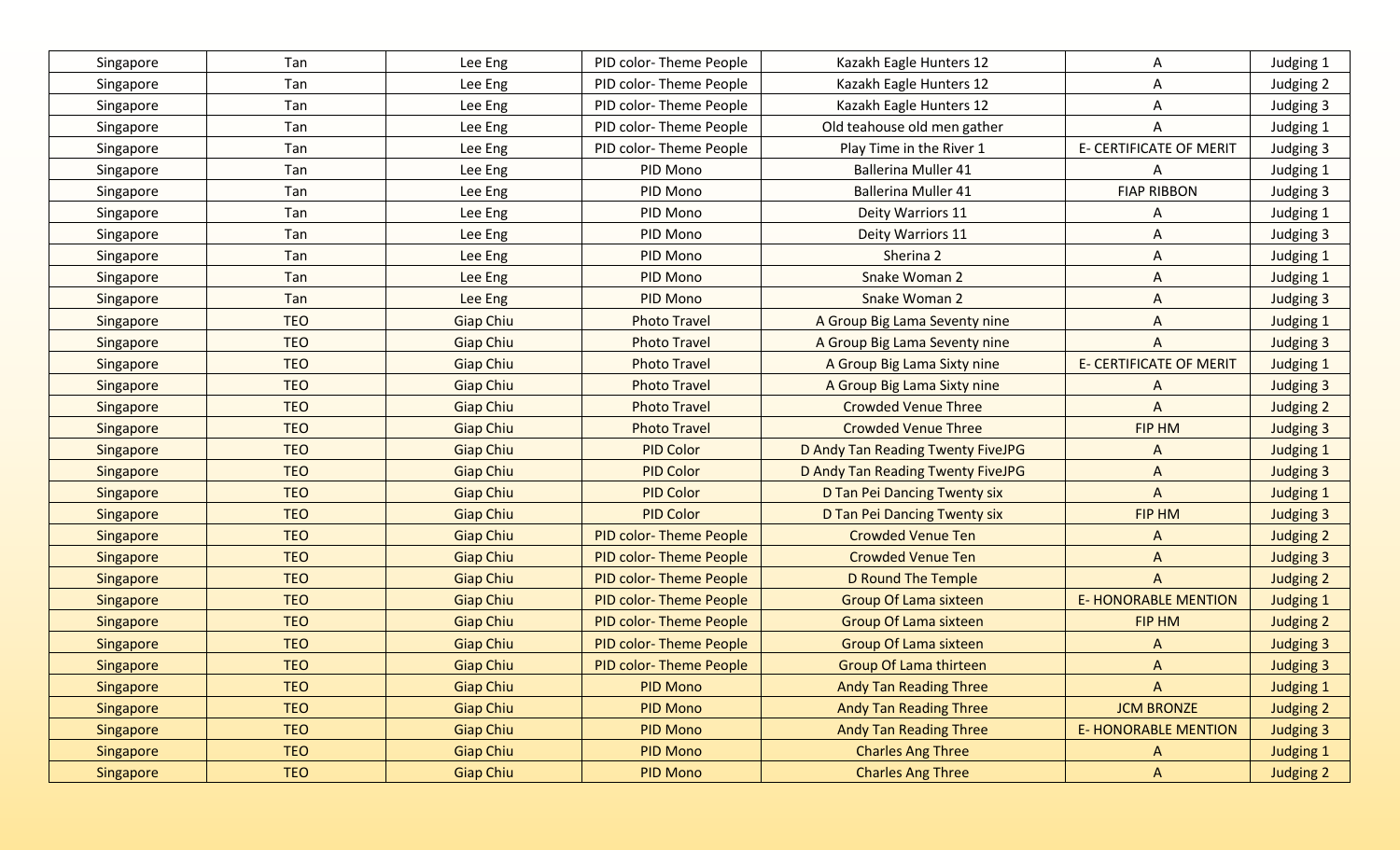| Singapore           | <b>TEO</b>    | Giap Chiu     | PID Mono                      | Charles Ang Three           | A                              | Judging 3        |
|---------------------|---------------|---------------|-------------------------------|-----------------------------|--------------------------------|------------------|
| Singapore           | <b>TEO</b>    | Giap Chiu     | PID Mono                      | <b>Eric Foss</b>            | Α                              | Judging 1        |
| Slovenia            | Avsenik       | Lojzi         | Nature incl. wildlife         | Good catch                  | <b>JCM BRONZE</b>              | Judging 1        |
| Slovenia            | Avsenik       | Lojzi         | Nature incl. wildlife         | Good catch                  | A                              | Judging 2        |
| Slovenia            | Avsenik       | Lojzi         | Nature incl. wildlife         | Good catch                  | FIP HM                         | Judging 3        |
| Slovenia            | Avsenik       | Lojzi         | Nature incl. wildlife         | Hunter                      | A                              | Judging 1        |
| Slovenia            | Avsenik       | Lojzi         | Nature incl. wildlife         | Its delicious               | A                              | Judging 1        |
| Slovenia            | Avsenik       | Lojzi         | Nature incl. wildlife         | Its delicious               | A                              | Judging 3        |
| Slovenia            | Avsenik       | Lojzi         | Nature incl. wildlife         | Youre mine                  | Α                              | Judging 1        |
| Slovenia            | Avsenik       | Lojzi         | Nature incl. wildlife         | Youre mine                  | A                              | Judging 2        |
| Slovenia            | Avsenik       | Lojzi         | Nature incl. wildlife         | Youre mine                  | A                              | Judging 3        |
| Slovenia            | <b>BOZNAR</b> | <b>EMIL</b>   | Nature incl. wildlife         | <b>BLUE LOVER</b>           | A                              | Judging 1        |
| Slovenia            | <b>BOZNAR</b> | <b>EMIL</b>   | Nature incl. wildlife         | <b>BLUE LOVER</b>           | A                              | Judging 2        |
| Slovenia            | <b>BOZNAR</b> | <b>EMIL</b>   | <b>Photo Travel</b>           | <b>GULF</b>                 | A                              | Judging 1        |
| Slovenia            | <b>BOZNAR</b> | <b>EMIL</b>   | <b>Photo Travel</b>           | <b>GULF</b>                 | $\overline{A}$                 | Judging 2        |
| Slovenia            | <b>BOZNAR</b> | <b>EMIL</b>   | <b>Photo Travel</b>           | ON THE EDGE                 | <b>FIAP RIBBON</b>             | Judging 2        |
| Slovenia            | <b>BOZNAR</b> | <b>EMIL</b>   | <b>PID Color</b>              | $2$ to 5                    | $\mathsf{A}$                   | Judging 2        |
| Slovenia            | <b>BOZNAR</b> | <b>EMIL</b>   | <b>PID Color</b>              | <b>FOGY RIVER</b>           | $\mathsf{A}$                   | <b>Judging 2</b> |
| Slovenia            | Novak         | SAndi         | <b>Photo Travel</b>           | Santorini                   | $\mathsf{A}$                   | Judging 2        |
| Slovenia            | <b>Novak</b>  | SAndi         | <b>PID Color</b>              | <b>Evening pleasure 7</b>   | $\overline{A}$                 | Judging 3        |
| Slovenia            | Novak         | SAndi         | <b>PID Color</b>              | Nuns in the station         | $\mathsf{A}$                   | <b>Judging 1</b> |
| Slovenia            | <b>Novak</b>  | SAndi         | <b>PID Color</b>              | Nuns in the station         | <b>E- HONORABLE MENTION</b>    | <b>Judging 3</b> |
| Slovenia            | <b>Novak</b>  | SAndi         | <b>PID Color</b>              | Planica <sub>2</sub>        | <b>E- HONORABLE MENTION</b>    | <b>Judging 1</b> |
| Slovenia            | <b>Novak</b>  | SAndi         | <b>PID Color</b>              | Secret 2                    | <b>E- HONORABLE MENTION</b>    | <b>Judging 2</b> |
| Slovenia            | <b>Novak</b>  | SAndi         | <b>PID Color</b>              | Secret 2                    | $\Lambda$                      | <b>Judging 3</b> |
| Slovenia            | <b>Novak</b>  | SAndi         | <b>PID color-Theme People</b> | Pop goes for a walk         | $\Lambda$                      | <b>Judging 3</b> |
| Slovenia            | <b>Novak</b>  | SAndi         | <b>PID Mono</b>               | <b>Cuba 8879</b>            | $\mathsf{A}$                   | <b>Judging 1</b> |
| Slovenia            | <b>Novak</b>  | SAndi         | <b>PID Mono</b>               | Enjoy                       | $\Lambda$                      | <b>Judging 3</b> |
| Slovenia            | <b>Novak</b>  | SAndi         | <b>PID Mono</b>               | Passion                     | $\Lambda$                      | Judging 1        |
| <b>South Africa</b> | <b>Botha</b>  | <b>Margie</b> | Nature incl. wildlife         | Two playing cheetah cubs    | FIP HM                         | Judging 2        |
| <b>South Africa</b> | <b>Botha</b>  | Margie        | Nature incl. wildlife         | Two playing cheetah cubs    | <b>E- CERTIFICATE OF MERIT</b> | <b>Judging 3</b> |
| <b>South Africa</b> | <b>Botha</b>  | <b>Margie</b> | <b>Photo Travel</b>           | Antartika2013 26925-s       | $\mathsf{A}$                   | Judging 2        |
| <b>South Africa</b> | <b>Botha</b>  | <b>Margie</b> | <b>Photo Travel</b>           | The beauty of Southern Wave | <b>WPAI GOLD</b>               | Judging 2        |
| South Africa        | <b>Botha</b>  | Margie        | <b>Photo Travel</b>           | The beauty of Southern Wave | $\mathsf{A}$                   | Judging 3        |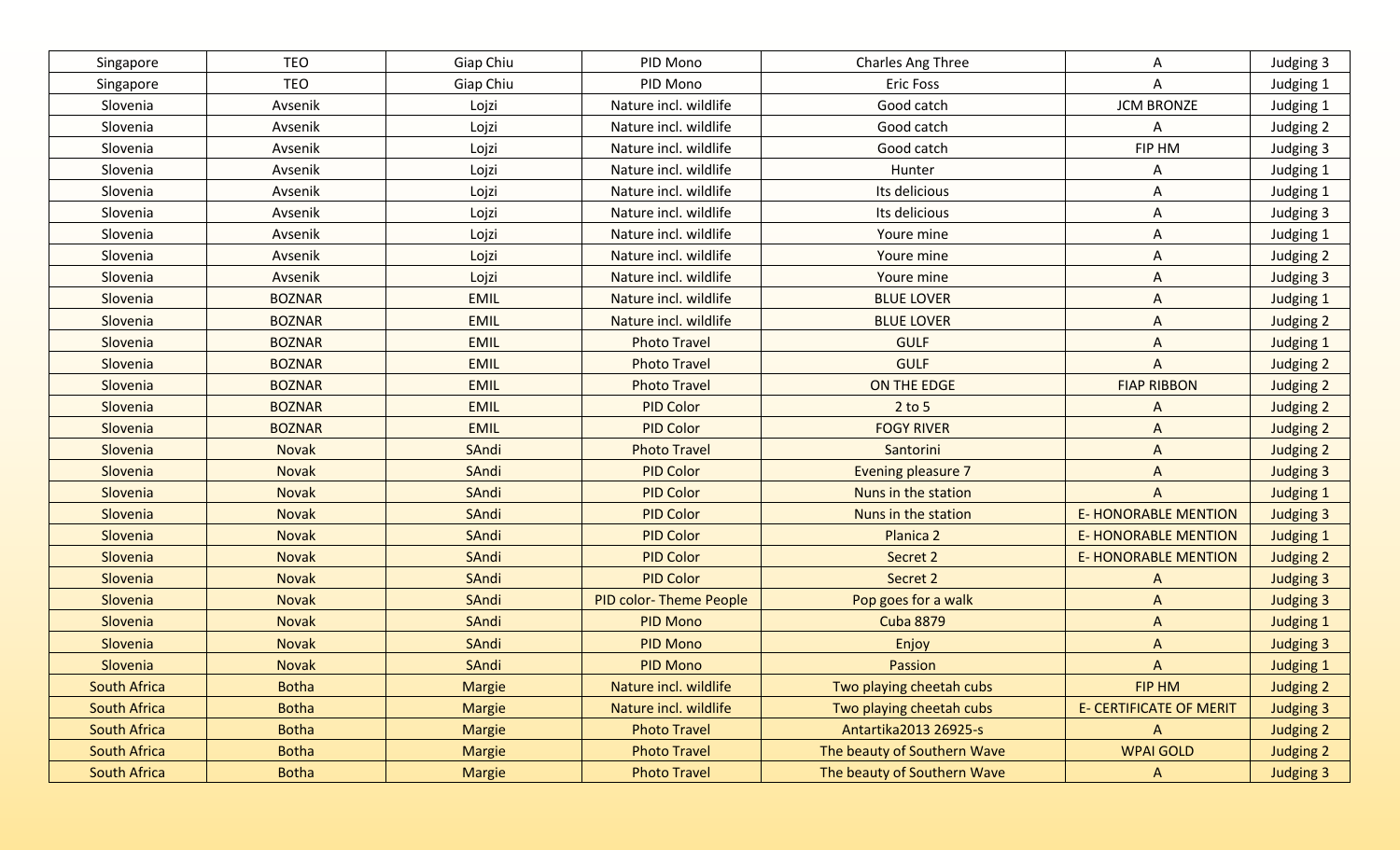| South Africa | Botha        | Margie            | PID Mono               | Gemsbuck running in dust    | Α                              | Judging 1        |
|--------------|--------------|-------------------|------------------------|-----------------------------|--------------------------------|------------------|
| South Africa | Botha        | Margie            | PID Mono               | Lion friends                | Α                              | Judging 1        |
| South Africa | Botha        | Margie            | PID Mono               | Two backlit suricate        | Α                              | Judging 1        |
| South Africa | Botha        | Margie            | PID Mono               | Two backlit suricate        | A                              | Judging 2        |
| South Africa | <b>Botha</b> | Margie            | PID Mono               | Two backlit suricate        | FIP HM                         | Judging 3        |
| South Korea  | KO           | Hansang           | PID Color              | Life track                  | Α                              | Judging 3        |
| Sweden       | Stake        | Jan Thomas        | PID Color              | <b>Baker 9791</b>           | Α                              | Judging 1        |
| Sweden       | Stake        | Jan Thomas        | PID Color              | Lone ranger 1012            | Α                              | Judging 1        |
| Sweden       | Stake        | Jan Thomas        | PID Color              | Lone ranger 1012            | A                              | Judging 3        |
| Sweden       | Stake        | Jan Thomas        | PID Color              | My boy No3                  | <b>E- HONORABLE MENTION</b>    | Judging 1        |
| Sweden       | Stake        | Jan Thomas        | PID Color              | My boy No3                  | <b>FIAP RIBBON</b>             | Judging 2        |
| Sweden       | <b>Stake</b> | Jan Thomas        | PID Color              | My boy No3                  | A                              | Judging 3        |
| Sweden       | <b>Stake</b> | Jan Thomas        | PID Mono               | By the window 6533          | A                              | Judging 3        |
| Sweden       | <b>Stake</b> | Jan Thomas        | PID Mono               | Globes 2020                 | A                              | Judging 1        |
| Sweden       | <b>Stake</b> | Jan Thomas        | PID Mono               | Globes 2020                 | $\Lambda$                      | Judging 2        |
| Sweden       | <b>Stake</b> | <b>Jan Thomas</b> | PID Mono               | Smoke 0395                  | $\mathsf{A}$                   | <b>Judging 3</b> |
| Sweden       | <b>Stake</b> | Jan Thomas        | PID Mono               | Stripes 5656                | <b>E- CERTIFICATE OF MERIT</b> | Judging 1        |
| Sweden       | <b>Stake</b> | <b>Jan Thomas</b> | PID Mono               | Stripes 5656                | <b>E- CERTIFICATE OF MERIT</b> | Judging 2        |
| Sweden       | <b>Stake</b> | <b>Jan Thomas</b> | PID Mono               | Stripes 5656                | $\Lambda$                      | <b>Judging 3</b> |
| Switzerland  | Jenzer       | Urs               | Nature incl. wildlife  | <b>Basstoelpel 15</b>       | $\mathsf{A}$                   | Judging 2        |
| Switzerland  | Jenzer       | <b>Urs</b>        | Nature incl. wildlife  | Okavango 3 123              | <b>FIAP RIBBON</b>             | <b>Judging 1</b> |
| Switzerland  | Jenzer       | <b>Urs</b>        | Nature incl. wildlife  | Okavango 3 123              | <b>FIP GOLD</b>                | Judging 2        |
| Switzerland  | Jenzer       | Urs               | <b>Photo Travel</b>    | <b>GMA Antigua 10</b>       | <b>E- CERTIFICATE OF MERIT</b> | <b>Judging 1</b> |
| Switzerland  | Jenzer       | <b>Urs</b>        | <b>Photo Travel</b>    | <b>GMA Antigua 10</b>       | $\Lambda$                      | <b>Judging 3</b> |
| Switzerland  | Jenzer       | Urs               | <b>Photo Travel</b>    | <b>Venedig 2</b>            | $\mathsf{A}$                   | <b>Judging 1</b> |
| Switzerland  | Jenzer       | <b>Urs</b>        | <b>Photo Travel</b>    | Venedig 2                   | $\Lambda$                      | <b>Judging 2</b> |
| Switzerland  | Jenzer       | <b>Urs</b>        | <b>PID Color</b>       | Africana 1                  | $\mathsf{A}$                   | <b>Judging 3</b> |
| Switzerland  | Jenzer       | Urs               | <b>PID Color</b>       | <b>Arktis Eisscholle 3</b>  | $\Lambda$                      | <b>Judging 1</b> |
| Switzerland  | Jenzer       | Urs               | <b>PID Color</b>       | <b>Arktis Eisscholle 3</b>  | $\Lambda$                      | <b>Judging 2</b> |
| Switzerland  | Jenzer       | Urs               | <b>PID Color</b>       | <b>Venedig Carnevale 11</b> | $\mathsf{A}$                   | <b>Judging 1</b> |
| Switzerland  | Jenzer       | Urs               | <b>PID Color</b>       | <b>Venedig Regatta 7</b>    | $\mathsf{A}$                   | Judging 2        |
| Switzerland  | Jenzer       | Urs               | PID color-Theme People | <b>GMA Antigua 11</b>       | A                              | Judging 1        |
| Switzerland  | Jenzer       | <b>Urs</b>        | PID color-Theme People | <b>GMA Antigua 11</b>       | A                              | <b>Judging 3</b> |
| Switzerland  | Jenzer       | Urs               | PID color-Theme People | <b>GMA Antigua 12</b>       | $\mathsf{A}$                   | <b>Judging 1</b> |
|              |              |                   |                        |                             |                                |                  |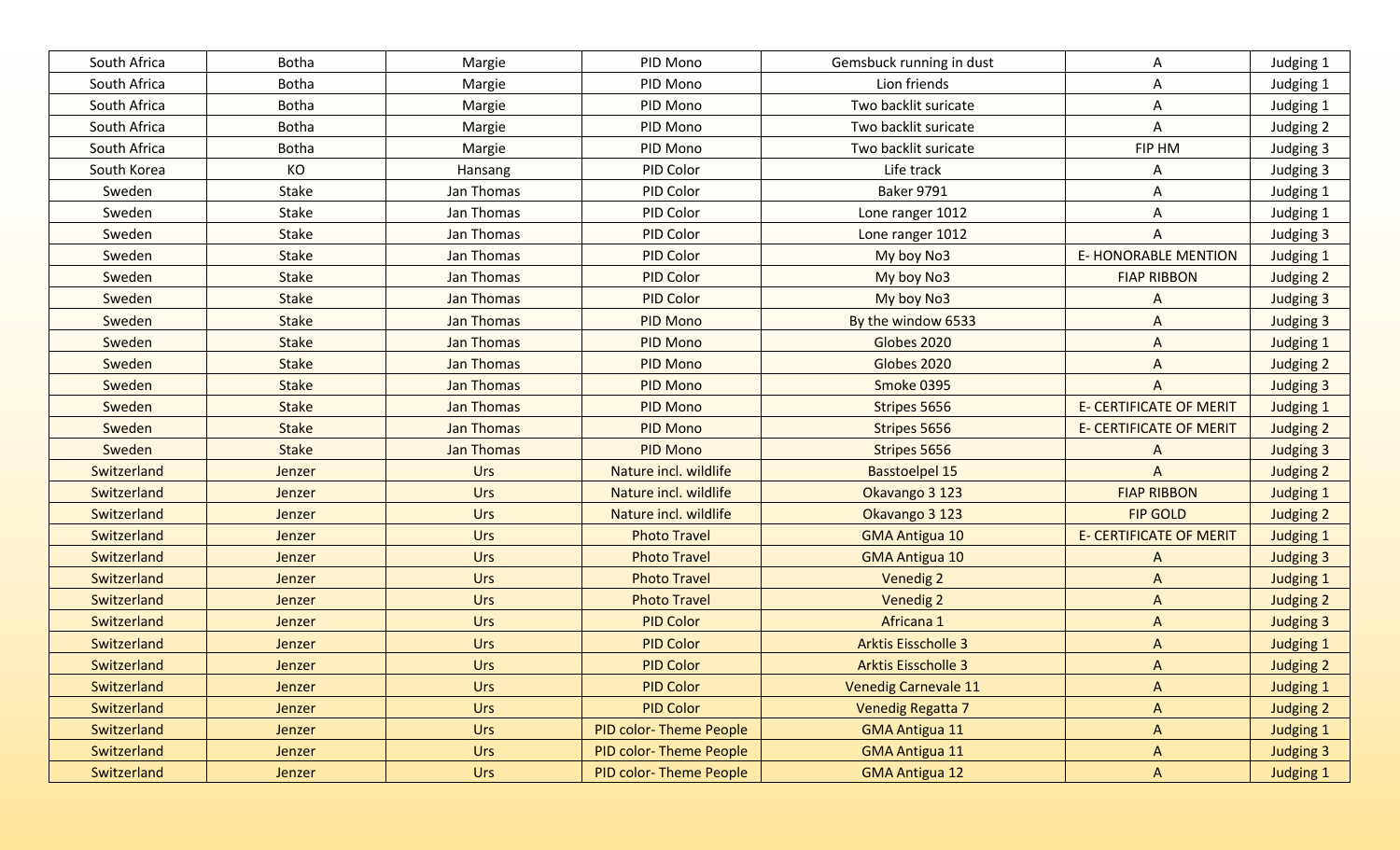| Switzerland   | Jenzer       | Urs              | PID color-Theme People        | <b>GMA Antigua 12</b>        | <b>E-HONORABLE MENTION</b>     | Judging 2        |
|---------------|--------------|------------------|-------------------------------|------------------------------|--------------------------------|------------------|
| Switzerland   | Jenzer       | Urs              | PID color-Theme People        | <b>GMA Antigua 12</b>        | A                              | Judging 3        |
| Switzerland   | Jenzer       | Urs              | PID color-Theme People        | <b>GMA Antigua 2</b>         | Α                              | Judging 1        |
| Switzerland   | Jenzer       | Urs              | PID color-Theme People        | GMA Antigua 6                | FIP HM                         | Judging 1        |
| Switzerland   | Jenzer       | Urs              | PID color-Theme People        | <b>GMA Antigua 6</b>         | A                              | Judging 2        |
| Switzerland   | Jenzer       | Urs              | PID color-Theme People        | GMA Antigua 6                | A                              | Judging 3        |
| Taiwan        | <b>CHANG</b> | <b>CHUN JEN</b>  | PID Color                     | chunjenchang Hanging net     | Α                              | Judging 1        |
| Taiwan        | <b>CHANG</b> | <b>CHUN JEN</b>  | PID Color                     | chunjenchang Hanging net     | A                              | Judging 2        |
| Taiwan        | <b>CHANG</b> | <b>CHUN JEN</b>  | PID Color                     | chunjenchang Morning herding | Α                              | Judging 2        |
| Taiwan        | <b>CHANG</b> | <b>CHUN JEN</b>  | PID Color                     | chunjenchang Morning herding | A                              | Judging 3        |
| Taiwan        | <b>CHANG</b> | <b>CHUN JEN</b>  | PID Color                     | chunjenchang stroll          | A                              | Judging 2        |
| Taiwan        | <b>CHANG</b> | <b>CHUN JEN</b>  | PID Mono                      | chunjenchang Mangrove forest | A                              | Judging 3        |
| Taiwan        | <b>CHANG</b> | <b>CHUN JEN</b>  | PID Mono                      | chunjenchang mealtime        | A                              | Judging 1        |
| Taiwan        | <b>CHANG</b> | <b>CHUN JEN</b>  | PID Mono                      | chunjenchang mealtime        | A                              | Judging 3        |
| Taiwan        | Tai          | Jui Ching        | <b>Photo Travel</b>           | worker steaming noodles      | $\Lambda$                      | <b>Judging 3</b> |
| Taiwan        | Tai          | Jui Ching        | <b>PID Color</b>              | Beauty of light              | $\mathsf{A}$                   | Judging 1        |
| Taiwan        | Tai          | Jui Ching        | <b>PID Color</b>              | hide and seek2               | <b>E- HONORABLE MENTION</b>    | <b>Judging 3</b> |
| Taiwan        | Tai          | <b>Jui Ching</b> | <b>PID Color</b>              | red swan dance               | FIP HM                         | <b>Judging 1</b> |
| Taiwan        | Tai          | <b>Jui Ching</b> | <b>PID Color</b>              | red swan dance               | A                              | Judging 2        |
| Taiwan        | Tai          | Jui Ching        | <b>PID Color</b>              | red swan dance               | $\Lambda$                      | <b>Judging 3</b> |
| Taiwan        | Tai          | <b>Jui Ching</b> | PID color-Theme People        | Great at pouring tea         | $\mathsf{A}$                   | <b>Judging 1</b> |
| Taiwan        | Tai          | <b>Jui Ching</b> | <b>PID color-Theme People</b> | toning                       | <b>E- CERTIFICATE OF MERIT</b> | <b>Judging 1</b> |
| <b>Taiwan</b> | Tai          | <b>Jui Ching</b> | <b>PID color-Theme People</b> | toning                       | <b>E- HONORABLE MENTION</b>    | <b>Judging 3</b> |
| <b>Taiwan</b> | Tai          | <b>Jui Ching</b> | <b>PID Mono</b>               | received you                 | A                              | <b>Judging 3</b> |
| <b>Taiwan</b> | Weng         | <b>Chin Tzu</b>  | Nature incl. wildlife         | happy family06034            | $\mathsf{A}$                   | <b>Judging 3</b> |
| <b>Taiwan</b> | Weng         | <b>Chin Tzu</b>  | Nature incl. wildlife         | Lost06032                    | $\Lambda$                      | <b>Judging 1</b> |
| <b>Taiwan</b> | Weng         | <b>Chin Tzu</b>  | <b>Photo Travel</b>           | Great pilgrimage01103        | $\Lambda$                      | <b>Judging 1</b> |
| <b>Taiwan</b> | Weng         | <b>Chin Tzu</b>  | <b>Photo Travel</b>           | Great pilgrimage01103        | $\mathsf{A}$                   | <b>Judging 3</b> |
| <b>Taiwan</b> | Weng         | <b>Chin Tzu</b>  | <b>Photo Travel</b>           | Ready to sail02034           | A                              | Judging 2        |
| <b>Taiwan</b> | Weng         | <b>Chin Tzu</b>  | <b>Photo Travel</b>           | Wu Fu Zhen111                | <b>FIAP RIBBON</b>             | Judging 1        |
| <b>Taiwan</b> | Weng         | <b>Chin Tzu</b>  | <b>Photo Travel</b>           | Wu Fu Zhen111                | <b>JCM BRONZE</b>              | <b>Judging 3</b> |
| <b>Taiwan</b> | Weng         | <b>Chin Tzu</b>  | <b>PID Color</b>              | dance so high06034           | <b>E- CERTIFICATE OF MERIT</b> | Judging 1        |
| Taiwan        | Weng         | <b>Chin Tzu</b>  | <b>PID Color</b>              | dance so high06034           | $\mathsf{A}$                   | Judging 2        |
| Taiwan        | Weng         | <b>Chin Tzu</b>  | <b>PID Color</b>              | dance so high06034           | $\mathsf{A}$                   | <b>Judging 3</b> |
|               |              |                  |                               |                              |                                |                  |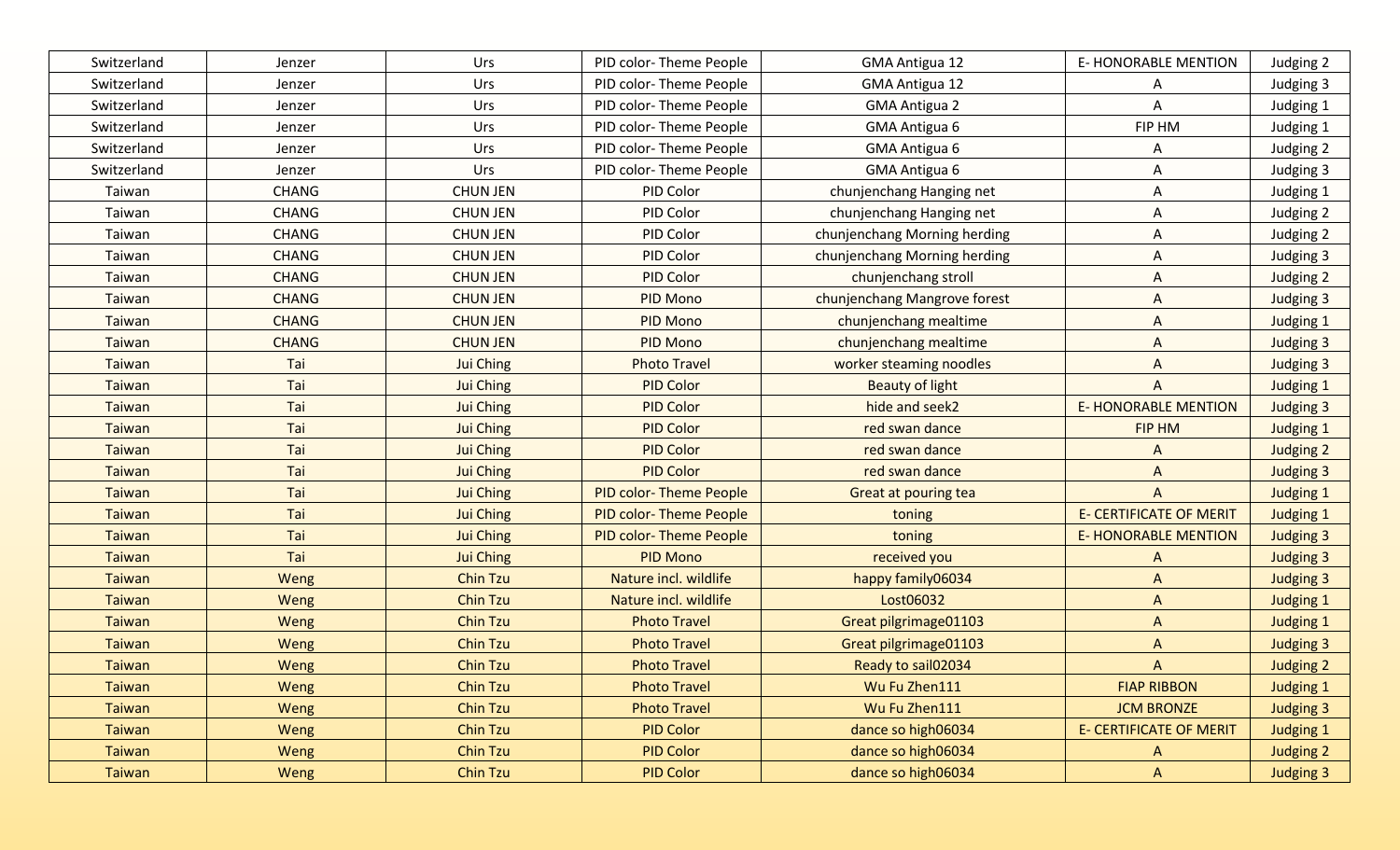| Taiwan        | Weng     | Chin Tzu          | PID Color                     | dreams take off06031          | A                              | Judging 3        |
|---------------|----------|-------------------|-------------------------------|-------------------------------|--------------------------------|------------------|
| Taiwan        | Weng     | Chin Tzu          | PID Mono                      | love in the rain06034         | A                              | Judging 2        |
| Taiwan        | Weng     | Chin Tzu          | PID Mono                      | love in the rain06034         | Α                              | Judging 3        |
| Taiwan        | Weng     | Chin Tzu          | PID Mono                      | love to dance06032            | Α                              | Judging 1        |
| Taiwan        | Yang     | Chung shih        | Nature incl. wildlife         | Follow closely                | A                              | Judging 1        |
| Taiwan        | Yang     | Chung shih        | Nature incl. wildlife         | Follow closely                | A                              | Judging 2        |
| Taiwan        | Yang     | Chung shih        | Nature incl. wildlife         | Follow closely                | E- CERTIFICATE OF MERIT        | Judging 3        |
| Taiwan        | Yang     | Chung shih        | Nature incl. wildlife         | Sweet                         | <b>E-HONORABLE MENTION</b>     | Judging 2        |
| Taiwan        | Yang     | Chung shih        | Nature incl. wildlife         | Sweet                         | A                              | Judging 3        |
| Taiwan        | Yang     | Chung shih        | <b>Photo Travel</b>           | Ebbing tide of the foot       | A                              | Judging 1        |
| Taiwan        | Yang     | Chung shih        | <b>Photo Travel</b>           | Ebbing tide of the foot       | A                              | Judging 2        |
| Taiwan        | Yang     | Chung shih        | <b>Photo Travel</b>           | <b>Fishing boat stop</b>      | <b>E- CERTIFICATE OF MERIT</b> | Judging 3        |
| Taiwan        | Yang     | Chung shih        | <b>Photo Travel</b>           | Tales small town              | <b>FIAP GOLD</b>               | Judging 1        |
| Taiwan        | Yang     | Chung shih        | <b>Photo Travel</b>           | Tales small town              | <b>E- CERTIFICATE OF MERIT</b> | Judging 2        |
| Taiwan        | Yang     | Chung shih        | <b>PID Color</b>              | Looking at both               | A                              | Judging 1        |
| Taiwan        | Yang     | Chung shih        | <b>PID Color</b>              | The fight                     | $\mathsf{A}$                   | <b>Judging 1</b> |
| Taiwan        | Yang     | Chung shih        | <b>PID Color</b>              | The fight                     | $\mathsf{A}$                   | Judging 2        |
| Taiwan        | Yang     | Chung shih        | <b>PID Color</b>              | The fight                     | $\mathsf{A}$                   | <b>Judging 3</b> |
| Taiwan        | Yang     | Chung shih        | <b>PID color-Theme People</b> | <b>Firecracker activities</b> | $\mathsf{A}$                   | <b>Judging 1</b> |
| Taiwan        | Yang     | Chung shih        | <b>PID color-Theme People</b> | <b>Firecracker activities</b> | $\mathsf{A}$                   | <b>Judging 3</b> |
| Taiwan        | Yang     | Chung shih        | <b>PID color-Theme People</b> | First in line                 | <b>E- CERTIFICATE OF MERIT</b> | <b>Judging 1</b> |
| <b>Taiwan</b> | Yang     | Chung shih        | <b>PID color-Theme People</b> | First in line                 | <b>FIP GOLD</b>                | <b>Judging 3</b> |
| Taiwan        | Yang     | Chung shih        | PID color-Theme People        | Mobile records                | A                              | <b>Judging 1</b> |
| <b>Taiwan</b> | Yang     | Chung shih        | <b>PID Mono</b>               | <b>Charcoal site</b>          | <b>FIP HM</b>                  | <b>Judging 1</b> |
| <b>Taiwan</b> | Yang     | <b>Chung shih</b> | <b>PID Mono</b>               | <b>Charcoal site</b>          | $\Lambda$                      | Judging 2        |
| <b>Taiwan</b> | Yang     | Chung shih        | <b>PID Mono</b>               | Charcoal site                 | $\Lambda$                      | <b>Judging 3</b> |
| <b>Taiwan</b> | Yang     | Chung shih        | <b>PID Mono</b>               | Sandy beach                   | $\mathsf{A}$                   | Judging 2        |
| <b>Taiwan</b> | Yang     | Chung shih        | <b>PID Mono</b>               | The farmer and cow            | $\mathsf{A}$                   | <b>Judging 1</b> |
| <b>Taiwan</b> | Yang     | Chung shih        | <b>PID Mono</b>               | The farmer and cow            | <b>JCM SILVER</b>              | <b>Judging 2</b> |
| <b>Taiwan</b> | Yang     | Chung shih        | <b>PID Mono</b>               | The farmer and cow            | $\mathsf{A}$                   | <b>Judging 3</b> |
| <b>Taiwan</b> | Yang     | Chung shih        | <b>PID Mono</b>               | Two hearts linked             | $\mathsf{A}$                   | Judging 2        |
| <b>Taiwan</b> | Yang     | Chung shih        | <b>PID Mono</b>               | Two hearts linked             | <b>E- HONORABLE MENTION</b>    | <b>Judging 3</b> |
| <b>Turkey</b> | Kaygusuz | Ugur              | Nature incl. wildlife         | Feeding_time                  | <b>E- CERTIFICATE OF MERIT</b> | <b>Judging 3</b> |
| <b>Turkey</b> | Kaygusuz | Ugur              | <b>Photo Travel</b>           | Canakkale                     | $\mathsf{A}$                   | <b>Judging 1</b> |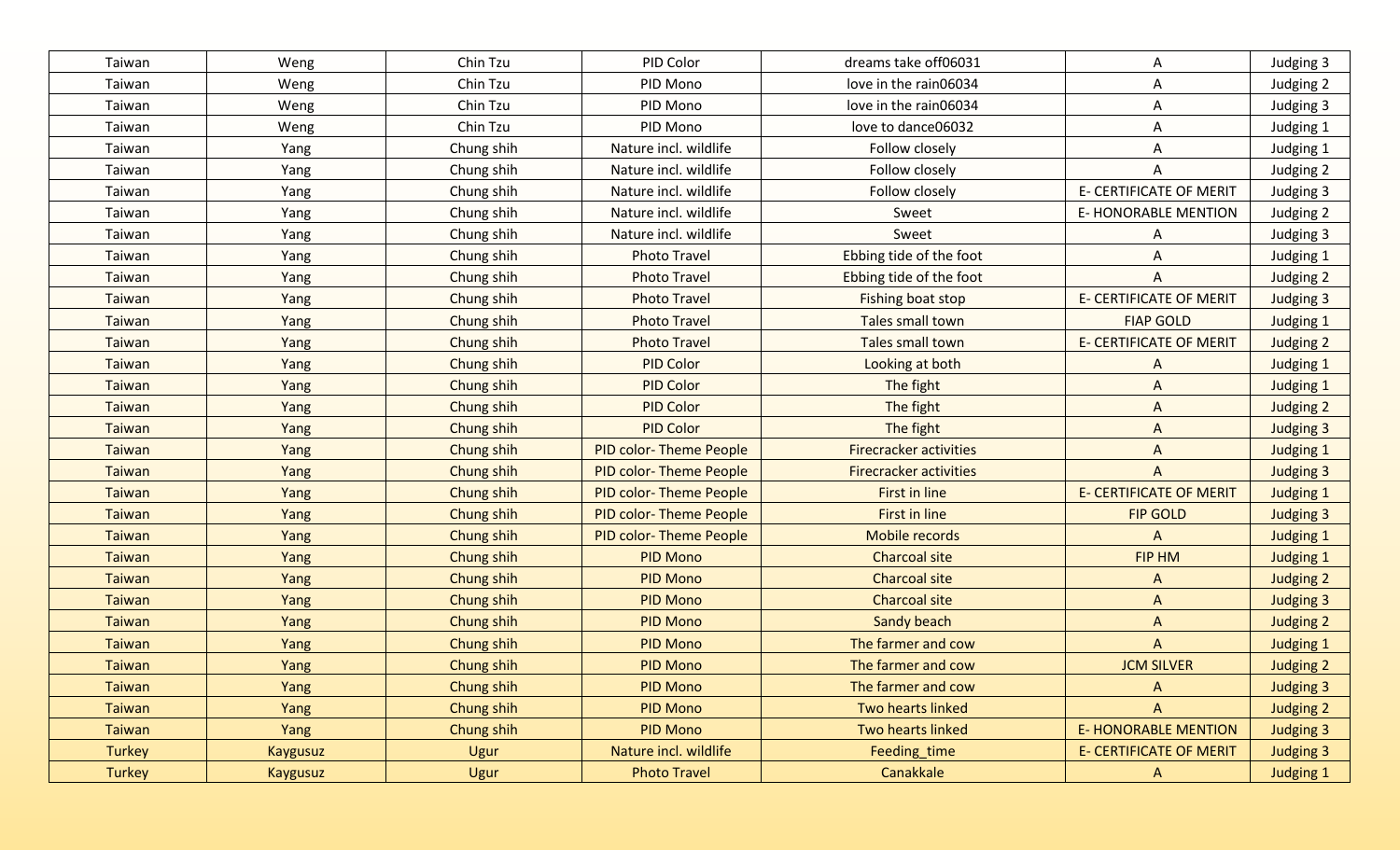| Turkey         | Kaygusuz        | Ugur  | Photo Travel           | Canakkale                 | Α                              | Judging 3        |
|----------------|-----------------|-------|------------------------|---------------------------|--------------------------------|------------------|
| Turkey         | Kaygusuz        | Ugur  | PID Color              | Canola_time               | A                              | Judging 2        |
| Turkey         | Kaygusuz        | Ugur  | PID Color              | Canola_time               | A                              | Judging 3        |
| Turkey         | Kaygusuz        | Ugur  | PID Color              | Doganin_renkleri          | Α                              | Judging 1        |
| Turkey         | Kaygusuz        | Ugur  | PID Color              | Doganin_renkleri          | Α                              | Judging 2        |
| Turkey         | Kaygusuz        | Ugur  | PID Color              | Doganin_renkleri          | FIP HM                         | Judging 3        |
| Turkey         | Kaygusuz        | Ugur  | PID Color              | Emek_ekmek                | A                              | Judging 1        |
| Turkey         | Kaygusuz        | Ugur  | PID color-Theme People | Coban kadin               | FIP HM                         | Judging 3        |
| Turkey         | Kaygusuz        | Ugur  | PID color-Theme People | Ekmek_parasi              | Α                              | Judging 1        |
| Turkey         | Kaygusuz        | Ugur  | PID color-Theme People | Ekmek_parasi              | A                              | Judging 3        |
| Turkey         | Kaygusuz        | Ugur  | PID Mono               | Adobe_house               | A                              | Judging 3        |
| Turkey         | <b>Kaygusuz</b> | Ugur  | PID Mono               | Emek                      | A                              | Judging 1        |
| Turkey         | <b>Kaygusuz</b> | Ugur  | PID Mono               | <b>MURADIYE</b>           | <b>E- CERTIFICATE OF MERIT</b> | Judging 1        |
| Turkey         | Kaygusuz        | Ugur  | PID Mono               | <b>MURADIYE</b>           | A                              | Judging 2        |
| Turkey         | Kaygusuz        | Ugur  | PID Mono               | <b>MURADIYE</b>           | $\mathsf{A}$                   | <b>Judging 3</b> |
| Turkey         | <b>Kaygusuz</b> | Ugur  | PID Mono               | <b>Talika</b>             | $\mathsf{A}$                   | <b>Judging 3</b> |
| <b>Turkey</b>  | kurt            | zafer | <b>Photo Travel</b>    | sis icinde cami ve klise  | $\mathsf{A}$                   | Judging 2        |
| <b>Turkey</b>  | kurt            | zafer | <b>Photo Travel</b>    | sis icinde cami ve klise  | <b>E- CERTIFICATE OF MERIT</b> | <b>Judging 3</b> |
| <b>Turkey</b>  | kurt            | zafer | <b>PID Color</b>       | alin teri emek            | A                              | <b>Judging 3</b> |
| <b>Turkey</b>  | kurt            | zafer | <b>PID Color</b>       | demiryolunda dans         | $\mathsf{A}$                   | Judging 1        |
| <b>Turkey</b>  | kurt            | zafer | <b>PID Color</b>       | demiryolunda dans         | $\mathsf{A}$                   | <b>Judging 2</b> |
| <b>Turkey</b>  | kurt            | zafer | <b>PID Color</b>       | huzmeli adam              | <b>E- HONORABLE MENTION</b>    | Judging 2        |
| <b>Turkey</b>  | kurt            | zafer | <b>PID Color</b>       | huzmeli adam              | $\mathsf{A}$                   | <b>Judging 3</b> |
| <b>Turkey</b>  | kurt            | zafer | <b>PID Mono</b>        | oto yolda dans            | $\Lambda$                      | <b>Judging 1</b> |
| <b>Turkey</b>  | kurt            | zafer | <b>PID Mono</b>        | oto yolda dans            | $\overline{A}$                 | <b>Judging 2</b> |
| <b>Turkey</b>  | kurt            | zafer | <b>PID Mono</b>        | oto yolda dans            | <b>E- CERTIFICATE OF MERIT</b> | <b>Judging 3</b> |
| <b>Turkey</b>  | kurt            | zafer | <b>PID Mono</b>        | sokak cocuklari           | $\Lambda$                      | <b>Judging 3</b> |
| <b>Turkey</b>  | kurt            | zafer | <b>PID Mono</b>        | tarim berekettir          | $\overline{A}$                 | <b>Judging 3</b> |
| <b>Ukraine</b> | <b>Kutskiy</b>  | Oleg  | <b>Photo Travel</b>    | Carnival 1                | A                              | <b>Judging 1</b> |
| <b>Ukraine</b> | Kutskiy         | Oleg  | <b>Photo Travel</b>    | Carnival 1                | $\mathsf{A}$                   | <b>Judging 3</b> |
| <b>Ukraine</b> | Kutskiy         | Oleg  | PID color-Theme People | Carnival                  | $\mathsf{A}$                   | <b>Judging 1</b> |
| <b>Ukraine</b> | Kutskiy         | Oleg  | PID color-Theme People | Carnival                  | A                              | Judging 2        |
| <b>Ukraine</b> | Kutskiy         | Oleg  | PID color-Theme People | <b>Snowfall in Odessa</b> | $\mathsf{A}$                   | <b>Judging 3</b> |
| Ukraine        | Kutskiy         | Oleg  | PID color-Theme People | The march of memory       | $\mathsf{A}$                   | Judging 1        |
|                |                 |       |                        |                           |                                |                  |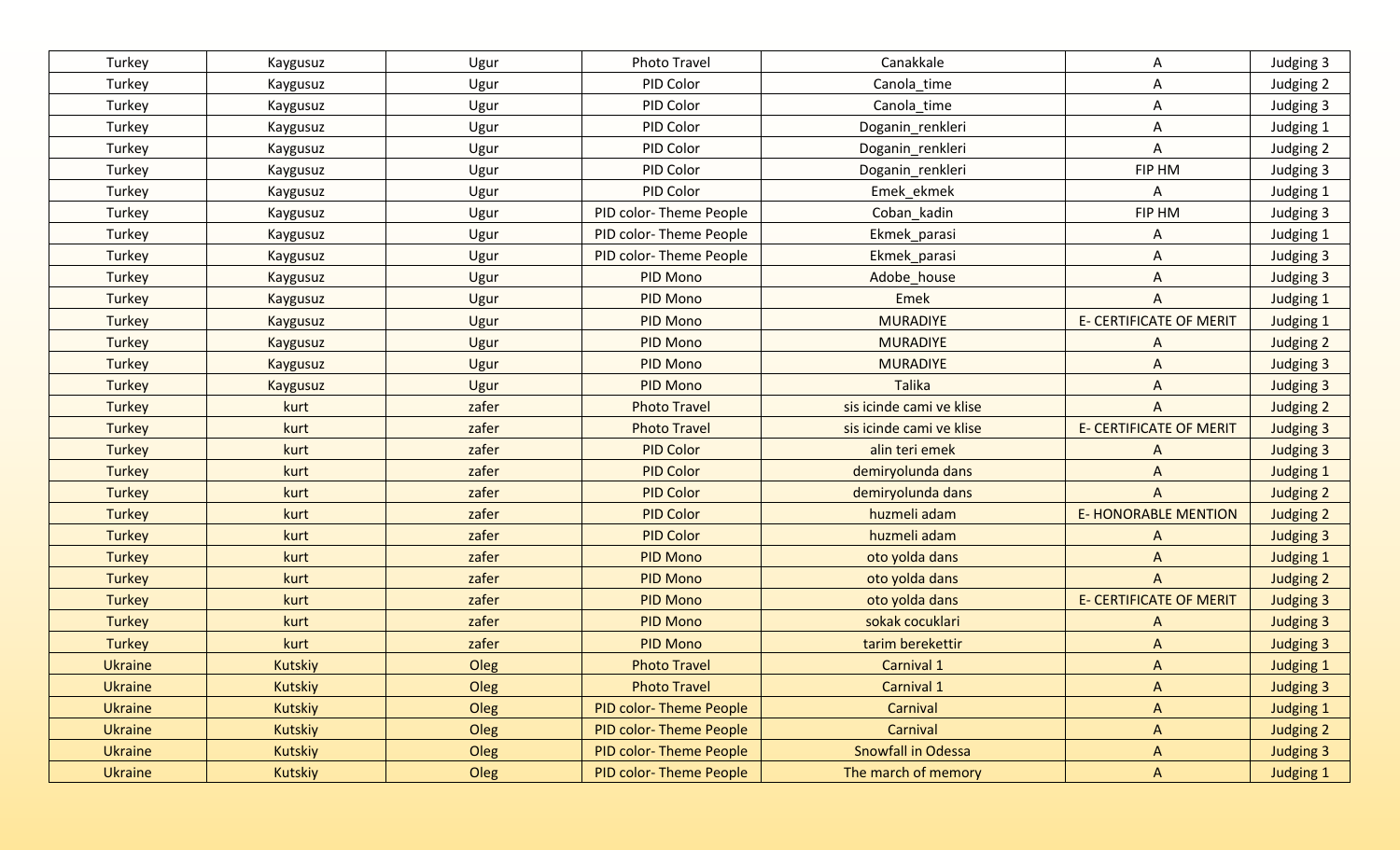| Ukraine                     | Kutskiy    | Oleg                  | PID color-Theme People | The march of memory            | <b>E- CERTIFICATE OF MERIT</b> | Judging 3        |
|-----------------------------|------------|-----------------------|------------------------|--------------------------------|--------------------------------|------------------|
| <b>United Arab Emirates</b> | ALHajeri   | Nuwair                | Nature incl. wildlife  | mothers journey                | FIP HM                         | Judging 2        |
| <b>United Arab Emirates</b> | ALHajeri   | Nuwair                | Nature incl. wildlife  | the lion                       | Α                              | Judging 2        |
| <b>United Arab Emirates</b> | ALHajeri   | Nuwair                | <b>Photo Travel</b>    | across desert sands            | FIP GOLD                       | Judging 2        |
| <b>United Arab Emirates</b> | ALHajeri   | Nuwair                | Photo Travel           | meditate words                 | Α                              | Judging 3        |
| <b>United Arab Emirates</b> | ALHajeri   | Nuwair                | PID color-Theme People | falconer                       | Α                              | Judging 2        |
| <b>United Arab Emirates</b> | Asif       | <b>Mohammed Arfan</b> | <b>Photo Travel</b>    | <b>Evzones in Athens</b>       | A                              | Judging 1        |
| <b>United Arab Emirates</b> | Asif       | Mohammed Arfan        | Photo Travel           | Evzones in Athens              | Α                              | Judging 2        |
| <b>United Arab Emirates</b> | Asif       | Mohammed Arfan        | <b>Photo Travel</b>    | Maze 8                         | A                              | Judging 1        |
| <b>United Arab Emirates</b> | Asif       | <b>Mohammed Arfan</b> | <b>Photo Travel</b>    | Maze 8                         | A                              | Judging 2        |
| <b>United Arab Emirates</b> | Asif       | <b>Mohammed Arfan</b> | PID Color              | Musician at the Louvre         | A                              | Judging 3        |
| <b>United Arab Emirates</b> | Asif       | <b>Mohammed Arfan</b> | PID Mono               | Zee                            | FIP HM                         | Judging 1        |
| <b>United Arab Emirates</b> | Asif       | <b>Mohammed Arfan</b> | PID Mono               | Zee                            | <b>E- CERTIFICATE OF MERIT</b> | Judging 2        |
| <b>United Arab Emirates</b> | Asif       | <b>Mohammed Arfan</b> | PID Mono               | Zee                            | <b>E- CERTIFICATE OF MERIT</b> | Judging 3        |
| <b>United Arab Emirates</b> | Meyyappan  | Ramkumar              | Nature incl. wildlife  | Crimson-speckled Footman       | A                              | <b>Judging 1</b> |
| <b>United Arab Emirates</b> | Meyyappan  | Ramkumar              | <b>Photo Travel</b>    | <b>Colorful Mosque</b>         | $\Lambda$                      | Judging 2        |
| <b>United Arab Emirates</b> | Meyyappan  | Ramkumar              | <b>Photo Travel</b>    | <b>Colorful Mosque</b>         | A                              | <b>Judging 3</b> |
| <b>United Arab Emirates</b> | Meyyappan  | Ramkumar              | <b>Photo Travel</b>    | <b>White Mosque</b>            | $\Lambda$                      | <b>Judging 1</b> |
| <b>United Arab Emirates</b> | Meyyappan  | Ramkumar              | <b>Photo Travel</b>    | <b>White Mosque</b>            | $\mathsf{A}$                   | Judging 2        |
| <b>United Arab Emirates</b> | Meyyappan  | Ramkumar              | <b>Photo Travel</b>    | <b>White Mosque</b>            | $\Lambda$                      | Judging 3        |
| <b>United Arab Emirates</b> | Meyyappan  | Ramkumar              | <b>PID Color</b>       | Arab salmons                   | $\Lambda$                      | <b>Judging 1</b> |
| <b>United Arab Emirates</b> | Meyyappan  | Ramkumar              | <b>PID Color</b>       | <b>Camel Morning Walk</b>      | $\mathsf{A}$                   | <b>Judging 1</b> |
| <b>United Arab Emirates</b> | Meyyappan  | Ramkumar              | <b>PID Color</b>       | <b>Camel Morning Walk</b>      | $\mathsf{A}$                   | Judging 2        |
| <b>United Arab Emirates</b> | Meyyappan  | Ramkumar              | <b>PID Color</b>       | <b>Sharjah Mosque</b>          | $\mathsf{A}$                   | Judging 2        |
| <b>United Arab Emirates</b> | Meyyappan  | Ramkumar              | <b>PID Color</b>       | <b>Sharjah Mosque</b>          | $\Lambda$                      | <b>Judging 3</b> |
| <b>United Arab Emirates</b> | Meyyappan  | Ramkumar              | <b>PID Mono</b>        | <b>King Fort</b>               | $\Lambda$                      | <b>Judging 1</b> |
| <b>United Arab Emirates</b> | Meyyappan  | Ramkumar              | <b>PID Mono</b>        | <b>King Fort</b>               | $\Lambda$                      | <b>Judging 2</b> |
| <b>United Arab Emirates</b> | Meyyappan  | Ramkumar              | <b>PID Mono</b>        | <b>Riding Camel with Birds</b> | $\Lambda$                      | <b>Judging 3</b> |
| <b>United Arab Emirates</b> | Reghurajan | Manu                  | Nature incl. wildlife  | Ants                           | A                              | <b>Judging 1</b> |
| <b>United Arab Emirates</b> | Reghurajan | Manu                  | Nature incl. wildlife  | <b>Lions of Masaimara</b>      | FIP HM                         | <b>Judging 1</b> |
| <b>United Arab Emirates</b> | Reghurajan | Manu                  | Nature incl. wildlife  | <b>Lions of Masaimara</b>      | A                              | Judging 2        |
| <b>United Arab Emirates</b> | Reghurajan | Manu                  | Nature incl. wildlife  | <b>Lions of Masaimara</b>      | $\mathsf{A}$                   | Judging 3        |
| <b>United Arab Emirates</b> | Reghurajan | Manu                  | Nature incl. wildlife  | Mom and baby in Mara           | A                              | <b>Judging 1</b> |
| <b>United Arab Emirates</b> | Reghurajan | Manu                  | Nature incl. wildlife  | Mom and baby in Mara           | A                              | Judging 2        |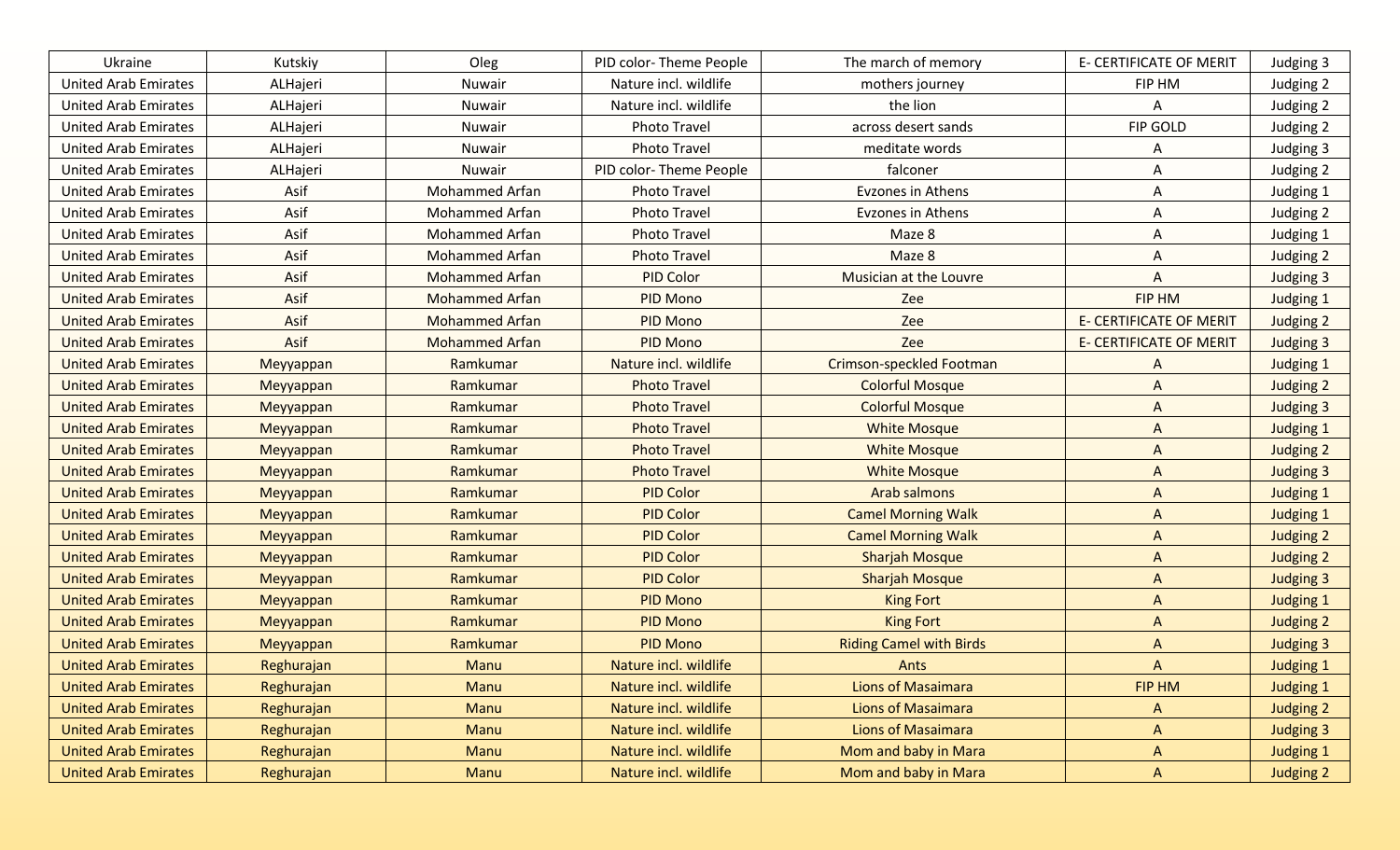| <b>United Arab Emirates</b> | Reghurajan     | Manu   | Nature incl. wildlife  | Mom and baby in Mara            | A                              | Judging 3        |
|-----------------------------|----------------|--------|------------------------|---------------------------------|--------------------------------|------------------|
| <b>United Arab Emirates</b> | Reghurajan     | Manu   | Nature incl. wildlife  | Ready to kill                   | A                              | Judging 1        |
| <b>United Arab Emirates</b> | Reghurajan     | Manu   | Nature incl. wildlife  | Ready to kill                   | <b>FIAP GOLD</b>               | Judging 2        |
| <b>United Arab Emirates</b> | Reghurajan     | Manu   | Nature incl. wildlife  | Ready to kill                   | E- CERTIFICATE OF MERIT        | Judging 3        |
| <b>United Arab Emirates</b> | Reghurajan     | Manu   | Photo Travel           | Masaimara                       | FIP HM                         | Judging 3        |
| <b>United Arab Emirates</b> | Reghurajan     | Manu   | Photo Travel           | View of the Mosque              | A                              | Judging 1        |
| <b>United Arab Emirates</b> | Reghurajan     | Manu   | Photo Travel           | View of the Mosque              | A                              | Judging 2        |
| <b>United Arab Emirates</b> | Reghurajan     | Manu   | PID Color              | Camel legs                      | Α                              | Judging 1        |
| <b>United Arab Emirates</b> | Reghurajan     | Manu   | PID Color              | Camel legs                      | A                              | Judging 2        |
| <b>United Arab Emirates</b> | Reghurajan     | Manu   | PID Color              | Cockfight                       | A                              | Judging 1        |
| <b>United Arab Emirates</b> | Reghurajan     | Manu   | PID Color              | Man and Machine                 | A                              | Judging 1        |
| <b>United Arab Emirates</b> | Reghurajan     | Manu   | PID Color              | Spider men at PJ                | <b>FIP GOLD</b>                | Judging 1        |
| <b>United Arab Emirates</b> | Reghurajan     | Manu   | PID Color              | Spider men at PJ                | A                              | Judging 2        |
| <b>United Arab Emirates</b> | Reghurajan     | Manu   | <b>PID Color</b>       | Spider men at PJ                | A                              | Judging 3        |
| <b>United Arab Emirates</b> | Reghurajan     | Manu   | PID color-Theme People | <b>Steel fixer</b>              | <b>E- CERTIFICATE OF MERIT</b> | Judging 2        |
| <b>United Arab Emirates</b> | Reghurajan     | Manu   | PID color-Theme People | <b>Test of Power</b>            | A                              | Judging 2        |
| <b>United Arab Emirates</b> | Reghurajan     | Manu   | PID color-Theme People | <b>Village Woman</b>            | $\mathsf{A}$                   | <b>Judging 3</b> |
| <b>United Arab Emirates</b> | Reghurajan     | Manu   | PID Mono               | Miles to go                     | $\Lambda$                      | <b>Judging 3</b> |
| <b>United Arab Emirates</b> | Shah           | Poonam | <b>Photo Travel</b>    | Faith in prayers                | $\mathsf{A}$                   | <b>Judging 3</b> |
| <b>United Arab Emirates</b> | Shah           | Poonam | <b>Photo Travel</b>    | the camel trail                 | $\Lambda$                      | Judging 3        |
| <b>United Arab Emirates</b> | Shah           | Poonam | <b>Photo Travel</b>    | The splendour of sharjah mosque | $\Lambda$                      | <b>Judging 1</b> |
| <b>United Arab Emirates</b> | Shah           | Poonam | <b>Photo Travel</b>    | The splendour of sharjah mosque | $\mathsf{A}$                   | Judging 2        |
| <b>United Arab Emirates</b> | Shah           | Poonam | <b>PID Color</b>       | <b>Fantasy book</b>             | $\mathsf{A}$                   | <b>Judging 3</b> |
| <b>United Arab Emirates</b> | Shah           | Poonam | <b>PID Mono</b>        | A quiet walk                    | $\mathsf{A}$                   | Judging 2        |
| <b>United Arab Emirates</b> | Shah           | Poonam | <b>PID Mono</b>        | A quiet walk                    | $\Lambda$                      | <b>Judging 3</b> |
| <b>United Arab Emirates</b> | Sumaria        | Sarita | Nature incl. wildlife  | <b>Conversation OWE 4</b>       | $\Lambda$                      | Judging 2        |
| <b>United Arab Emirates</b> | <b>Sumaria</b> | Sarita | Nature incl. wildlife  | <b>Leopard Juliet</b>           | $\Lambda$                      | <b>Judging 2</b> |
| <b>United Arab Emirates</b> | <b>Sumaria</b> | Sarita | Nature incl. wildlife  | <b>Mother and Cubs</b>          | $\Lambda$                      | <b>Judging 3</b> |
| <b>United Arab Emirates</b> | <b>Sumaria</b> | Sarita | <b>Photo Travel</b>    | <b>Sharjha Mosque</b>           | $\Lambda$                      | <b>Judging 3</b> |
| <b>United Arab Emirates</b> | Sumaria        | Sarita | <b>Photo Travel</b>    | <b>SZ Mosque</b>                | <b>E- CERTIFICATE OF MERIT</b> | <b>Judging 1</b> |
| <b>United Arab Emirates</b> | <b>Sumaria</b> | Sarita | <b>Photo Travel</b>    | SZ Mosque                       | $\mathsf{A}$                   | Judging 2        |
| <b>United Arab Emirates</b> | Sumaria        | Sarita | <b>Photo Travel</b>    | SZ Mosque                       | <b>E- CERTIFICATE OF MERIT</b> | <b>Judging 3</b> |
| <b>United Arab Emirates</b> | Sumaria        | Sarita | PID color-Theme People | Gossip                          | A                              | Judging 2        |
| <b>United Arab Emirates</b> | Sumaria        | Sarita | <b>PID Mono</b>        | Friends                         | <b>E- CERTIFICATE OF MERIT</b> | Judging 2        |
|                             |                |        |                        |                                 |                                |                  |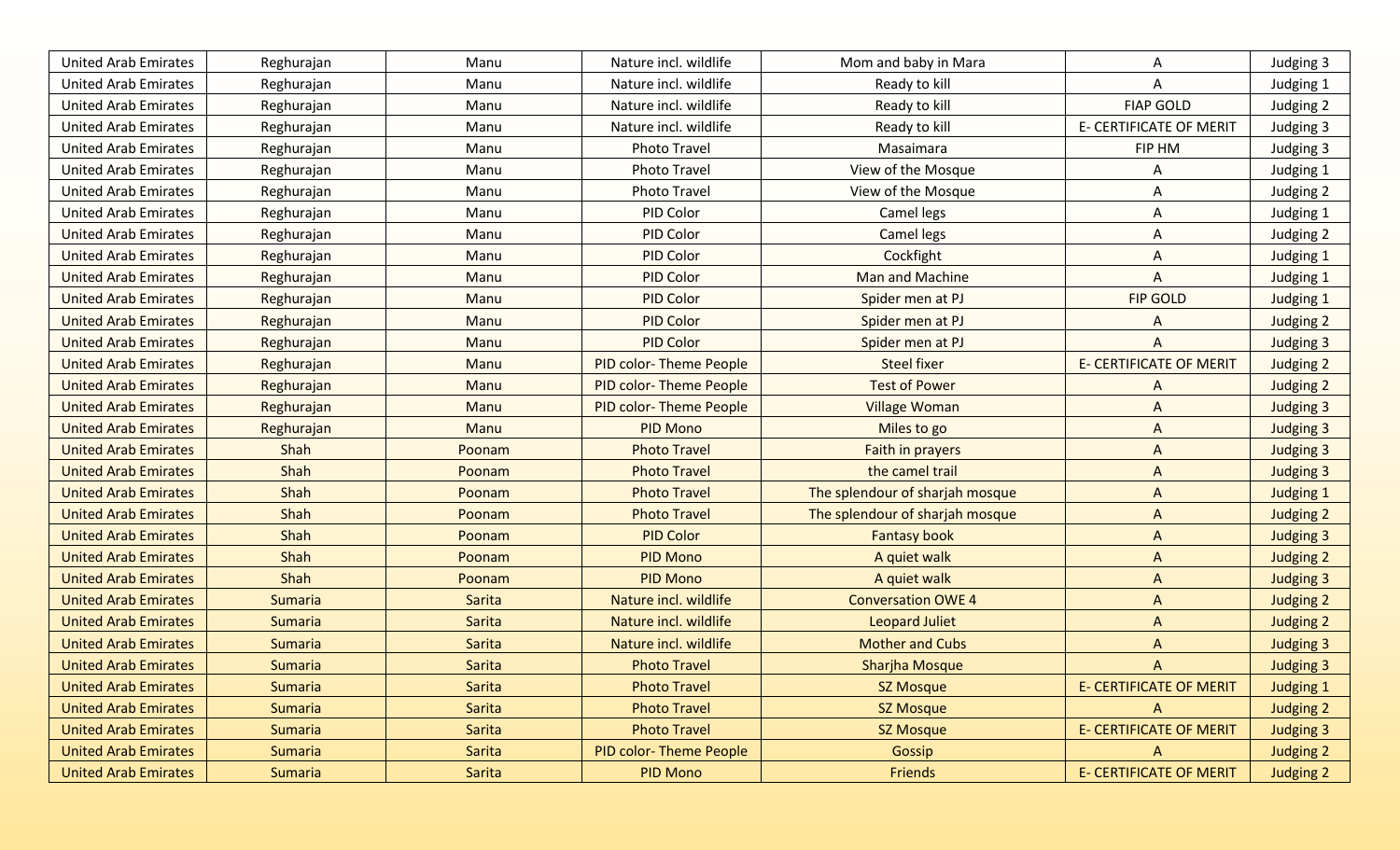| <b>United Arab Emirates</b> | Sumaria          | Sarita       | PID Mono               | Friends                              | Α                              | Judging 3        |
|-----------------------------|------------------|--------------|------------------------|--------------------------------------|--------------------------------|------------------|
| <b>USA</b>                  | Conaway          | Ward         | Nature incl. wildlife  | <b>Five Puffin Circus</b>            | Α                              | Judging 1        |
| <b>USA</b>                  | Conaway          | Ward         | Nature incl. wildlife  | <b>Five Puffin Circus</b>            | Α                              | Judging 2        |
| <b>USA</b>                  | Conaway          | Ward         | Nature incl. wildlife  | <b>Five Puffin Circus</b>            | Α                              | Judging 3        |
| <b>USA</b>                  | Conaway          | Ward         | Nature incl. wildlife  | <b>Mittens and Merrick Butte</b>     | WPAI GOLD                      | Judging 2        |
| <b>USA</b>                  | Conaway          | Ward         | Photo Travel           | Senior Rodeoers in Wynnewood         | Α                              | Judging 1        |
| <b>USA</b>                  | Conaway          | Ward         | PID Color              | <b>Misty Valleys</b>                 | Α                              | Judging 2        |
| <b>USA</b>                  | Conaway          | Ward         | PID Color              | One Red Hat                          | A                              | Judging 1        |
| <b>USA</b>                  | Conaway          | Ward         | PID Color              | One Red Hat                          | A                              | Judging 3        |
| <b>USA</b>                  | Conaway          | Ward         | PID Color              | Three Listening                      | <b>FIP GOLD</b>                | Judging 2        |
| <b>USA</b>                  | Conaway          | Ward         | PID Mono               | Marshall Point Lighthouse Walkway    | A                              | Judging 3        |
| <b>USA</b>                  | Conaway          | Ward         | PID Mono               | Portland Head Lighthouse             | A                              | Judging 1        |
| <b>USA</b>                  | Conaway          | Ward         | PID Mono               | Twisted Tree Between the Mittens     | A                              | Judging 2        |
| <b>USA</b>                  | Conaway          | Ward         | PID Mono               | <b>Valleta Saluting Battery Noon</b> | A                              | Judging 3        |
| <b>USA</b>                  | Dickerson        | <b>Terry</b> | <b>Photo Travel</b>    | <b>Drill Team</b>                    | $\mathsf{A}$                   | <b>Judging 1</b> |
| <b>USA</b>                  | <b>Dickerson</b> | <b>Terry</b> | <b>Photo Travel</b>    | <b>Pink White and Blue</b>           | $\mathsf{A}$                   | <b>Judging 1</b> |
| <b>USA</b>                  | <b>Dickerson</b> | <b>Terry</b> | <b>PID Color</b>       | Sunrise-Moonset                      | <b>E- HONORABLE MENTION</b>    | Judging 2        |
| <b>USA</b>                  | <b>Dickerson</b> | <b>Terry</b> | PID color-Theme People | <b>Shade for Spidergirl</b>          | $\Lambda$                      | Judging 3        |
| <b>USA</b>                  | <b>Murphy</b>    | Ken          | Nature incl. wildlife  | NATURE 2_Chicken Taste Better        | $\overline{A}$                 | <b>Judging 3</b> |
| <b>USA</b>                  | <b>Murphy</b>    | Ken          | <b>Photo Travel</b>    | <b>TRAVEL 4_Wide Canyon Lands</b>    | <b>E- CERTIFICATE OF MERIT</b> | Judging 2        |
| <b>USA</b>                  | <b>NGUYEN</b>    | <b>MINH</b>  | <b>Photo Travel</b>    | Horseshoe Bend                       | FIP HM                         | <b>Judging 1</b> |
| <b>USA</b>                  | <b>NGUYEN</b>    | <b>MINH</b>  | <b>Photo Travel</b>    | <b>Horseshoe Bend</b>                | <b>FIAP GOLD</b>               | Judging 2        |
| <b>USA</b>                  | <b>NGUYEN</b>    | <b>MINH</b>  | <b>Photo Travel</b>    | Horseshoe Bend                       | FIP HM                         | <b>Judging 3</b> |
| <b>USA</b>                  | <b>NGUYEN</b>    | <b>MINH</b>  | <b>Photo Travel</b>    | <b>Tiptoe</b>                        | $\Lambda$                      | <b>Judging 1</b> |
| <b>USA</b>                  | <b>NGUYEN</b>    | <b>MINH</b>  | <b>Photo Travel</b>    | Tiptoe                               | $\mathsf{A}$                   | <b>Judging 2</b> |
| <b>USA</b>                  | <b>NGUYEN</b>    | <b>MINH</b>  | <b>Photo Travel</b>    | <b>Tiptoe</b>                        | $\mathsf{A}$                   | <b>Judging 3</b> |
| <b>USA</b>                  | <b>NGUYEN</b>    | <b>MINH</b>  | <b>PID Color</b>       | <b>Camels</b>                        | $\mathsf{A}$                   | <b>Judging 1</b> |
| <b>USA</b>                  | <b>NGUYEN</b>    | <b>MINH</b>  | <b>PID Color</b>       | Camels                               | $\mathsf{A}$                   | <b>Judging 2</b> |
| <b>USA</b>                  | <b>NGUYEN</b>    | <b>MINH</b>  | <b>PID Color</b>       | <b>Colorful Morning</b>              | $\Lambda$                      | <b>Judging 1</b> |
| <b>USA</b>                  | <b>NGUYEN</b>    | <b>MINH</b>  | <b>PID Color</b>       | <b>Colorful Morning</b>              | <b>E- CERTIFICATE OF MERIT</b> | Judging 2        |
| <b>USA</b>                  | <b>NGUYEN</b>    | <b>MINH</b>  | <b>PID Color</b>       | <b>Colorful Morning</b>              | <b>E- CERTIFICATE OF MERIT</b> | <b>Judging 3</b> |
| <b>USA</b>                  | <b>NGUYEN</b>    | <b>MINH</b>  | <b>PID Color</b>       | <b>Surfing Girl</b>                  | A                              | Judging 1        |
| <b>USA</b>                  | <b>NGUYEN</b>    | <b>MINH</b>  | <b>PID Color</b>       | <b>Surfing Girl</b>                  | $\mathsf{A}$                   | Judging 2        |
| <b>USA</b>                  | <b>NGUYEN</b>    | <b>MINH</b>  | <b>PID Color</b>       | Yoga                                 | $\mathsf{A}$                   | Judging 2        |
|                             |                  |              |                        |                                      |                                |                  |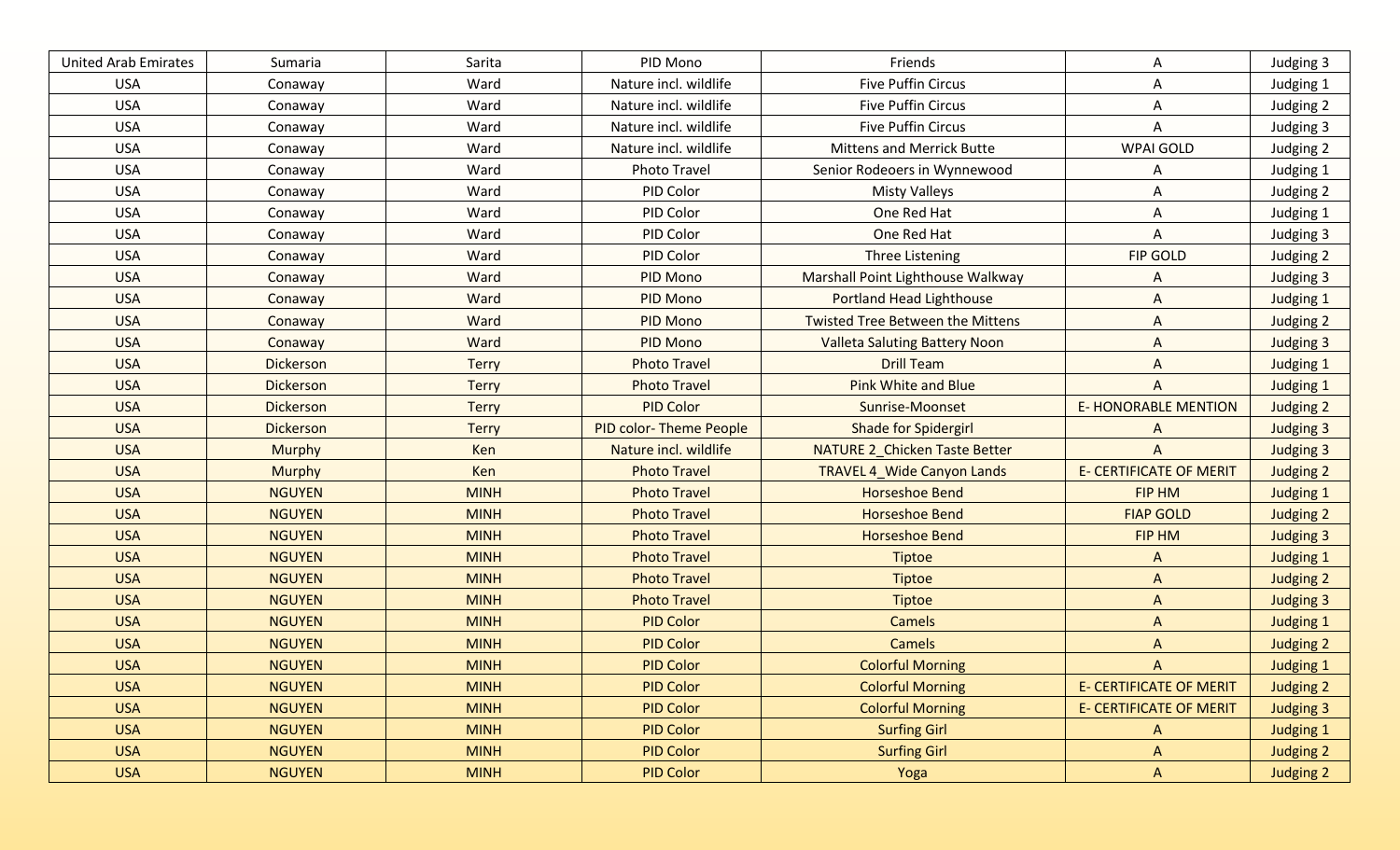| <b>USA</b> | <b>NGUYEN</b>   | <b>MINH</b> | PID Mono              | Night Church                    | Α                              | Judging 1        |
|------------|-----------------|-------------|-----------------------|---------------------------------|--------------------------------|------------------|
| <b>USA</b> | <b>NGUYEN</b>   | <b>MINH</b> | PID Mono              | Night Church                    | Α                              | Judging 2        |
| <b>USA</b> | <b>NGUYEN</b>   | <b>MINH</b> | PID Mono              | Phan Rang Afternoon             | A                              | Judging 1        |
| <b>USA</b> | <b>NGUYEN</b>   | <b>MINH</b> | PID Mono              | Phan Rang Afternoon             | Α                              | Judging 2        |
| <b>USA</b> | <b>NGUYEN</b>   | <b>MINH</b> | PID Mono              | Phan Rang Afternoon             | A                              | Judging 3        |
| <b>USA</b> | <b>NGUYEN</b>   | <b>MINH</b> | PID Mono              | <b>Throwing Net</b>             | A                              | Judging 1        |
| <b>USA</b> | <b>NGUYEN</b>   | <b>MINH</b> | PID Mono              | Throwing Net                    | Α                              | Judging 3        |
| <b>USA</b> | Poggioni        | Angela      | Nature incl. wildlife | <b>Magnificent Fours</b>        | <b>JCM SILVER</b>              | Judging 1        |
| <b>USA</b> | Poggioni        | Angela      | Nature incl. wildlife | <b>Magnificent Fours</b>        | A                              | Judging 2        |
| <b>USA</b> | Poggioni        | Angela      | Nature incl. wildlife | <b>Magnificent Fours</b>        | E- CERTIFICATE OF MERIT        | Judging 3        |
| <b>USA</b> | Poggioni        | Angela      | Nature incl. wildlife | Unfazed by the Birds            | A                              | Judging 2        |
| <b>USA</b> | Poggioni        | Angela      | PID Color             | <b>Bathing together</b>         | A                              | <b>Judging 1</b> |
| <b>USA</b> | Poggioni        | Angela      | <b>PID Color</b>      | <b>Lioness Love</b>             | A                              | Judging 2        |
| <b>USA</b> | Poggioni        | Angela      | PID Color             | <b>Two Cheetahs Hunt</b>        | A                              | Judging 2        |
| <b>USA</b> | <b>TRAN</b>     | <b>HUNG</b> | Nature incl. wildlife | <b>BALD EAGLE IN SNOW STORM</b> | $\boldsymbol{\mathsf{A}}$      | Judging 1        |
| <b>USA</b> | <b>TRAN</b>     | <b>HUNG</b> | Nature incl. wildlife | <b>BALD EAGLE IN SNOW STORM</b> | $\mathsf{A}$                   | Judging 2        |
| <b>USA</b> | <b>TRAN</b>     | <b>HUNG</b> | Nature incl. wildlife | <b>BALD EAGLE IN SNOW STORM</b> | $\mathsf{A}$                   | <b>Judging 3</b> |
| <b>USA</b> | <b>TRAN</b>     | <b>HUNG</b> | Nature incl. wildlife | <b>HUNGRY MERGANSER</b>         | FIP HM                         | Judging 1        |
| <b>USA</b> | <b>TRAN</b>     | <b>HUNG</b> | Nature incl. wildlife | <b>HUNGRY MERGANSER</b>         | $\Lambda$                      | Judging 2        |
| <b>USA</b> | <b>TRAN</b>     | <b>HUNG</b> | Nature incl. wildlife | <b>HUNTING BEAR</b>             | $\Lambda$                      | Judging 1        |
| <b>USA</b> | <b>TRAN</b>     | <b>HUNG</b> | Nature incl. wildlife | <b>HUNTING BEAR</b>             | $\mathsf{A}$                   | Judging 2        |
| <b>USA</b> | <b>TRAN</b>     | <b>HUNG</b> | Nature incl. wildlife | <b>HUNTING BEAR</b>             | FIP HM                         | <b>Judging 3</b> |
| <b>USA</b> | <b>TRAN</b>     | <b>HUNG</b> | <b>Photo Travel</b>   | <b>HUNTINGTON BEACH PIER</b>    | A                              | <b>Judging 1</b> |
| <b>USA</b> | <b>TRAN</b>     | <b>HUNG</b> | <b>Photo Travel</b>   | <b>HUNTINGTON BEACH PIER</b>    | $\Lambda$                      | Judging 2        |
| <b>USA</b> | <b>TRAN</b>     | <b>HUNG</b> | <b>Photo Travel</b>   | <b>HUNTINGTON BEACH PIER</b>    | $\Lambda$                      | <b>Judging 3</b> |
| <b>USA</b> | <b>TRAN</b>     | <b>HUNG</b> | <b>Photo Travel</b>   | <b>MESQUITE SAND DUNE</b>       | $\Lambda$                      | <b>Judging 2</b> |
| <b>USA</b> | <b>TRAN</b>     | <b>HUNG</b> | <b>Photo Travel</b>   | <b>MONO LAKE</b>                | $\mathsf{A}$                   | Judging 2        |
| <b>USA</b> | <b>TRAN</b>     | <b>HUNG</b> | <b>Photo Travel</b>   | <b>MONO LAKE</b>                | <b>E- CERTIFICATE OF MERIT</b> | <b>Judging 3</b> |
| <b>USA</b> | <b>TRAN</b>     | <b>HUNG</b> | <b>PID Color</b>      | <b>ANTELOPE CANYON 2</b>        | <b>WPAI GOLD</b>               | <b>Judging 2</b> |
| <b>USA</b> | <b>TRAN</b>     | <b>HUNG</b> | <b>PID Color</b>      | <b>ANTELOPE CANYON 3</b>        | $\mathsf{A}$                   | <b>Judging 1</b> |
| <b>USA</b> | <b>TRAN</b>     | <b>HUNG</b> | <b>PID Color</b>      | <b>ANTELOPE CANYON 3</b>        | $\mathsf{A}$                   | Judging 2        |
| <b>USA</b> | <b>TRAN</b>     | <b>HUNG</b> | <b>PID Color</b>      | <b>ANTELOPE CANYON 4</b>        | $\Lambda$                      | Judging 2        |
| Vietnam    | <b>Bui Viet</b> | Duc         | <b>Photo Travel</b>   | Battle in the mud               | <b>E- CERTIFICATE OF MERIT</b> | <b>Judging 1</b> |
| Vietnam    | <b>Bui Viet</b> | <b>Duc</b>  | <b>Photo Travel</b>   | Battle in the mud               | $\mathsf{A}$                   | <b>Judging 3</b> |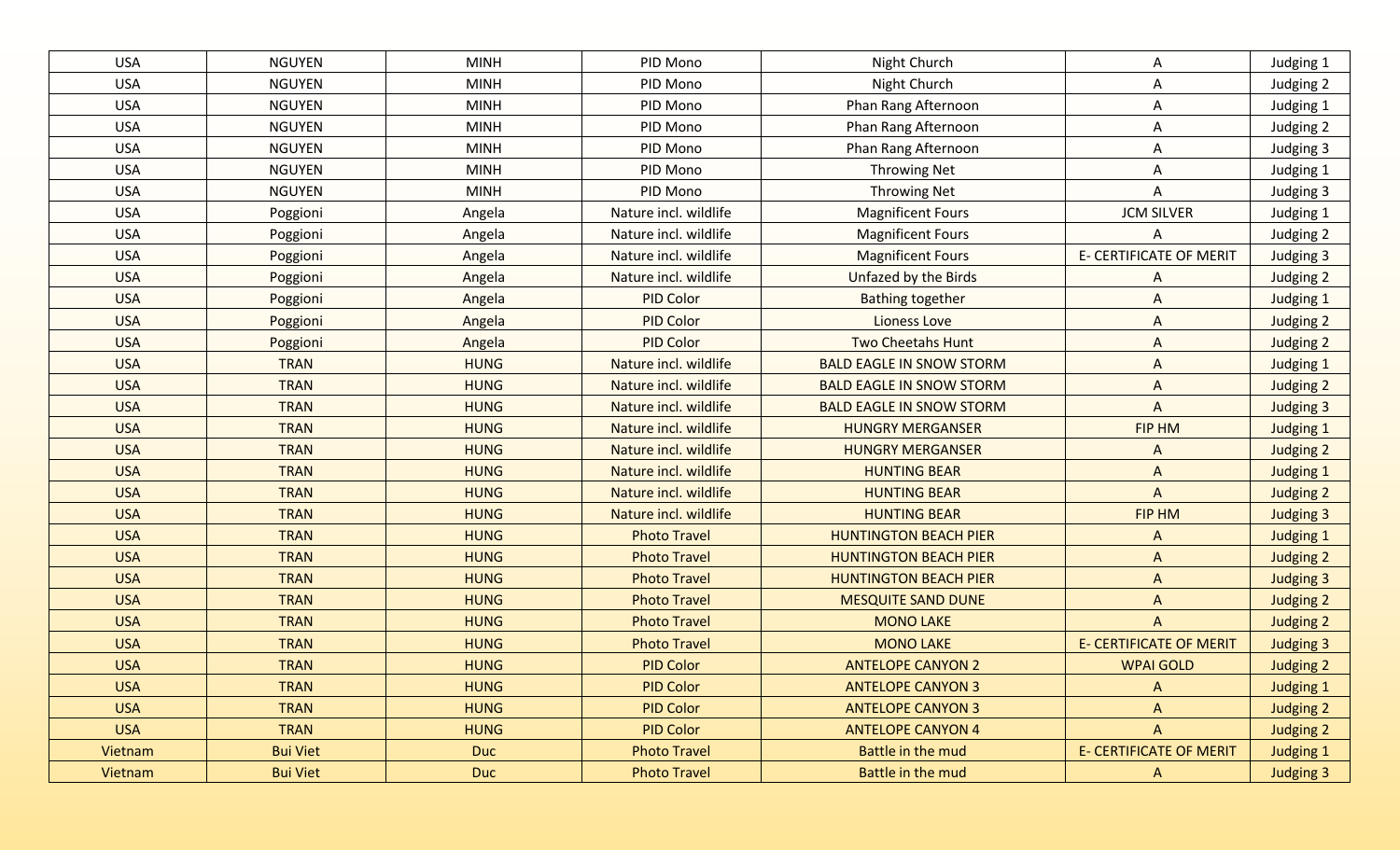| Vietnam | <b>Bui Viet</b> | Duc         | Photo Travel                  | Determination                   | A                              | Judging 1        |
|---------|-----------------|-------------|-------------------------------|---------------------------------|--------------------------------|------------------|
| Vietnam | <b>Bui Viet</b> | Duc         | <b>Photo Travel</b>           | Spring sunshine                 | A                              | Judging 2        |
| Vietnam | <b>Bui Viet</b> | Duc         | PID Color                     | <b>Breakout</b>                 | A                              | Judging 1        |
| Vietnam | <b>Bui Viet</b> | Duc         | PID Color                     | <b>Breakout</b>                 | A                              | Judging 3        |
| Vietnam | <b>Bui Viet</b> | Duc         | PID Color                     | Dance on the lake               | A                              | Judging 3        |
| Vietnam | <b>Bui Viet</b> | Duc         | PID Color                     | Harvest green tea               | <b>FIAP RIBBON</b>             | Judging 1        |
| Vietnam | <b>Bui Viet</b> | Duc         | PID Color                     | Harvest green tea               | А                              | Judging 2        |
| Vietnam | <b>Bui Viet</b> | Duc         | PID Color                     | Harvest green tea               | <b>FIAP RIBBON</b>             | Judging 3        |
| Vietnam | <b>Bui Viet</b> | Duc         | PID color-Theme People        | Production of soy sauce         | A                              | Judging 1        |
| Vietnam | <b>Bui Viet</b> | Duc         | PID color-Theme People        | Seasonal joy                    | FIP HM                         | Judging 1        |
| Vietnam | <b>Bui Viet</b> | Duc         | PID color-Theme People        | Seasonal joy                    | <b>E- HONORABLE MENTION</b>    | Judging 2        |
| Vietnam | <b>Bui Viet</b> | Duc         | PID color-Theme People        | Seasonal joy                    | FIP HM                         | Judging 3        |
| Vietnam | <b>Bui Viet</b> | Duc         | PID color-Theme People        | Thuong Cau                      | A                              | Judging 1        |
| Vietnam | <b>Bui Viet</b> | Duc         | PID color-Theme People        | <b>Thuong Cau</b>               | $\Lambda$                      | Judging 3        |
| Vietnam | <b>Bui Viet</b> | Duc         | PID color-Theme People        | <b>Welcoming Spring</b>         | $\mathsf{A}$                   | Judging 2        |
| Vietnam | <b>Bui Viet</b> | <b>Duc</b>  | PID Mono                      | Acceleration                    | $\mathsf{A}$                   | <b>Judging 3</b> |
| Vietnam | <b>Bui Viet</b> | <b>Duc</b>  | PID Mono                      | <b>Ceramic drying</b>           | <b>E- CERTIFICATE OF MERIT</b> | <b>Judging 1</b> |
| Vietnam | <b>Bui Viet</b> | <b>Duc</b>  | PID Mono                      | <b>Ceramic drying</b>           | $\Lambda$                      | Judging 3        |
| Vietnam | <b>Bui Viet</b> | <b>Duc</b>  | PID Mono                      | <b>Temple yard cleaning</b>     | $\bigwedge$                    | Judging 1        |
| Vietnam | <b>Bui Viet</b> | <b>Duc</b>  | PID Mono                      | <b>Temple yard cleaning</b>     | FIP HM                         | Judging 2        |
| Vietnam | <b>Bui Viet</b> | <b>Duc</b>  | PID Mono                      | <b>Temple yard cleaning</b>     | A                              | Judging 3        |
| Vietnam | <b>DO HIEU</b>  | <b>LIEM</b> | <b>PID color-Theme People</b> | <b>Burden street</b>            | $\mathsf{A}$                   | <b>Judging 1</b> |
| Vietnam | <b>DO HIEU</b>  | <b>LIEM</b> | <b>PID color-Theme People</b> | Enjoy the festival on the river | $\mathsf{A}$                   | Judging 2        |
| Vietnam | <b>DO HIEU</b>  | <b>LIEM</b> | <b>PID color-Theme People</b> | <b>Follow mom</b>               | $\mathsf{A}$                   | <b>Judging 2</b> |
| Vietnam | <b>DO HIEU</b>  | <b>LIEM</b> | <b>PID color-Theme People</b> | <b>Follow mom</b>               | <b>JCM GOLD</b>                | <b>Judging 3</b> |
| Vietnam | khang           | duong duy   | <b>Photo Travel</b>           | Du lich tam linh                | A                              | <b>Judging 1</b> |
| Vietnam | khang           | duong duy   | <b>Photo Travel</b>           | Du lich tam linh                | $\overline{A}$                 | <b>Judging 3</b> |
| Vietnam | khang           | duong duy   | <b>Photo Travel</b>           | le hoi Dong ki                  | FIP HM                         | <b>Judging 1</b> |
| Vietnam | khang           | duong duy   | <b>Photo Travel</b>           | le hoi Dong ki                  | $\Lambda$                      | Judging 2        |
| Vietnam | khang           | duong duy   | <b>Photo Travel</b>           | le hoi Dong ki                  | FIP HM                         | Judging 3        |
| Vietnam | khang           | duong duy   | <b>Photo Travel</b>           | le hoi Trang An                 | $\mathsf{A}$                   | <b>Judging 1</b> |
| Vietnam | khang           | duong duy   | <b>Photo Travel</b>           | le hoi Trang An                 | $\mathsf{A}$                   | Judging 2        |
| Vietnam | khang           | duong duy   | <b>Photo Travel</b>           | le hoi Trang An                 | $\mathsf{A}$                   | <b>Judging 3</b> |
| Vietnam | khang           | duong duy   | <b>PID Color</b>              | sac mau tay bac                 | <b>FIAP GOLD</b>               | <b>Judging 1</b> |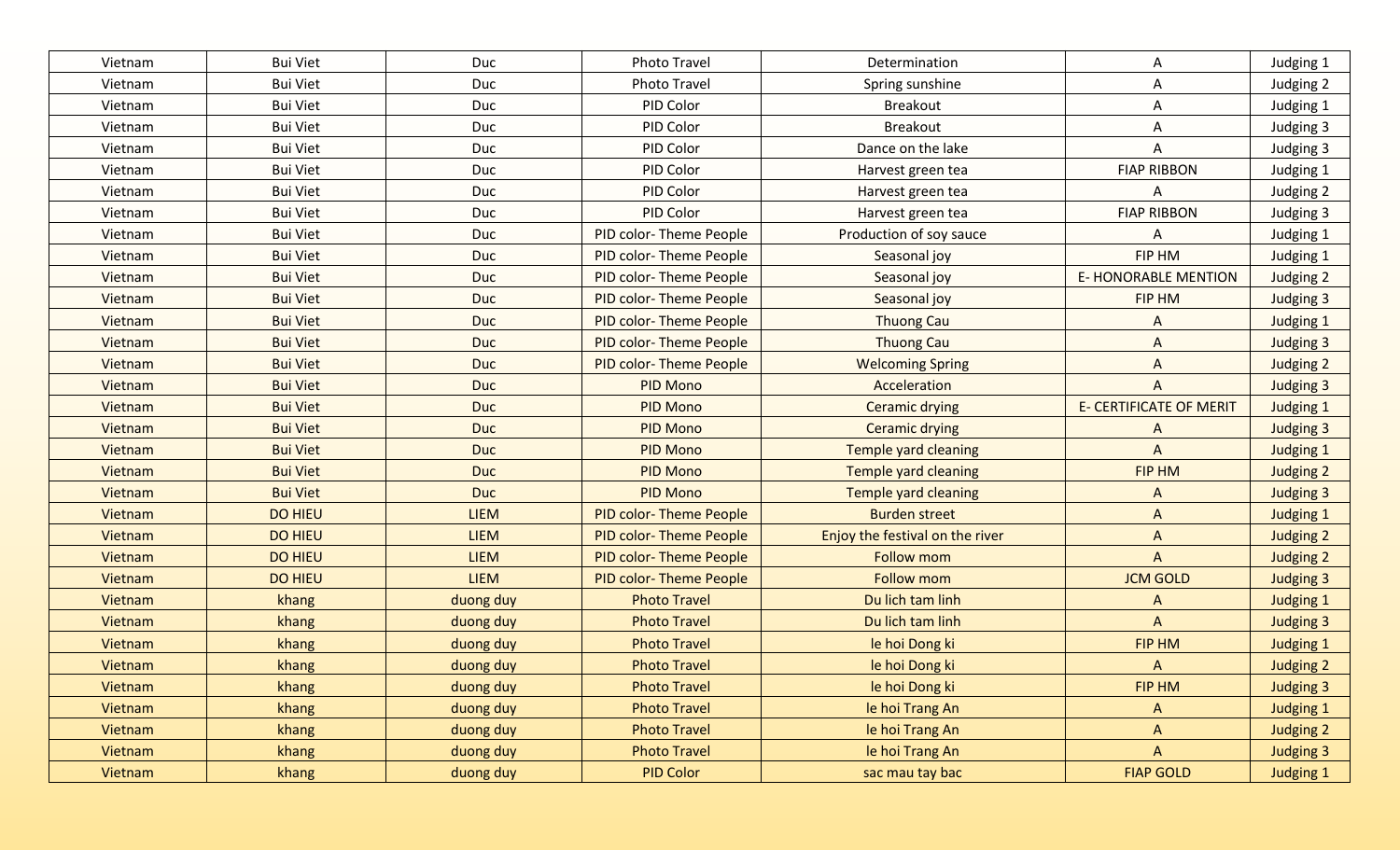| Vietnam | khang              | duong duy  | PID Color              | sac mau tay bac   | FIP HM                         | Judging 2        |
|---------|--------------------|------------|------------------------|-------------------|--------------------------------|------------------|
| Vietnam | khang              | duong duy  | PID Color              | sac mau tay bac   | <b>E- CERTIFICATE OF MERIT</b> | Judging 3        |
| Vietnam | khang              | duong duy  | PID Color              | tan cong          | A                              | Judging 3        |
| Vietnam | khang              | duong duy  | PID Color              | thac Dai Yem      | Α                              | Judging 3        |
| Vietnam | khang              | duong duy  | PID Color              | thuyen Tam Coc    | Α                              | Judging 2        |
| Vietnam | khang              | duong duy  | PID Color              | thuyen Tam Coc    | A                              | Judging 3        |
| Vietnam | khang              | duong duy  | PID color-Theme People | Chieu que         | Α                              | Judging 2        |
| Vietnam | khang              | duong duy  | PID color-Theme People | Chieu que         | <b>E- CERTIFICATE OF MERIT</b> | Judging 3        |
| Vietnam | khang              | duong duy  | PID color-Theme People | nghe lam tuong    | A                              | Judging 2        |
| Vietnam | khang              | duong duy  | PID color-Theme People | ve ban            | FIP HM                         | Judging 2        |
| Vietnam | khang              | duong duy  | PID Mono               | cua hang ken      | <b>E-HONORABLE MENTION</b>     | Judging 2        |
| Vietnam | khang              | duong duy  | PID Mono               | cua hang ken      | <b>E- CERTIFICATE OF MERIT</b> | Judging 3        |
| Vietnam | khang              | duong duy  | PID Mono               | nghe sy thu ken   | A                              | Judging 2        |
| Vietnam | khang              | duong duy  | PID Mono               | nghe thu cong     | <b>E- CERTIFICATE OF MERIT</b> | Judging 1        |
| Vietnam | khang              | duong duy  | PID Mono               | nghe thu cong     | A                              | Judging 2        |
| Vietnam | khang              | duong duy  | <b>PID Mono</b>        | nghe thu cong     | $\mathsf{A}$                   | <b>Judging 3</b> |
| Vietnam | <b>NGUYEN DANG</b> | <b>HAO</b> | Nature incl. wildlife  | An la             | $\overline{A}$                 | Judging 2        |
| Vietnam | <b>NGUYEN DANG</b> | <b>HAO</b> | Nature incl. wildlife  | Dong ca           | FIP HM                         | <b>Judging 1</b> |
| Vietnam | <b>NGUYEN DANG</b> | <b>HAO</b> | Nature incl. wildlife  | Dong ca           | $\Lambda$                      | Judging 2        |
| Vietnam | <b>NGUYEN DANG</b> | <b>HAO</b> | Nature incl. wildlife  | Dong ca           | $\mathsf{A}$                   | <b>Judging 3</b> |
| Vietnam | <b>NGUYEN DANG</b> | <b>HAO</b> | <b>Photo Travel</b>    | Khau vai          | $\mathsf{A}$                   | <b>Judging 3</b> |
| Vietnam | <b>NGUYEN DANG</b> | <b>HAO</b> | <b>Photo Travel</b>    | Le ruoc nuoc      | $\mathsf{A}$                   | <b>Judging 1</b> |
| Vietnam | <b>NGUYEN DANG</b> | <b>HAO</b> | <b>Photo Travel</b>    | Le ruoc nuoc      | <b>WPAI GOLD</b>               | <b>Judging 3</b> |
| Vietnam | <b>NGUYEN DANG</b> | <b>HAO</b> | <b>Photo Travel</b>    | Mua lua           | <b>WPAI GOLD</b>               | <b>Judging 1</b> |
| Vietnam | <b>NGUYEN DANG</b> | <b>HAO</b> | <b>Photo Travel</b>    | Mua lua           | FIP HM                         | <b>Judging 2</b> |
| Vietnam | <b>NGUYEN DANG</b> | <b>HAO</b> | <b>Photo Travel</b>    | Mua lua           | $\Lambda$                      | <b>Judging 3</b> |
| Vietnam | <b>NGUYEN DANG</b> | <b>HAO</b> | <b>Photo Travel</b>    | Toc do            | $\mathsf{A}$                   | <b>Judging 1</b> |
| Vietnam | <b>NGUYEN DANG</b> | <b>HAO</b> | <b>Photo Travel</b>    | Toc do            | $\Lambda$                      | <b>Judging 2</b> |
| Vietnam | <b>NGUYEN DANG</b> | <b>HAO</b> | <b>Photo Travel</b>    | Toc do            | $\Lambda$                      | <b>Judging 3</b> |
| Vietnam | <b>NGUYEN DANG</b> | <b>HAO</b> | <b>PID Color</b>       | Khoi thuoc suy tu | $\mathsf{A}$                   | <b>Judging 1</b> |
| Vietnam | <b>NGUYEN DANG</b> | <b>HAO</b> | <b>PID Color</b>       | Khoi thuoc suy tu | $\mathsf{A}$                   | Judging 2        |
| Vietnam | <b>NGUYEN DANG</b> | <b>HAO</b> | <b>PID Color</b>       | Khoi thuoc suy tu | $\mathsf{A}$                   | <b>Judging 3</b> |
| Vietnam | <b>NGUYEN DANG</b> | <b>HAO</b> | <b>PID Color</b>       | Mau tu            | <b>E- CERTIFICATE OF MERIT</b> | <b>Judging 2</b> |
| Vietnam | <b>NGUYEN DANG</b> | <b>HAO</b> | <b>PID Color</b>       | Mua co o Van Long | <b>FIP GOLD</b>                | <b>Judging 3</b> |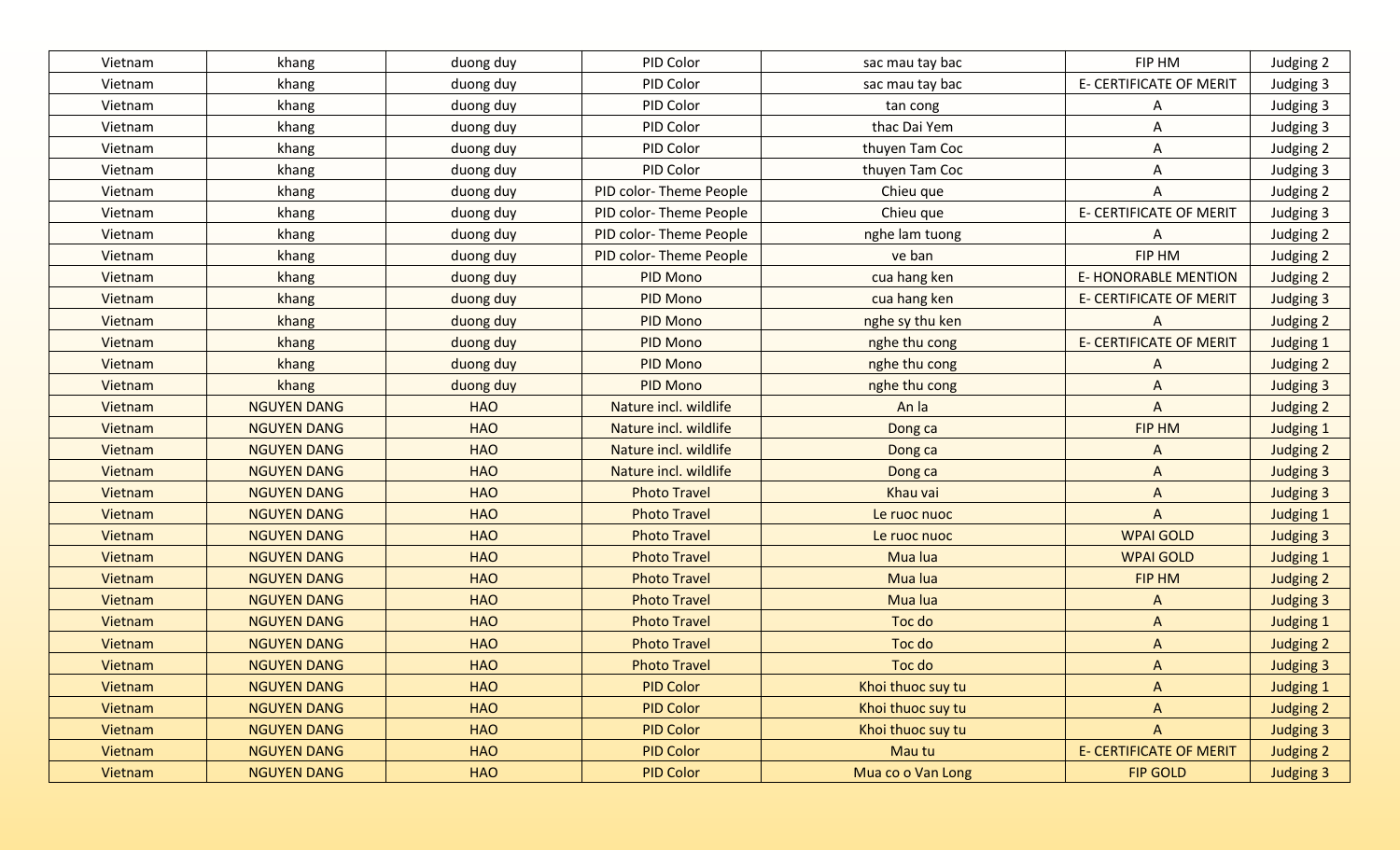| Vietnam | <b>NGUYEN DANG</b> | <b>HAO</b> | PID Color              | Nghi le cuoi cung        | FIP HM                         | Judging 1        |
|---------|--------------------|------------|------------------------|--------------------------|--------------------------------|------------------|
| Vietnam | <b>NGUYEN DANG</b> | <b>HAO</b> | PID Color              | Nghi le cuoi cung        | A                              | Judging 3        |
| Vietnam | <b>NGUYEN DANG</b> | <b>HAO</b> | PID color-Theme People | Cau ca                   | A                              | Judging 1        |
| Vietnam | <b>NGUYEN DANG</b> | HAO        | PID color-Theme People | Cau ca                   | Α                              | Judging 2        |
| Vietnam | <b>NGUYEN DANG</b> | HAO        | PID color-Theme People | Gap o cho vung cao       | A                              | Judging 1        |
| Vietnam | <b>NGUYEN DANG</b> | HAO        | PID color-Theme People | Gap o cho vung cao       | A                              | Judging 2        |
| Vietnam | <b>NGUYEN DANG</b> | <b>HAO</b> | PID color-Theme People | Tan truong               | FIP GOLD                       | Judging 1        |
| Vietnam | <b>NGUYEN DANG</b> | <b>HAO</b> | PID color-Theme People | Tan truong               | Α                              | Judging 2        |
| Vietnam | <b>NGUYEN DANG</b> | <b>HAO</b> | PID color-Theme People | Tan truong               | A                              | Judging 3        |
| Vietnam | <b>NGUYEN DANG</b> | <b>HAO</b> | PID color-Theme People | Vac go                   | <b>FIAP RIBBON</b>             | Judging 2        |
| Vietnam | <b>NGUYEN DANG</b> | HAO        | PID color-Theme People | Vac go                   | <b>E- CERTIFICATE OF MERIT</b> | Judging 3        |
| Vietnam | <b>NGUYEN DANG</b> | <b>HAO</b> | PID Mono               | Ba va chau               | A                              | Judging 1        |
| Vietnam | <b>NGUYEN DANG</b> | <b>HAO</b> | PID Mono               | Ba va chau               | A                              | Judging 2        |
| Vietnam | <b>NGUYEN DANG</b> | <b>HAO</b> | PID Mono               | Ba va chau               | $\mathsf{A}$                   | Judging 3        |
| Vietnam | <b>NGUYEN DANG</b> | <b>HAO</b> | PID Mono               | Danh luoi                | A                              | Judging 1        |
| Vietnam | <b>NGUYEN DANG</b> | <b>HAO</b> | PID Mono               | Danh luoi                | $\mathsf{A}$                   | Judging 2        |
| Vietnam | <b>NGUYEN DANG</b> | <b>HAO</b> | PID Mono               | <b>Tiec</b>              | $\mathsf{A}$                   | <b>Judging 1</b> |
| Vietnam | <b>NGUYEN DANG</b> | <b>HAO</b> | <b>PID Mono</b>        | <b>Tiec</b>              | <b>FIAP RIBBON</b>             | Judging 2        |
| Vietnam | <b>NGUYEN DANG</b> | <b>HAO</b> | PID Mono               | <b>Tiec</b>              | <b>JCM BRONZE</b>              | <b>Judging 3</b> |
| Vietnam | <b>NGUYEN DANG</b> | <b>HAO</b> | <b>PID Mono</b>        | Tre tho                  | <b>FIP GOLD</b>                | Judging 1        |
| Vietnam | <b>NGUYEN DANG</b> | <b>HAO</b> | PID Mono               | Tre tho                  | A                              | Judging 2        |
| Vietnam | VU                 | <b>HAI</b> | Nature incl. wildlife  | Dong chay doi luu        | $\mathsf{A}$                   | Judging 2        |
| Vietnam | VU                 | <b>HAI</b> | Nature incl. wildlife  | Nui da Dong Van          | $\mathsf{A}$                   | Judging 2        |
| Vietnam | VU                 | <b>HAI</b> | <b>Photo Travel</b>    | Khu du lich Mu Cang Chai | $\mathsf{A}$                   | <b>Judging 1</b> |
| Vietnam | VU                 | <b>HAI</b> | <b>Photo Travel</b>    | Khu du lich Mu Cang Chai | FIP HM                         | <b>Judging 2</b> |
| Vietnam | VU                 | <b>HAI</b> | <b>Photo Travel</b>    | Khu du lich Mu Cang Chai | <b>FIP GOLD</b>                | <b>Judging 3</b> |
| Vietnam | VU                 | <b>HAI</b> | <b>Photo Travel</b>    | Ruoc rong ve ben         | $\Lambda$                      | <b>Judging 1</b> |
| Vietnam | VU                 | <b>HAI</b> | <b>Photo Travel</b>    | Ruoc rong ve ben         | $\Lambda$                      | <b>Judging 2</b> |
| Vietnam | VU                 | <b>HAI</b> | <b>Photo Travel</b>    | Ruoc rong ve ben         | $\Lambda$                      | <b>Judging 3</b> |
| Vietnam | VU                 | <b>HAI</b> | <b>Photo Travel</b>    | Sang som tren lang chai  | $\mathsf{A}$                   | <b>Judging 1</b> |
| Vietnam | VU                 | HAI        | <b>Photo Travel</b>    | Sang som tren lang chai  | $\mathsf{A}$                   | Judging 2        |
| Vietnam | VU                 | <b>HAI</b> | <b>Photo Travel</b>    | Sang som tren lang chai  | $\mathsf{A}$                   | <b>Judging 3</b> |
| Vietnam | VU                 | <b>HAI</b> | <b>PID Color</b>       | Cuop cau                 | A                              | <b>Judging 3</b> |
| Vietnam | VU                 | <b>HAI</b> | <b>PID Color</b>       | Hai che O Long           | $\mathsf{A}$                   | <b>Judging 3</b> |
|         |                    |            |                        |                          |                                |                  |